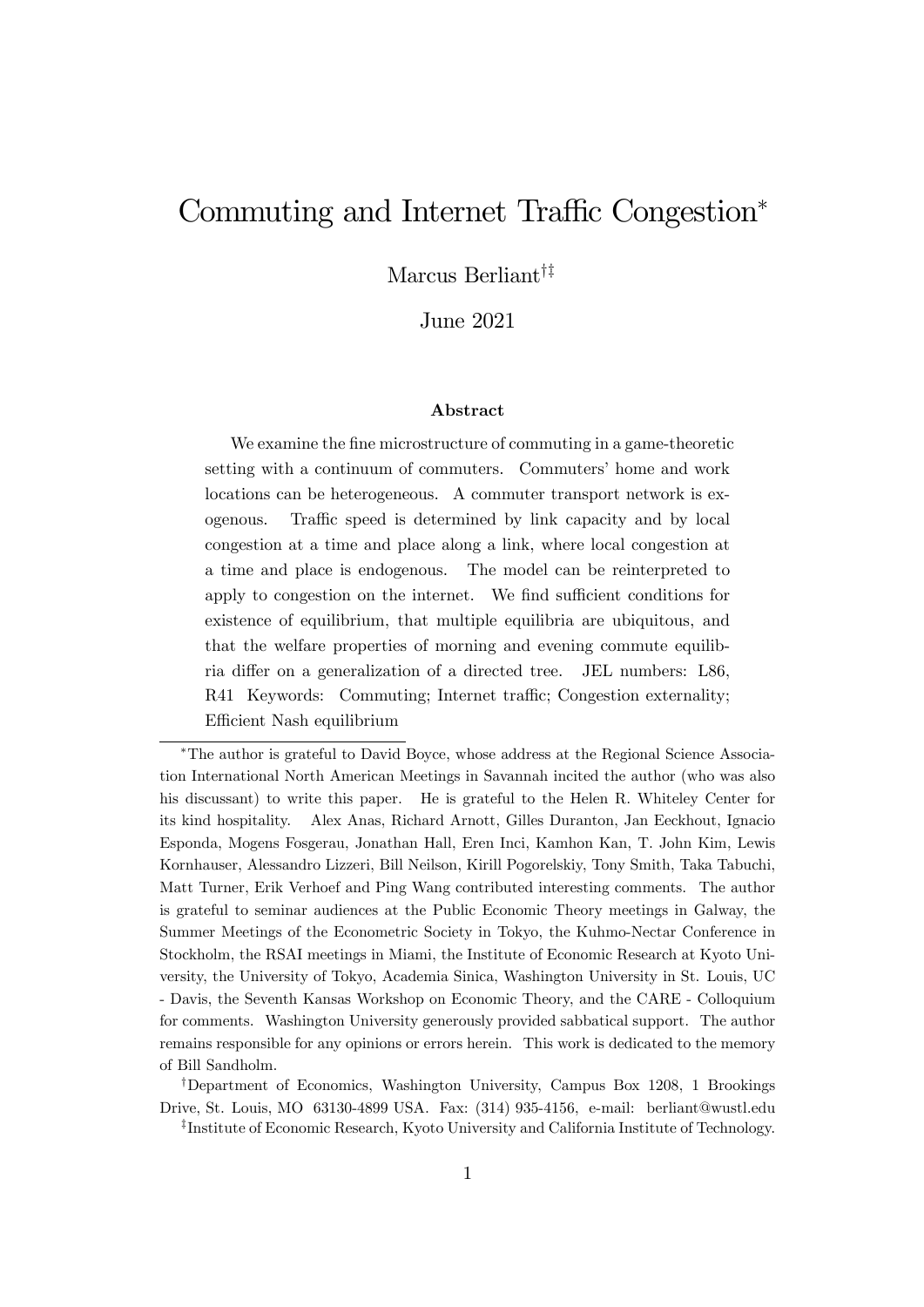## 1 Introduction

### 1.1 Motivation

Commuting is a ubiquitous feature of the urban economy. Although the classic literature has answered some basic questions in the Öeld, such as whether equilibrium commuting patterns are generally efficient, surprisingly some very important questions remain open. Can traffic be improved simply by equilibrium selection rather than through congestion pricing? In contrast with most of the literature, our model says that multiple equilibria are to be expected, so this question has content. Do models without an explicit time clock give us an accurate picture of traffic, in the sense that they can approximate behavior in a truly dynamic model? Schrank et al (2019, p. 7, Exhibit 6) give evidence that traffic delays vary greatly by time, whereas Malone et al  $(2017,$  Figure 7(a)) give analogous evidence for the internet. Finally, if travel delay depends on endogenous local congestion rather than exogenous bottlenecks, what does equilibrium look like?

There is an important application of our model to traffic and congestion on the internet. Instead of cars, packets of information move over the network, each with a given origin and destination. Both positive and normative questions concerning route choice and departure time can be addressed with our model.<sup>1</sup> Interestingly, both the car and internet congestion literatures began with discrete models (at different times), and eventually moved to continuous flow models for tractability reasons. Congestion on the internet can be viewed as either packet loss or delay.

The economic models employed in the commuting literature are often very special and unrealistic; a literature review will be provided in the next subsection. One class of models features identical commuters, a very simple network structure (for example a home, a workplace and one link between them), and an exogenous bottleneck that results in queuing of traffic. It is not known to what degree the results derived in the literature rely on these or other strong simplifying assumptions that generally provide a reduced form viewpoint. In contrast, we study a new class of more natural models that allows arbitrary heterogeneity in both commuters and network structure (for example allowing cross-commuting), where congestion is endogenous and traffic slows in response

<sup>&</sup>lt;sup>1</sup>In general, one user will send out many packets. However, if these represent a negligible proportion of the total number of packets, coordination of the strategy choices for these packets is the same as no coordination for our purposes.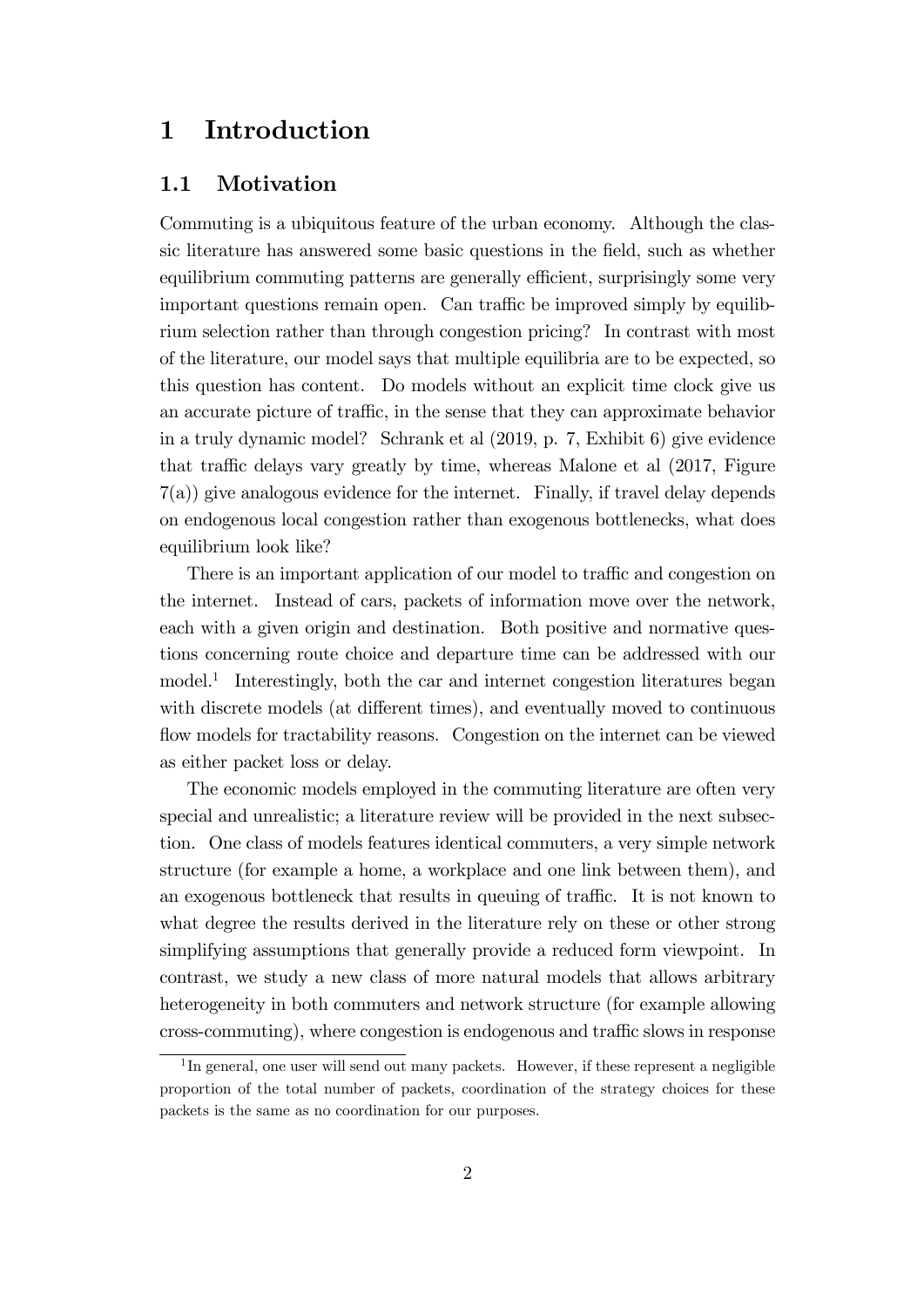to congestion relative to road capacity. In the last subsection of the introduction, we will provide simple examples that display the contrast between the existing literature and our class of models.

There are important differences in implications between our framework and the existing literature, mainly due to the detailing of fine microstructure in our work. What we mean by fine microstructure is not only a game where both route and departure time are strategic choices of players, but also that timedependent events, such as cars catching up with others and slowing down, can happen in the course of traversing a link. The reduced forms, such as an exogenous congestion function (that gives delay time as a function of traffic), used elsewhere are generally not supported by this microstructure, leading to different results. Our model employs a microfounded, evolving congestion concept that is suggested by the transportation engineering literature. Thus, the conditions sufficient for existence of equilibrium are markedly different. As we shall see in the examples, it is quite natural to have multiple equilibria in our framework, whereas the goal of the existing literature is often to prove that equilibrium is unique. Finally, as we shall illustrate, equilibria in our framework are qualitatively very different from those derived in the rest of the literature, mainly due to the fine microstructure.

## 1.2 Five Related Literatures

Before proceeding to our examples and analysis, we discuss the basic literature on congestion. We divide this literature into 5 components: the transportation economics literature, the game-theoretic literature on congestion externalities, the transportation engineering literature, the mathematics of conservation laws, and the electrical engineering literature on internet congestion.<sup>2</sup> We discuss these in turn. Our work is at the junction of all of these literatures. In contrast with our work, the first two literatures tend not to study dynamic micro behavior along roads. The second two literatures take individual behavior as fixed, so the models are mechanical. The last literature tends not to examine Nash equilibrium, but rather other positive or normative ideas.

The older literature on transportation economics deals with models with no time clock or with just one route or bottleneck where traffic queues. Beckmann et al.  $(1956)$  provide a model of rush hour where traffic flows are constant. They analyze optimum and equilibrium in a stylized model with no explicit

<sup>2</sup>These literatures tend not to cite each other, rendering literature reviews labor-intensive and occasionally puzzling, due to terminological differences.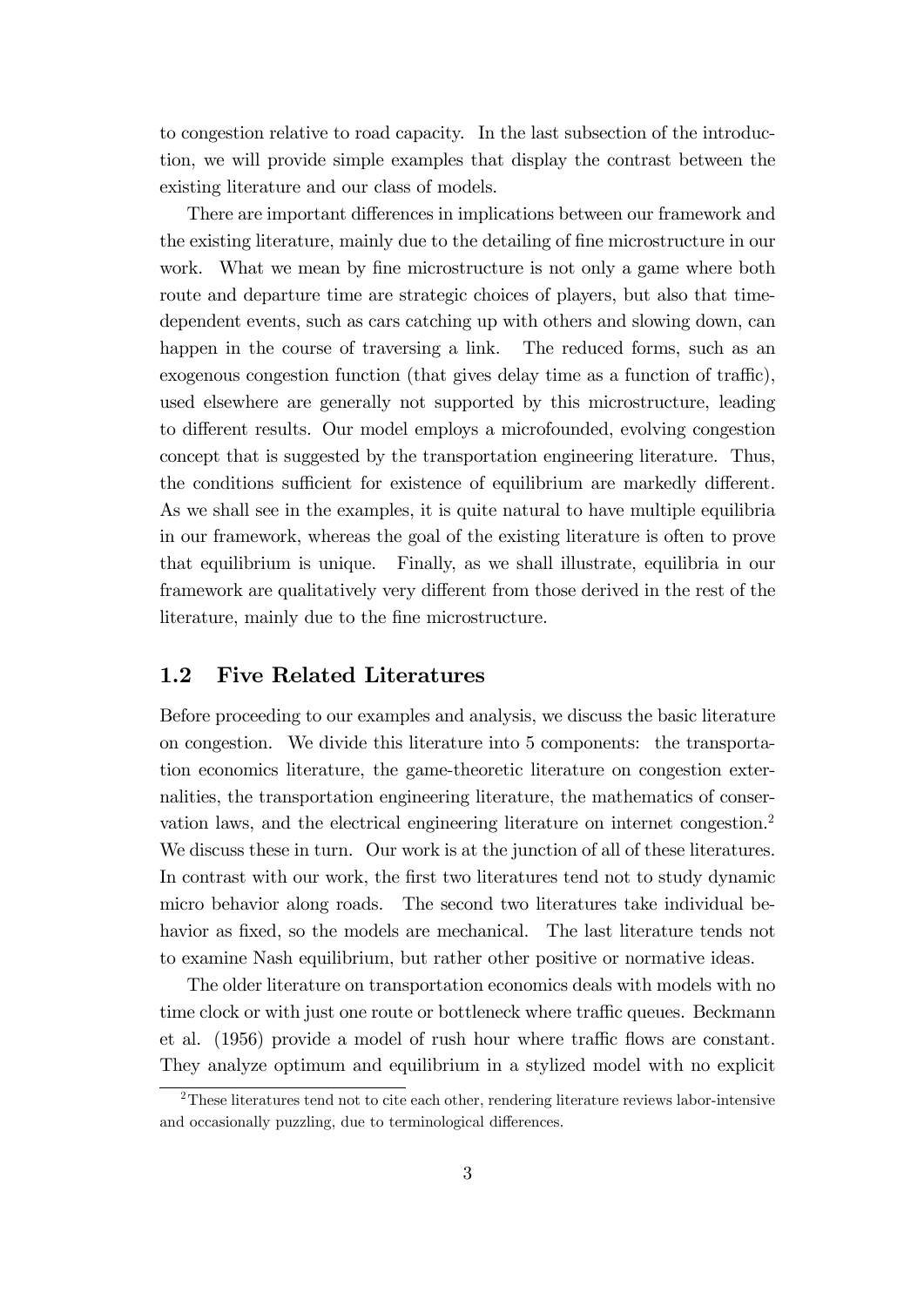time clock, but with a representative commuter. Vickrey  $(1963, 1969)^3$  provided the classical analysis of congestion externalities, pricing, and infrastructure investment. The basic economic problem detailed is that the choice to commute, of its timing, and of its route by one commuter affects the commuting time of others. Nash equilibrium is generally inefficient. Although the marginal time cost of one additional commuter on another is small, when the marginal time cost of an additional commuter is aggregated across all commuters, the cost of (and optimal toll for) the externality can be large. Arnott et al. (1993) examine primarily welfare under various pricing schemes when there is only one route or bottleneck, but allow elastic trip demand and use continuous time. Traffic does not slow down due to congestion, but rather queues at a bottleneck with limited capacity. In their conclusions (p. 177), they note: "In the context of rush hour traffic congestion, for example, models should be developed which derive hypercongestion (traffic-jam situations) from driving behavior, solve for equilibrium on a congested network, and account for heterogeneity among users..." This is what we attempt.

The contemporary literature on transportation economics uses the terminology "dynamic traffic assignment problem" for the kind of model we shall construct. Merchant and Nemhauser (1978) initiate the modern literature by proposing a discrete time model with a single destination node where events in a link of the transport network at a given time, namely the number of cars entering the link, the cost of traversing the link as a function of traffic, and the number of cars exiting a link as a function of traffic, are all exogenous black boxes. They provide an example and examine algorithms for Önding a social optimum. Ross and Yinger (2000) embed a model of point congestion similar to ours in a classic urban monocentric city model with both land consumption and a symmetric radial road network. This is similar to a simple network with only one commuting corridor. Traffic flow is continuous but not necessarily smooth. They show that the only equilibrium in a general urban equilibrium version of a commuting model with continuous departure times and flow congestion but no bottlenecks is an unreasonable one with a never ending rush hour. As we shall explain below, by allowing a large but finite number of departure times and randomizing departures over small intervals between these discrete departure times, with some effort we can overcome these difficulties. In our context, traffic flow might not be continuous. Konishi  $(2004)$  considers existence, uniqueness and efficiency of Nash equilibrium primarily in a static

 ${}^{3}$ In the first of these papers, the automobile is called "our rubber-tired sacred cow."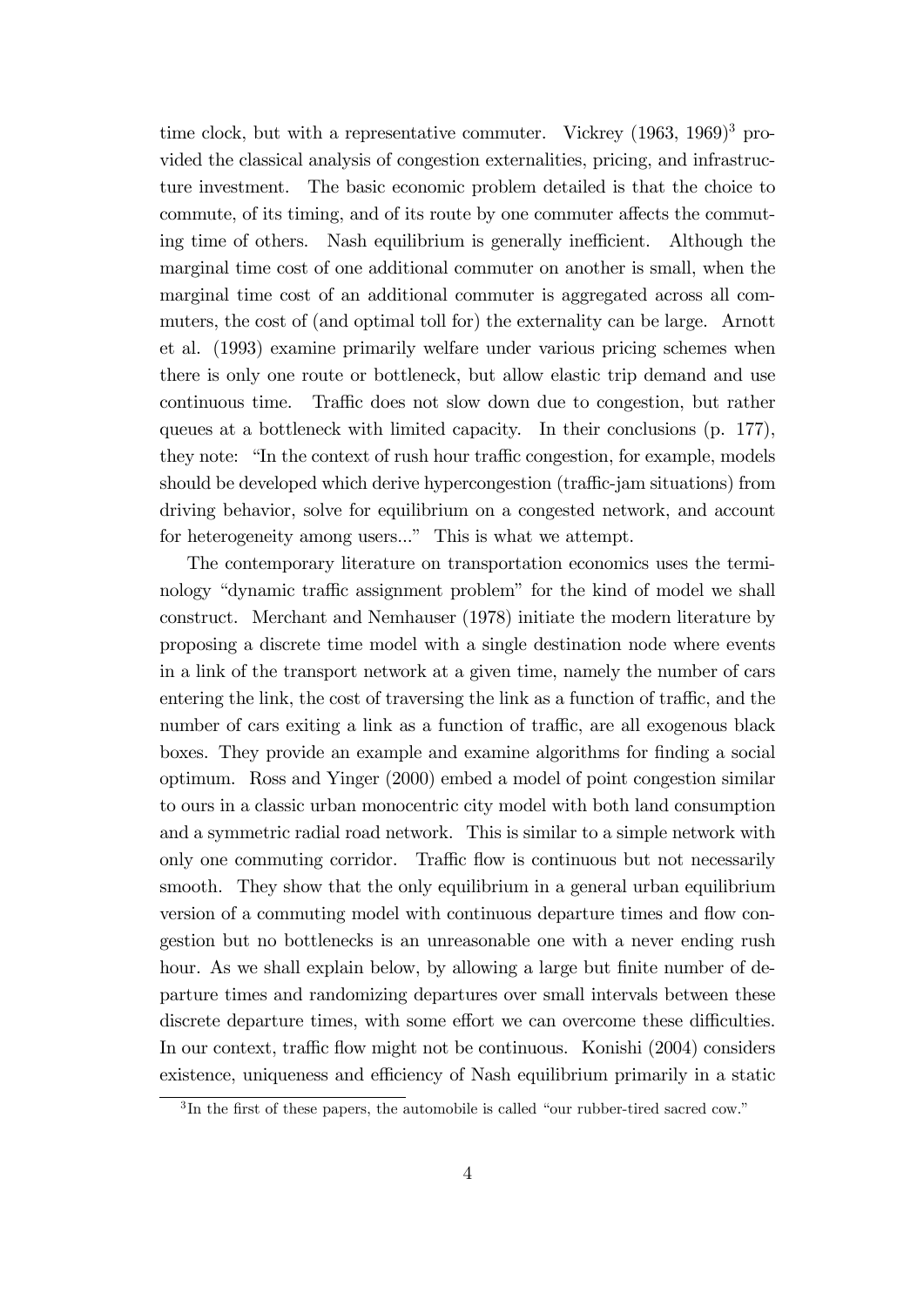model but also in a discrete time dynamic model with a simple network, employing Schmeidler's  $(1973)$  theorem<sup>4</sup> as we do. He uses bottlenecks whereas we use speed reductions resulting from congestion. Konishi's work is quite complementary to ours, as we are not concerned with the issues he addresses, namely existence of equilibrium in static models with a finite number of commuters, conditions sufficient for uniqueness of equilibrium in static models with a continuum of commuters, and existence and uniqueness of equilibrium in dynamic models of simple networks with exogenous bottlenecks.

An independent, modern literature in transportation economics examines necessary conditions at a Nash equilibrium for the dynamic traffic assignment problem. Heydecker and Addison (2005) consider what happens along a link as a black box, and derive such a condition. Of course, if such a black box is made more specific, the necessary condition can be refined. Zhang and Zhang (2010) use a bottleneck model and obtain a more specialized condition.

In their survey, de Palma and Fosgerau  $(2011, p. 208)$  conclude: "The extension of the dynamic model to large networks remains a difficult problem. So far, existence and uniqueness of equilibrium have not been established (in spite of many attempts)."

The game-theoretic literature on externalities, for example Sandholm (2001), has the potential to be useful in our context. However, the strong symmetry assumptions used, that yield strong and interesting conclusions, exclude almost all of the games of interest to us. For example, they exclude the simple special case of our model where there are two nodes called home and work with one link between them, but two departure times. Hofbauer and Sandholm (2007) study congestion games with a continuum of players, but their assumptions on congestion rule out the type of dynamic micro-interaction along a link that is the focus of our work. Sandholm (2007) considers an evolutionary approach to setting optimal tolls in the case where there is a *finite* number of *iden*tical commuters (so they have the same home and work locations) modified by an idiosyncratic preference component, without the symmetry assumption but with further structure on the evolutionary process.<sup>5</sup> Hu (2010) explores Nash equilibrium with continuous departures for a single commuting corridor

<sup>&</sup>lt;sup>4</sup>To apply Schmeidler's work to obtain Nash equilibrium in pure strategies, it is important that the set of pure strategies be finite. In our model, the interpretation is that the set of departure time strategies is finite.

<sup>5</sup> It is also interesting to inquire how tolls would be implemented in practice in these models, since in theory the toll is based on the overall strategy chosen, namely the route and/or departure time. Would toll booths along the route be able to implement this?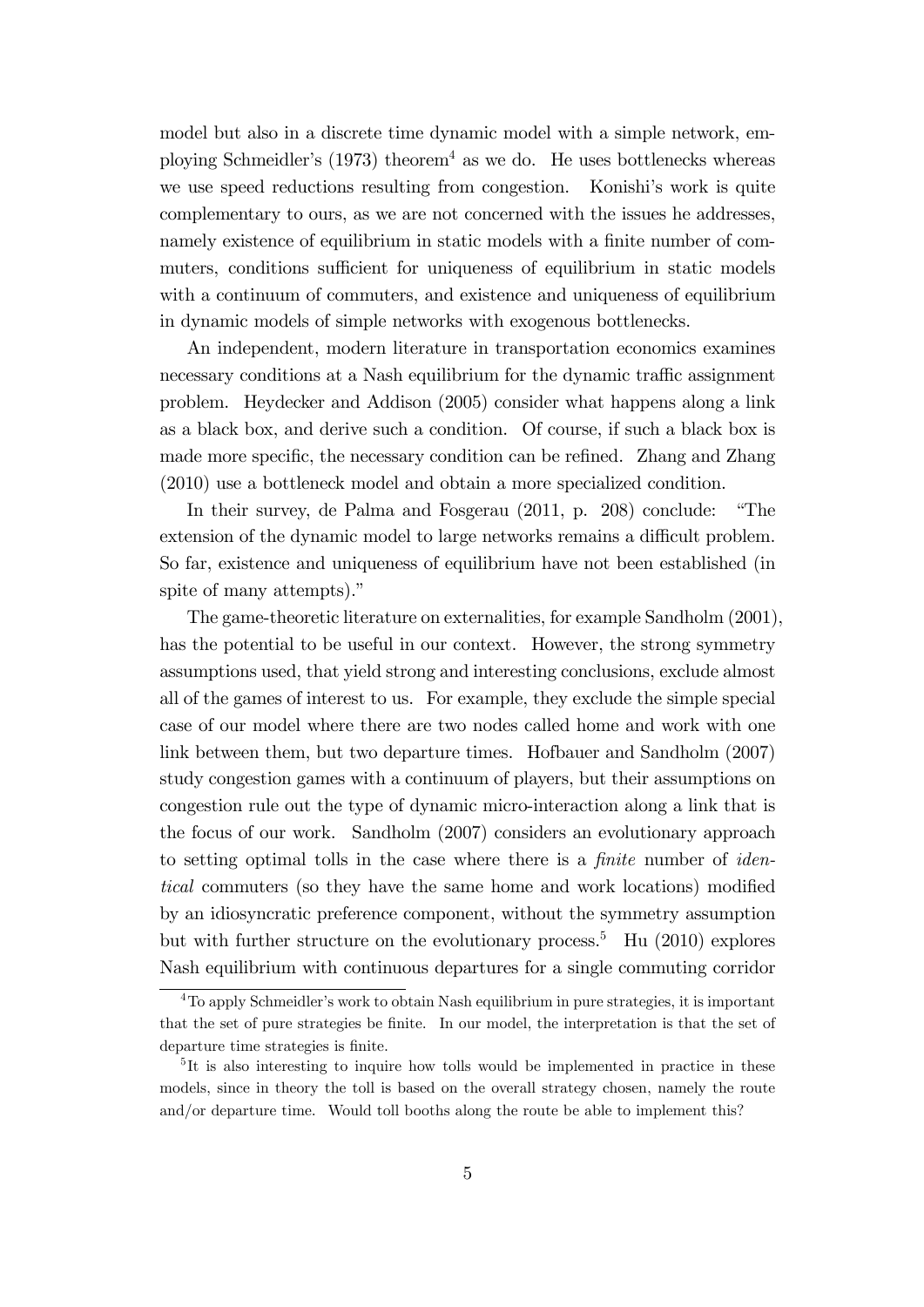for one morning rush hour. It is shown that with a specific dynamic for equilibrium selection, the equilibrium exists and is unique. As we shall illustrate in the last subsection of the introduction, multiple equilibria are quite natural in models of commuting.

The transportation engineering literature is naturally concerned more with practical traffic issues than with the questions we pose; see, for example, Daganzo (2008). Typically this literature takes the behavior of individuals, namely their choice of routes and departure times, as exogenous. Thus, Nash equilibrium is not studied.<sup>6</sup> For example, Zhu and Marcotte  $(2000)$  use predetermined (exogenous) departure times. The closest relative to our model in this literature is the cell transmission version of the Lighthill-Whitman-Richards (LWR) model; see Daganzo (2008) section 4.4.6. There are some important differences. First, the LWR model takes departures as exogenous and possibly smooth, whereas we do not. Second, like most models of traffic, the LWR model employs queues or bottlenecks when there is congestion. In contrast, we assume that traffic slows as a function of traffic density. These two important differences express themselves as differences in the equilibrium behavior of the models.<sup>7</sup> More recent examples include Han et al  $(2013)^8$  and Han et al (2015).

Turning next to the mathematics literature, our mathematical problem on one link boils down to a conservation law coupled with a discontinuous differential equation. Even with just one link between an origin and destination with *exogenous* departure times and homogeneous commuters, existence and uniqueness of the resulting traffic pattern is a difficult question that requires interesting assumptions and techniques to resolve. A major issue is the existence and uniqueness of behavior of the system when the initial conditions can be discontinuous. This is important to us, as we donít want to place restrictions on the joint behavior of individuals when we eventually consider Nash equilibrium. The mathematics were introduced in Bressan (2000, chapter 6)

 ${}^{6}$ For example, the first appearance of a utility function in Daganzo (2008) is at the bottom of p. 315. The body of the book ends at the top of p. 319.

<sup>7</sup> In other parts of the transportation engineering literature, existence and uniqueness of Nash equilibrium is studied in the context of a bottleneck model, using an S-shaped wish curve (defining ideal bottleneck exit times). In these models, it is unclear what happens if an atom of commuters arrives at the bottleneck at the same time, or if the fragile condition of an S-shaped wish curve is violated - the complement appears to be open and dense in the set of wish curves.

<sup>8</sup> In addition to queues, this work also features a highly non-standard notion of Nash equilibrium.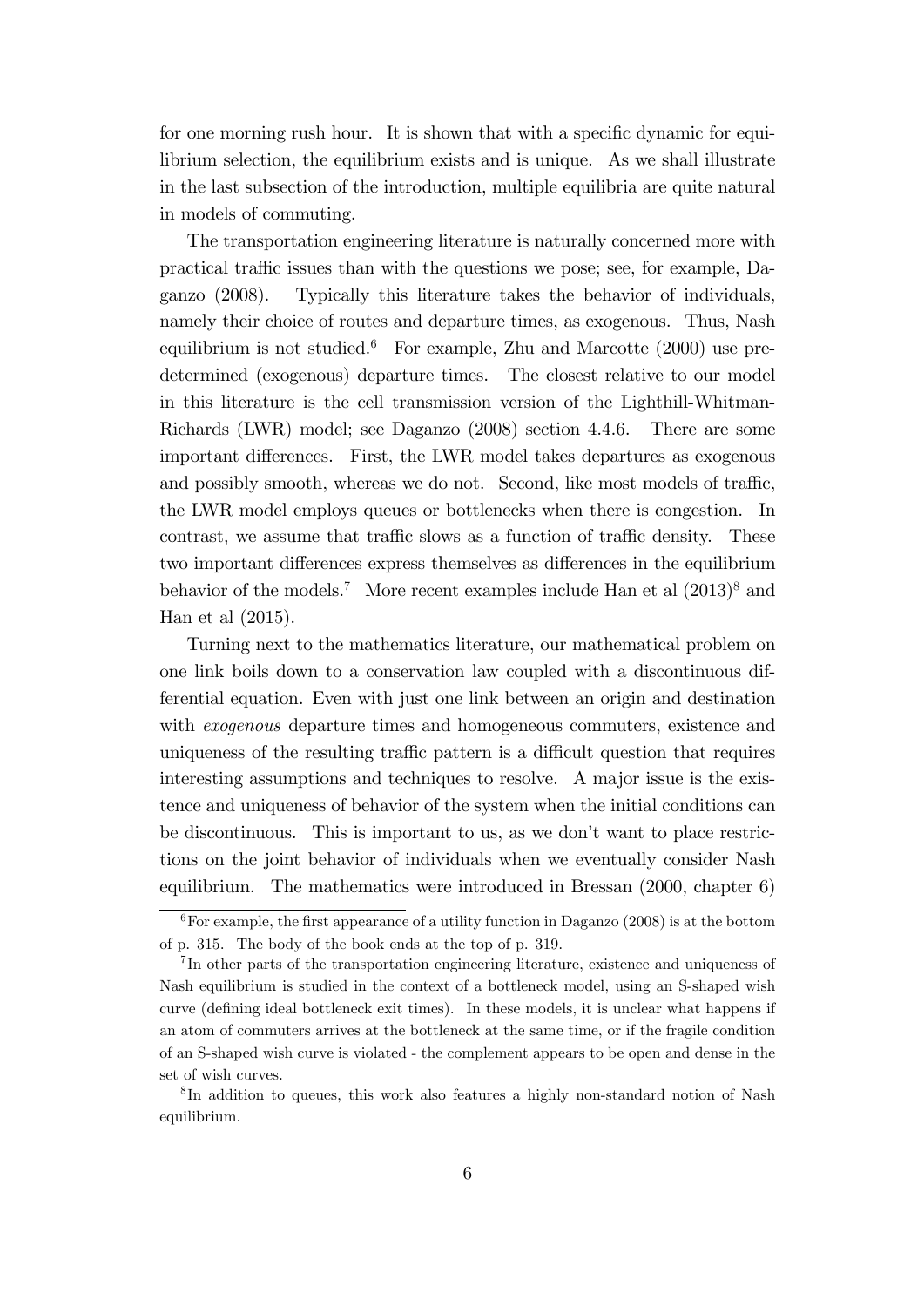and Garavello and Piccoli (2006); that work is based on Bressan (1988) and Bressan and Shen  $(1998)^9$ . The key paper for our purposes is the seminal work of Strub and Bayen (2006), who remark in their conclusions (p. 564), ìHowever, results are still lacking in order to generalize our approach to a real highway network. For such a network, PDEs are coupled through boundary conditions, which makes the problem harder to pose.<sup>"10</sup> Once we have introduced notation and concepts, we shall remark further on both related literature in mathematics and alternative approaches to solving the induced mathematical problem.<sup>11</sup> An important contribution of Strub and Bayen  $(2006)$  is actually the *definition* of a solution to the mathematical problem of determining áow in the one link system with exogenous departures, since there were issues of either existence or uniqueness with many of the previous attempts. The technical difficulties in the literature are partly the result of working with functions of bounded variation with a two dimensional domain: time and distance. The (discontinuous) conservation law tells us that cars are not lost over a link, with initial condition zero cars on the link and boundary conditions corresponding to the departure of cars. The conservation law is coupled with a (discontinuous) differential equation that gives progress of a car over the link. An important mathematical problem is relating properties of functions on two dimensions that are of bounded variation to their variation on each dimension separately. Part of our mathematical contribution here is to relate the solution of the conservation law of Strub and Bayen (2006) to a

 $9$ Although the motivation for Bressan (2000) is the simple traffic problem with one home location, one work location, and one link, the mathematical problem solved in this book is different from the economic problem that motivates it. This will cause us some headaches. In particular, the initial condition used in the book is the traffic at various locations along the link at time 0, trivially 0 in our model. Traffic is not allowed to enter the link after time 0. We are much more interested in boundary conditions that, for an arbitrary time, give the traffic entering a link at *location* 0. Nevertheless, the mathematics introduced in this book are very useful.

<sup>&</sup>lt;sup>10</sup>There are many challenges that we must address to extend their results from one link to many. For example, it is difficult to prove that the link exit density has the same properties as the link entry density, that is used as the entry density for another link. A secondary challenge is that boundary conditions are formulated in terms of density (cars per mile) when they should be formulated in terms of volume (cars per hour). Although we take the proper approach for boundary conditions using volume, the technicalities can be simplified some if we were to use density.

<sup>&</sup>lt;sup>11</sup>We note in frustration that much of the literature cited here is motivated by mathematics rather than economics. Beyond Strub and Bayen (2006), to our knowledge there is no result that applies directly even to the case of two nodes and one link.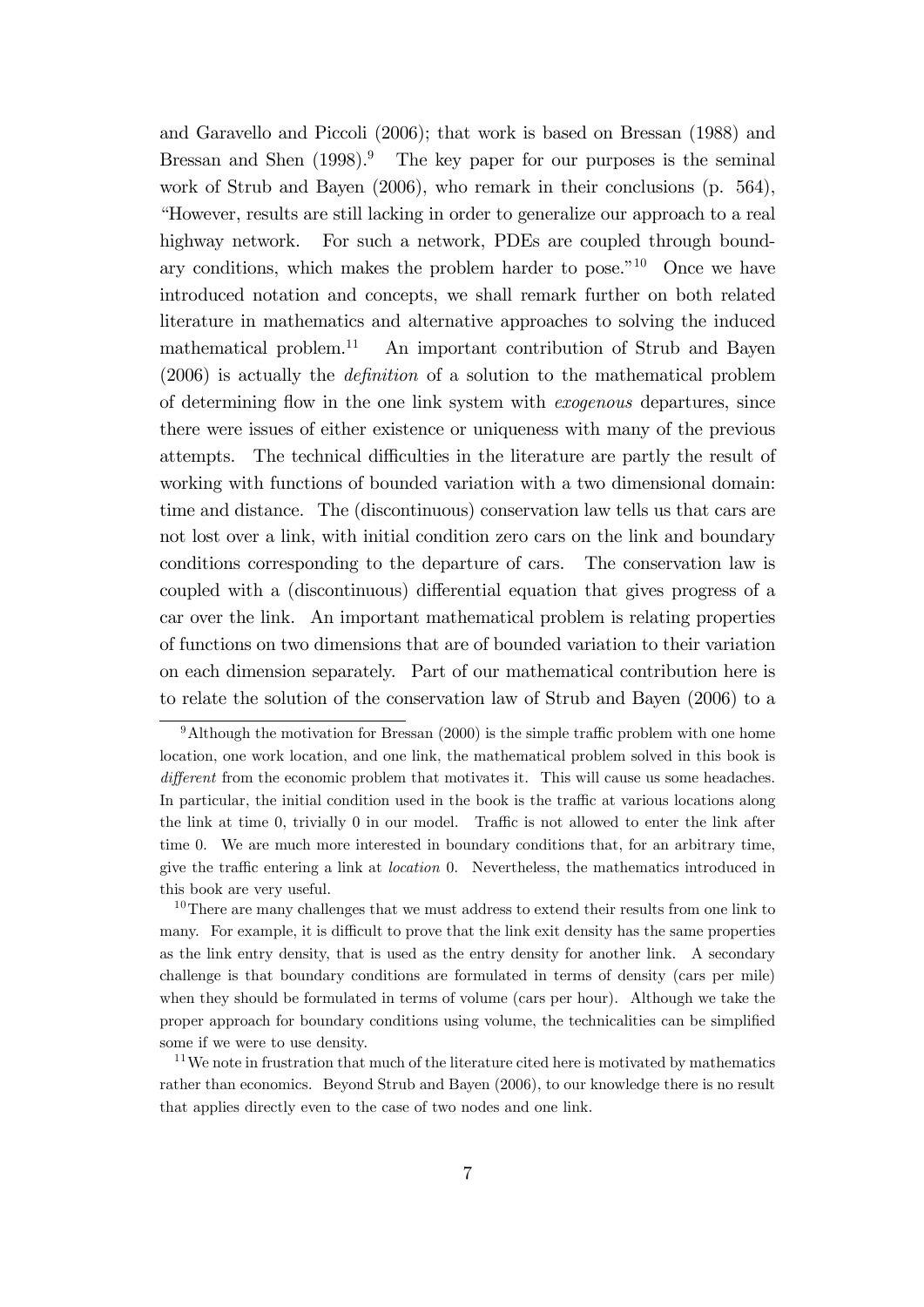Carathéodory solution to the discontinuous ordinary differential equation by applying Biles et al (2014). To accomplish this, we employ techniques initially developed by Friedrich et al (2018), using properties of the Godunov scheme, to obtain bounds on total variation of the solution to the conservation law for each of time and space separately.<sup>12</sup>

In the end, we are able to embed the more elementary framework of Strub and Bayen (2006) in a model with an arbitrary transport network, heterogeneous commuters and endogenous choice of departure times and routes, examining Nash equilibrium as well as Pareto optimum. Unfortunately, we cannot apply their results directly, but must open up the details of their clever proof.

The final literature related to our work is the literature on internet congestion. Although we interpret our model as traffic on roads for consistency of exposition, it applies as well to packets on links in the internet. A fine survey of this literature can be found in Jacobsson (2008). Due to the complexity of the discrete model, a continuous model was developed by Kelly et al (1998), forming a foundation for our work. Much of the literature has a focus on exogenous departures and routes, not Nash equilibrium. Other parts of the literature, such as Kelly et al (1998), focus on steady states of the dynamic model with congestion pricing, or what we call a static model with congestion pricing. There is likely an unexplored relationship with potential games, as represented for example by Sandholm (2007).

## 1.3 Preview

In summary, the main difference between our work and most of the literature is that we use the Öne microstructure from transportation engineering and the mathematics of conservation laws to address more macro economic questions. We do not use exogenous departure and route choices, nor do we employ bottlenecks or queues. Instead we allow endogenous choice of departure times and routes, but require that traffic slow down as a function of endogenous congestion on an arbitrary transportation network. To our knowledge, this represents a new class of models of commuting that has fewer black boxes (such as delay functions in the standard literature) and, more importantly, different properties compared with others.

Although the notation used to describe the models formally is burdensome, we will give examples and intuition for the results in addition to the techni-

 $12$ Since most of the examples of conservation laws come from physics, these results might also be of use there.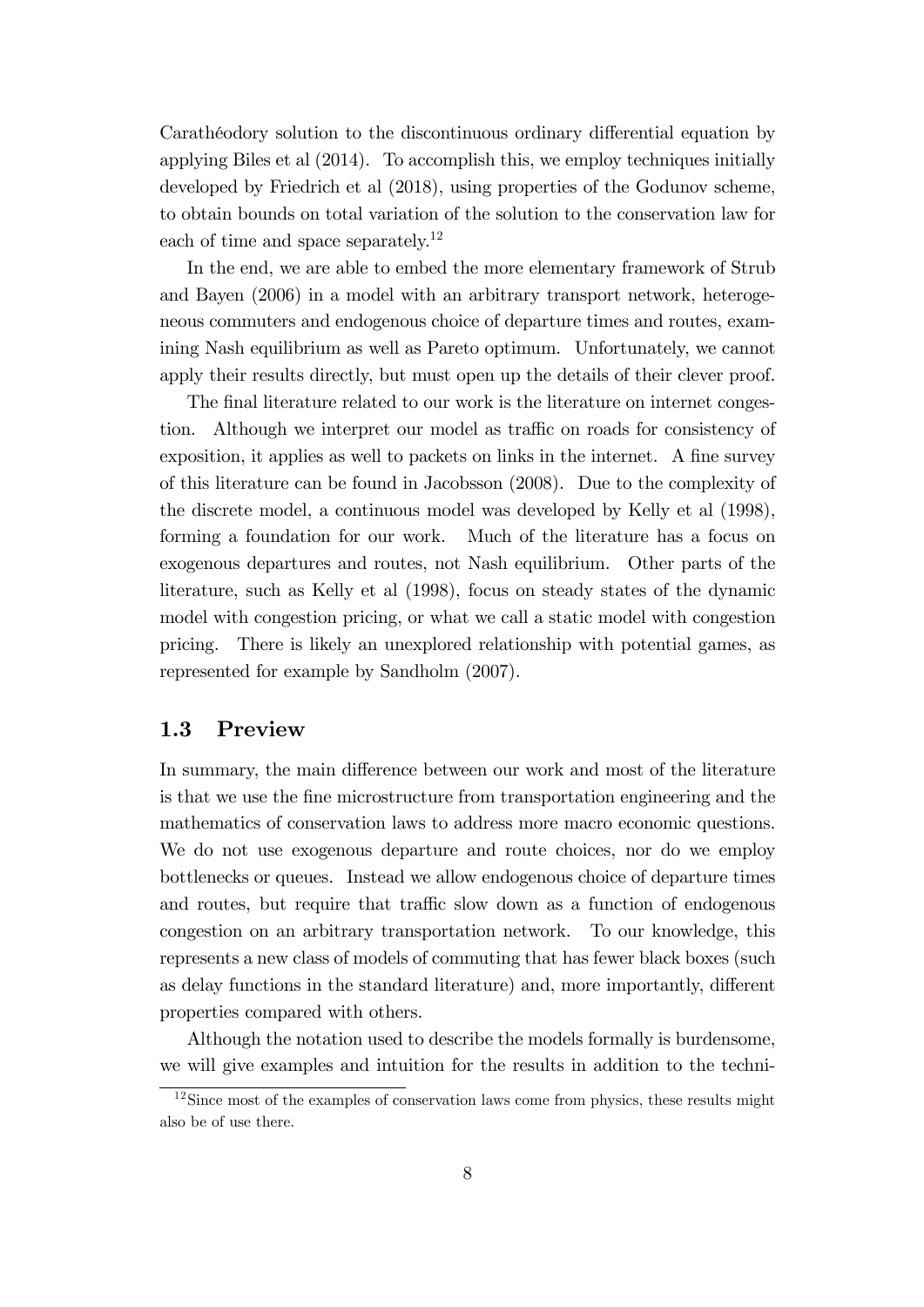calities. We formulate both a static model, where time plays no role, and a dynamic model, where it does play a role. We assume that commuters have an inelastic demand for one trip per day to work. Future work should extend this to elastic demand.

Our results and the outline of the balance of the paper are as follows. Although classical results concerning Nash equilibrium and Pareto optimum are replicated in our context, we highlight novelties. In the next subsection of the introduction, we detail and preview our results with minimal notation by using the simplest example, a network with two nodes and one link where all commuters live at one node and commute to their jobs at the other. In Section 2, we give our notation and specify the general static (timeless) and dynamic models. At this point, we prove classical results in our context, but also find assumptions sufficient for existence and uniqueness of a traffic pattern over time and across links given a set of boundary conditions (corresponding to a fixed strategy profile) in the dynamic model. Moving on to Nash equilibrium, we find conditions sufficient to prove it exists, and show that it is generally not unique. Section 3 gives our applications. First, we show that the static model cannot be viewed as a reduced form of the dynamic model, where time is explicit. Then we study the welfare properties of Nash equilibrium in the context of a generalization of a tree network in the dynamic model. Nash equilibrium of the morning commute will generally be inefficient, whereas there exists a Nash equilibrium of the evening commute that is efficient. Finally, Section 4 gives our conclusions. All proofs are contained in an Appendix.

## 1.4 Example

#### 1.4.1 Our Basic Model

We begin with a simple example to illustrate how the model works and the intuition behind our results. Consider measure 1 commuters uniformly distributed on the interval  $[0, 1]$  with nodes 1 and 2. The length of the link between the two nodes is 1. Each commuter commutes from node 1 to node 2 each day. For simplicity, we consider only the morning rush hour at this juncture. Denote the capacity of the link in terms of volume (cars per hour) by  $x \in \mathbb{R}_+$ . Suppose that the time it takes to travel the link at the speed limit is  $t(1,2) = 1$ . In the static model, the travel time is given by 1 if the average number of travellers does not exceed free flow capacity  $x$  of the road, and by  $\frac{1}{x}$  otherwise. This means that if road link capacity is exceeded, then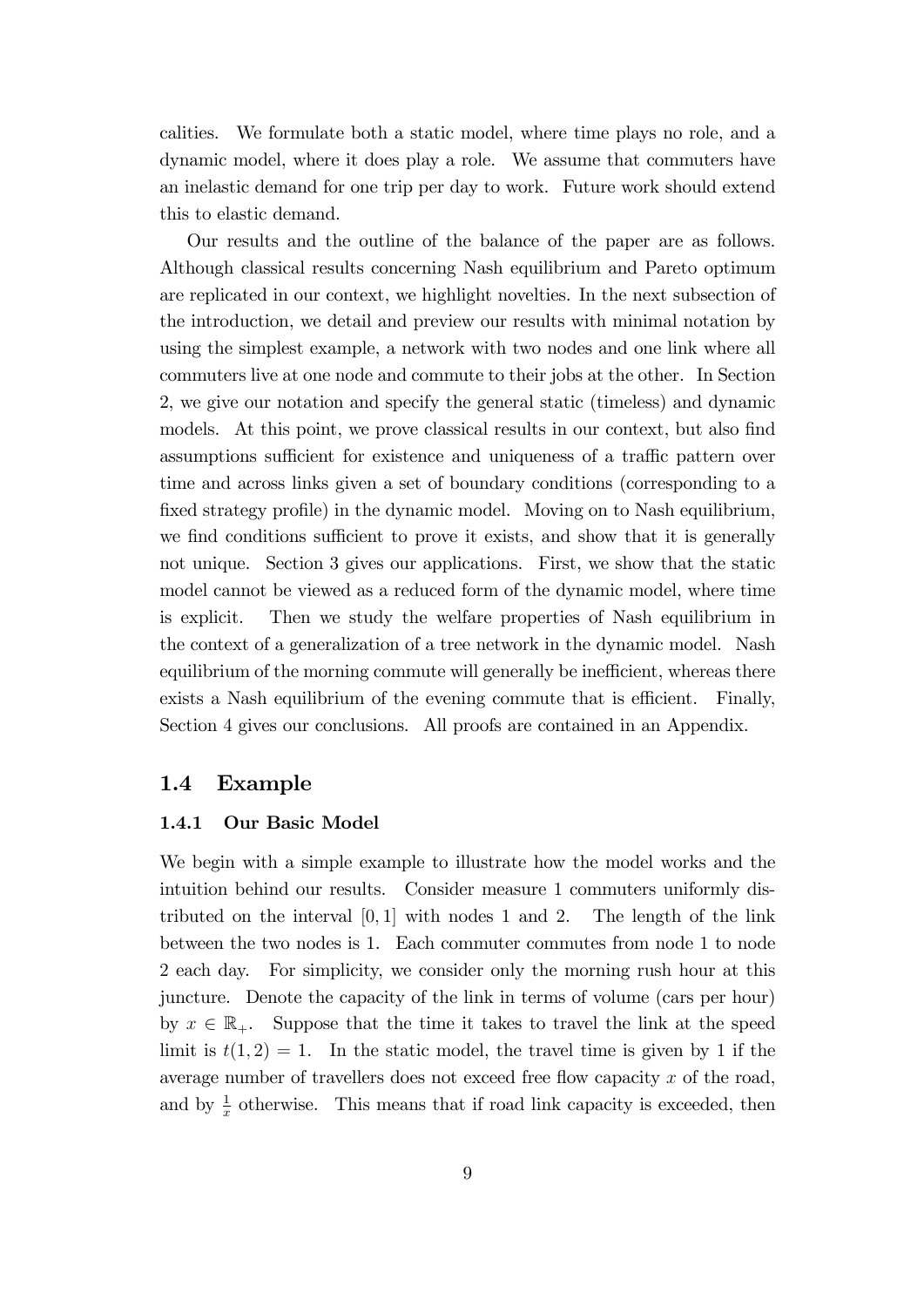traffic slows down in proportion to the ratio of excess commuters to capacity,  $\max\{1, \frac{1}{x}\}$  $\frac{1}{x}$ . For example, if  $x = 1/2$ , then the travel time for a commuter on the link is 2. There really are no choices here for the commuters or a social planner optimizing efficiency, since the route is fixed and the model is static; there are no departure times to be chosen.

Now consider a dynamic version of the model. Route choice is still fixed, but departure (and consequent arrival) times are a choice variable of the commuters. We model departure times in  $\mathbb{R}_+$ , and we call the required arrival time at the destination node 2 (say 9 AM)  $\tau^A \in \mathbb{R}_+$ . There is no penalty for arriving at work early, but the penalty for arriving at work late is  $\infty$ .<sup>13</sup> This is mainly for illustration. We shall consider more general penalties for both early and late arrival in the remaining sections. They add some complications.

Again, in this simple model there is no route choice. But there is a choice of departure time. First, we illustrate how, for any choice of departure times by all commuters, the travel time to the destination node 2 can be computed. It is assumed that the latter is minimized by each individual commuter at a Nash equilibrium (given the choices of others), and the social planner maximizes a utilitarian welfare function that is minus the integral of commuting times subject to the arrival constraint.

The speed of a particular cohort of commuters who depart at the same time is computed as follows. Begin with the local density of commuters on the road at a particular place on the route and at a particular time. This local density at a given place and time is computed as the limit of neighborhoods on the road of total (measure of) commuters in the neighborhood divided by the one dimensional size of that neighborhood. The limit is taken as the length of the neighborhood goes to zero. The result will be the density of commuters (with respect to distance) at that place and time. Then, as in the static model, traffic slows down in proportion to the ratio of excess commuter density to capacity, where capacity is in terms of volume, namely commuters per hour. In terms of notation, for our examples  $v = \min \left\{1, \frac{x}{f}\right\}$ f  $\Big\}$ , where v is speed and f is density.

An example will help illustrate. Again consider the commuters uniformly distributed on  $[0, 1]$ . Suppose that all the commuters at 0 depart at time 0, all the commuters at 1 depart at time 1, and so forth. Set the arrival time  $\tau^A = 2$ . We compute traffic speeds (in this case, the arrival time constraint

 $13$ Notice that for this example, if there is positive probability of arriving late to work, the payoff is  $-\infty$  and the commuter is indifferent among all strategies with positive probability of arriving late.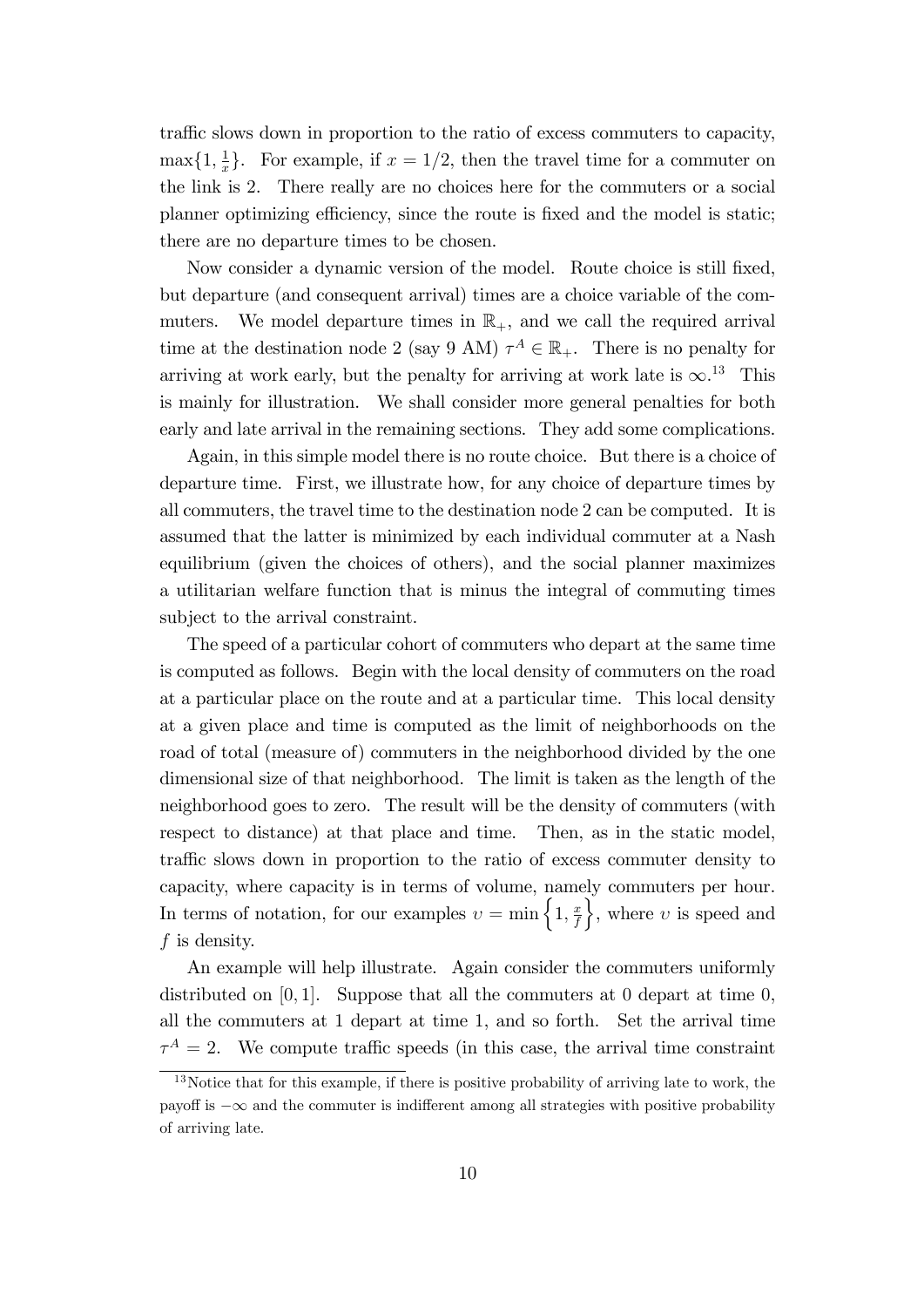will not bind). With these departure times, when road capacity is high so that  $x \geq 1$ , then capacity does not bind. The unit interval of commuters moves from origin to destination at full speed and perfect synchrony, and the local density of traffic is always 1 except for commuters with labels 0 and 1. The density around them is  $\frac{1}{2}$  since there is nobody on one side of them (for example the commuters with label 0 have nobody in front of them). But this does not alter their speed, since they are already at the speed limit. In theory, at least, commuters can catch up with those ahead of them (if the ones ahead are travelling slower) and slow themselves down.

What if  $x < 1$ ? We consider two simple patterns; for more concreteness, for example one can take  $x = 1/2$ . Set the arrival time  $\tau^A = \frac{2}{x}$  $\frac{2}{x}$ . First, suppose that commuters depart uniformly in the time interval  $[0, \frac{1}{r}]$  $\frac{1}{x}$  with volume x and density 1. Traffic slows down by a factor of  $\frac{1}{x}$  relative to the no congestion case; thus, traffic speed for the commuters is uniform at  $x$ , traffic density (cars per mile) is 1, and traffic volume (cars per hour) is speed multiplied by density, or  $x^{14}$  It takes  $\frac{1}{x}$  time to traverse the link, so the last commuters (labelled 1) reach the destination at  $\frac{2}{x}$ . Call this the *congested commuting pattern*.

Now consider the same general departure pattern as in the preceding paragraph, with commuters labelled 0 beginning travel at time 0, whereas commuters labelled 1 begin their trip at time  $\frac{1}{x}$ . Again set the arrival time  $\tau^A = \frac{2}{x}$  $\frac{2}{x}$ . The local density of commuters on the route is  $x$ , so all commuters travel at the speed limit 1, and volume is  $x$ . Thus, travel time for all commuters is 1. The last commuter arrives at time  $\frac{1}{x} + 1 < \frac{2}{x}$  $\frac{2}{x}$ . Call this the *uncongested* commuting pattern.<sup>15</sup>

These two simple commuting patterns, or strategy profiles, serve to illustrate the computation of local density, speed, and volume. Of course, the calculations can be much more complicated in, for example, more intricate commuting networks or for more intricate departure patterns. The simple patterns also serve to illustrate the important role played by arrival time. It is rather evident that for the fixed arrival time as specified at  $\tau^A = \frac{2}{r}$  $\frac{2}{x}$ , these

<sup>14</sup>Sharp readers will notice that the density in front of the commuters departing at time 0 is 0. But such commuters represent a set of measure 0.

<sup>&</sup>lt;sup>15</sup>There are more uncongested commuting patterns, for example when  $x = 1/2$  and departures are uniform on times  $[0, 3]$ . The volume of departures at each time is  $1/3$ . The density  $f$  with respect to distance is  $1/3$  in locations and at times where there are commuters. Therefore, speed  $v = \min(1, x/f) = 1$ . The travel time of each commuter is 1. The last commuter arrives at 4.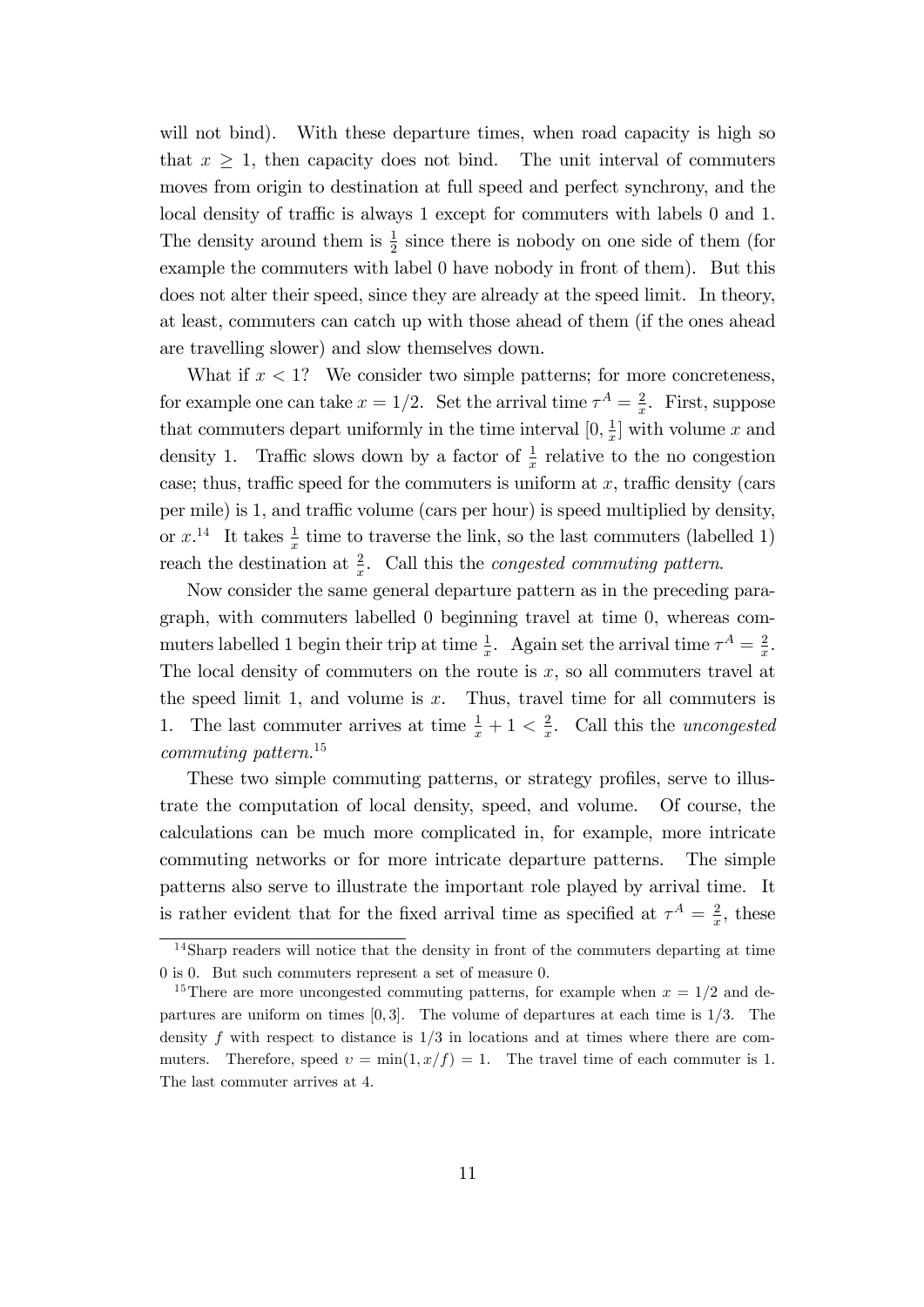strategy profiles are Nash equilibria.<sup>16,17</sup> Notice that all commuters reach work by the arrival time  $\tau^A$  for either pattern, but travel time is longer for the congested commuting pattern. Thus, welfare can differ across dynamic commuting patterns even for this simple example. It is evident that the uncongested commuting pattern Pareto dominates the congested commuting pattern.<sup>18</sup> Finally, it is vital to see that more than one departure density can be consistent with a given departure volume.

#### 1.4.2 The Classical Model with Queues

A crucial comparison is between our model, with endogenous congestion and speed, and the classical models of the literature that use queues. We argue that the equilibrium (or even disequilibrium) behavior of our model is different and much more realistic, illustrated as follows.

First, consider the model detailed previously, but for simplicity set  $x =$ 1  $\frac{1}{2}$ . For the congested commuting pattern, it takes each commuter time 2 to traverse the link. The first commuter arrives at time 2, whereas the last arrives at time 4. For the uncongested commuting pattern, it takes each commuter time 1 to traverse the link. The first commuter arrives at time 1, whereas the last commuter arrives at time 3.

We turn next to a model with queuing. There are many variations on the bottleneck model, particularly in continuous time. For example, Arnott et al. (1993) assume that it takes no time to get from home to a bottleneck, and that after exiting the bottleneck, the commuter immediately arrives at work. The variation we use is closer to our model, and is due to Zhang and Zhang  $(2010)$ . A link consists of two parts, a main body first and then a queue at the end. The main body has infinite capacity so traffic flows at the speed limit independent of any congestion. The queue or bottleneck at the end of the main body operates with limited capacity, using a first-in-first-out principle. For our particular example, it takes time 1 for any commuter to traverse the main body (independent of congestion), and the queue allows volume 1 to exit

<sup>&</sup>lt;sup>16</sup>There are actually many other Nash equilibrium patterns associated with this example that feature no congestion. We focus on these two patterns for simplicity.

 $17 \text{Rath}$  (1994, 1998) studies refinements in a general framework that applies to our model. Both the congested commuting pattern and the uncongested commuting pattern are proper and perfect Nash equilibria in this example.

<sup>&</sup>lt;sup>18</sup>It is important to point out that our basic example of a network is series-parallel and even extension-parallel, but some Nash equilibria of the dynamic model are not weakly Pareto efficient.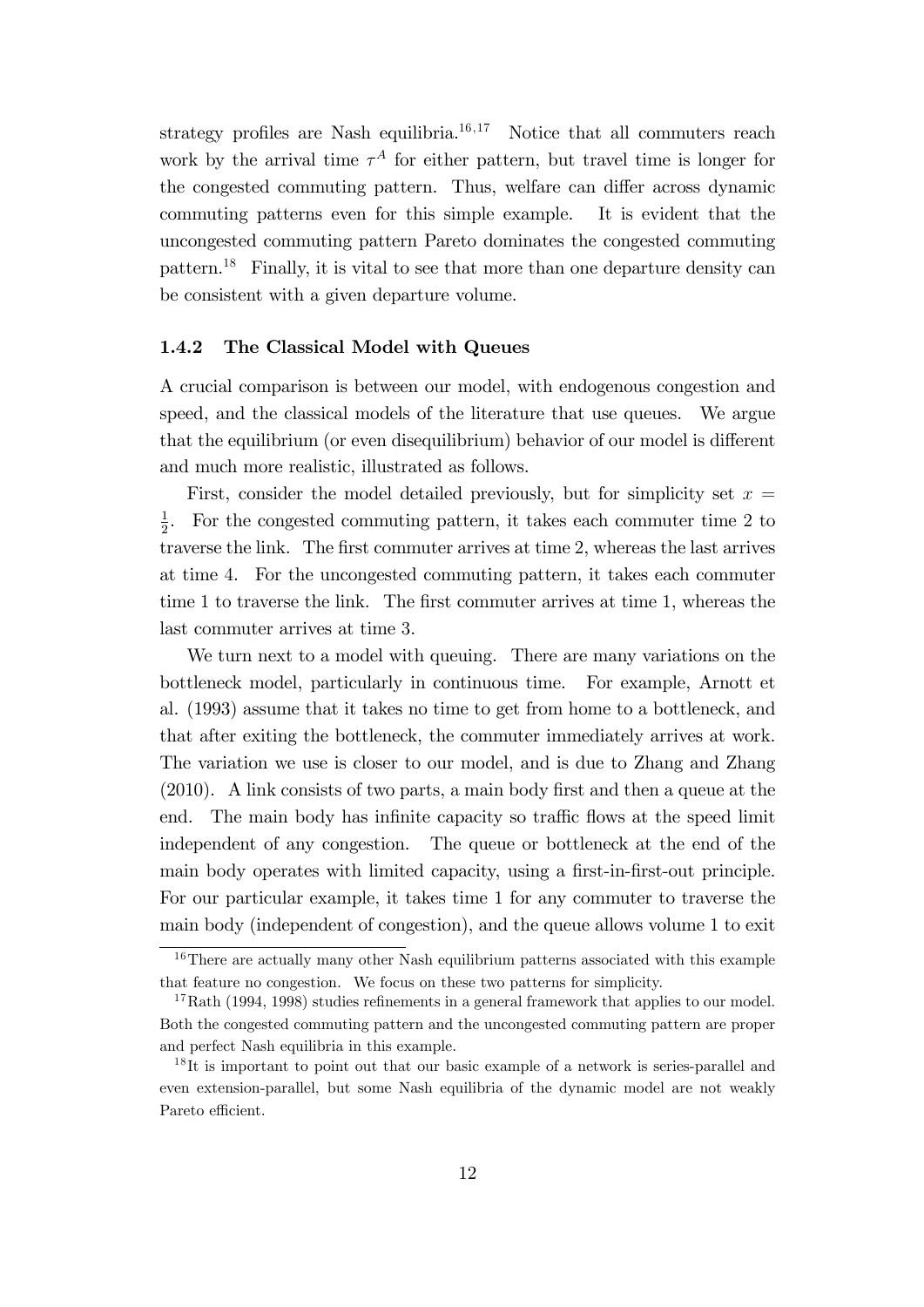the queue at any given time.

What does Nash equilibrium with a queue look like for this example? Everyone leaves as soon as possible (at time 0), arrives at the bottleneck at time 1, and the last commuter leaves the bottleneck at time 2. Here, we assume that if everyone arrives at the bottleneck at the same time, the order in which they proceed is random. This equilibrium does not resemble at all the ones obtained using our model of endogenous congestion.

#### 1.4.3 Comparison of the Static and Dynamic Models

Consider next the comparison of the static with the dynamic model. The first pattern, the congested commuting pattern, we study for the case  $x < 1$  seems to be the analog of the static case, since traffic speed is constricted. But the second, uncongested pattern does not seem to have an analog. Thus, the static and dynamic models have different Nash equilibrium predictions. Moreover, if the dynamic analog of the static equilibrium is the congested commuting pattern, it is Pareto dominated by another pattern present in the dynamic model but disallowed by the static model.

In fact, we can say more. In section 3.1 below, we describe how to extend this example so that there is no equilibrium of the dynamic model even remotely resembling the equilibrium of the static model.

With the model specified as we have outlined, generally a Nash equilibrium in pure strategies or a pure strategy optimum might not exist. So in what follows, for the dynamic model, we must simplify the problem. This is accomplished by using a fixed, finite set of possible departure times that divide equally the time scale in the model. When commuters choose a departure time, they are distributed uniformly over the interval with midpoint their chosen departure time, and length equal to the distance between allowable departure times. With this structure, a Nash equilibrium in pure strategies and a pure strategy optimum exist. Moreover, for our example, the congested and uncongested commuting patterns we have specified are Nash equilibria of the model, and the uncongested commuting pattern is Pareto optimal. Notice that in this simple example, there is a Nash equilibrium that is Pareto optimal. This will be generalized in Section 3.2.

What follows below just makes the ideas behind our simple examples formal and general, for instance allowing an arbitrary commuting network where commuters have various different origins and destinations. But we wish to emphasize that this work is just a first step in this interdisciplinary research,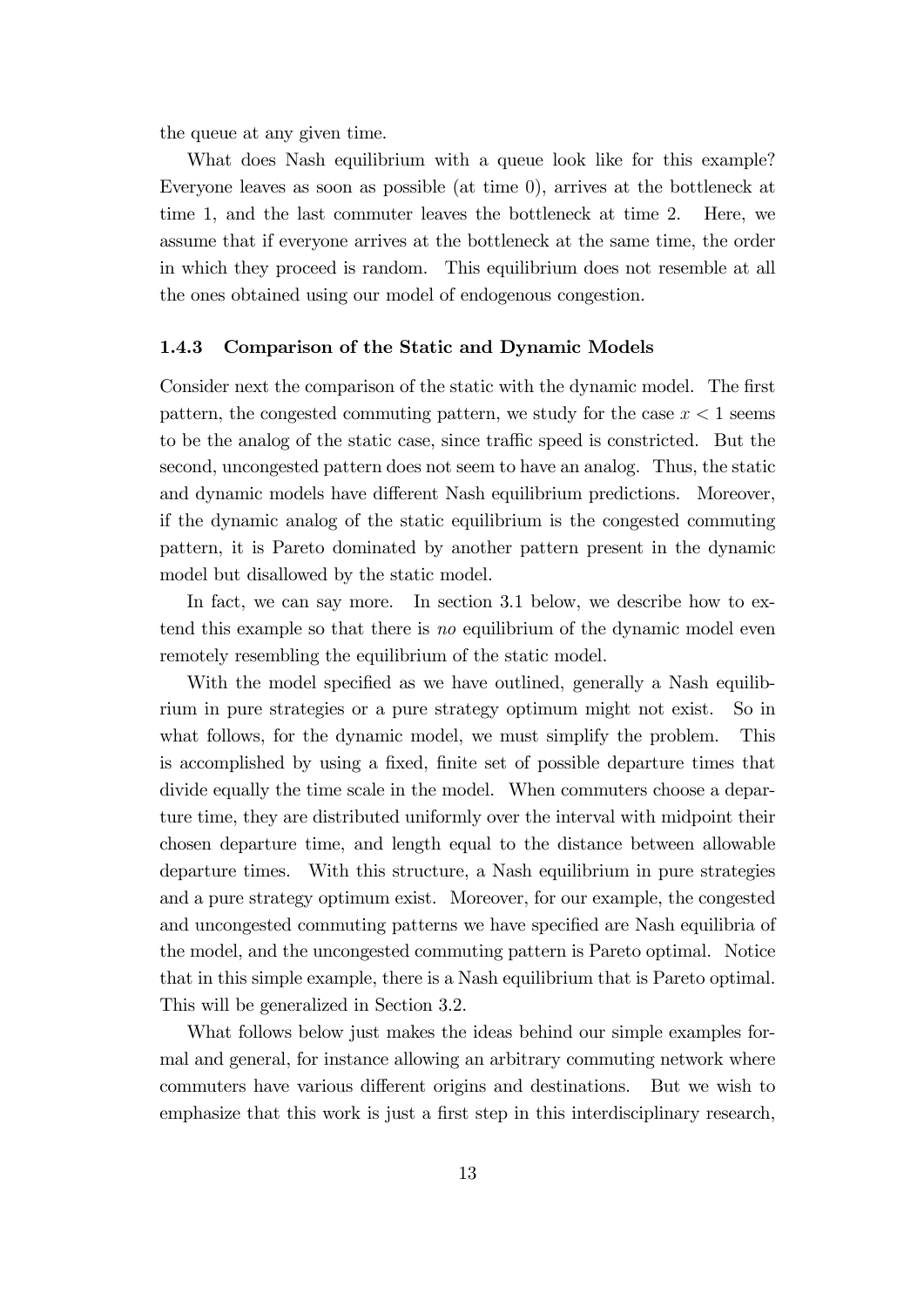that we will make assumptions that limit the scope of the results, and that much work remains. Our goal here is to clarify the issues, some of which are subtle, that span several literatures.

## 2 The Commuting Model

Readers who wish to understand the content of the work through examples only can focus on Examples 1-4 below and then skip to section 4.

## 2.1 The Static Model: Equilibrium and Optimum

Here we lay out the details of a game with an atomless measure space (continuum) of players; a finite set of nodes at which the players live, or to which they commute, or through which they commute; and a finite set of transport links between the nodes with exogenous capacity.

To begin, the measure space of commuters is given by  $(C, \mathcal{C}, \mu)$  where C is the set of commuters, C is a  $\sigma$ -algebra on C, and  $\mu$  is a positive, non-atomic measure.<sup>19</sup> We assume that singletons of the form  $\{c\}$  for  $c \in C$  are in C; that for all  $c \in C$ ,  $\mu({c}) = 0$ ; and  $0 < \mu(C) < \infty$ .

The origins and destinations in the commuting network are given by a finite set of nodes, denoted by  $m, n = 1, 2, \dots N$ . Let  $\mathcal{N} = \{1, 2, \dots, N\}$ . The commuting network itself is given by a finite set of links between nodes. The capacity of any direct link (with no intermediate nodes) between nodes  $m$  and *n* is given by  $x_{mn} \in [0,\infty]$ , whereas  $x_{nn} = \infty$ . If a direct link between nodes m and n does not exist, then  $x_{mn} = 0$ . The units attached to  $x_{mn}$  are cars per hour, or volume.

What remains is to specify the strategies and payoffs of the commuters. In the static game, there is no choice of time of departure or arrival. There is only route choice. We assume that each commuter has a fixed origin node and a fixed destination node, with inelastic demand for exactly one trip between the origin and destination. Thus, there is an exogenous, measurable origin map  $O: C \to \mathcal{N}$  and an exogenous, measurable destination map D :  $C \rightarrow \mathcal{N}$ . Notice that there can be heterogeneity among commuters in origins and destinations. This will create heterogeneity in the reduced form utility functions of the commuters.

 $19S$ korokhod's theorem implies that we could, with some loss of generality, restrict attention to the unit interval with Lebesgue measure.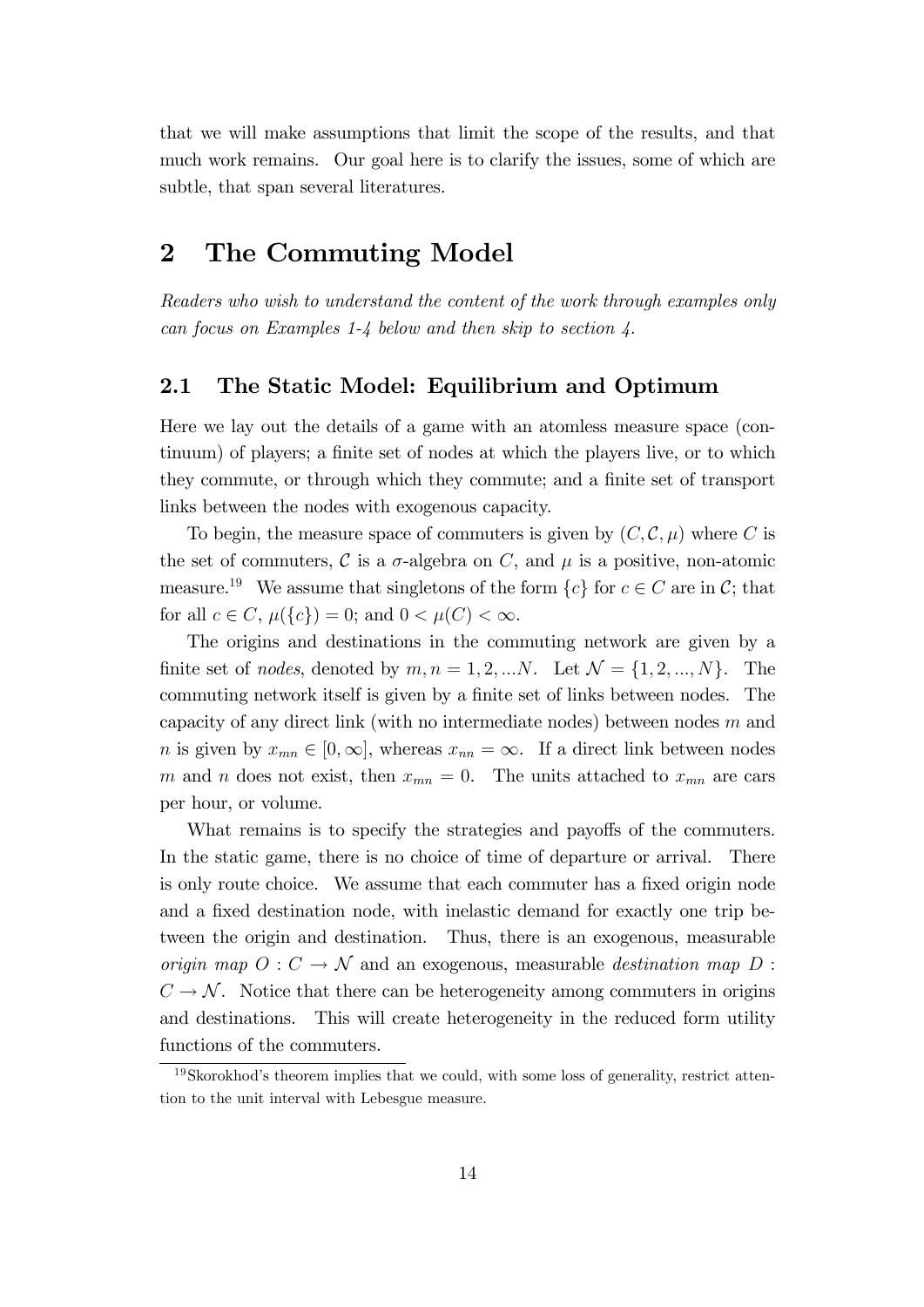Let  $\pi_k$  be the map that projects a vector onto its coordinate k. A route, denoted by r, is a vector of integer length  $\ell$  no less than 2. Next we define the set of all routes, R:

$$
\mathfrak{R}^{\ell} = \{r \in \mathcal{N}^{\ell} \mid \text{for } i = 1, 2, \dots, \ell - 1, x_{\pi_i(r)\pi_{i+1}(r)} > 0\}
$$

$$
\mathfrak{R} \equiv \bigcup_{\ell=2}^{\infty} \mathfrak{R}^{\ell}
$$

To avoid trivial situations, we assume that if there is a positive measure of commuters with a particular origin and destination, that there is some route between the nodes. A *commuting length map* is a measurable map  $l: C \rightarrow \{2, 3, ...\}$ . A commuting route structure is a pair  $(l, R)$  where l is a commuting length map and R is a measurable map  $R: C \to \mathfrak{R}$  such that for  $i = 1, 2, ..., l(c)-1, x_{\pi(i)\pi(i+1)} > 0$ , and almost surely for  $c \in C$ ,  $\pi_1(R(c)) = O(c)$ and  $\pi_{l(c)}(R(c)) = D(c)$ .

Given a commuting route structure  $(l, R)$ , its  $flow f \in \mathbb{R}^{N^2}$  is given by the measure of commuters or cars using the link,  $f(m, n) = \mu({c \in C \mid \exists k \in D)}$  $\{1, 2, ..., l(c)-1\}$  with  $\pi_k(R(c)) = m$  and  $\pi_{k+1}(R(c)) = n\}$  for  $m, n = 1, 2, ...N$ . We assume that the length of the link between nodes m and n is  $\lambda(m, n) \geq 0$ for  $m, n = 1, 2, \ldots N$ . If the link is congested, then the travel time increases. For our examples, it increases in proportion to the excess of commuters above free flow capacity  $x_{mn}$ , max  $\left\{1, \frac{f(m,n)}{x_{mn}}\right\}$ . <sup>20</sup> Here,  $x_{mn}$  has units cars per hour. For instance, if the number of commuters is twice the capacity of a link, then the travel time is doubled. We ask that the reader bear this special case in mind, since we use it in all of our examples to give concrete intuition.

More generally, we can allow traffic to slow down according to any wellbehaved function of the number of commuters at a distance on a link and link capacity. Therefore, we specify the function  $v : \mathbb{R}_+ \times \mathbb{R}_+ \to \mathbb{R}_{++}$  where  $v(f, x)$  is the speed of traffic with usage f on a link with capacity x. We assume that for fixed x,  $v$  is continuous and non-increasing in f. For our

<sup>&</sup>lt;sup>20</sup>There is an issue of normalization here, namely whether f is divided by  $\lambda$  or not. In essence, it depends on whether a link that is twice as long is half as congested for the same number of commuters on the link. This depends on the interpretation of the static model, whether congestion is viewed as a pulse of commuters or whether they are uniformly spread out over the link. In this paper, we take the view that in the model without time, twice as many commuters on a link results in twice the congestion, no matter the length of the link. However, if one takes the view that length of the link matters, the result is simply division of our f by  $\lambda$ , and this makes no essential difference in the the results we obtain. As we show in Section 3.1, interpretation of the static model is difficult.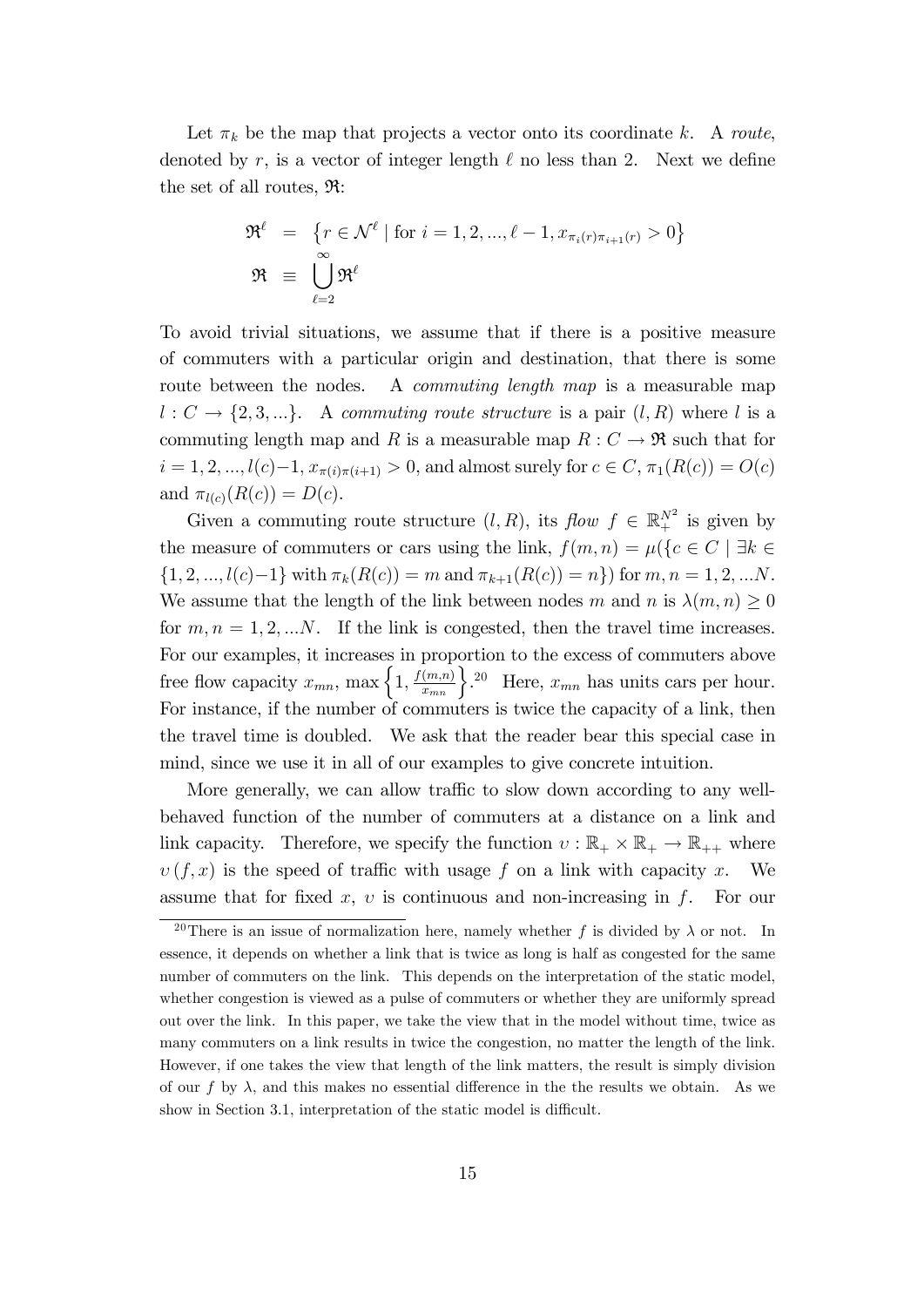examples, average speed on a link  $mn$  is given by link length divided by time spent on link, namely  $v(f, x_{mn}) \equiv \frac{\lambda(m,n)}{\max\{1, \frac{f}{n}\}}$  $\frac{\lambda(m,n)}{\max\left\{1,\frac{f}{x_{mn}}\right\}} = \lambda(m,n) \cdot \min\left\{1,\frac{x_{mn}}{f}\right\}$ f  $\left.\right.$ 

Although it is difficult to discuss travel time in a model that is inherently atemporal, equilibrium in this model is to be viewed as a sort of steady state. Under this interpretation,  $f$  is the measure of commuters (repeatedly) passing through the link on their route.

This should not be construed as an endorsement of the static model.<sup>21</sup> In fact, the static model has many flaws. However, it is the dominant model in the literature and used in many of the papers we have cited, so we must discuss it for the purpose of comparison. The particular functional form we use for commuting time in our examples is a slight generalization of the one typically used for the Braess paradox in the static model.

The time cost of a commuting structure  $(l, R)$  for commuter c is

$$
\theta(l, R, c) =
$$
\n
$$
\sum_{\{(m,n)\in\mathcal{N}\times\mathcal{N}|\pi_i(R(c))=m,\pi_{i+1}(R(c))=n\text{ for some }0\leq i\leq l(c)-1\}} \frac{\lambda(m,n)}{\upsilon(f(m,n)), x_{mn})}
$$
\n(1)

Thus,  $-\theta$  is the objective or payoff function for each commuter. The *utilitarian* welfare function for the static model is

$$
U(l,R) = -\int_C \theta(l,R,c)d\mu(c)
$$

A Nash equilibrium of the static model is a commuting structure  $(l, R)$  such that almost surely for  $c \in C$ , there is no route r of length  $\ell$  for commuter c such that

$$
\theta(l,R,c) > \sum_{\{(m,n)\in\mathcal{N}\times\mathcal{N}|\pi_i(r)=m,\pi_{i+1}(r)=n \text{ for some }0\leq i\leq\ell-1\}} \frac{\lambda(m,n)}{\upsilon(f(m,n),x_{mn})}
$$

Existence of Nash equilibrium in pure strategies can be proved by applying Schmeidler (1973, Theorems 1 and 2). Rosenthal (1973) proves that a Nash equilibrium in pure strategies exists even when there is a finite number of commuters. Sandholm (2001) shows that equilibrium exists and is unique under additional conditions, primarily that speed is strictly decreasing in link usage  $f$ .

Next we prove (informally) that an optimum exists. The problem can easily be reduced to optimization of the utilitarian welfare function over a

 $^{21}$ I come to bury the static model, not to praise it.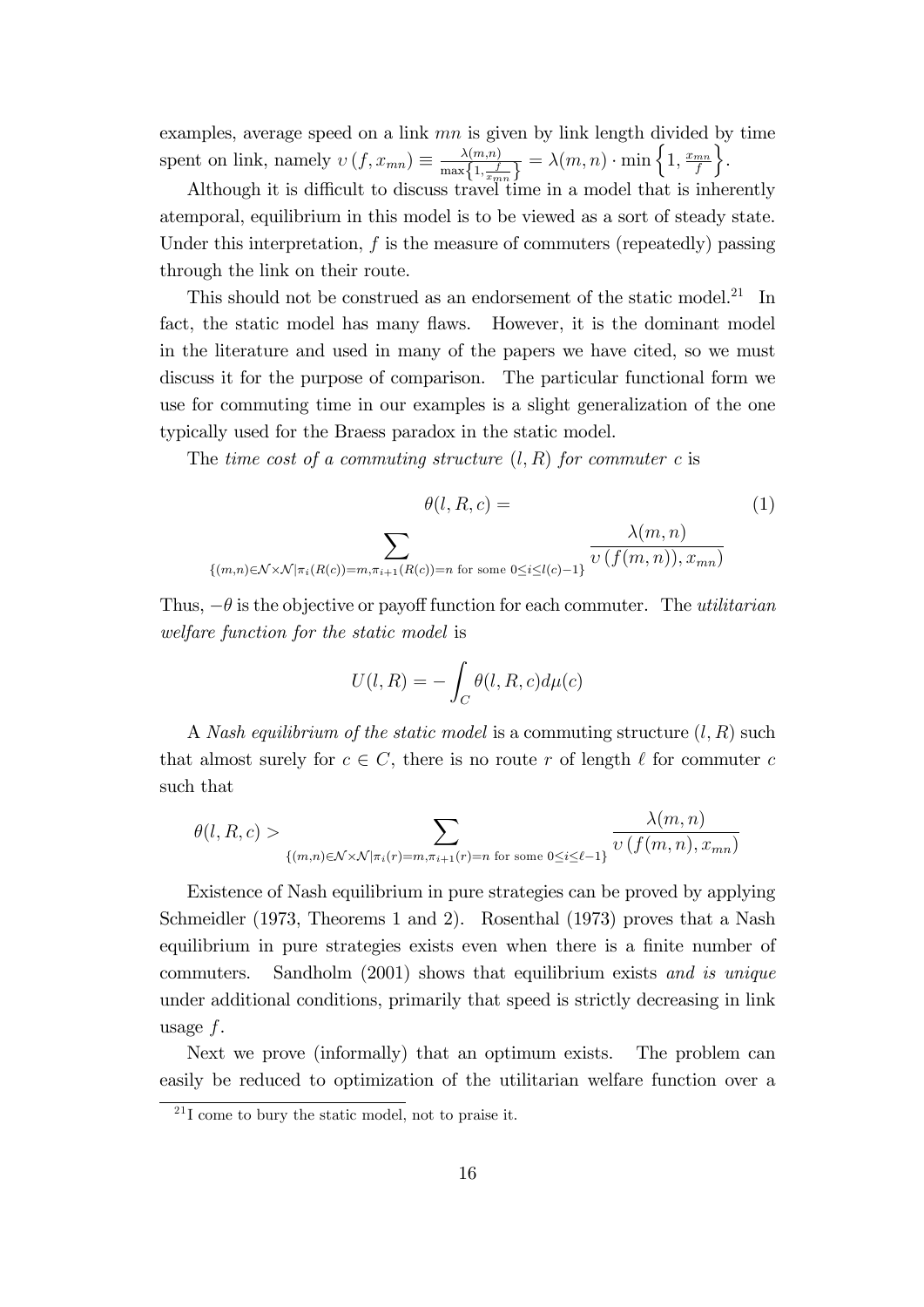compact set as follows. Notice first that there is a finite number of types of commuters, defined by their origin-destination pairs. Instead of using route choice for each commuter, employ as control variables the measure of each type following each route. Thus, the social planner controls a finite number of variables in a compact set using a continuous objective, so a maximum is attained.

Example 1: We note that due to the congestion externality, the Nash equilibria are unlikely to be Pareto (or utilitarian) optimal. To see this informally, consider an example with 3 nodes where each link has length 1. All commuters travel between nodes 1 and 3. There is a direct route, and an alternate route that runs via node 2; see Figure 1. The alternate route takes longer than the direct route for each Öxed number of commuters below capacity because it requires a longer distance of travel. For example, each road has capacity 1 and takes 1 unit of time to cross when running below capacity, so the longer route uses 2 units of time when running below capacity, whereas the shorter route takes 1 unit of time when running below capacity.



Figure 1: Nash equilibrium is not Pareto optimal

Suppose that there is measure  $\frac{5}{2}$  of commuters. A Nash equilibrium of this model has the direct route running above capacity, with measure 2 commuters using it for a total travel time of 2, and the indirect route running below capacity (:5 measure, with a total travel time of 2) such that the travel time to work for each commuter is the same. To create a Pareto improvement over the Nash equilibrium, simply move some commuters (say measure :5) from the direct to the indirect route. The travel time on the indirect route (namely 2) is the same as at the Nash equilibrium, even for the commuters switched to that route, whereas the travel time for those on the direct route decreases (to 1:5).<sup>22</sup>

 $22$ Notice that in this example, even though the Nash equilibrium is not Pareto efficient, it is weakly Pareto efficient.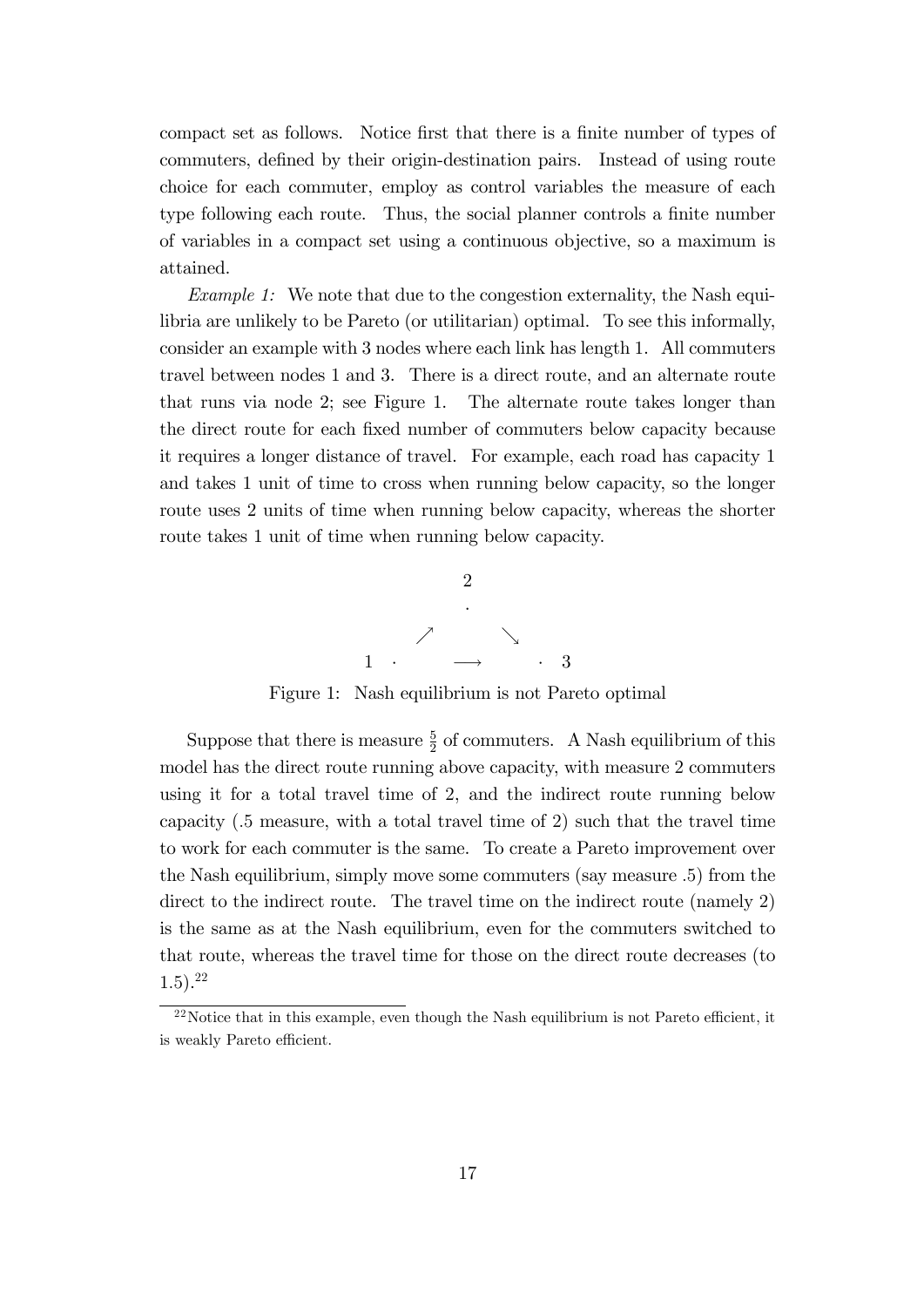## 2.2 The Dynamic Model: Equilibrium and Optimum

The basics of the dynamic model are the same as those for the static model. To differentiate the notation, we will add "dynamic" to the names and add time  $\tau$  as an argument of functions. In the dynamic model, each commuter chooses both a departure time (from their origin node) and a route. Routes were discussed in the previous subsection. We allow a commuter to depart at any time  $\tau^d \in [0, T]$ . As we shall see shortly, it is important that this set be bounded.

It is vital to reinterpret some of the variables used in the static model in terms of dynamics. In the static model, f represents the measure of commuters using a link. In the dynamic model,  $f$  will represent the *density* of cars per unit distance at a particular place and time on the link. The free flow capacity for our examples,  $x_{mn}$ , will continue to have units cars per hour.

A dynamic commuting route structure is a triple  $(\tau^d, l, R)$  where  $\tau^d : C \to$  $[0, T]$  is a measurable function giving departure times for all commuters, l is a commuting length map and R is a measurable map  $R: C \to \mathfrak{R}$  such that almost surely for  $c \in C$ ,  $\pi_1(R(c)) = O(c)$  and  $\pi_{l(c)}(R(c)) = D(c)$ .

At this juncture, there is an issue concerning the detail in which we model congestion on each link in the dynamic model. It varies in the literature we have cited. The simplest way to model this is to look only at average congestion on a link. More complicated is to assume that as traffic ebbs and flows, the congestion at the end of the link determines traffic speed on the entire link. The most detailed model allows cars to catch up with each other over the course of a link. We use this most detailed model, but assume that link capacity is constant across the link. This is without loss of generality, provided that capacity changes only a finite number of times on a link. In that case, we just add more nodes and links with different capacities in series.

We shall define commuter progress from origin to destination through a differential equation in distance. But first we must define progress on each component of a route in a dynamic route structure. Fix a dynamic route structure  $(\tau^d, l, R)$ . The basic idea is this. From departure time to the end of the first link, we follow the differential equation for congestion for the first link, and then begin on the second link, and so forth. A crucial assumption made here and in most of the literatures we cite is that cars cannot pass. For notational simplicity, for  $i = 1, ..., l(c)$ , define  $\tau_i(c)$  to be the time that node  $\pi_i(R(c))$  is reached. Evidently,  $\tau_1(c) = \tau^d(c)$ .

Given a dynamic commuting route structure  $(\tau^d, l, R)$ , we shall associate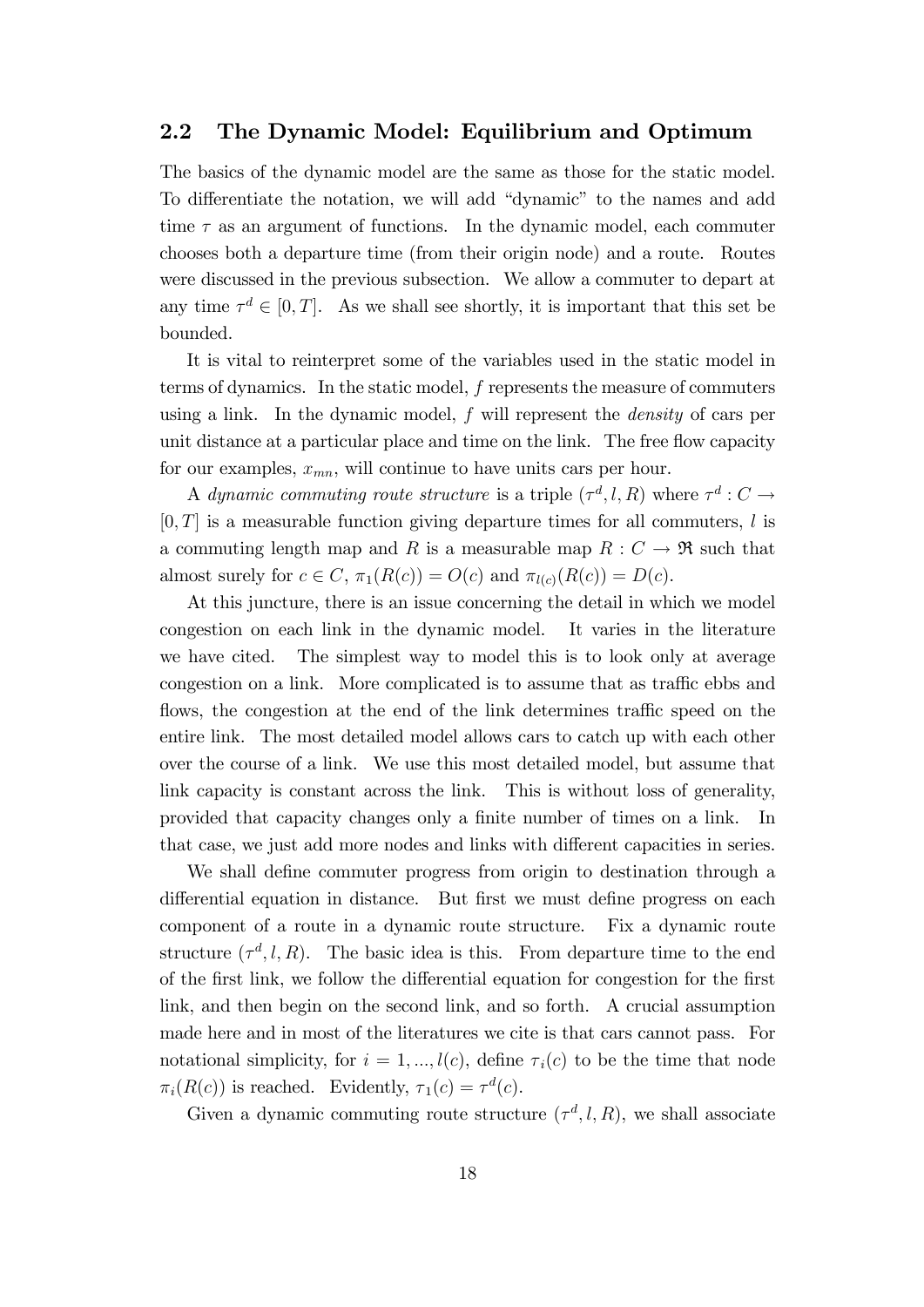with it a function  $\delta_{mn}(\tau_m(c), \tau)$  that gives as its value the distance travelled on link mn by commuter c at time  $\tau$  who begins travel on link mn at time  $\tau_m(c)$ <sup>23</sup> In the end, this function will be increasing in its second argument but decreasing in its first argument. Does such a function exist, and is it unique? Fix such a function  $\widehat{\delta}_{mn}$ . To ease notation, compute inductively

$$
\tau_{i+1}(c) = \inf \{ \tau' > 0 \mid \delta_{\pi_i(R(c))\pi_{i+1}(R(c))}(\tau_i(c), \tau') = \lambda(\pi_i(R(c)), \pi_{i+1}(R(c))) \}
$$
\n(2)

Then we can compute its *density at time*  $\tau$  *on link mn at distance*  $\Delta$ , called  $\widehat{f}: \mathcal{N}^2 \times \mathbb{R}_+^2 \to \mathbb{R}_+$ , and written as  $\widehat{f}(m, n, \tau, \Delta)$ .<sup>24</sup> It is the density of commuters (per unit distance) at time  $\tau$  and at distance  $\Delta$  along link mn, and it is given by the (possibly discontinuous) partial differential equation or conservation law:

$$
\frac{\partial \widehat{f}(m,n,\tau,\Delta)}{\partial \tau} + \frac{\partial \Phi(\widehat{f}(m,n,\tau,\Delta))}{\partial \Delta} = 0 \tag{3}
$$

where

$$
\Phi(m, n, \tau, \Delta) \equiv \upsilon \left( \widehat{f}(m, n, \tau, \Delta), x_{mn} \right) \cdot \widehat{f}(m, n, \tau, \Delta)
$$
 (4)

is defined to be the  $flux^{25}$  The flux is the volume of commuters passing through a point per unit of time. We abuse notation slightly and sometimes write

$$
\Phi_{mn}(f) = \nu(f, x_{mn}) \cdot f
$$

For our example, note that  $\Phi_{mn} = \min \{x_{mn}, f\}.$ 

Equation (3) is actually the fundamental conservation law of transportation economics applied to this model. As explained in Bressan (2000, equation 1.2), if we Öx an interval of locations on a link, the measure of commuters inside this interval can only change over time from inflows into the interval from the left and outflows from the interval to the right. Another interpretation of equation (3) states that the change with respect to time in commuter density at a given place and time can be found by looking at the change in the flux (commuters per hour) at preceding locations nearby.

Next we compute

$$
\frac{\partial \delta_{mn}(\tau_m(c), \tau)}{\partial \tau} = \nu \left( \widehat{f}(m, n, \tau, \widehat{\delta}_{mn}(\tau_m(c), \tau)), x_{mn} \right) \tag{5}
$$

 $^{23}$ A formal definition of this function will be given in (6) below.

 $^{24}$ In terms of notation, f will be a scalar representing an arbitrary value of the density, whereas  $\hat{f}$  is a density function.

 $25$ The literatures we have cited use inconsistent definitions for the terms "flow" and "flux" in this context. Here we are using definitions from the mathematics of conservation laws.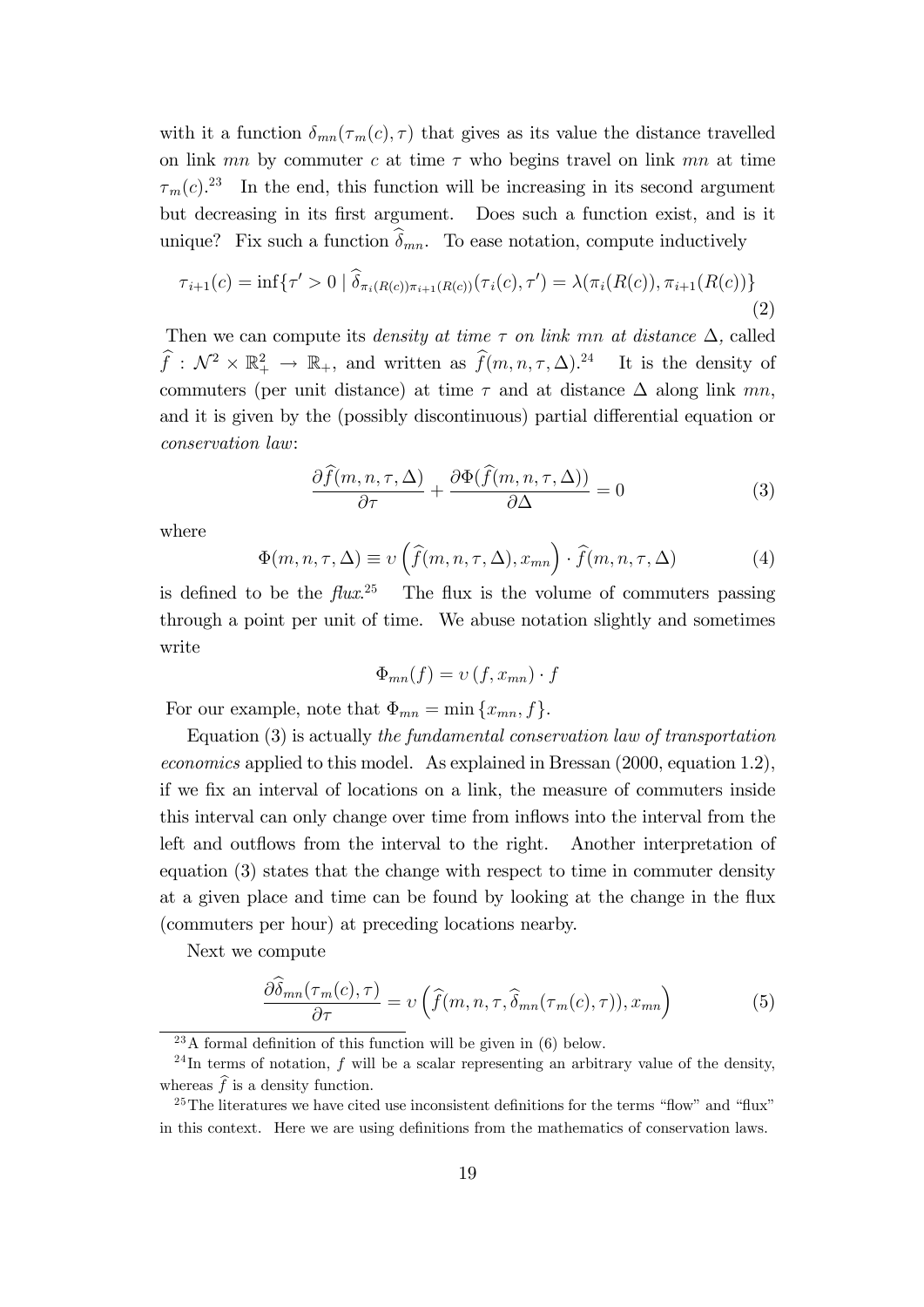This describes the progress made by commuters on each link of the entire dynamic commuting route structure for any time  $\tau$ . Equation (5) is the coupled discontinuous differential equation discussed in the introduction.

Unfortunately, the coupled system defining  $\hat{f}$  and  $\hat{\delta}$ , namely (2), (3), and (5), is technically challenging. The reason is that we cannot restrict  $\tau^d$ , the function deÖning the departure strategies of players, beyond assuming that it is a measurable function. Each individual makes a choice, and this is not necessarily coordinated. Discontinuities in departures can result in discontinuities in  $\partial \hat{\delta}_{mn}/\partial \tau$  that rule out our ability to use standard techniques from the theory of ordinary differential equations as well as the contraction mapping theorem. Instead, we use Biles et al (2014).

Even if we can retrieve a well-defined  $\delta_{mn}$  for each  $\tau^d$  function, the issue then becomes the fact that there might not exist a Nash equilibrium in pure strategies, since the space of pure strategies is a continuum. Schmeidler (1973) relies heavily on the fact that the number of pure strategies available to players is Önite.

We address the problems of discontinuities in boundary conditions and an infinite number of strategies at once by simplifying the dynamic model. Fix  $\overline{\tau}$  where  $T/\overline{\tau}$  is an even integer, and define the departure strategy space to be  $\{\bar{\tau}, 3\bar{\tau}, ..., (T/\bar{\tau} - 1)\bar{\tau}\}.$  This makes the strategy space finite. We assume that all the commuters who choose, say,  $\bar{\tau}$  will be randomly and uniformly distributed on  $(0, 2\overline{\tau})$ , those who choose the strategy  $3\overline{\tau}$  will be randomly and uniformly distributed on  $(2\overline{\tau}, 4\overline{\tau})$ , and so forth. The examples in the introduction fit this framework because they use a uniform distribution of departure times. Moreover, they survive as Nash equilibria no matter how fine the grid, even in the limit where commuters can choose their precise departure time. We view  $\bar{\tau}$  as a commuter's intended departure time, where the actual departure time is the intended time plus a small random variable. The constant  $\bar{\tau}$ can be small.<sup>26</sup>

Having addressed these initial challenges, we come upon another that is

 $26$ The classical problem with addressing this issue is that, in the limit with no restrictions on departure time choice, the Nash equilibrium might be in mixed strategies. It is doubtful that an equilibrium in mixed strategies is useful in the applied context here. In fine but finite departure grids, this corresponds to extreme oscillations (say between  $\theta$  and  $\theta$ ) in adjacent grid elements. The weak limit would be a strategy profile that is constant at  $1/2$ . Utilities could easily be weakly discontinuous, and thus the Nash equilibrium would be in mixed strategies. An alternative, used in the stochastic games literature, is to perturb utilities. In our context, this does not seem very natural.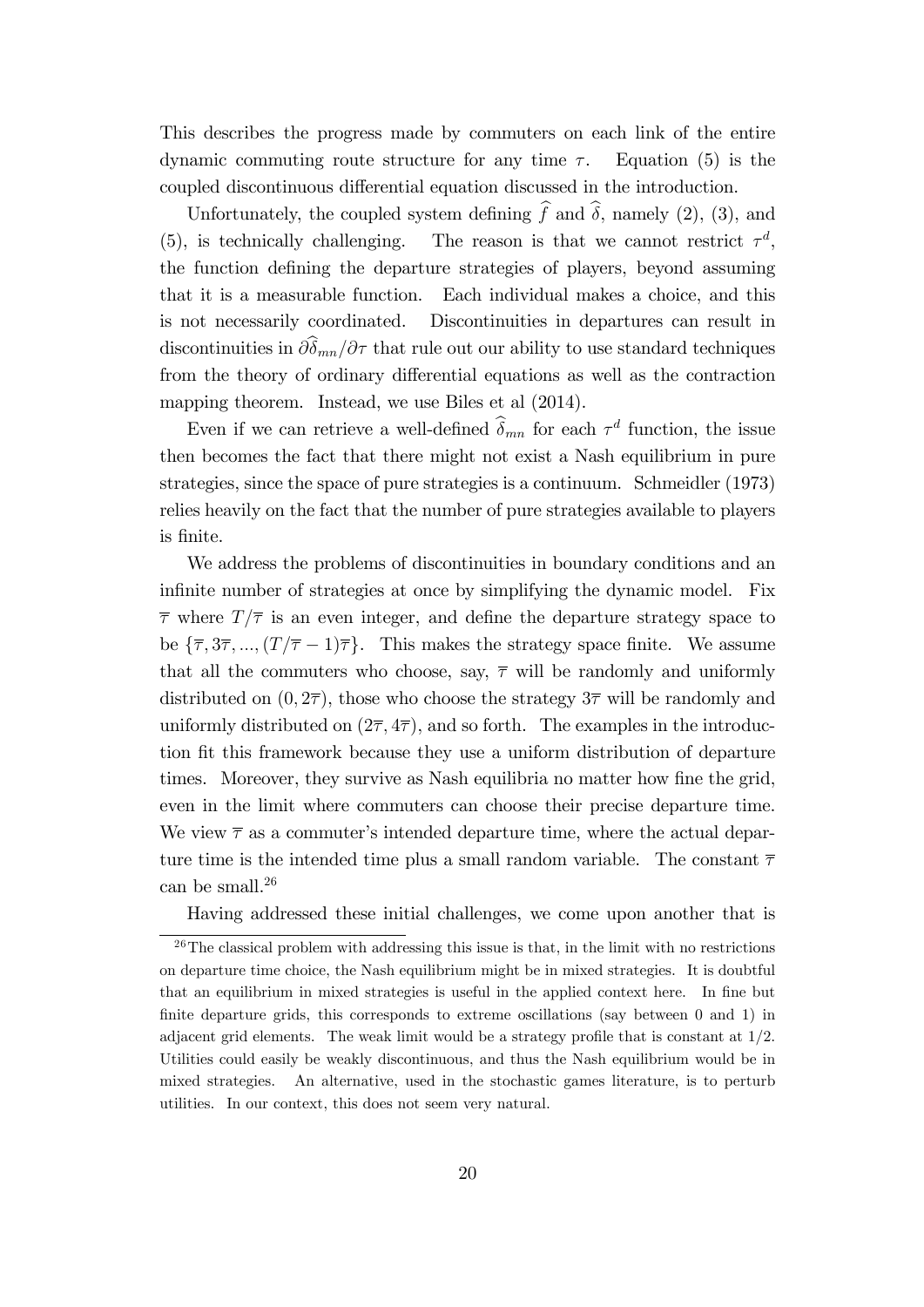generated by the mathematics of conservation laws. Consider the simple one link model used in the introduction where link capacity is 1; the cohort departing at times  $(0, 2\overline{\tau})$  has low density, say  $1/2$ , and hence high speed; and the cohort departing at times  $(2\overline{\tau}, 4\overline{\tau})$  has high density, say 3/2. Common sense and observation of the real world says that the Örst cohort will begin at high speed whereas the second cohort will begin at lower speed. A distance gap with no commuters will form between them and expand along the link. This is not only the common sense solution, but will also obtain in the solution proposed in the literature if there is an  $\varsigma > 0$  start time gap between the cohorts.

Surprisingly and unfortunately, that is not the solution in the case where there is no such starting time gap. The solution in this case involves the initiation of a third step between the first two, with further step initiation possibly following. There is no distance gap between the cohorts. This can be found in unnumbered equations in Bressan (2000, p. 110, Case 2) and Strub and Bayen (2006, p. 559). More detail can be found in Section 4.5 of Bressan (2000), in particular Figure 4.5 and especially Figure 4.6. Thus, there is a discontinuity in the solution along a link as  $\zeta \to 0$ . Since we do not consider the solution at  $\zeta = 0$  to be the right one, we are forced to take limits of solutions as  $\varsigma \to 0.^{27}$ 

It should be obvious by now that we cannot simply apply the LWR model, that relies on the mathematics of conservation laws, as suggested in the transportation engineering literature.

We begin by giving the intuition for speed calculations, and then provide a formal proof of existence and uniqueness of the function  $\hat{f}$ , from which everything else can be calculated. For example,  $\partial \hat{\delta}_{mn}/\partial \tau$  can be calculated from (5) once  $\hat{f}$  is known. The intuition we give for the evolution of the system over time and the speed of commuters on a link will be justified because Theorem 1 will tell us that f is unique on  $(0, \bar{t}) \times (0, \lambda(m, n))$  for a given departure pattern, and the evolution of the system and speeds we propose will be a solution.

For speed calculations, it is useful to define some concepts. A *threshold* is a location on the network where the speed of commuters is different on the two sides of the threshold at a given time. An important example of a threshold is a node. Of course, a node is a form of a stationary threshold, since it doesnít

 $27\text{As}$  we shall see later in the paper, in Theorem 1 specifically, given departure times and routes, the solution  $\hat{f}$  to the problem we pose for each link is unique almost surely on the interior of the product of the time and distance (on the link) domains. This indeterminacy issue arises on the boundary, namely where distance on the link is zero.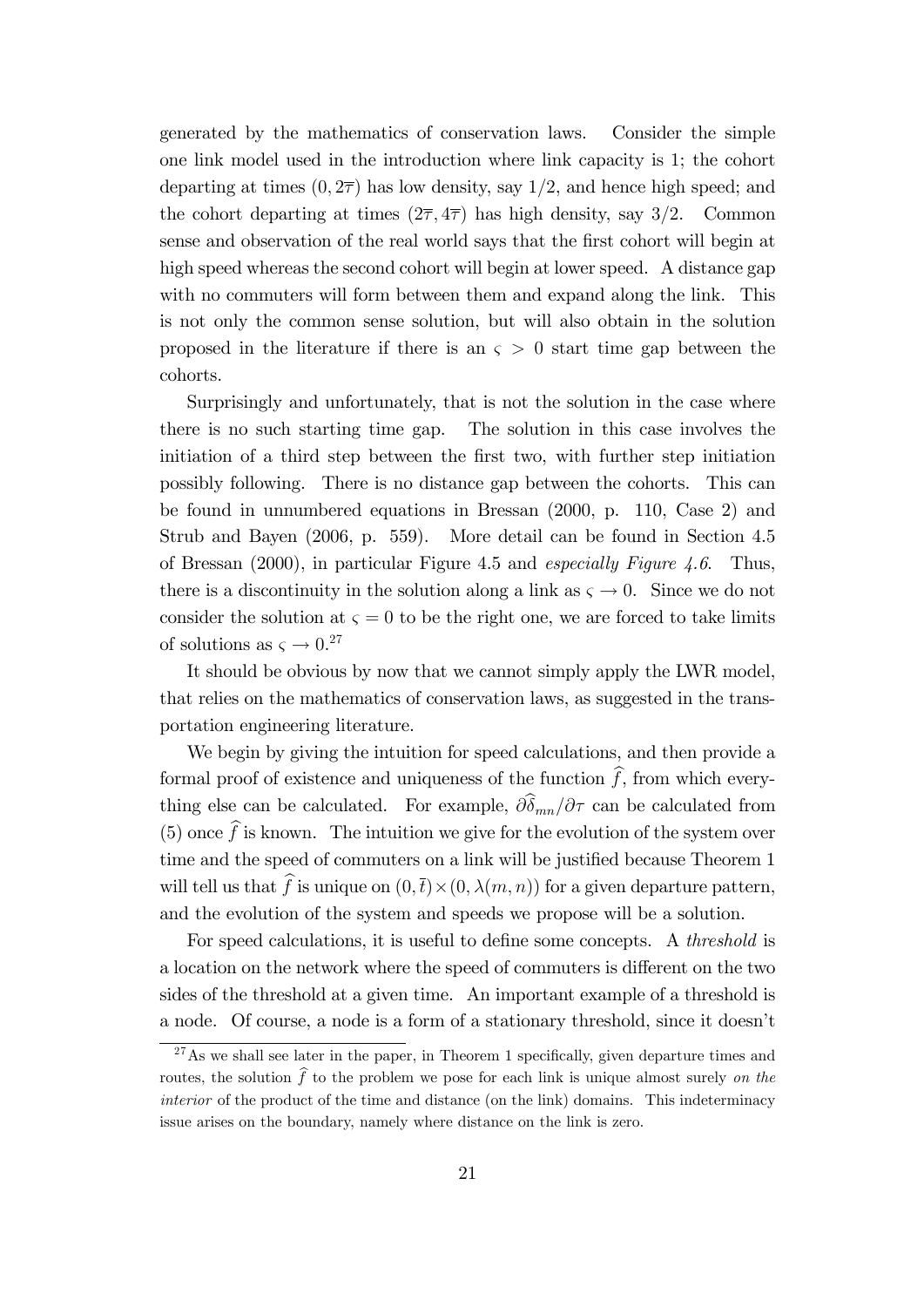move over time. Next we will investigate thresholds that move, appear and disappear. An example of a threshold of this type is the boundary between two cohorts, where a *cohort* is defined as a group of commuters with the same route and departure time choices.

Fix a dynamic commuting route structure  $(\tau^d, l, R)$ . Let  $\hat{\tau}^d(c, \tau') = \tau^d(c) +$  $\tau'$ , where  $\tau'$  is a random variable uniformly distributed on  $(-\overline{\tau}, \overline{\tau})$ , denote the actual departure time of commuter  $c$ , that differs from the chosen departure time  $\tau^{d}(c)$  by at most  $\bar{\tau}$  as described just above. To reduce the notational burden, we shall generally suppress the second argument  $(\tau')$  in any function  $\hat{\tau}$ . Then  $\hat{\tau}_1(c) = \hat{\tau}^d(c)$ . In general, given  $\hat{\tau}_i$ , we will define inductively  $\hat{\tau}_{i+1}$ . Fix any origin node m and destination node  $n \neq m$ . On each segment mn, define a subset of commuters who travel together on link  $mn$  as:

$$
\alpha_{mn}(c) \equiv \{c' \in C \mid \tau^d(c') = \tau^d(c); \text{ for some } i \le l(c),
$$

$$
\pi_1(R(c)) = \pi_1(R(c')), \dots, \pi_{i-1}(R(c)) = \pi_{i-1}(R(c'));
$$

$$
\pi_{i-1}(R(c)) = \pi_{i-1}(R(c')) = m, \pi_i(R(c)) = \pi_i(R(c')) = n\}
$$

Assume for now that  $\Phi_{mn}$  is strictly increasing in f. Then the *default speed* for commuter  $c$  is given by

$$
S_{mn}(c) = \upsilon \left( \Phi_{mn}^{-1} \left( \mu(\alpha_{mn}(c)) / 2\overline{\tau} \right), x_{mn} \right)
$$

The appearance of  $\Phi_{mn}^{-1}$  here will be discussed in detail in Remark 6 below. At this point, it is useful simply to note that we must translate departure volume (cars per hour) to departure density (cars per mile). The literatures we have surveyed do not account for this.

The default speed might be counterfactual, but it is a useful construct. At the default speed, intervals of commuters never overlap with each other. When they never overlap, the time on this link is exactly  $\lambda(m, n)/S_{mn}(c)$ , so  $\widehat{\tau}_{i+1}(c) = \widehat{\tau}_i(c) + \lambda(m,n)/S_{mn}(c)$ . Similarly,  $\delta_{mn}(\widehat{\tau}_i(c), \tau) = S_{mn}(c) \cdot [\tau - \widehat{\tau}_i(c)]$ where  $\pi_i(R(c)) = m$ . But there are two other possibilities beyond this first case. The second case is when commuters using different routes blend with each other or separate beginning at a node; this is actually a generalization of the concept of default speed. The third case is if a segment of commuters catches up with another along a link. We consider each of these in turn.

The second case that is possible in the model is when commuters using different routes blend or separate at a node. For the case where they separate, if they are not combined with commuters using other routes, they move at the default speed on the link. But this is just to give intuition. To ease notation,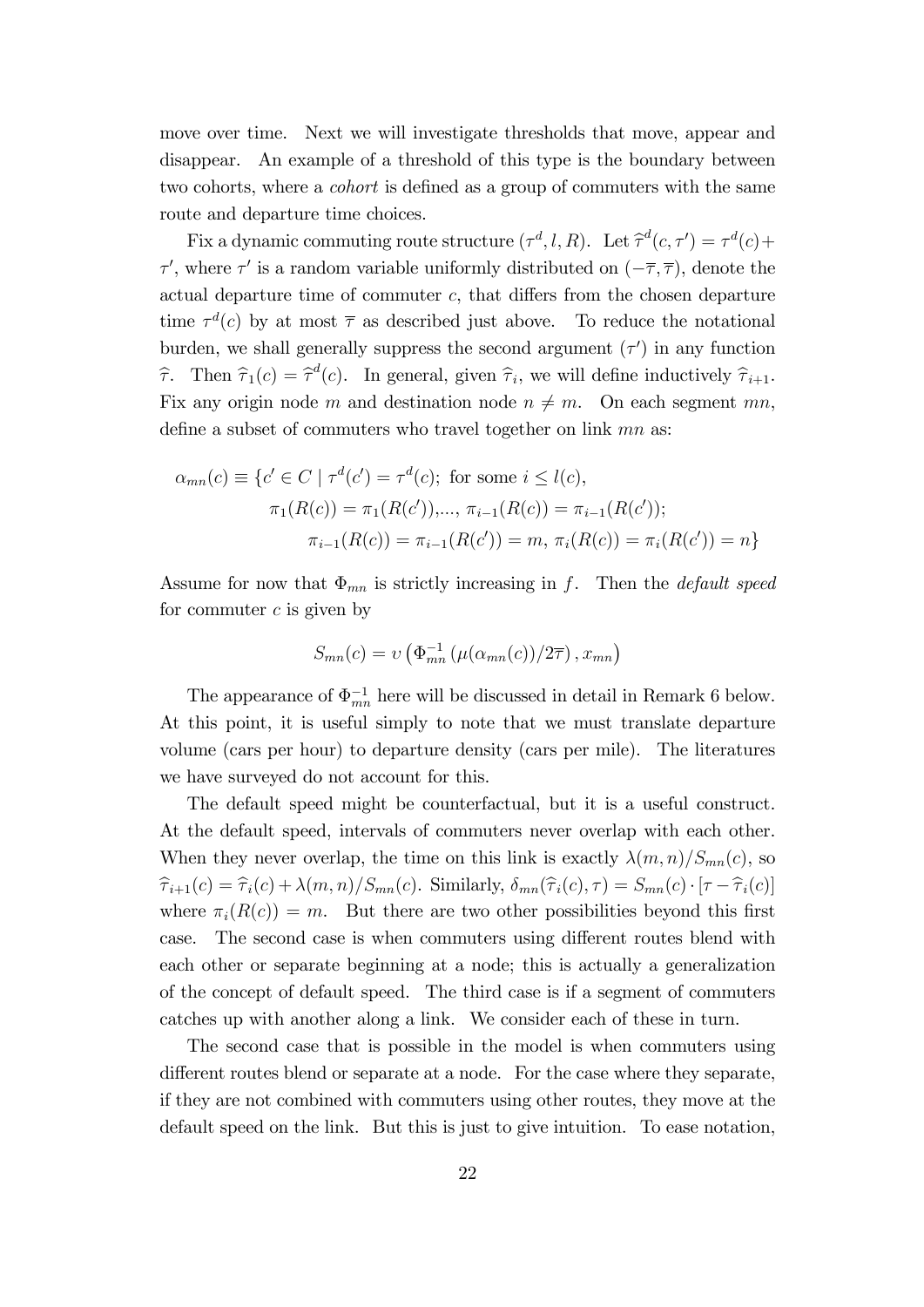define  $\pi_0(R(c)) \equiv \pi_1(R(c))$  for all routes R and almost all commuters c, and define  $\hat{\tau}_0(c) \equiv \hat{\tau}_1(c)$  for almost all commuters c. Formally, defining the set of commuters approaching link  $mn$  from link  $m'm$  at the same time:<sup>28</sup>

$$
\gamma_{m'mn}(c,\epsilon) \equiv \{c' \in C \mid \hat{\tau}_{j-1}(c') \in (\hat{\tau}_i(c) - \epsilon, \hat{\tau}_i(c) + \epsilon); \n\pi_i(R(c)) = m, \pi_{i+1}(R(c)) = n; \n\pi_j(R(c')) = m, \pi_{j+1}(R(c')) = n \text{ and } \pi_{j-1}(R(c')) = m' \}
$$

The speed of commuters is given by:

$$
S_{mn}^*(c) = v \left( \Phi_{mn}^{-1} \left( \sum_{m' \in \mathcal{N}} \lim_{\epsilon \to 0} \frac{\mu(\gamma_{m'mn}(c, \epsilon))}{2\epsilon} \right), x_{mn} \right)
$$

Provided that they don't catch up with anyone else, their time on the link is ex- $\text{activity } \lambda(m,n)/S^*_{mn}(c), \text{ so } \widehat{\tau}_{i+1}(c) = \widehat{\tau}_i(c) + \lambda(m,n)/S^*_{mn}(c) \text{ whereas } \delta_{mn}(\widehat{\tau}_i(c),\tau) = \widehat{\tau}_i(c) + \widehat{\lambda}_{mn}(c)$  $S_{mn}(c) \cdot [\tau - \widehat{\tau}_i(c)]$  where  $\pi_i(R(c)) = m$ .

On each segment  $mn$ , we say that *commuter c catches up with commuter*  $c'$  on link mn if

$$
\pi_i(R(c)) = \pi_j(R(c')) = m, \ \pi_{i+1}(R(c)) = \pi_{j+1}(R(c')) = n
$$

$$
\hat{\tau}_j(c') < \hat{\tau}_i(c)
$$

$$
\frac{\lambda(m, n)}{S_{mn}^*(c) - S_{mn}^*(c')} < \hat{\tau}_i(c) - \hat{\tau}_j(c')
$$

The slower commuter  $c'$ , who is unaffected, continues on at the same speed as before the faster one  $c$  catches them. If commuter  $c$  catches up with commuter c' on link mn, define the catch up time, for  $\pi_i(R(c)) = \pi_j(R(c'))$  $m, \pi_{i+1}(R(c)) = \pi_{j+1}(R(c')) = n, \text{ as } \tau^* = \widehat{\tau}_i(c) + \frac{S_{mn}^*(c') \cdot [\widehat{\tau}_j(c) - \widehat{\tau}_i(c')] }{S_{mn}^*(c) - S_{mn}^*(c')}$  $\frac{S_{nn}(c) \cdot [T_j(c) - T_i(c)]}{S_{mn}^*(c) - S_{mn}^*(c')}$ . At the first time when a member of one cohort (defined above) catches up with a member of another cohort along a link, a new threshold is created at this time and distance. As it crosses the threshold, the traffic in the faster cohort slows down to the speed of the cohort immediately in front of them by increasing its density at the threshold to match that in the slower cohort. Thus, for all  $c'' \in C$  with  $\pi_k(R(c'')) = m, \; \pi_{k+1}(R(c'')) = n, \; \text{then} \; \; \widehat{\tau}_{k+1}(c'') = \tau^* + \frac{\lambda(m,n) - \delta_{mn}(\widehat{\tau}_i(c),\tau^*)}{S^*_{mn}(c')}$ whereas  $\delta_{mn}(\hat{\tau}_k(c''), \tau) = \delta_{mn}(\hat{\tau}_i(c), \tau^*) + [\tau - \tau^*] \cdot S^*_{mn}(c')$  for all  $\tau > \tau^*$  on this link.

To abbreviate notation, let  $\widehat{f}(m, n, \tau, \Delta)^{-} \equiv \lim_{\epsilon \to 0} \widehat{f}(m, n, \tau, \Delta - \epsilon)$  and  $\widehat{f}(m, n, \tau, \Delta)^+ \equiv \lim_{\epsilon \to 0} \widehat{f}(m, n, \tau, \Delta + \epsilon)$ . A threshold on link mn is defined by

<sup>&</sup>lt;sup>28</sup>The notational simplification allows us to model those beginning their first link as  $m' =$ m.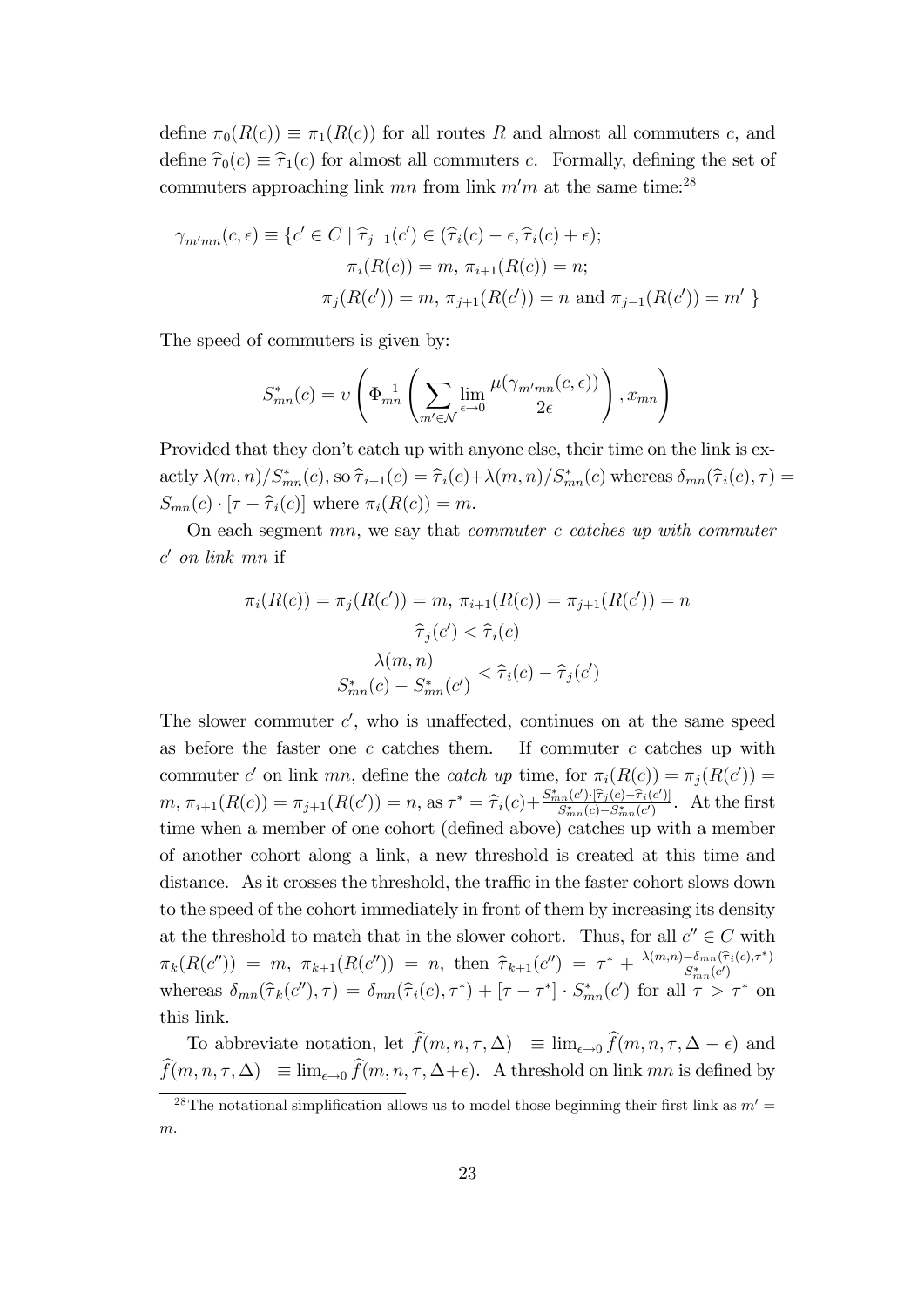$(\tau, \Delta) \in [0, T] \times [0, \lambda(m, n)]$  such that  $\widehat{f}(m, n, \tau, \Delta)^{-} \neq \widehat{f}(m, n, \tau, \Delta)^{+}$ . The threshold itself moves along the link at speed

$$
v\left(\widehat{f}(m,n,\tau,\Delta)^+\right)-\frac{\widehat{f}(m,n,\tau,\Delta)^{-}\cdot v\left(\widehat{f}(m,n,\tau,\Delta)^-\right)}{\widehat{f}(m,n,\tau,\Delta)^+}.
$$

We shall remark on this further after a formal statement of the first result.

Here we have given heuristic details of the behavior of commuters at a departure node and along a link. What we will need for the formal analysis is how the departure density and its composition at the start of a link relate to the exit density and composition at the end of a link. This will be given formally in equation (19) of the appendix.

To prepare for the first result, let us make explicit the assumptions we will use.

Assumption 1: For each fixed  $x_{mn}$ , speed  $0 < v(f, x_{mn}) < \infty$  is Lipschitz continuous and non-increasing in f.

Assumption 1 means that car speed with no congestion is bounded, speed is a continuous (though not necessarily smooth) function of congestion, and speed does not increase with more cars. As an alternative to assuming that  $v$ is Lipschitz, we could directly assume that  $\Phi$  is Lipschitz, as that is what we use. But since both f and v are bounded (see below after Assumption 2), v Lipschitz implies that  $\Phi$  is Lipschitz.

Next, we need some preparation for Assumption 2. Eventually, we will need a bound on the total variation of boundary conditions at the start of a link that is uniform across links. The purpose is to have a compact space that we will use to find a fixed point. A sufficient (and weakly necessary) condition is a hierarchy of links that we will specify next. Let the set of links be denoted by:

$$
\mathcal{L} \equiv \{(m, n) \in \mathcal{N} \times \mathcal{N} \mid m \neq n\}
$$

We postulate a complete preorder on  $\mathcal L$  denoted by  $\succeq$ , with its asymmetric part denoted by  $\succ$ . Recall that  $\Re$  is the set of all possible routes. Next, we shall restrict routes to  $\mathcal{R} \subseteq \mathfrak{R}$ . For  $\ell = 2, 3, ..., N$ , define

$$
\mathcal{R}^{\ell} \equiv
$$
\n
$$
\{r \in \mathfrak{R}^{\ell} \mid \text{For all } i = 2, 3, \ldots, \ell - 1, (\pi_i(r), \pi_{i+1}(r)) \succ (\pi_{i-1}(r), \pi_i(r)), \pi_i(r) \neq \pi_j(r) \text{ for } i \neq j\}
$$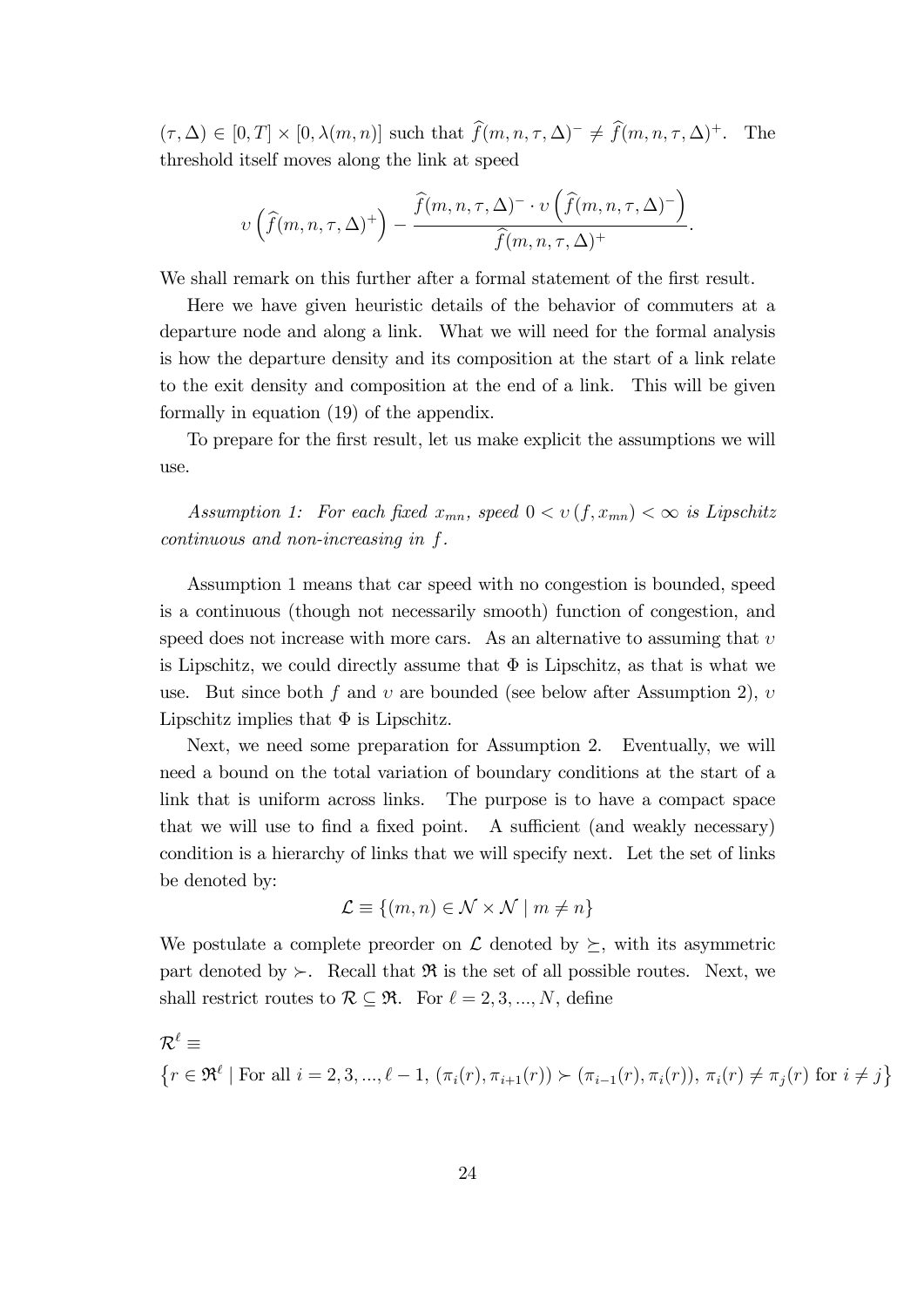Assumption 2: Routes r are restricted to:29

$$
r \in \mathcal{R} \equiv \bigcup_{\ell=2}^N \mathcal{R}^{\ell}
$$

There are two pieces to this assumption. First, we have restricted route length to  $N$  or less. In fact, all that is needed is a finite upper bound on route length. We choose N for simplicity. The assumption that nodes are not repeated along a route makes indexing progress along the route easy. These assumptions are made mainly to keep notation simple.

The second piece is more interesting. Let us begin with the mathematics. The purpose of this assumption is to provide a uniform upper bound on total variation (across time) of boundary or entry conditions for the node at the start of a link. Without this upper bound, we lose both compactness of the space of initial conditions and the ability to solve the differential equation  $(5)$ . We need compactness for a fixed point theorem, and the ability to solve the differential equation in order to compute travel times and payoffs.

To obtain such an upper bound, we must examine behavior when cohorts merge at a node and travel the next link together. Variation in density in one cohort can be transmitted to the other at the initial node. For example, consider two cohorts that merge at a node. If one has a constant entry density over time, but the other has either an increase or decrease in entry density, the density of the Örst cohort will generally not be constant once it enters the link. Thus, total variation can build up. Even if commuters don't travel in circles, the variation that is transmitted can build up along links that form a closed loop. So to prevent this, we impose a hierarchy on links.

Turning next to the economics of this assumption, it means that commuters (or packets for the internet) must not be travelling on links that form circles. However, travel in opposite directions on links or routes is fine; in fact, this is common for both the internet and commuting applications. For example, if there is a central business district, then one way to satisfy the assumption is to have commuters from each suburb travel towards it during morning rush hour and away from it in the evenings. Circular roads or links forming a circle are also Öne, as long as the circle is not completed by overlapping commuters. In the context of the internet, the assumption provides a warning concerning the

<sup>&</sup>lt;sup>29</sup>Technically, Assumption 2 means that a dynamic route structure is restricted:  $R(c) \in \mathcal{R}$ almost surely.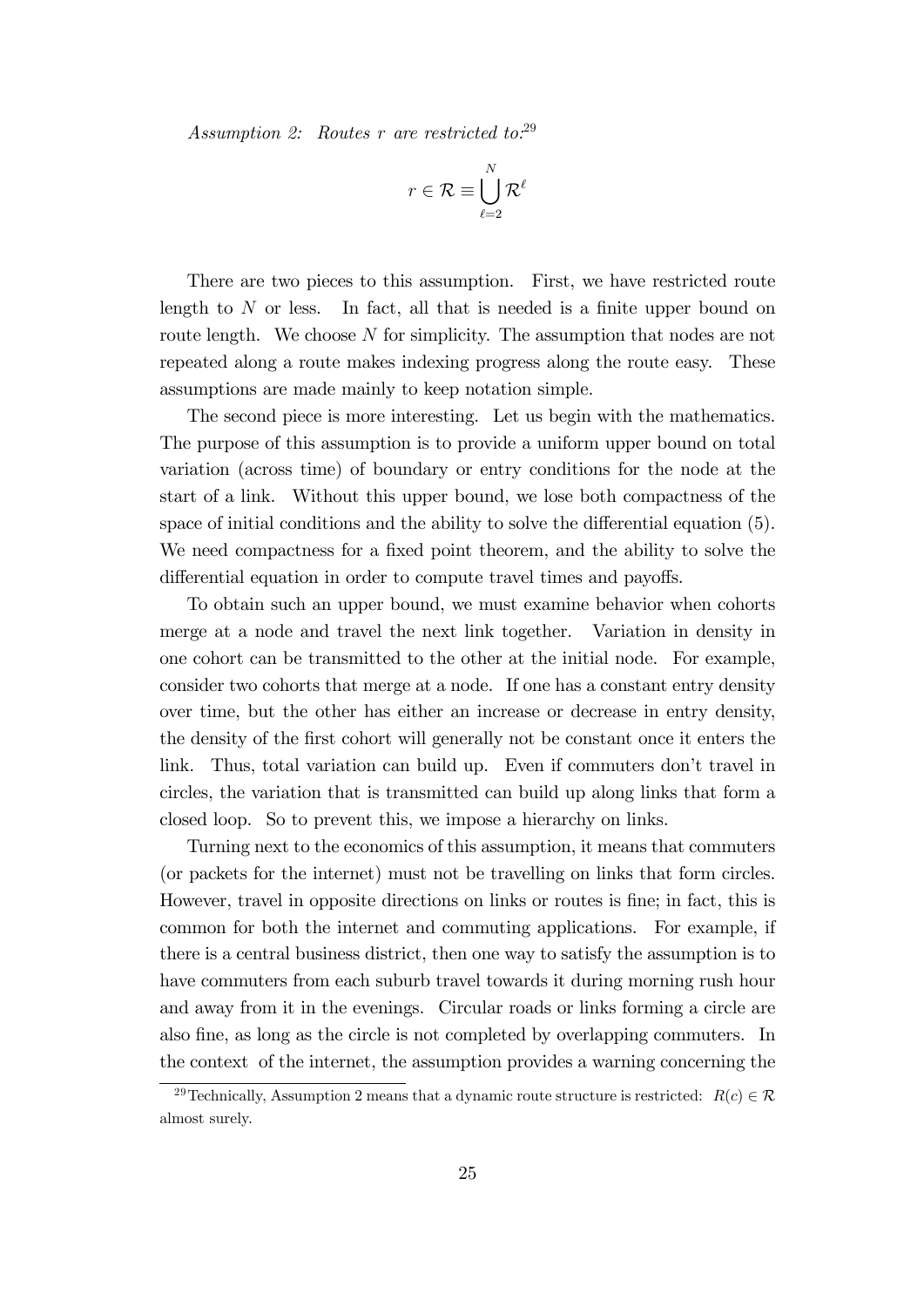potential build up of total variation in circles on the internet, even if no set of packets travels in a circle, due to the transmission of total variation across cohorts that travel the same link at the same time.

All of our examples (including a generalization of directed trees used in section 3.2) satisfy this assumption.

Milchtaich  $(2006)$  is a classic examination of efficiency of Nash equilibrium in the static model, so it important to relate assumptions in that work to our Assumption 2 in particular. The major distinction is that our Assumption 2 applies to directed links, whereas the assumptions in that paper refers to nodes. In particular, links between two nodes in opposite directions are different in our framework. For example, Proposition 3 of Milchtaich (2006) states that: ìA two-terminal network G is series-parallel if and only if the vertices can be indexed in such a way that, along each route, they have increasing indices.<sup>"</sup> Theorem 1 of that paper states: "Braess's paradox does not occur in a twoterminal network G if and only if G is series-parallel." It is obvious that the classical Braess paradox example, given in Figure 1 of that paper, satisfies our Assumption 2 but is not series-parallel.

Turning next to analysis of the system, there are two immediate, useful consequences of bounding the commuting route length by  $N$ . First, the set of routes that are possible for a commuter to choose, henceforth called  $\mathcal{R}$ , is finite. Second, we can examine bounds on our endogenous function  $\widehat{f}(m, n, \tau, \Delta)$ . Evidently,  $\widehat{f}(m, n, \tau, \Delta) \geq 0$ . Now consider upper bounds. An upper bound for departure density is  $\Phi_{mn}^{-1} \left( \frac{\mu(C)}{2\overline{\tau}} \right)$  $2\overline{7}$  . But it is useful to have a uniform bound on density beyond departure density. As we have seen, when one cohort of commuters catches up with a slower cohort ahead of it, this cohort of commuters slows down by building up density so it is the same as that of the slower cohort. Thus, this does not change the upper bound on density. Where density can build up is at nodes, where cohorts can combine. It is important to note also that boundary conditions at the origin of any route are stated in terms of volume (cars per hour) rather than density (cars per mile). Thus, an upper bound on endogenous density is given by the maximal density:  $\overline{f} = N \cdot \max_{m,n} \Phi_{mn}^{-1} \left( \frac{\mu(C)}{2\overline{\tau}} \right)$  $2\overline{7}$ .

Definition: Let  $\bar{t}$  be an upper bound on the time it will take until the last commuter reaches the end of their route:

$$
\overline{t} = T + N \cdot \max_{m,n \in \mathcal{N}, m \neq n} \left[ \frac{\lambda(m,n)}{v\left(\overline{f},x_{mn}\right)} \right]
$$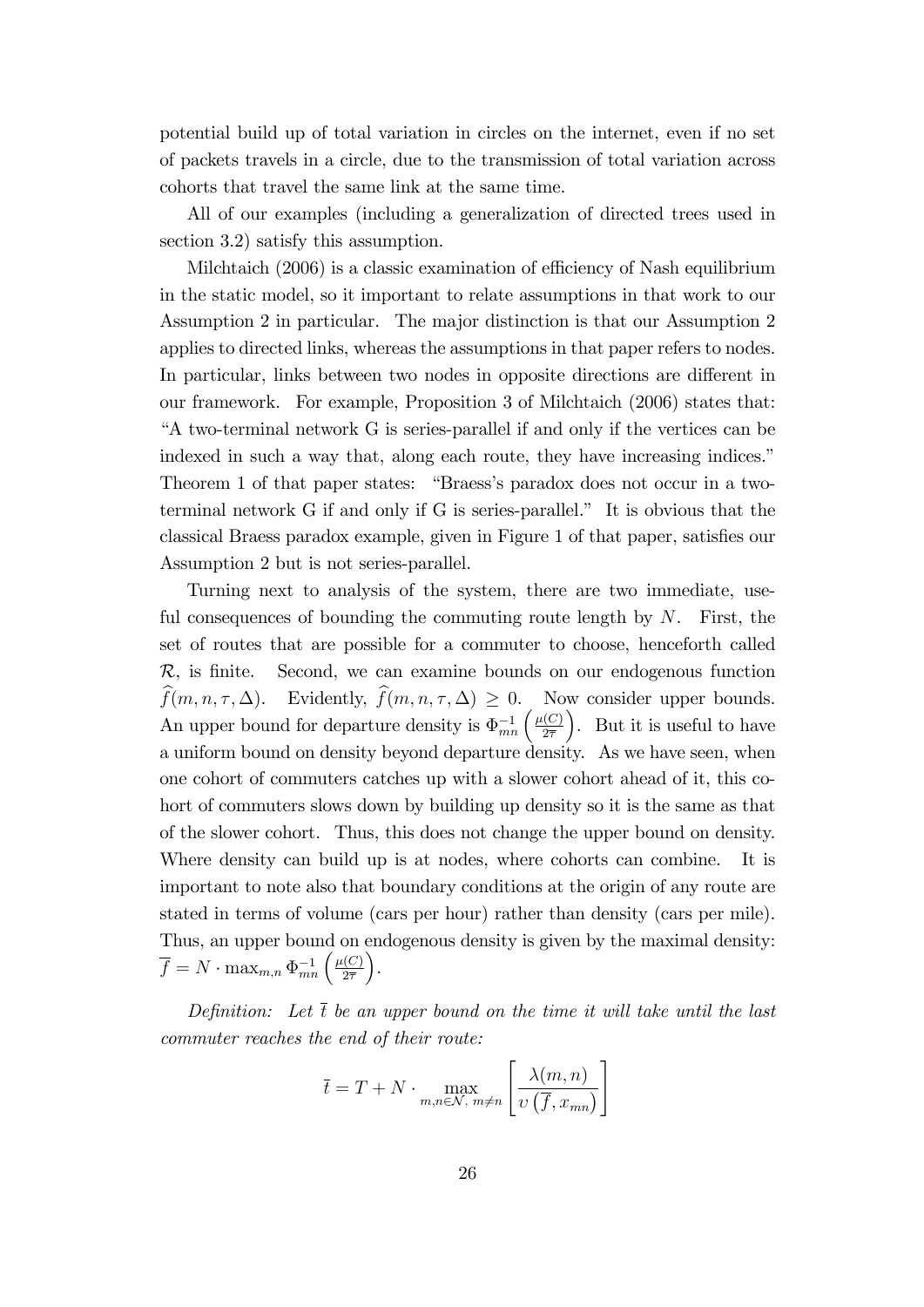This time will be finite as long as  $v > 0$ .

At this point, there is an important but technical issue that must be addressed. We shall use Schauder's theorem<sup>30</sup> to show that for any choice of strategies by commuters, namely the choice of route and departure time for each, the density on each link of commuters in space and time as well as total commuting time are well-defined, namely such a density exists and is unique. This requires some continuity of commuting times in initial conditions on a link. Moreover, we employ Schmeidler's theorem to prove existence of Nash equilibrium for the dynamic commuting game. One of the requirements of Schmeidler's results is that utility is continuous (in the weak topology on  $L^1$ ) in the strategy profile of all commuters. For the dynamic model as stated, there is an important type of discontinuity that must be addressed.

The discontinuity is related to moving thresholds. In particular, if a threshold moves backward through a node, a discontinuity in commuting times and payo§s can result. Consider the following example represented in Figure 2:



Figure 2: A discontinuity

Traffic moves from left to right, with origin at node  $A$  through a node represented by  $B$ . After passing through the node, some traffic heads up and to the right on route  $ABC$ , whereas other traffic heads down and to the right on route  $ABD$ . Suppose that after passing through node  $B$ , traffic heading down and to the right on route  $ABD$  travels at high speed, and the traffic volume and density are steady. Suppose further that a large, slow cohort passes through the node and heads up and to the right on route ABC, but is followed along the same route by a faster cohort that catches up to the slower one along the upper right link  $BC$ , after node  $B$ . Thus, a threshold is formed and the faster cohort slows down to match the speed and density of the slower one. If the volume of this faster cohort is so large that the threshold<sup>31</sup> backs up along the upper right link  $BC$  and through node  $B$  to the left link  $AB$ , we

<sup>30</sup>See Smart (1974).

<sup>&</sup>lt;sup>31</sup>Notice that the cars themselves always have positive speed.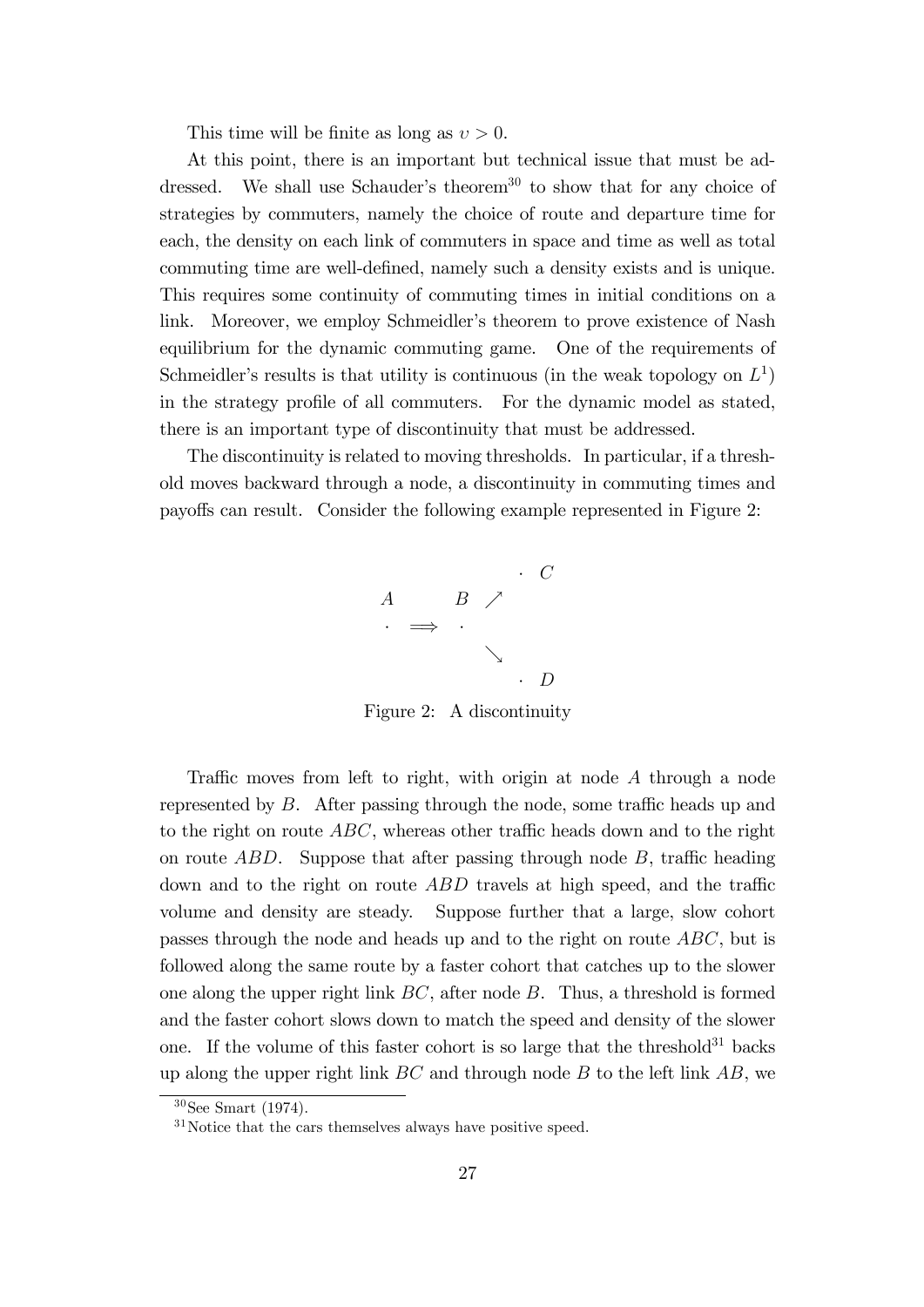claim that a discontinuity in the speed and payoffs of traffic heading down and to the right on route  $ABD$  can occur. The speed of the steady traffic heading down and to the right is reduced to the speed of traffic at the threshold, thus increasing in a discrete manner its density and the time needed to travel the link down and to the right, BD. This can happen despite the fact that much of the traffic on the first link  $AB$  proceeds up and to the right, because the density of traffic using the lower link  $BD$  jumps up when the threshold passes backward through node B to the left link AB.

A sufficient (but not necessary) condition to prevent this type of discontinuity would be one that prevents thresholds from moving backwards, whether through a node or not. Thus, we assume:

Assumption 3:  $\Phi_{mn}(f)$  is a non-decreasing function of f.

This assumption prevents thresholds from moving backwards, because it says that the volume of consumers moving past a given point will not decrease if density goes up. The direction of movement of thresholds is governed by local volume (cars per unit time), not by local density (cars per unit distance). With this additional assumption to address the discontinuity, commuting times and payoff functions will be shown to be continuous in strategies.

For our examples, note that  $\Phi_{mn}(f) = \min\{x_{mn}, f\}$  satisfies this assumption.

Actually, there is a much more compelling reason than the one given above to impose Assumption 3. One of the main points of Strub and Bayen (2006) is that boundary conditions for the conservation law (on the one link they use) can only be satisfied in a weak, not a strong sense. To see this, consider the case of a strictly concave flux function where flux is decreasing somewhere. Next we rewrite equation (4) of their paper, giving the weak left boundary condition on the link, in our notation:

$$
\begin{cases}\nf(m, n, 0, \tau) = \rho_{mn}(\tau) \text{ or} \\
\frac{d\Phi_{mn}(f(m, n, 0, \tau))}{df} \le 0 \text{ and } \frac{d\Phi_{mn}(\rho_{mn}(\tau))}{df} \le 0 \text{ or} \\
\frac{d\Phi_{mn}(f(m, n, 0, \tau))}{df} \le 0 \text{ and } \frac{d\Phi_{mn}(\rho_{mn}(\tau))}{df} \ge 0 \text{ and } \Phi_{mn}(f(m, n, 0, \tau)) \le \Phi_{mn}(\rho_{mn}(\tau))\n\end{cases}
$$

The first line would be considered the usual boundary condition, stating that the density of cars at distance zero and time  $\tau$  on a link is equal to the density entering the link. That line alone is called the strong boundary condition. The other two options involve the potential loss of cars and volume at the entry node for the link. Example 2 of their paper shows that the strong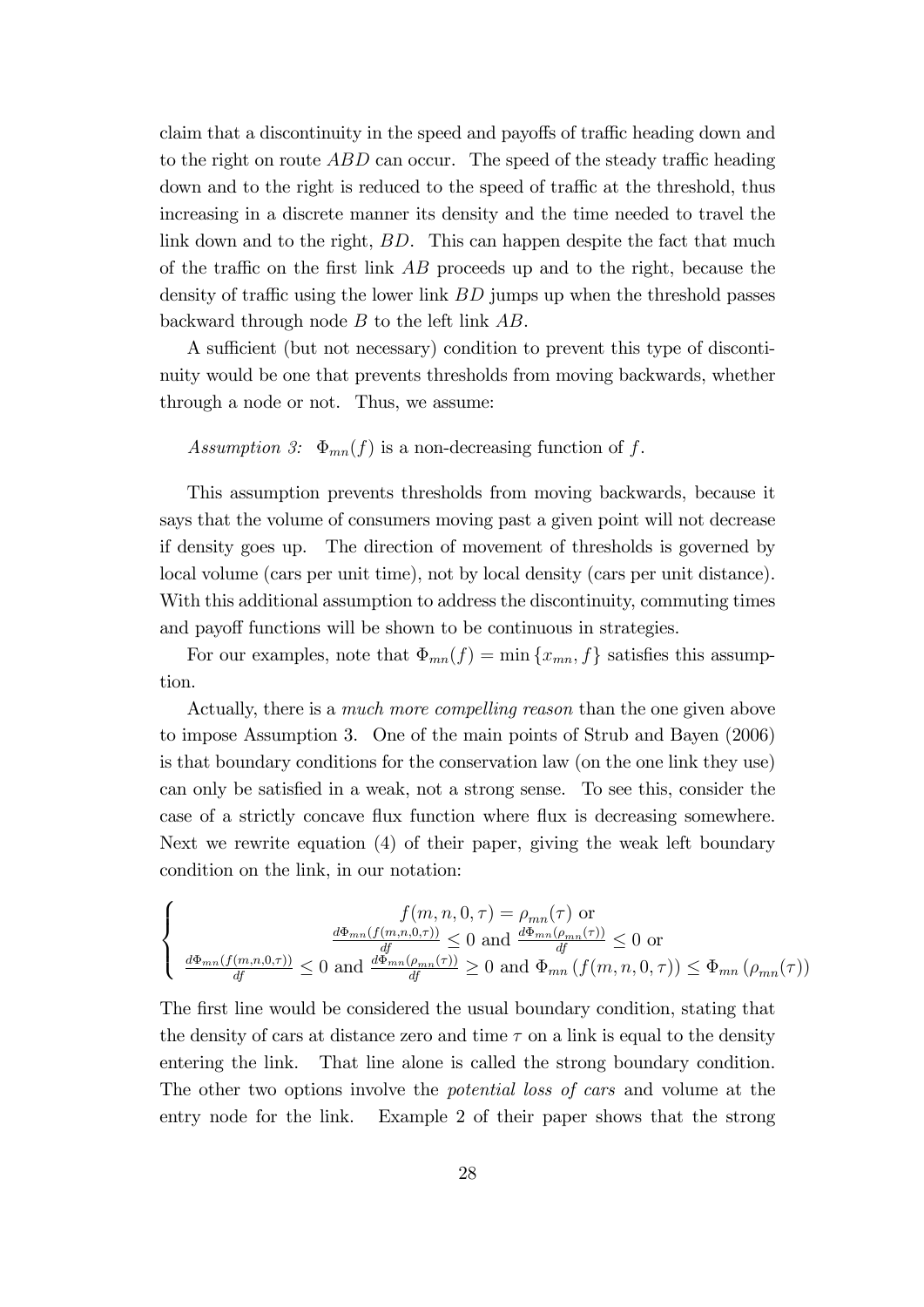boundary condition, namely the one given on the Örst line, cannot always be satisfied.<sup>32</sup> In their example, departure density is higher than specified by the boundary condition, but volume is lower. In fact, this example also justifies first proving existence of a solution in the case of a strictly increasing flux function, and turning later to the case of a weakly increasing flux function.<sup>33</sup>

In this framework, when density f increases,  $\nu(f)$  weakly decreases whereas  $\Phi_{mn}(f)$  weakly increases. Thus, speed and volume are (weakly) monotonically related. This rules out *some* interesting cases of *hypercongestion*, where there are multiple speeds that will accommodate the same volume. Although it is more complicated, we conjecture that an extension of the model could accommodate these cases by eliminating Assumption 3 and allowing payoff discontinuities at nodes using the following technique. Strub and Bayen (2006) allow a boundary condition at the end of a link as well as the beginning of a link, and this can combined with Khan's (1989) generalization of Schmeidler (1973) to upper semicontinuous payoff functions to obtain existence of Nash equilibrium. However, as Strub and Bayen (2006, section 2) note, boundary conditions on both ends of a link can cause inconsistencies (or gridlock) in the density on a link, and the possibility of no solution. That is a second reason why they use a *weak* formulation of boundary conditions that allows violation of strong boundary conditions under certain circumstances. The extension to allow more general flux functions would require weak boundary conditions, and thus the potential loss of cars.

A final issue concerning a decreasing flux function is that standard concave flux functions that are decreasing for high traffic densities generally have a density  $f^*$  at which  $\Phi_{mn}(f^*) = 0$ , and traffic comes to a halt. This could be permanent and part of an equilibrium, for example if a high enough density leaves home at the first opportunity.

Unlike the entire extant literature, we state origin departure boundary conditions (cars entering a link per hour) in terms of volume rather than density (cars per mile). This is a very important distinction. A strategy profile of commuters determines initial volume, namely departures per hour, and not departure density, unless density is completely determined by volume. In general, both departure volume and departure density must be specified in Nash equilibrium.

<sup>&</sup>lt;sup>32</sup>The boundary condition at the right endpoint of the link is immaterial to this example. <sup>33</sup>Of course, it would be possible to use the weak boundary condition and allow more

general áux functions.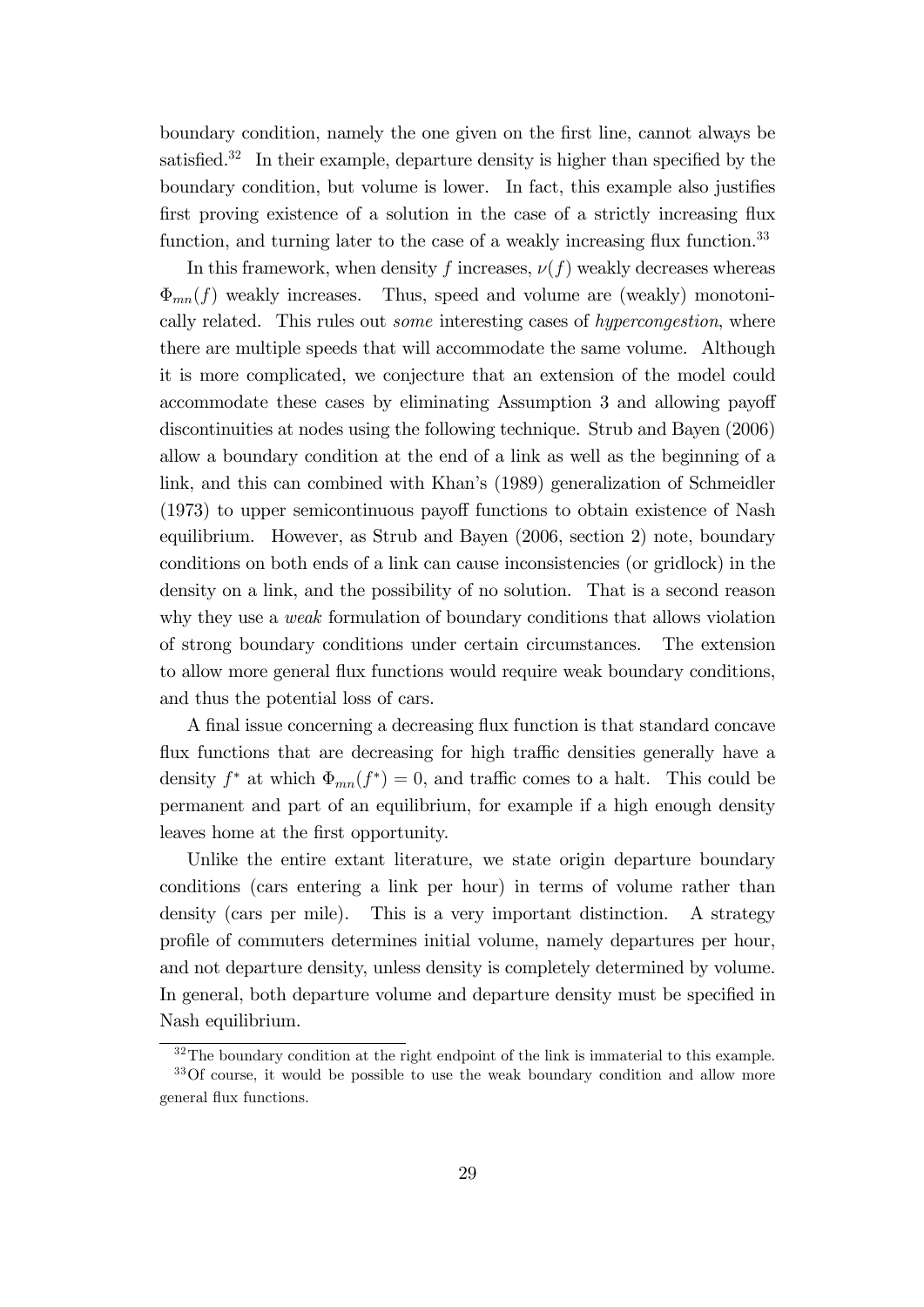Definitions: Let

$$
\Omega \equiv \left\{ (\widehat{\tau}, \tau) \in \left[0, \overline{t}\right]^2 \mid \tau \ge \widehat{\tau} \right\} \tag{6}
$$

$$
\mathcal{D}_{mn} \equiv \left\{ \delta_{mn} : \Omega \to [0, \lambda(m, n)] \text{ measurable } \mid \text{for } (\hat{\tau}, \tau), (\hat{\tau}', \tau') \in \Omega : \delta_{mn}(\hat{\tau}, \hat{\tau}) = 0, \right\}
$$

$$
\left| \delta_{mn}(\hat{\tau}, \tau) - \delta_{mn}(\hat{\tau}', \tau') \right| \leq \upsilon(0) \cdot \left( |\hat{\tau} - \hat{\tau}'| + |\tau - \tau'| \right) \right\}
$$

$$
\mathcal{D} \equiv \prod_{m,n=1, m \neq n}^N \mathcal{D}_{mn}
$$

We use square block metric for the Lipschitz condition as a matter of convenience.

The following definition comes from Strub and Bayen (2006), adapted to our context. Interpretations immediately follow the definitions. For further discussion, see also Bressan (2000).

Definition: A collection of measurable functions  $\left\{\widehat{f}(m,n,\cdot,\cdot),\widehat{\delta}_{mn}\right\}_{m,n=1, m\neq n}^{N}$ , where  $f(m, n, \cdot, \cdot) : [0, \bar{t}] \times [0, \lambda(m, n)] \rightarrow [0, f]$  and  $\delta_{mn} \in \mathcal{D}_{mn}$ , is called a **solution** to the conservation law  $(3)$  with initial and boundary conditions if, for every m and n  $(m \neq n)$ , for every  $k \in \mathbb{R}$ , for every  $C^1$  function  $\varphi_{mn} : (0, \bar{t}) \to$  $\mathbb{R}_+$  with compact support, for every  $C^1$  function  $\psi_{mn} : (0, \bar{t}) \times (0, \lambda(m,n)) \rightarrow$  $\mathbb{R}_+$  with compact support, the following hold:

$$
0 \leq \int_0^{\lambda(m,n)} \int_0^{\overline{t}} \left| \widehat{f}(m,n,\tau',\delta') - k \right| \cdot \frac{\partial \psi_{mn}(\tau',\delta')}{\partial \tau}
$$
(7)

 $+sign\left(\widehat{f}(m, n, \tau', \delta') - k\right)$  $\ddot{\phantom{a}}$  $\left[\Phi_{mn}\left(\widehat{f}(m,n,\tau^{\prime},\delta^{\prime})\right)-\Phi_{mn}(k)\right]$  $\ddot{\phantom{a}}$  $\partial \psi_{mn}(\tau^{\prime},\delta^{\prime})$  $\frac{d\sigma}{d\delta} d\tau' d\delta'$ 

and there exist  $2(N-1)^2$  sets of Lebesgue measure zero:  $E_{mn}^0 \subseteq [0, \lambda(m,n)],$  $E_{mn}^L \subseteq [0, \bar{t}],$  such that for all  $m, n = 1, ..., N, m \neq n$ ,

$$
\lim_{\tau \to 0, \ \tau \notin E_{mn}^0} \int_0^{\lambda(m,n)} \left| \hat{f}(m,n,\tau,\delta') \right| d\delta' = 0
$$
  

$$
\lim_{\delta \to 0, \ \delta \notin E_{mn}^L} \int_0^{\bar{t}} L_{mn} \left( \hat{f}(m,n,\tau',\delta), \rho_{mn}(\tau') \right) \varphi(\tau') d\tau' = 0
$$

where

$$
L_{mn}(a,b) \equiv \sup_{\kappa \in I(a,b)} (sign(a-b) \cdot [\Phi_{mn}(a) - \Phi_{mn}(\kappa)])
$$

$$
I(a,b) \equiv [inf(a,b), sup(a,b)]
$$

$$
\hat{\delta}_{mn}(\hat{\tau},\tau) = \int_{\hat{\tau}}^{\tau} \nu \left(\hat{f}(m,n,\tau',\hat{\delta}_{mn}(\hat{\tau},\tau')), x_{mn}\right)d\tau'
$$
(8)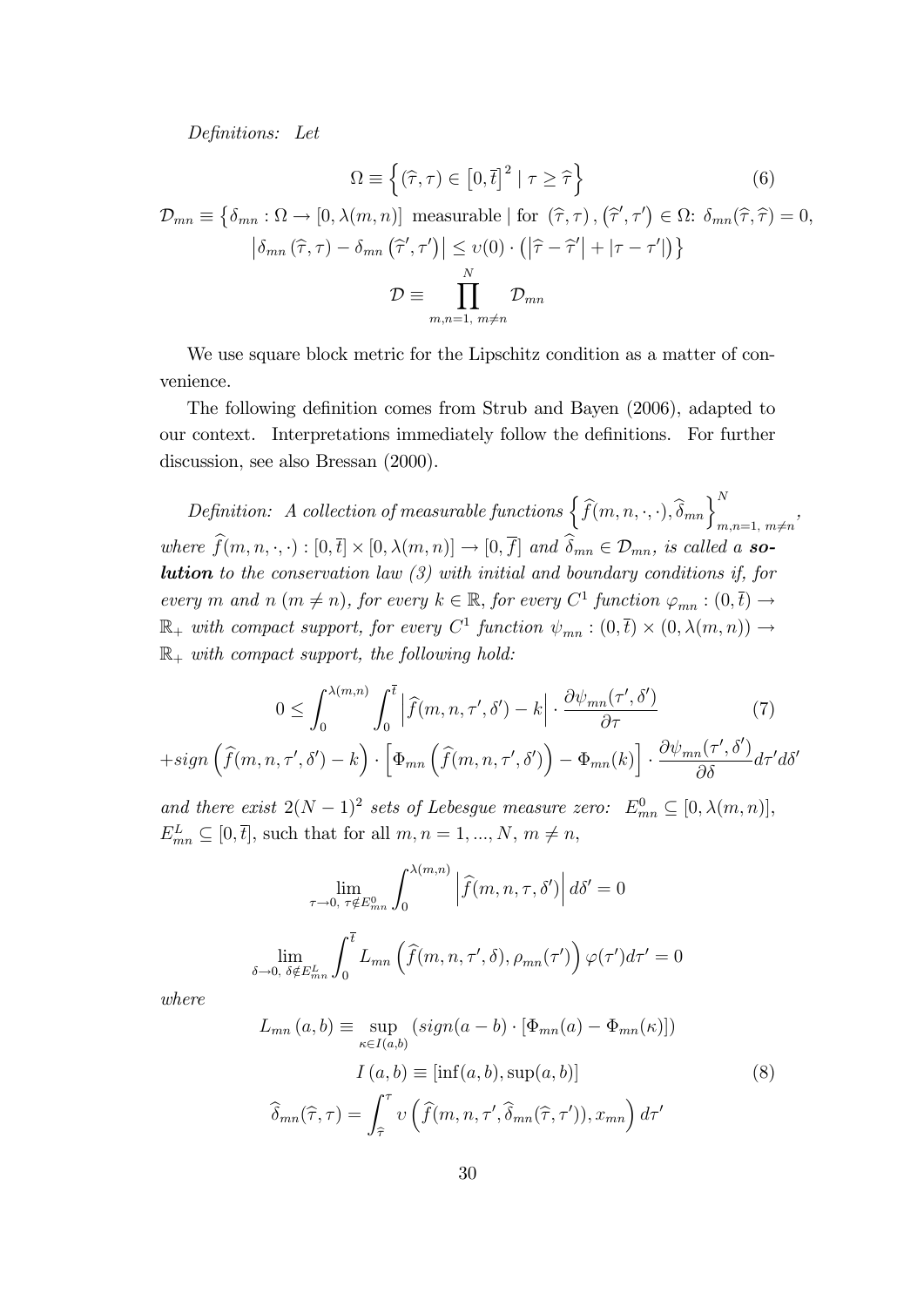$$
\rho_{mn}(\tau) \equiv \tag{9}
$$
\n
$$
\Phi_{mn}^{-1} \left( \frac{\mu(\{c \in C \mid \pi_1(R(c)) = m, \pi_2(R(c)) = n, |\tau^d(c) - \tau| < \overline{\tau}\})}{2\overline{\tau}} + \frac{\sum_{m'=1, m'\neq m}^{N} \Phi_{m'm} \left( \hat{f}(m', m, \tau, \lambda(m', m)) \right)}{\sum_{m'=1, m'\neq m}^{N} \Phi_{m'm} \left( \hat{f}(m', m, \tau, \lambda(m', m)) \right)} \right)
$$

Remark 1: The crucial but subtle connection between the functions  $\hat{f}$  and  $\widehat{\delta}$  is through equation (9), called the boundary condition, and definition (2). Condition (9) gives entry into a link by those just departing from their origin node and those continuing their travel through the node from other links. We shall (temporarily) make the assumption that  $\Phi_{mn}$  is strictly increasing, so that its inverse is well-defined.

Remark 2: What we call a solution is actually a refinement of other solution concepts used in the literature that are more obviously related to equation (3). The least restrictive of these is the concept of distributional solution, followed by the more restrictive weak solution. The (yet more restrictive) solution concept we use is generally called an entropy weak solution in the literature. Motivation for using this solution is that although we have existence theorems for all of these solution concepts, uniqueness holds only for the entropy weak solution concept. There is also intuition for the refinement in terms of stability, usually called admissibility conditions, in the mathematics literature we have cited.

Remark 3: It is important to provide at least a heuristic explanation, part of the folklore in the literature, about why this represents a solution to the partial differential equation or conservation law  $(3)$ , since there is no obvious connection between the partial differential equation and what we call a solution.<sup>34</sup> Suppose that  $\psi$  can be chosen so that  $\frac{\partial \psi_{mn}}{\partial \tau}$  is close to an indicator function for some set in  $[0, \bar{t}] \times [0, \lambda(m, n)]$  and  $\frac{\partial \psi_{mn}}{\partial \delta}$  is close to an indicator function for that same set multiplied by  $\frac{1}{v(\widehat{f}(m,n,\tau,\delta),x_{mn})}$ , so that we can focus on the integrand in inequality (7). If we can choose another function so that these derivatives are close to  $-1$  multiplied by these functions,<sup>35</sup> then

 $34$ Evidently, this is one of the barriers to entering this literature.

<sup>&</sup>lt;sup>35</sup>Notice that these restrictions are on the derivatives of  $\psi_{mn}$  rather than on  $\psi_{mn}$  itself, so it is possible to make the derivatives negative while satisfying the non-negativity constraint on  $\psi$ . To be consistent with compact support, this requires an approximation to jumps in the derivative for example close to  $\tau = 0$  or  $\delta = 0$ .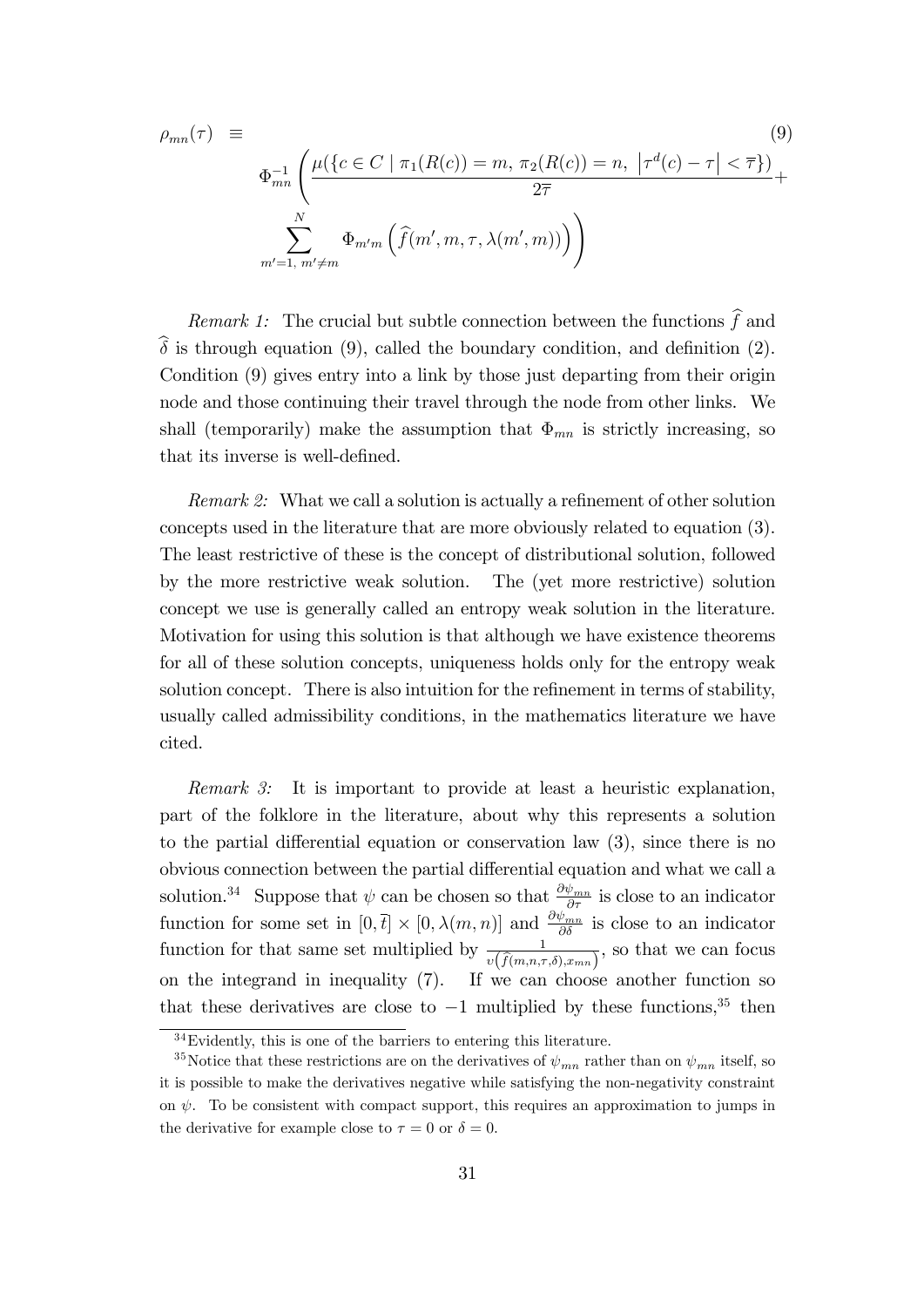inequality (7) implies:

$$
\left| \widehat{f}(m, n, \tau, \delta) - k \right| +
$$
  

$$
sign\left( \widehat{f}(m, n, \tau, \delta) - k \right) \cdot \left[ \Phi_{mn} \left( \widehat{f}(m, n, \tau, \delta) \right) - \Phi_{mn}(k) \right] \cdot \frac{1}{v \left( \widehat{f}(m, n, \tau, \delta), x_{mn} \right)} = 0
$$

Dividing by  $sign\left(\widehat{f}(m,n,\tau,\delta)-k\right)$ , we obtain

$$
\left(\widehat{f}(m,n,\tau,\delta) - k\right) + \left[\Phi_{mn}\left(\widehat{f}(m,n,\tau,\delta)\right) - \Phi_{mn}(k)\right] \cdot \frac{1}{\upsilon\left(\widehat{f}(m,n,\tau,\delta),x_{mn}\right)} = 0
$$

Now choose  $k_h = \hat{f}(m, n, \tau - \frac{1}{h})$  $(\frac{1}{h}, \delta)$  for  $h = 1, 2, 3, ...$  Then dividing by  $\frac{1}{h}$  and taking limits as  $h \to \infty$  yields

$$
\frac{\partial \widehat{f}(m, n, \tau, \delta)}{\partial \tau} + \Phi'_{mn} \left( \widehat{f}(m, n, \tau, \delta) \right) \cdot \frac{\partial \widehat{f}(m, n, \tau, \delta)}{\partial \tau} \cdot \frac{1}{v \left( \widehat{f}(m, n, \tau, \delta), x_{mn} \right)} = 0
$$

This expression is the same as (3).

Theorem 1: Suppose that v satisfies Assumption 1 (so that  $\Phi_{mn}$  is Lipschitz) and that feasible routes are restricted to satisfy Assumption 2. Suppose further that for all  $m, n \in \mathcal{N}$   $(m \neq n)$  flux  $\Phi_{mn}$  satisfies  $f - f' \leq \xi$ .  $[\Phi_{mn}(f) - \Phi_{mn}(f')]$  for  $f > f'$ , where  $\xi > 0,^{36}$  and that both  $\Phi_{mn}^{-1}(\frac{\mu(C)}{2\overline{\tau}})$  $2\overline{7}$  $\bigg) \neq \emptyset$ <sup>37</sup> and  $\Phi_{mn}(0) = 0$ . Then to each dynamic commuting route structure  $(\tau^d, l, R)$ , there corresponds a unique solution  $\left\{\widehat{f}(m,n,\cdot,\cdot),\widehat{\delta}_{mn}\right\}_{m,n=1, m\neq n}^{N}$ . 38

Remark 4: The case where  $\Phi_{mn}$  is weakly increasing and Lipschitz, as in the examples, will be dealt with when existence of equilibrium is considered. For technical reasons, it is easiest to consider this case as a limit of the cases where  $\Phi_{mn}$  satisfies the conditions of Theorem 1. Bressan (2000, p. 2) suggests an example where  $\Phi$  is strictly increasing:

$$
\Phi(f) = a_1 \left( \ln \frac{a_2}{f} \right) f \qquad (0 \le f \le a_2)
$$

<sup>&</sup>lt;sup>36</sup>A sufficient condition is:  $\Phi_{mn}$  is  $C^1$  with  $\Phi'_{mn} > 0$ .

 $37$ This condition is sufficient, but not necessary, as illustrated by the example in the introduction.

 $38\,\text{Given the definitions of a solution to the conservation law both here and in the math$ ematics literature, the solution  $\hat{f}(m, n, \cdot, \cdot)$  is only unique up to sets of measure zero in  $[0, \bar{t}] \times [0, \lambda(m, n)]$ . This is important but rarely noted.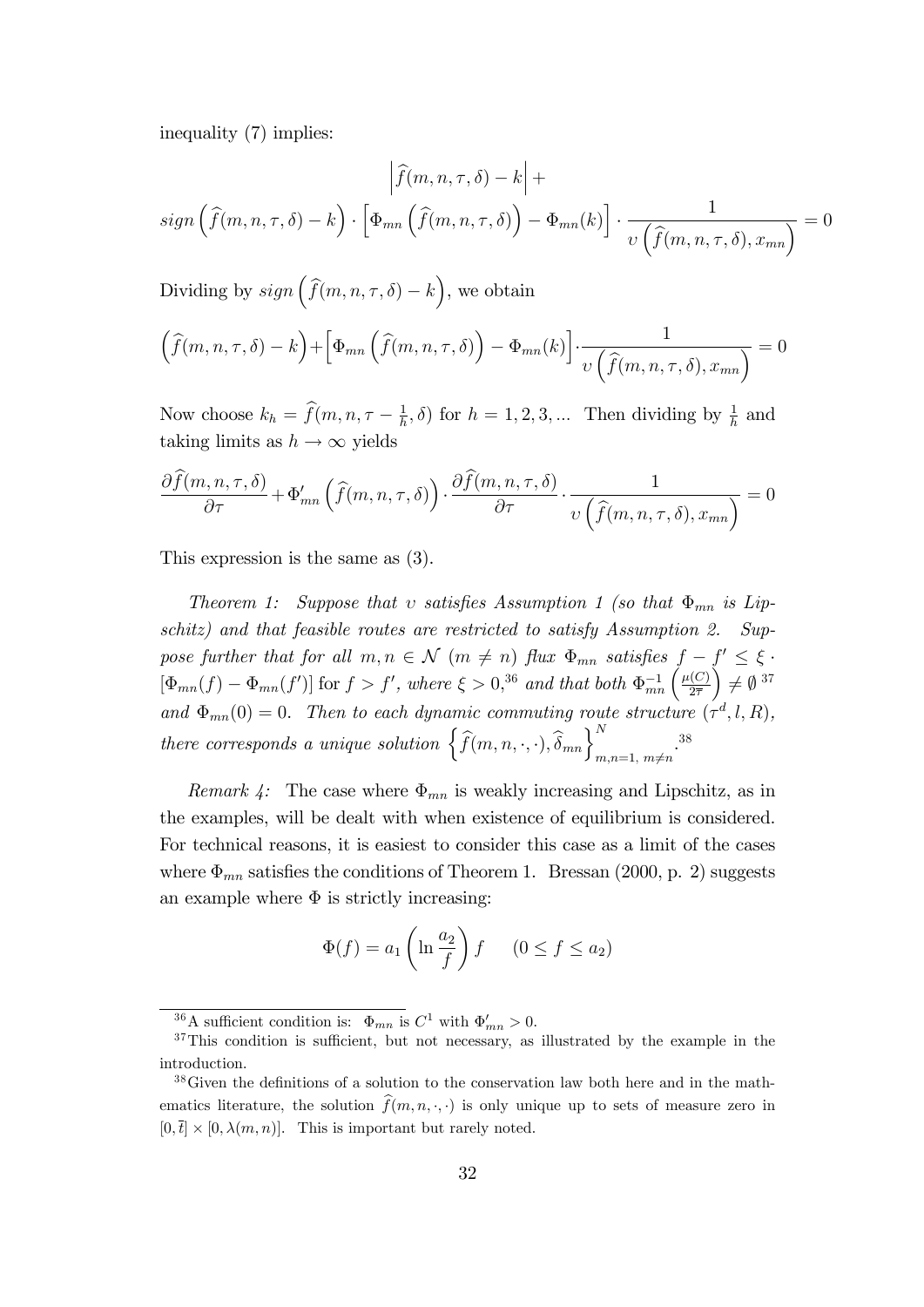Remark 5: One issue concerning our system is how we define a solution. Our system in  $\hat{f}$  is generally rather discontinuous, so it requires special treatment. There are alternatives to the technique we use, which we consider to be the most straightforward given our framework. One such alternative is to assume that the flux function  $\Phi_{mn}$  is smooth and either strictly convex or strictly concave.<sup>39</sup> The conservation law is then called *strictly hyperbolic*; see Bressan (2000), particularly section 10.2. We can then define a Filippov solution (Filippov, 1973) to this problem, that was introduced into economics by Ito  $(1979).<sup>40</sup>$  Colombo and Marson  $(2003)$  and particularly Marson  $(2004)$ can be applied to obtain existence and uniqueness of a solution. $41$  However, we do not place further restrictions on the flux.

Remark 6: It is important to discuss the assumption  $\Phi_{mn}^{-1}\left(\frac{\mu(C)}{2\overline{\tau}}\right)$  $2\overline{7}$  $\Big) \neq \emptyset$ . We are taking departure strategies as times of departure. This leads naturally to boundary conditions for the initial link of a route that are phrased in terms of cars per hour, or traffic volume. To start cars on a route, we must rephrase this in terms of density, cars per mile, so that the conservation law (3) can be applied. Since volume at zero density must be zero by definition  $(4)$ , this assumption ensures that for every volume that is possible as a boundary condition for the initial link, there is a density that will generate it. In the case where the density  $\Phi_{mn}^{-1}(\cdot)$  is not unique, the density selected from the inverse must be specified as part of the equilibrium concept.

Remark 7: There is an interesting conceptual issue regarding the transition between links on a route at nodes. Depending on what one wants to conserve in passing from one link to the next, either volume (cars per hour) or density (cars per mile), the transition could be different or even impossible. We note that the entire literature takes the position that it is density, not volume, that should be conserved, since boundary conditions are always phrased in terms of density. Consider, for example,  $\nu(f) = \frac{x}{f}$ . Then volume is constant at  $x$ , whereas density can be any positive number. For this example, transitions between links with differing  $x$  that preserve volume could

 $39$ Notice that the triangular flux function, often used in transportation engineering, is neither smooth nor strictly concave.

 $40$  Formally speaking, we could introduce the general definition of a Filippov solution and then show that there exists one with finite total variation, but here we follow Columbo and Marson (2003) and Marson (2004) who skip this step because this fact is already well-known.

 $^{41}$ In fact, Strub and Bayen (2006) use a strictly concave flux function in their application in section 5 to the I-210 in Los Angeles. Thus, they could have used a Filippov solution instead of a weak entropy solution for their application.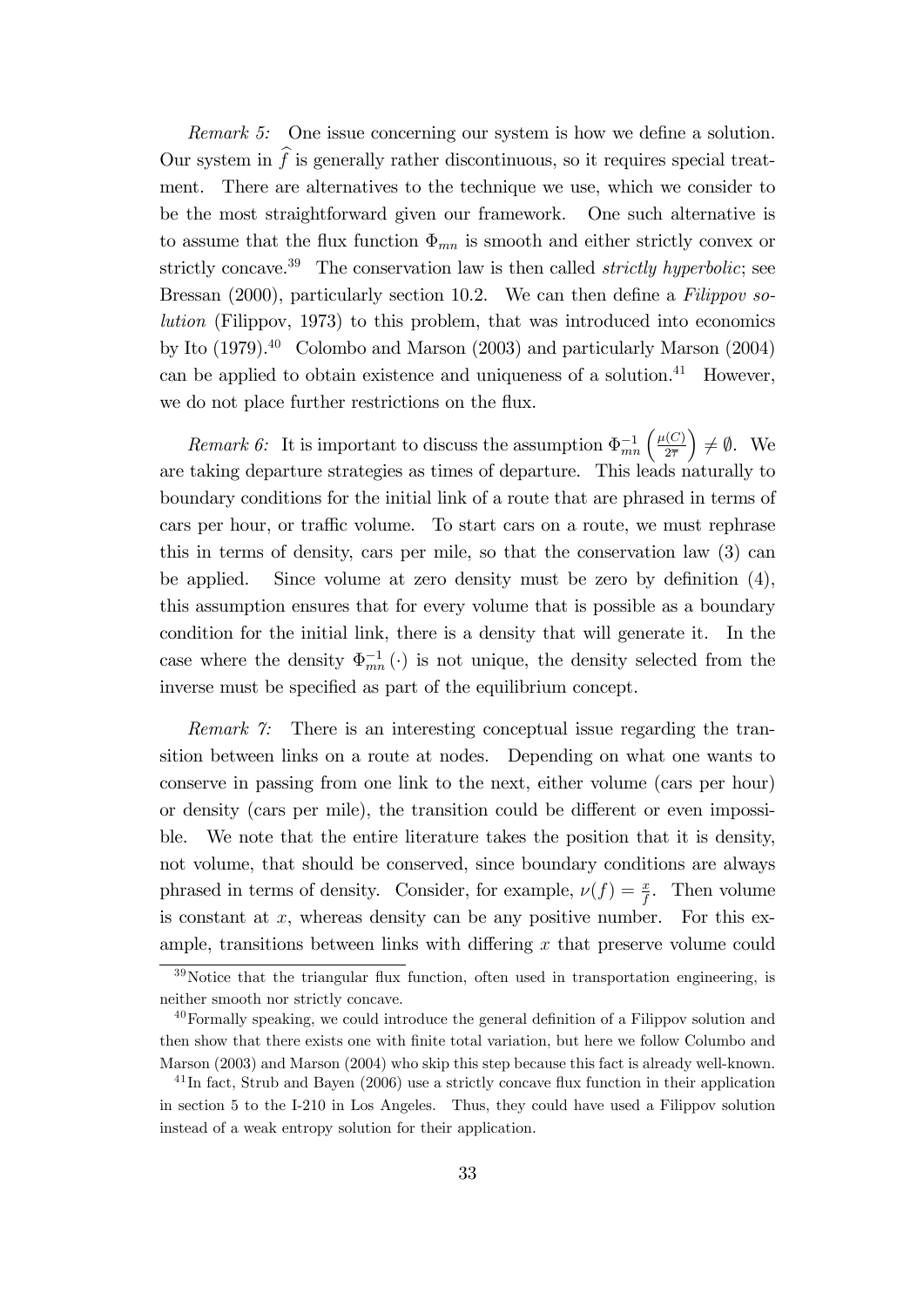be impossible. Nevertheless, we take the position here that it is volume that is conserved when passing through a node, as given in (9), as it seems more natural and appropriate. Thus, speed functions such as  $\nu(f) = \frac{x}{f}$  are excluded by the assumption  $\Phi_{mn}(0) = 0^{42}$ 

The proof of Theorem 1 can be found in the Appendix. Formally, we prove that for given departure times and route choices the system behavior given by  $\left\{ \left( \widehat{f}(m,n,\cdot,\cdot),\widehat{\delta}_{mn}(\cdot,\cdot) \right) \right\}_{m=1}^{N}$ exists and is uniquely defined. To accomplish  $m,n=1$ this, we apply Schauder's theorem in a slightly unorthodox manner to the set of boundary conditions for each node, where the boundary conditions lie in the space of functions of bounded variation with respect to time. More precisely, the boundary conditions give the density of cars at the start of a link at a particular time, as in (9) or  $\widehat{f}(m, n, \cdot, 0)$ . We could alternatively use volume for the fixed point instead of density, but since volume and density are in one-to-one correspondence under the assumptions of Theorem 1, there is little difference. An added complication in the proof is that although we consider only step functions as admissible boundary conditions at the start of any route, we do not know a priori (before Theorem 1 is proved) that the profile of arrivals at the end of a link, used as part of the boundary condition for the next link on a route, is a step function.<sup>43</sup> Thus, to prove that a solution exists, we must define the fixed point map for any boundary condition of bounded variation, not just step functions.

Next we examine existence of Nash equilibrium in pure strategies in our dynamic model.

The time cost of a dynamic commuting structure  $(\tau^d, l, R)$  for commuter c is  $\int_{-\overline{\tau}}^{\overline{\tau}}$  $\frac{\widehat{\tau}_{l(c)}(c,\tau)-\left(\tau^{d}(c)+\tau\right)}{c}$  $2\overline{\tau}$ This is the expected time cost taken over all perturbations of departure time.

Fix an arrival time  $\tau^A \in [0,\infty]$ . Next we introduce the *arrival penalty* function  $P : \mathbb{R}_+ \to \mathbb{R}_+$ . To give intuition, think of  $\tau = \tau_{l(c)}(c)$ . The general arrival penalty is a function given by

$$
P(\tau) \ge 0
$$
 where  $P(\tau^A) = 0$ 

Next, we turn to some examples. In the introduction we required that:

Almost surely for  $c \in C$ ,  $\hat{\tau}_{l(c)}(c) \leq \tau^A$ 

 $42$ There might also be some interesting, unexplored duality between links/density on the one hand, and nodes/volume on the other.

<sup>&</sup>lt;sup>43</sup>With links of varying length and capacity, even these step functions can be very complex.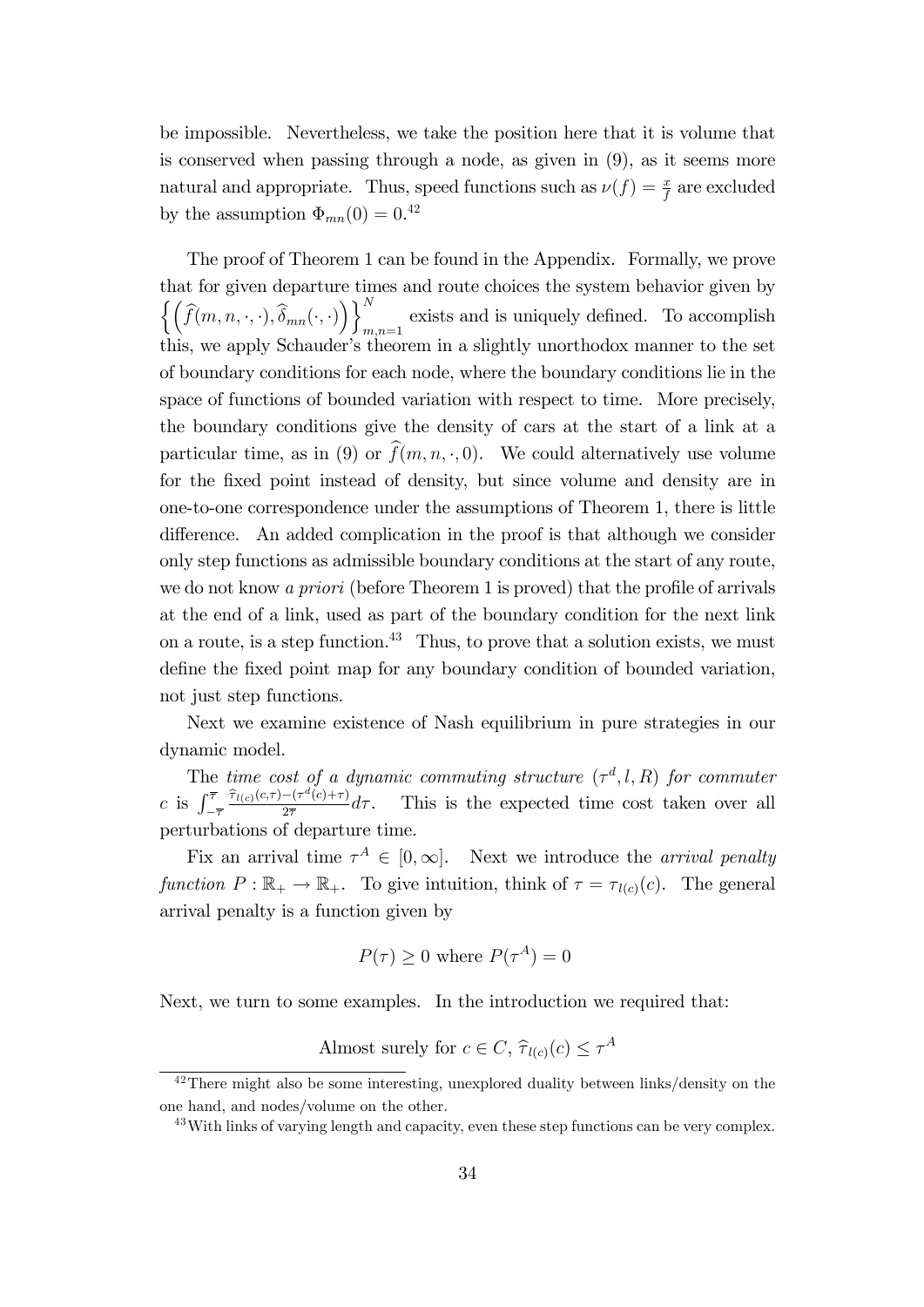Thus,  $P(\tau) = 0$  for  $\tau \leq \tau^A$  whereas  $P(\tau) = \infty$  for  $\tau > \tau^A$ . It is actually more common in the literature to use an asymmetric linear penalty function; see Arnott et al (1993). Such a specification will be used in Example 2 below. We can allow further generalization, for example heterogeneous required arrival times  $\tau^A$ , but at the cost of messier notation. Note that in the framework with a finite number of departure times, the penalty is actually the *expectation* of P for the given choice of strategy, since commuters are randomly assigned using a uniform distribution over a small departure time interval. We make this precise in equation (10) next.

The individual payoff function for the dynamic model is thus:

$$
u(c; \tau^d, l, R) \equiv -\int_{-\overline{\tau}}^{\overline{\tau}} \frac{\hat{\tau}_{l(c)}(c, \tau') - (\tau^d(c) + \tau') + P(\hat{\tau}_{l(c)}(c, \tau'))}{2\overline{\tau}} d\tau' \qquad (10)
$$

The utilitarian welfare function for the dynamic model is

$$
U(\tau^d, l, R) =
$$

$$
-\int_C \int_{-\overline{\tau}}^{\overline{\tau}} \frac{[\widehat{\tau}_{l(c)}(c, \tau') - (\tau^d(c) + \tau') + P(\widehat{\tau}_{l(c)}(c, \tau'))]}{2\overline{\tau}} d\tau' d\mu(c)
$$

A Nash equilibrium in pure strategies of the dynamic model is a dynamic commuting structure  $(\tau^d, l, R)$  with associated solution<sup>44</sup>  $\left\{\widehat{f}(m, n, \cdot, \cdot), \widehat{\delta}_{mn}\right\}_{m,n=1, m \neq n}^{N}$ such that almost surely for  $c \in C$ , there is no route r of length  $\ell \leq N$  and departure time  $\tau^{d\prime}$  for commuter c such that, computing arrival times  $\hat{\tau}'$  as in Theorem 1 for the new route and departure time,

$$
\int_{-\overline{\tau}}^{\overline{\tau}} \frac{\widehat{\tau}_{l(c)}(c,\tau') - (\tau^d(c) + \tau') + P(\widehat{\tau}_{l(c)}(c,\tau'))}{2\overline{\tau}} d\tau' > \int_{-\overline{\tau}}^{\overline{\tau}} \frac{\widehat{\tau}'_{\ell}(c,\tau') - (\tau^{d'} + \tau') + P(\widehat{\tau}'_{\ell}(c,\tau'))}{2\overline{\tau}} d\tau'
$$

We note that due to the congestion externality, the Nash equilibria are unlikely to be Pareto (or utilitarian) optimal. Example 2 below will make this precise.

Next, in Theorem 2, we shall prove existence of Nash equilibrium in pure strategies for our model with discrete and finite departure times by applying Schmeidler (1973, Theorems 1 and 2). For the model with a continuum of departure time strategies, we can only obtain existence of  $\epsilon$ -equilibrium in pure strategies. It is also worth noting that since  $\Phi_{mn}$  will not be required to be

<sup>&</sup>lt;sup>44</sup>In the case where  $\Phi_{mn}$  is not strictly increasing, the definition of a solution must be modified slightly as detailed just below.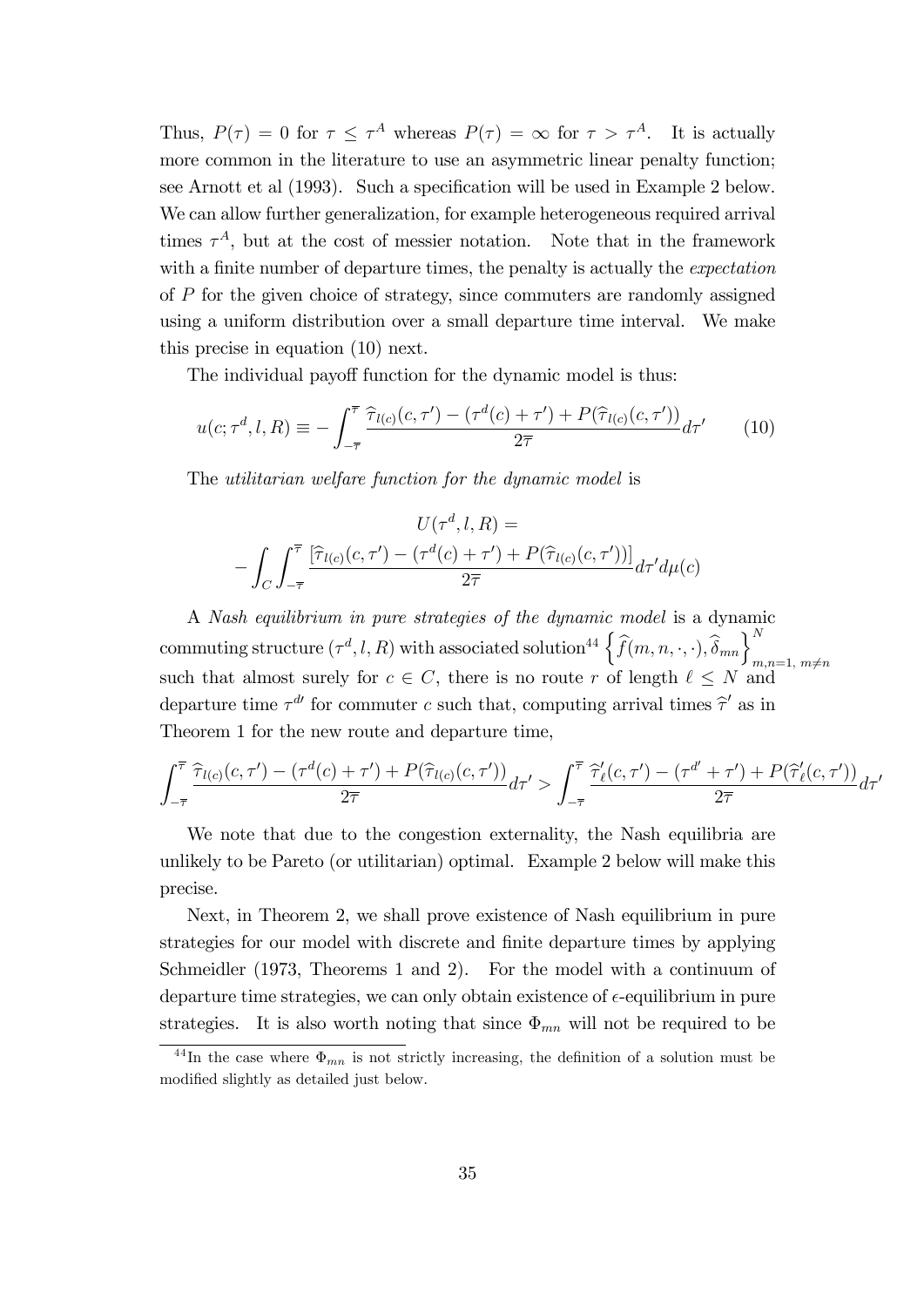strictly increasing, we must modify (9) to:

$$
\rho_{mn}(\tau) \in \Phi_{mn}^{-1} \left( \frac{\mu(\{c \in C \mid \pi_1(R(c)) = m, \pi_2(R(c)) = n, |\tau^d(c) - \tau| < \overline{\tau}\})}{2\overline{\tau}} + \frac{\sum_{m'=1, m' \neq m}^{N} \Phi_{m'm} \left( \widehat{f}(m', m, \tau, \lambda(m', m)) \right)}{\phi_{m', m} \left( \widehat{f}(m', m, \tau, \lambda(m', m)) \right)} \right)
$$

This adds another layer of complication to Nash equilibrium in the case where  $\Phi_{mn}$  is not strictly increasing. We shall return to this important issue after Example 2, where it will be made less abstract.

Theorem 2: Under Assumptions 1-3, if the penalty function  $P$  is continuous<sup>45</sup> and for all  $m, n \in \mathcal{N}$   $(m \neq n)$   $\Phi_{mn}^{-1}$   $\left(\frac{\mu(C)}{2\overline{\tau}}\right)$  $2\overline{7}$  $\hat{\phi}$  =  $\hat{\phi}$  and  $\Phi_{mn}(0) = 0$ , there exists a Nash equilibrium in pure strategies.

One can prove that a utilitarian optimum exists for the discrete departure time model under the assumptions of Theorem 2. Instead of looking at a continuum of individual strategies, give the social planner the control variables that are the measure of commuters using each route at each departure time. The control vector is finite-dimensional. Assume, to begin, that  $\Phi_{mn}$  is strictly increasing in  $f$ . Under the assumptions used in Theorem 1, densities and utility levels are well-defined for each departure and route strategy profile. In the proof of Theorem 2, found in the Appendix, it is shown that destination arrival times are continuous in the departure and route strategy profile. Thus, the utilitarian objective is continuous as a function of the measure of commuters using each route and departure time, so an optimum exists.

Consider next the case where  $\Phi_{mn}$  is non-decreasing in f. As usual, take a sequence of initial conditions converging to the supremum. These initial conditions are in terms of volumes and routes, but there exists associated departure densities (per mile instead of per minute) associated with these volumes such that the supremum is approached. In the proof of Theorem 1, the only use made of  $\Phi_{mn}$  strictly increasing in f is to prove that  $\widehat{f}$  is unique, so there is an associated sequence of densities such that the optimum is approached. Following the remainder of the proof of Theorem 2 (that proves continuity of the objective in the strategy profile), and applying the dominated convergence theorem, the optimum will be achieved in the limit.

<sup>45</sup>Although some of our examples, such as the one in the introduction, feature a discontinuous  $P$ , a nearby continuous  $P$  with sufficiently steep slope just after the arrival time would work just as well, but would distract from the point of the example.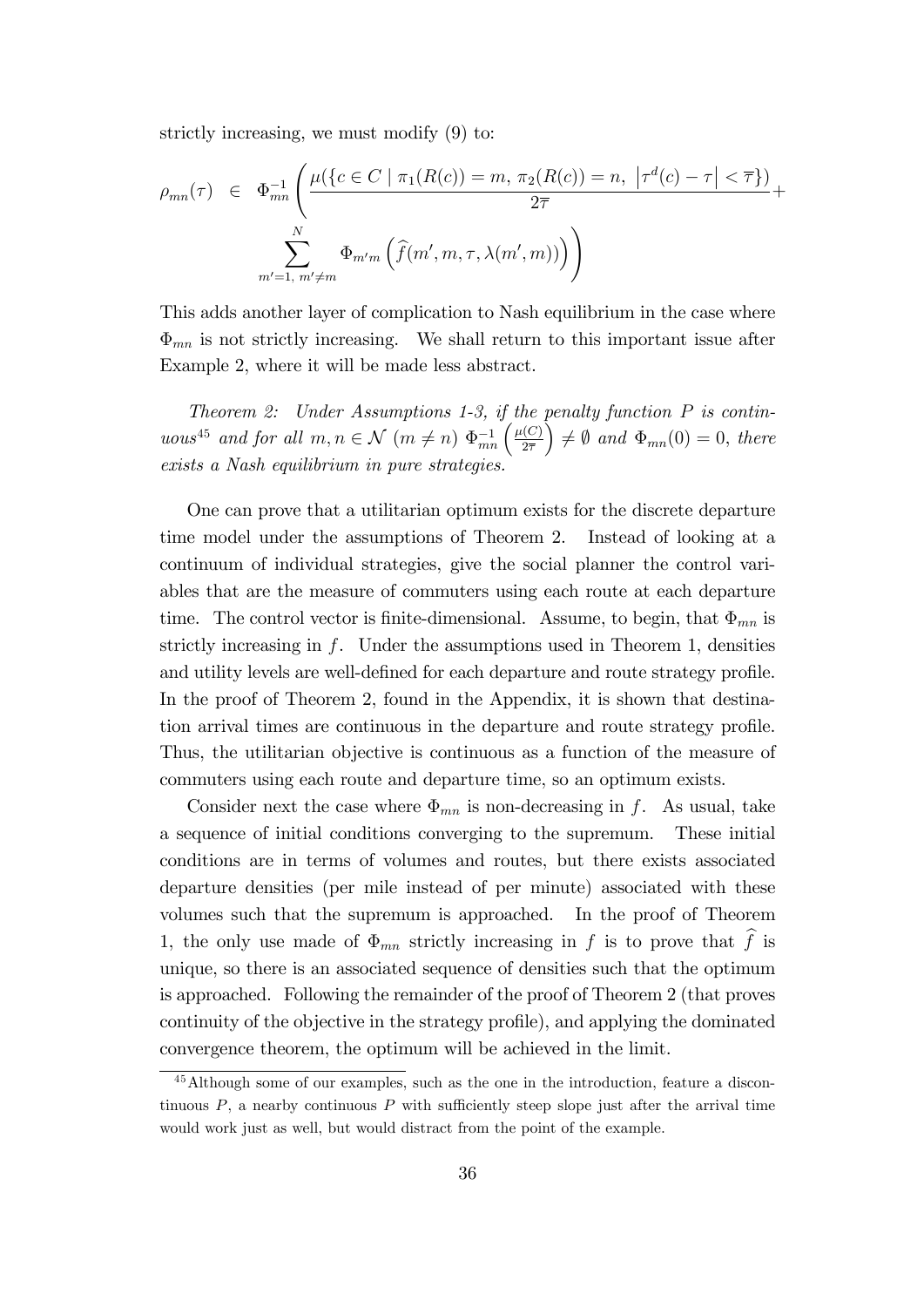Example 2: What does Nash Equilibrium look like in the case of a linear penalty function? This is important for applications, as much of the literature uses such a specification. It is actually quite interesting. Suppose that

$$
P(\tau) = \begin{cases} \eta \cdot (\tau^A - \tau) & \text{if } \tau^A \ge \tau \\ \zeta \cdot (\tau - \tau^A) & \text{if } \tau \ge \tau^A \end{cases}
$$

where  $\eta, \zeta > 0$ . Notice that the late work arrival penalty  $\zeta$  should generally be larger than the early arrival penalty  $\eta$ . It would be logical to flip these coefficients for the commute home, but in some cases it might also make sense to use departure penalties rather than arrival penalties for the commute home.

(a) To fix ideas, we consider the example from the introduction, with one link and two nodes, modified for this penalty function. Capacity of the link is  $x = 1$ , whereas travel time on the uncongested link is 1. At a Nash equilibrium, utility must be equalized across commuters, for otherwise everyone will imitate the happiest ones only. Fortunately for urban economists, this is a familiar condition. There is mass  $\frac{3}{2}$  of identical commuters. Consider an example with 2 departure times,  $\frac{1}{2}$  and  $\frac{3}{2}$ . Those who choose departure time  $\frac{1}{2}$  actually leave at a random time distributed uniformly between 0 and 1, whereas those who choose departure time  $\frac{3}{2}$  actually leave at a random time distributed uniformly between 1 and 2. Let  $\tau^A = \frac{7}{2}$  $\frac{7}{2}$  and  $\eta = \zeta \leq \frac{1}{3}$  $\frac{1}{3}$ . It will turn out that in a Nash equilibrium, the commuters who choose departure time  $\frac{1}{2}$  travel at the speed limit, whereas the commuters who leave at time  $\frac{3}{2}$ travel slower and arrive later. The volume  $\Phi$  of departures will be  $\frac{1}{2}$  on  $[0, 1]$ but 1 on [1; 2]. Suppose the density of commuters who choose departure time 1  $\frac{1}{2}$  is  $\frac{1}{2}$ , whereas the (endogenous) density of commuters who leave at time  $\frac{3}{2}$ is called  $w' > 1$ . For those who choose departure time  $\frac{1}{2}$ , their travel time is 1 whereas their *expected* early arrival penalty is  $2\eta$ . For those departing at time  $\frac{3}{2}$ , their travel time is w' whereas their *expected* early arrival penalty is  $\eta \cdot (\frac{7}{2} - (w' + \frac{3}{2}))$  $(\frac{3}{2})$ ). Setting these negative utilities equal to each other, we obtain  $w' = \frac{1}{1}$  $\frac{1}{1-\eta}$ . Notice that, similar to Example 1, we can create a Pareto improvement by reducing the density of agents departing at time  $\frac{3}{2}$  from w' to  $\frac{3}{4}$ . Their volume decreases to  $\frac{3}{4}$  and their speed increases to 1. Density and volume for those departing at time  $\frac{1}{2}$  increase from  $\frac{1}{2}$  to  $\frac{3}{4}$ , but their speed remains 1. The payoff to those departing at time  $\frac{1}{2}$  remains  $-(1+2\eta)$ , but the payoff to those departing at time  $\frac{3}{2}$  increases to  $-(1 + \eta)$ . This disrupts the equal utility condition.

(b) To examine determinacy of Nash equilibrium, consider next the case where the total measure of consumers is 2. Nash equilibrium volume will be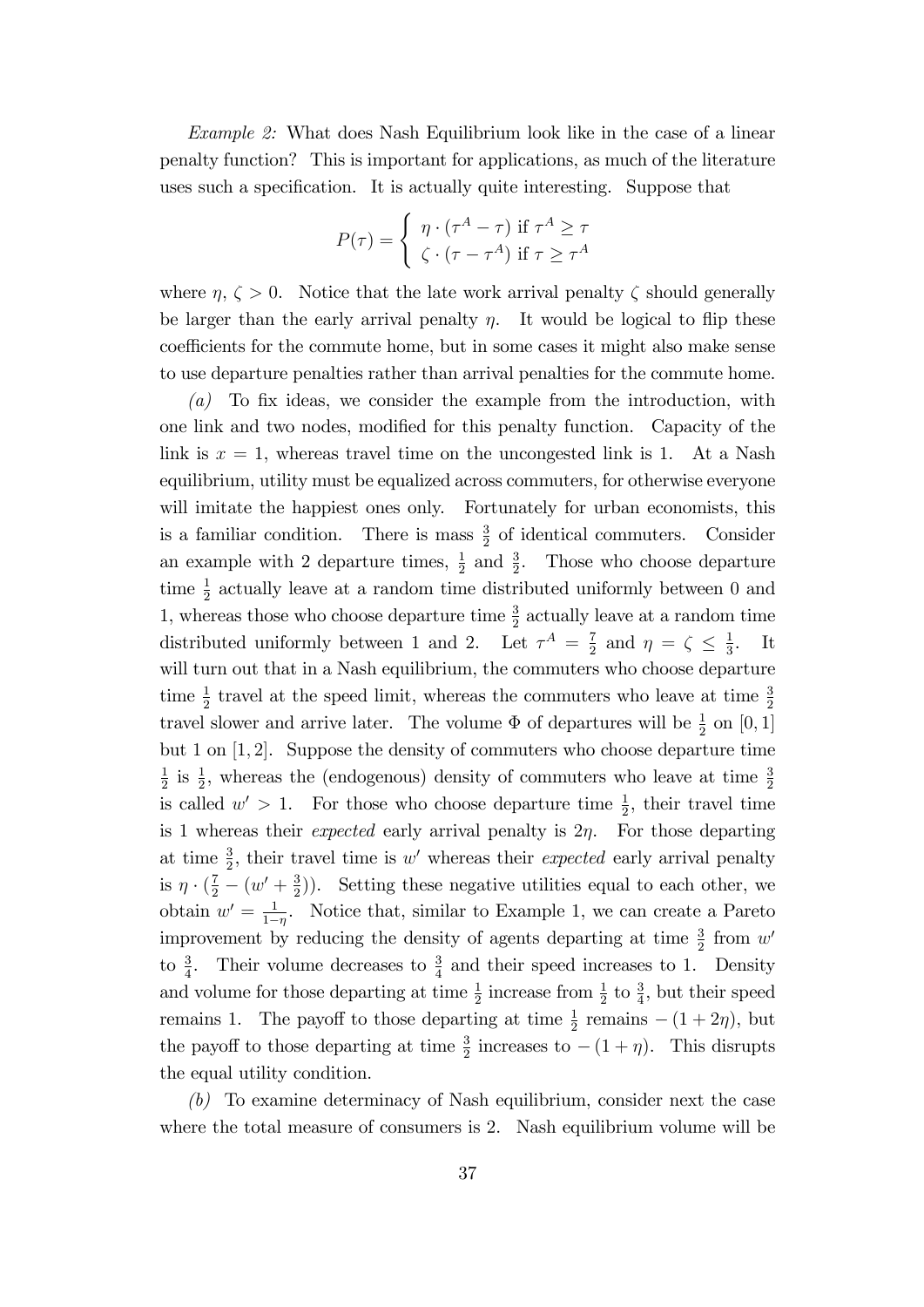constant at 1 on  $[0, 2]$ . Density and speed are 1 for commuters departing on [0, 1]. Density for commuters departing on [1, 2] is  $\frac{1}{1-\eta}$ , so speed is  $1-\eta$ . More generally, keeping volume the same, we can increase the density on  $[0, 1]$  to  $\beta \ge 1, \, \beta \le \frac{3}{2} - \frac{\eta}{1-\eta}$  $\frac{\eta}{1-\eta}$ . Then the payoff to commuters departing in that interval is  $-(\beta(1 - \eta) + 3\eta)$ . Nash equilibrium density for departures on [1, 2] will be  $\beta + \frac{\eta}{1-\eta}$  $\frac{\eta}{1-\eta}$ , so there is a continuum of Nash equilibria indexed by  $\beta$ . The equilibria are Pareto ranked, and the equilibrium with  $\beta = 1$  is best. To examine how equilibrium depends on the grid, we modify the example to allow any choice of departure time. Take  $\eta = \zeta \leq \frac{1}{5}$  $\frac{1}{5}$ . Nash equilibrium volume will again be constant at 1 on [0, 2], but starting density will vary; it is  $1 + \frac{\eta}{1-\eta} \cdot \tau$  for  $\tau \in [0, 2]$ . The total cost of travel for a commuter departing at time  $\tau$  inclusive of penalty is  $1+\frac{\eta}{1-\eta} \cdot \tau + \eta(\frac{7}{2}-\tau-(1+\frac{\eta}{1-\eta}\tau)) = 1+\frac{5}{2}\eta+\tau(\frac{\eta}{1-\eta}-\eta-\frac{\eta^{2}}{1-\eta})$  $(\frac{\eta^2}{1-\eta}) = 1 + \frac{5}{2}\eta,$ independent of departure time  $\tau$ . If the last arrival is to occur exactly at  $\frac{7}{2}$  (so the constraint on departure times does not bind), take  $\eta = \frac{1}{5}$  $\frac{1}{5}$ . More generally, other equilibria have departure density as  $\beta + \frac{\eta}{1-\eta}$  $\frac{\eta}{1-\eta} \cdot \tau$  for  $\beta \geq 1$ . There remains a large number of equilibria. The payoff to every agent is  $-(\beta(1 - \eta) + \frac{7}{2}\eta)$ , so equilibria are again Pareto ranked. If the last arrival is to occur exactly at 7  $\frac{7}{2}$ , then  $\beta$  and  $\eta$  satisfy  $\beta = \frac{3}{2} - \frac{2\eta}{1-\alpha}$  $rac{2\eta}{1-\eta}$ .

 $(c)$  To explore further the nature of equilibria for this example, notice that if we allowed departures at time  $5/2$ , each commuter would unilaterally deviate to this departure time, since travel time would be 1 whereas the penalty would be 0, so net utility would be higher than equilibrium utility. One way to rectify this is to impose a arrival penalty of at least  $1/2$  for all arrivals at or after time  $7/2$ . This would allow the equilibria detailed in (b) above to persist even under more general departure times. $46$  An alternative to this penalty function would employ a larger mass of agents and a single peaked departure density with the peak at time 2. In that case, the late arrival penalty  $\zeta$  trades off against a lower density for later departure times. The commuters departing after time 2 will catch up to the commuters departing before them and slow down. However, their commuting time will be shorter than those departing at time 2 due to a lower initial density. Calculations for this modification are quite messy either with continuous or discrete departure times, as they involve moving thresholds.<sup>47</sup>

<sup>&</sup>lt;sup>46</sup>The reader will notice that this is not quite true, since the choice of departure time  $\frac{5}{2}$ implies randomization over the departure time interval [2; 3]. But inclusion of randomization in this argument simply requires that the penalty for late arrival be increased to at least 1.

 $^{47}$ An interesting proposal for equilibrium selection for the model in part (b) is to allow departures at negative times, and take the limit as the allowable negative departure times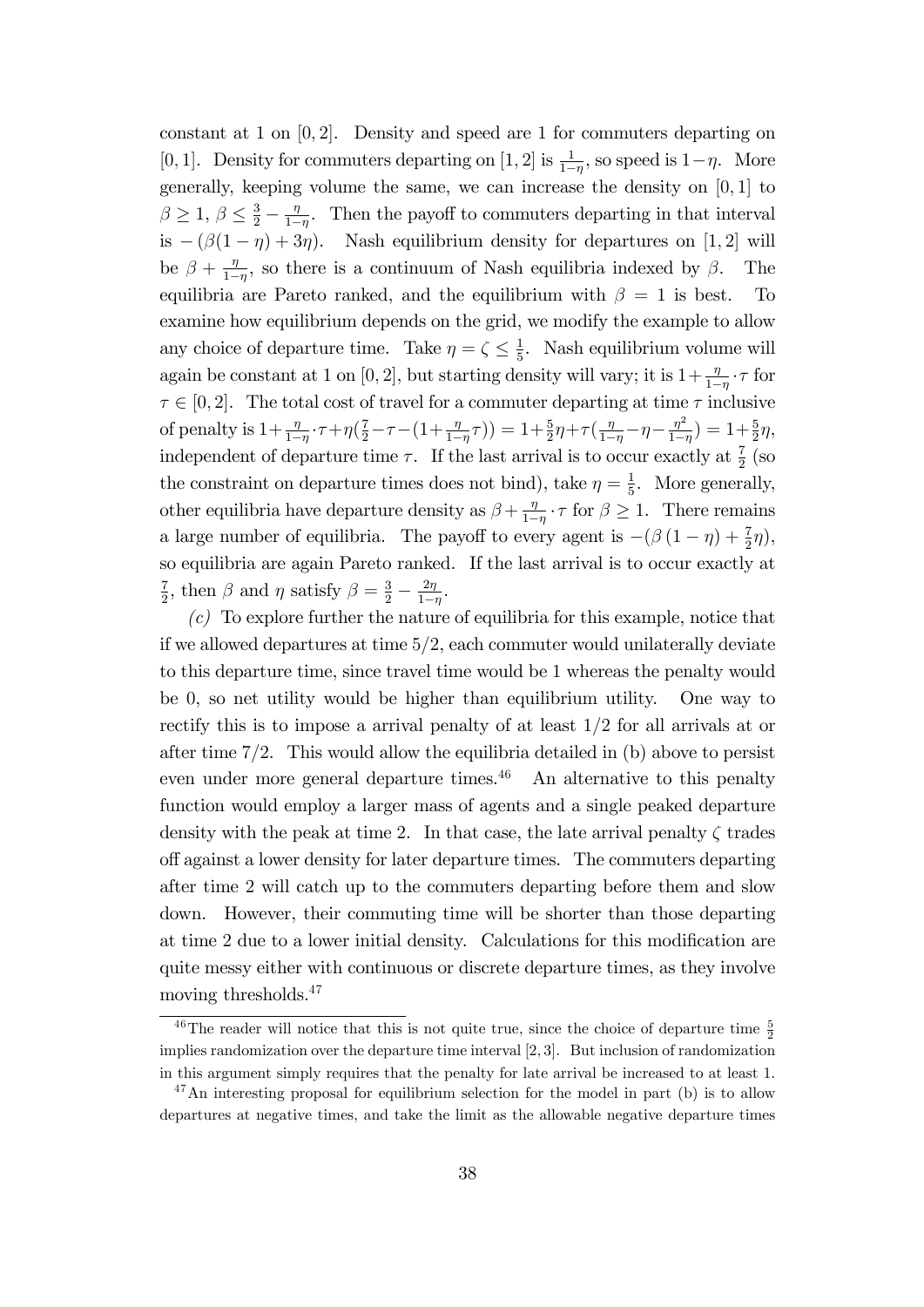Note that the static model cannot generate equilibria that feature departure density monotone increasing in time.

The dynamic commuting game and the Nash equilibrium concept in our context has more in common with those of a generalized game than standard games; see Debreu (1952) for the origin of generalized games. The reason is that, given a strategy profile for all players, departure volumes and routes are determined, but if volume and density are not one to one, then departure density can be any density that yields the given departure volume. This is highlighted in Example 2. In other words, the choice of (pure) strategy by all players does not completely determine their payo§. The way to address this issue is to include a departure density (consistent with departure volume) in the equilibrium concept, as we have done, so that commuters can calculate their payo§ for any strategy they choose given the aggregate departure volume and density. An individual commuter's choice does not alter either the departure volume or density. This is a big advantage of using a non-atomic model of commuters.

# 3 Applications

## 3.1 Can the Static Equilibrium be Supported by a Dynamic Equilibrium?<sup>48</sup>

Given identical exogenous data for the static and dynamic commuting games, are Nash equilibrium densities in the static and dynamic models the same? In other words, is the static model a reduced form of the dynamic model? This is important for addressing the issue of whether the static model makes sense. For if the answer to this question is negative, then there should be no interest in the static model, since its equilibrium behavior is different from the analogous dynamic model, and the real world is dynamic.

For simplicity, we return now to the examples used in the introduction, namely where there is no penalty for early arrival and an infinite penalty for late arrival. One could imagine that the static model represents some sort of steady state of the dynamic model, where commuters are introduced at constant volumes and densities at all the nodes, and the densities in the links

tends to zero. This would select the equilibrium where the.departures at time 0 must travel at the maximum speed.

<sup>48</sup>The ideas in this subsection owe much to Anas (2007) and to discussions with Alex Anas.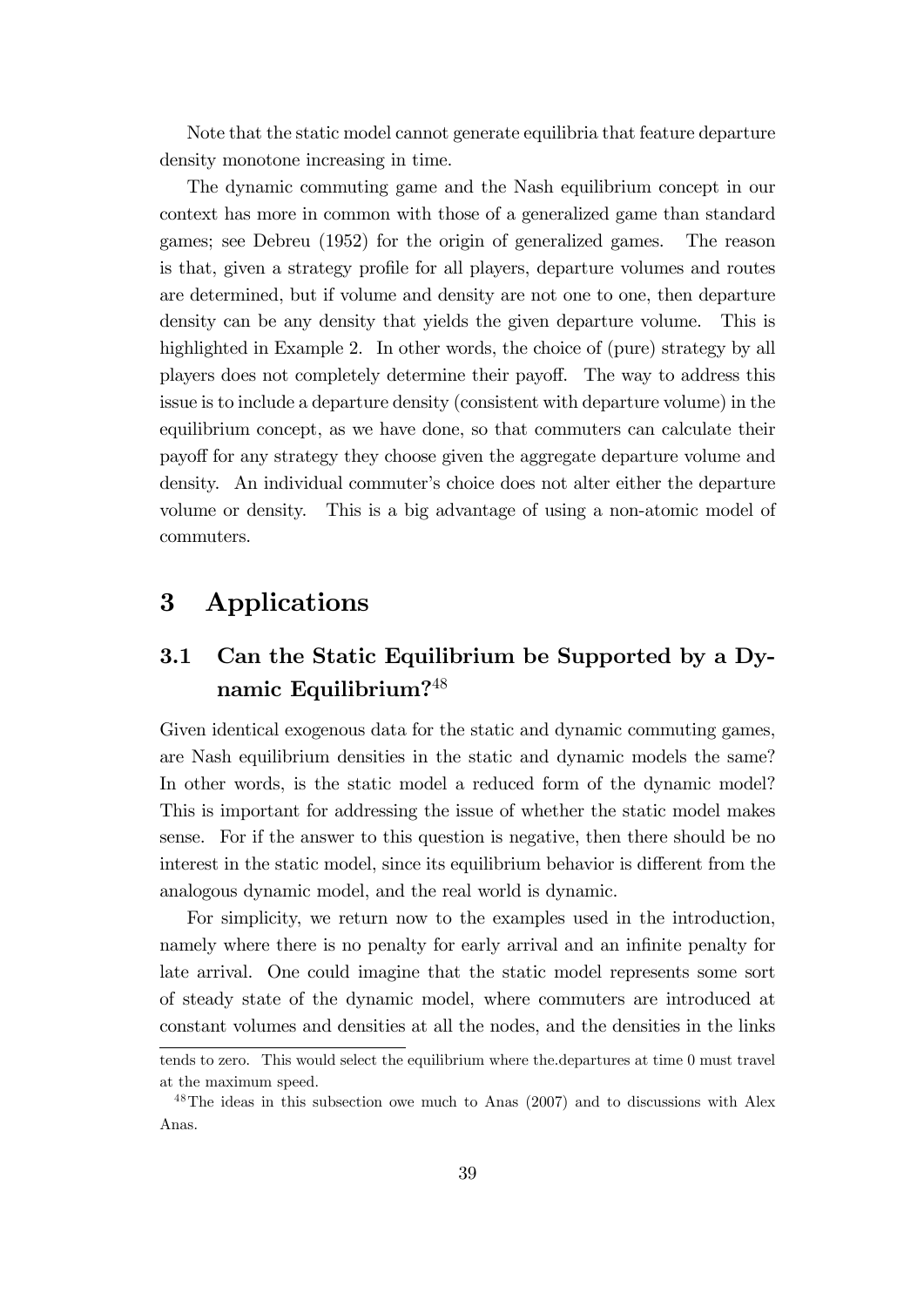are constant over time. But with a fixed arrival time (say 9 AM), a steady state does not make sense. The time profile of equilibrium departures will generally not be constant over time, since everyone must get to work by the arrival time. Even if arrival time varied by commuter, one would not expect to see a steady state attained.

For brevity in examining the equilibria of the static and dynamic models, we use the example in the introduction and compare equilibrium speeds and travel times in the two models.

*Example 3:* Take  $x = \frac{1}{2}$  $\frac{1}{2}$  for the example in the introduction, and take the arrival time to be  $\tau^A = 3$ . For the static model, speed is  $\frac{1}{2}$  and time on the link for each commuter is 2. For the dynamic model, the congested commuting pattern is no longer a Nash equilibrium, because the last commuter arrives at time 4. The uncongested commuting pattern remains a Nash equilibrium, but features speed 1 and travel time 1. 49

There is a clear trade-off in constructing the dynamic model, the point of this short subsection. Do we want a model closer to the static model in terms of equilibrium, or do we want a model closer to reality?

Verhoef (1999) studies a similar problem in a very different class of models, and concludes (p.  $365$ ) that, "For static models of peak demand, it was argued that for such models to be dynamically consistent, rather heroic assumptions on the pattern of scheduling costs have to be made."

#### 3.2 Welfare Properties of Nash Equilibrium

Equilibrium selection is an important issue in one shot congestion games with Pigouvian congestion taxes. Under such taxes, there can be multiple Nash equilibria, only some of which are efficient.<sup>50</sup> As remarked in the introduction, Sandholm (2007) shows that with a finite number of commuters, an evolutionary process, and Pigouvian taxes, the outcome will be efficient. A major limitation of this work is the assumption of a common utility function with idiosyncratic perturbations, which seems to rule out heterogeneous origins and destinations.

 $49$ Without an arrival time, it's easy to argue that neither the static nor the dynamic model is a reasonable model of the morning commute.

 $50\,\text{We}$  do not provide an example here, both because they are available in the literature (for more macro models) and because, as will be apparent from Theorem 3, examples in our framework with non-constant (or non-zero) Pigouvian taxes will have relatively complicated route structures. For instance, a one link example won't work.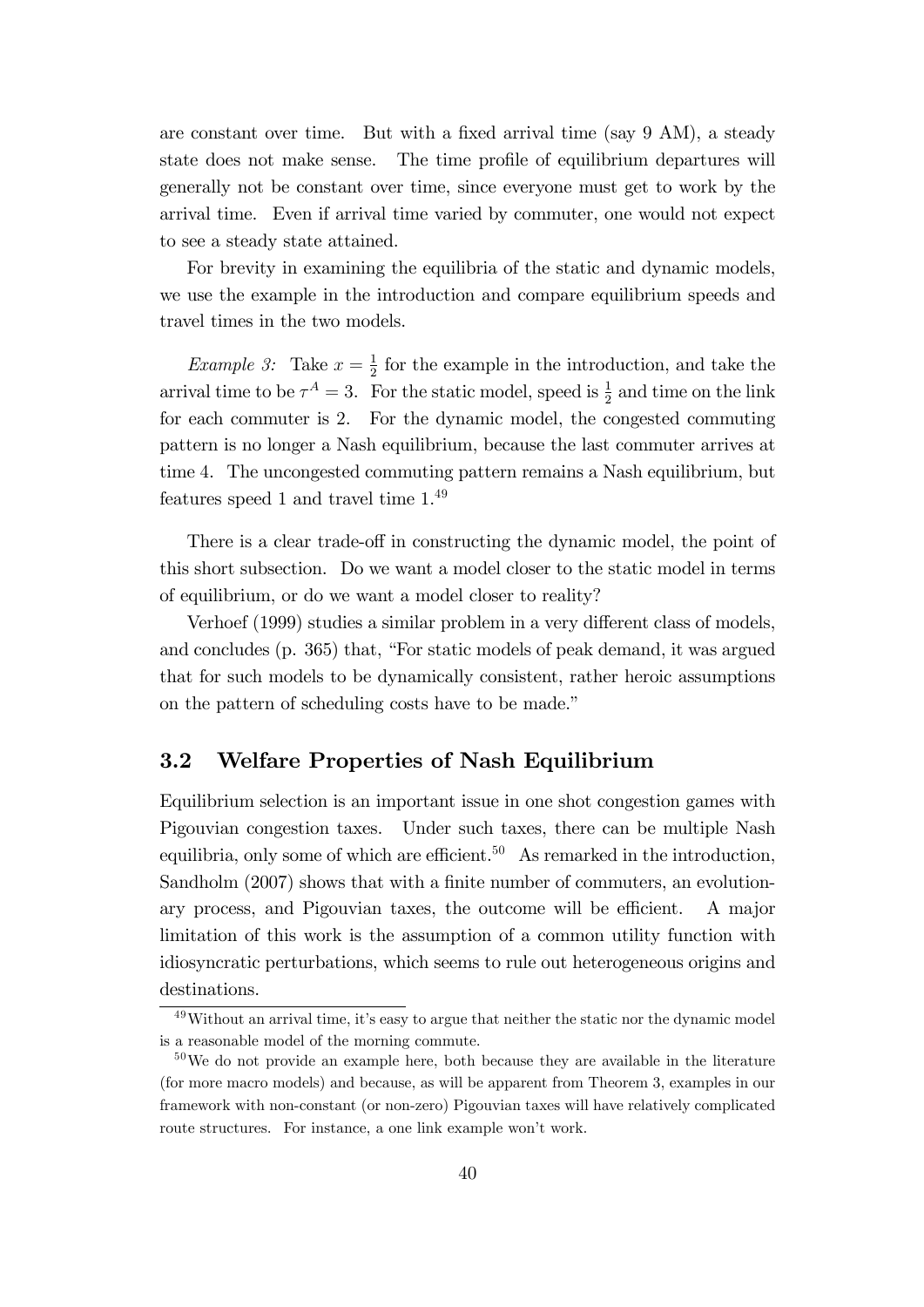Although that approach is clearly interesting, we take a completely different approach here, motivated by our examples. A major advantage of our approach is that we can compare non-trivial commutes (home to work) with their reverses (work to home), to our knowledge absent in the literature. As we wish to focus on departure times rather than routes in the dynamic model, we discuss the following restrictions:<sup>51</sup>

Definitions: An outbound shrubbery network is a set of routes  $\mathcal{R}^{out} \subset$  $\Re$  such that for any  $r \in \Re^{\ell} \cap \mathcal{R}^{out}$ ,  $r' \in \Re^{\ell'} \cap \mathcal{R}^{out}$ ,  $\pi_1(r) = \pi_1(r')$  and there do not exist  $1 < i < \ell$  and  $1 < i' < \ell'$  with  $\pi_{i-1}(r) \neq \pi_{i'-1}(r')$  and  $\pi_i(r) = \pi_{i'}(r')$ . An **inbound shrubbery network** is a set of routes  $\mathcal{R}^{in} \subseteq \mathfrak{R}$  such that for any  $r \in \mathfrak{R}^{\ell} \cap \mathcal{R}^{in}$ ,  $r' \in \mathfrak{R}^{\ell'} \cap \mathcal{R}^{in}$ ,  $\pi_{\ell}(r) = \pi_{\ell'}(r')$  and there do not exist  $1 < i < \ell$ and  $1 < i' < l'$  with  $\pi_i(r) = \pi_{i'}(r')$  and  $\pi_{i+1}(r) \neq \pi_{i'+1}(r')$ .

These are generalizations of inbound and outbound (directed) tree networks. The difference is simply that we allow only the outermost node to be the same for two or more branches, possibly forming a loop. Simple examples will be given below.

In terms of commuting, an inbound shrubbery network might be a reasonable model of commuting from home to work, whereas an outbound shrubbery network might be a reasonable model of commuting from work to home. In terms of electronic networks, this might not be a good model of the internet, but tree structures are often used in local area networks. The property of interest for an outbound shrubbery network is preventing mergers of routes at nodes where traffic continues together along the next link.

Why are we introducing a restrictive condition like this? It is one way to sort out the efficiency properties of Nash equilibrium in our dynamic model. What is perhaps strange but interesting is that on a two way network, commuting to work may be inefficient, whereas commuting to home might be efficient. In other words, reversing the commute on a directed network can change the efficiency properties of Nash equilibrium.

Notice that both types of shrubbery networks satisfy Assumption 2:  $\mathfrak{R} \cap$  $\mathcal{R}^{out} \subseteq \mathcal{R}, \, \mathfrak{R} \cap \mathcal{R}^{in} \subseteq \mathcal{R}.$ 

We wish to examine the similarities and differences between commuting from home to work and commuting from work to home. Since networks are arbitrary in our general framework, we focus on shrubbery, and begin our analysis with an example. Most of the intuition can be gleaned from this

 $51$ Extensions will be discussed at the end of this subsection.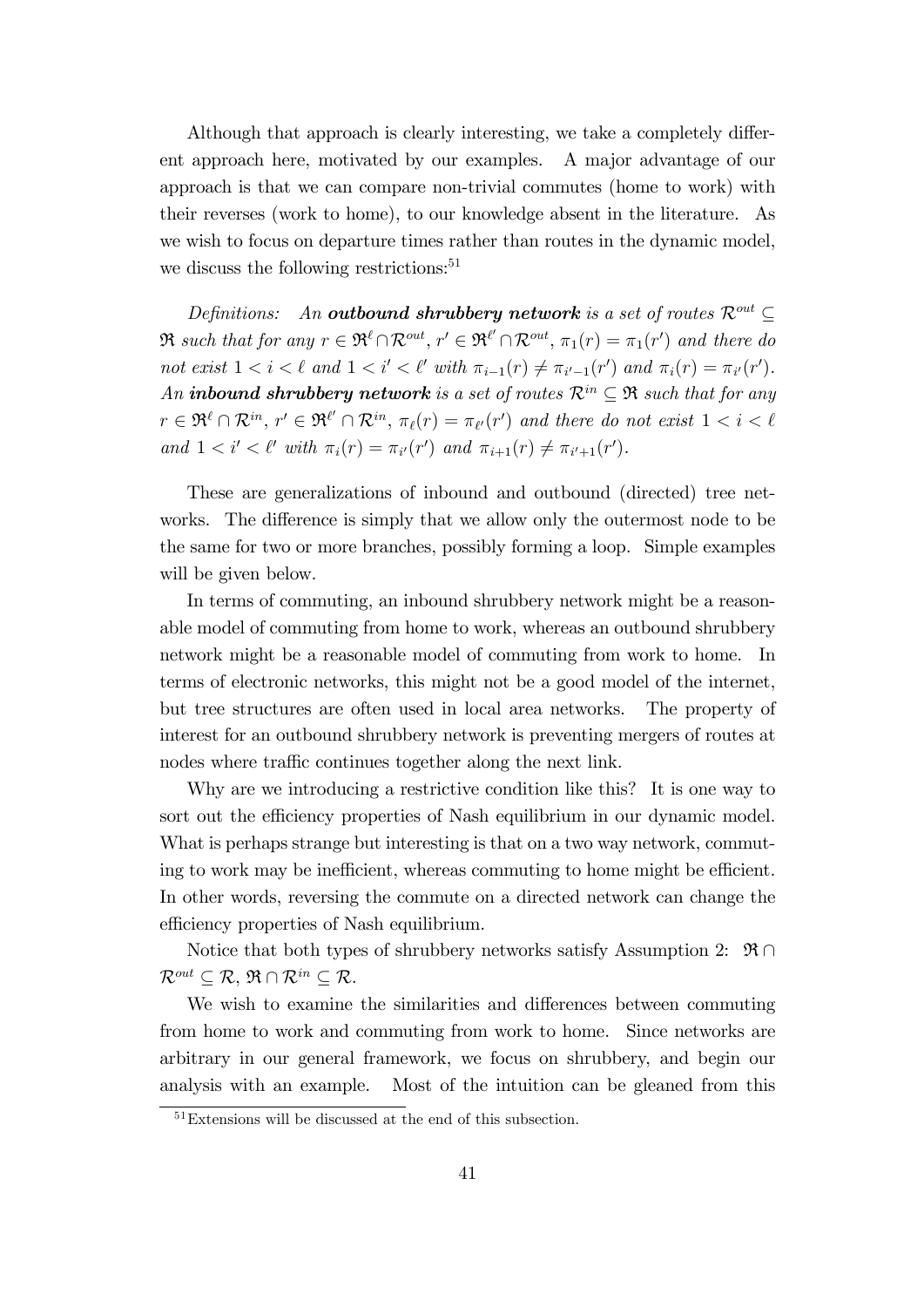example. What is important for our purposes is asymmetry.

Example  $4^{52}$  First, consider the commute from a common home location  $O$  on the right to a common work location  $D$  on the left, via through either node A or node B followed by a merge at node  $C$ , as represented in Figure 3:



Figure 3: Example of an inbound shrubbery network

For expositional clarity, consider the path OAC to be just one link, and similarly for  $OBC$ ; we have inserted nodes A and B only to distinguish between the two paths. Suppose that rush hour is from time 0 to time 1 with two possible departure times:  $1/4$  and  $3/4$ , where commuters choosing the first departure time are uniformly distributed over actual departure times  $[0, 1/2]$ and commuters choosing the second departure time are uniformly distributed over actual departure times [1/2, 1]. The length of links  $OAC$  and  $OBC$  is 1, whereas the length of link  $CD$  is 2. Speed on links between nodes  $O$  and  $C$  is given by min  $\left\{\frac{1}{f}\right\}$  $\left\{\frac{1}{f},1\right\}$ . Speed on the link between nodes C and D is given by  $\min\left\{\frac{1}{f}\right\}$  $\frac{1}{f}, 1$  +  $\frac{1}{8}$  $\frac{1}{8}$ . There is no arrival time penalty; it's not very natural when comparing a commute and its reverse, though the examples and theorem can likely be extended in this direction. There is measure 2 commuters travelling from node  $O$  to node  $D$ .

Let's first examine Nash equilibrium. Consider the symmetric strategy profile where measure  $1/2$  commuters choose route  $OAD$  and choose departure time  $1/4$  and thus are uniformly distributed with volume 1 over  $[0, 1/2]$ , whereas measure  $1/2$  commuters choose route  $OAD$  and choose departure time  $3/4$  and thus are uniformly distributed with volume 1 over [1/2, 1]. As always, we must be careful about how volume (cars per hour) translates into density

 $52$  Notice that the network used in this example is extension parallel. For the static model, the Nash equilibrium is weakly Pareto efficient. For the dynamic model, it depends on the direction of commute.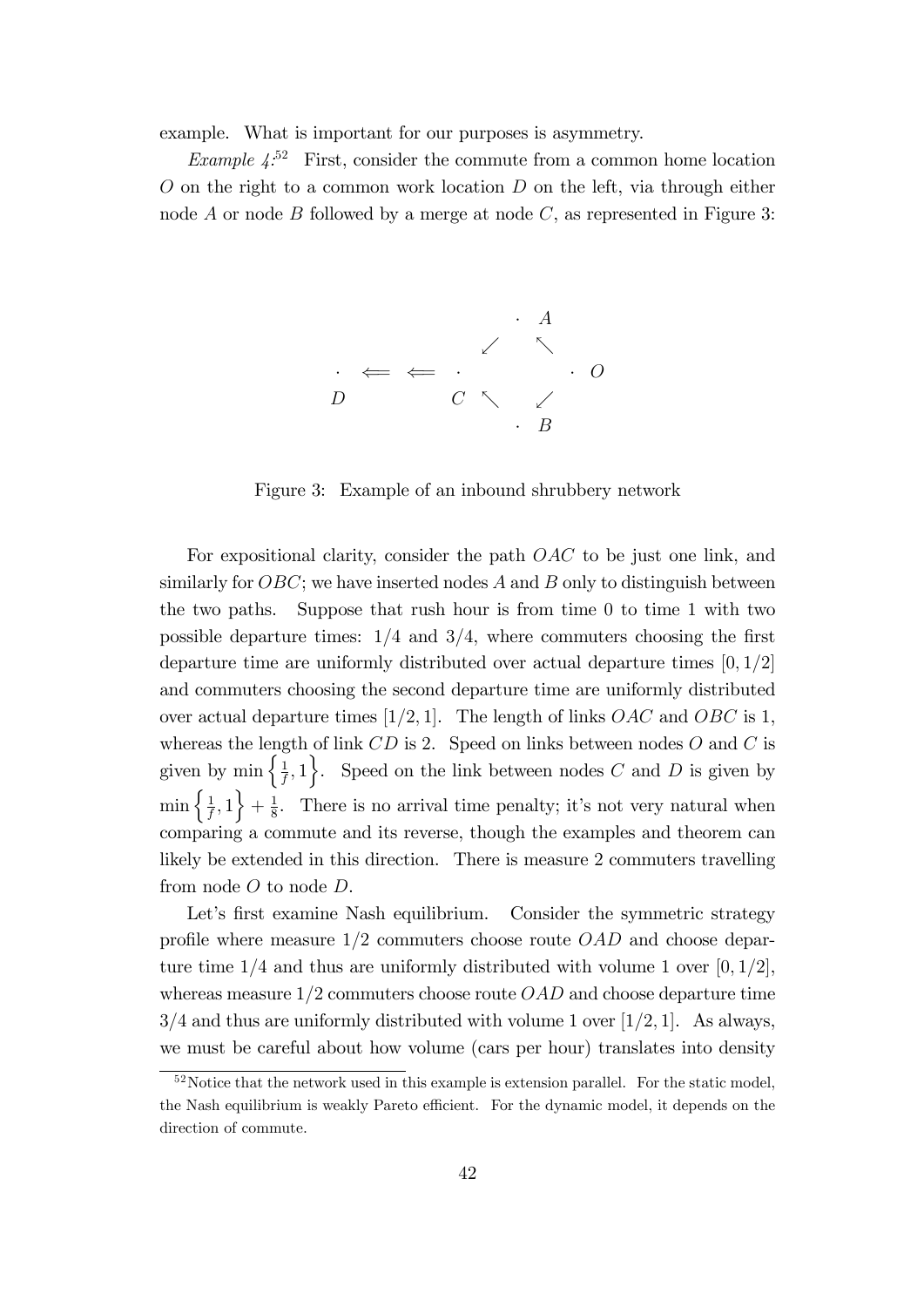(cars per mile), particularly at nodes. In this case, we set density  $f = 1$ , so speed is 1. Similarly, commuters choosing route *OBD* are split: measure  $1/2$  choose departure time  $1/4$  and are uniformly distributed over [0, 1/2] with volume 1, whereas measure  $1/2$  choose departure time  $3/4$  and are uniformly distributed over [1/2, 1] with volume 1. Again, density  $f = 1$ . At the merge node C, volume is 2. On the link CD, set density  $f = 8$ , so speed is  $\frac{1}{4}$ . Each commuter experiences a total travel time of 9: travel time is 1 on the initial link, and  $8$  on the link between node  $C$  and node  $D$ .

Next consider the following slightly asymmetric strategy profile that will not be a Nash equilibrium. The volume and density departure schedule for commuters who use link OAC remains the same as above. Commuters who use link *OBC* will have the following departure schedule. Measure  $\frac{1}{2}$  depart at time  $1/4$ . For those who depart at time  $1/4$ , volume is 1, the departure density is 2, and initial speed is  $\frac{1}{2}$ . Measure  $\frac{1}{2}$  depart at time 3/4. For those who depart at time 3/4, volume is 1, the departure density is 2, so initial speed is  $\frac{1}{2}$ . The first cohort to arrive at node  $C$  will be those using link  $OAC$  who depart in  $[0, 1/2]$ , and who arrive at node C at times in the interval  $[1, 3/2]$ . Next are the commuters using link  $OAC$  who depart in [1/2, 1], and who arrive at node C at times in the interval  $[3/2, 2]$ . The next commuters to arrive are the commuters using link  $\overline{OBC}$  who depart in the interval  $[1/2, 1]$  and who arrive at node C at times in the interval  $[2, 5/2]$ . Finally, the cohort of commuters using link *OBC* in [1/2, 1] arrive at node C at times in the interval [5/2, 3]. Notice that the overlap in arrival times at node  $C$  is of measure zero. At the merge node  $C$ , volume is 1, in contrast with the Nash equilibrium, where it is 2. So traffic can travel faster along this segment; set density  $f = \frac{8}{9}$  $rac{8}{9}$  and speed at  $\frac{9}{8}$ . Therefore, in the end, travel time for all commuters using link *OAC* is  $1 + \frac{9}{4} = \frac{13}{4} < 9$ , whereas travel time for the commuters using link OBC is  $2 + \frac{9}{4} = \frac{17}{4} < 9$ . Clearly, this strategy profile Pareto dominates the Nash equilibrium strategy profile, but is not a Nash equilibrium itself since commuters using link OBC receive a lower utility level than those using link  $OAC.^{53}$ 

Next we reverse the commute. The structure of permissible departure times and speed as a function of density are the same. The new diagram is represented in Figure 4:

 $53$  If the utility function is linear in money, the Pareto efficient allocation could be implemented by charging a toll at node  $A$  that is equal to the difference in travel time between the two routes.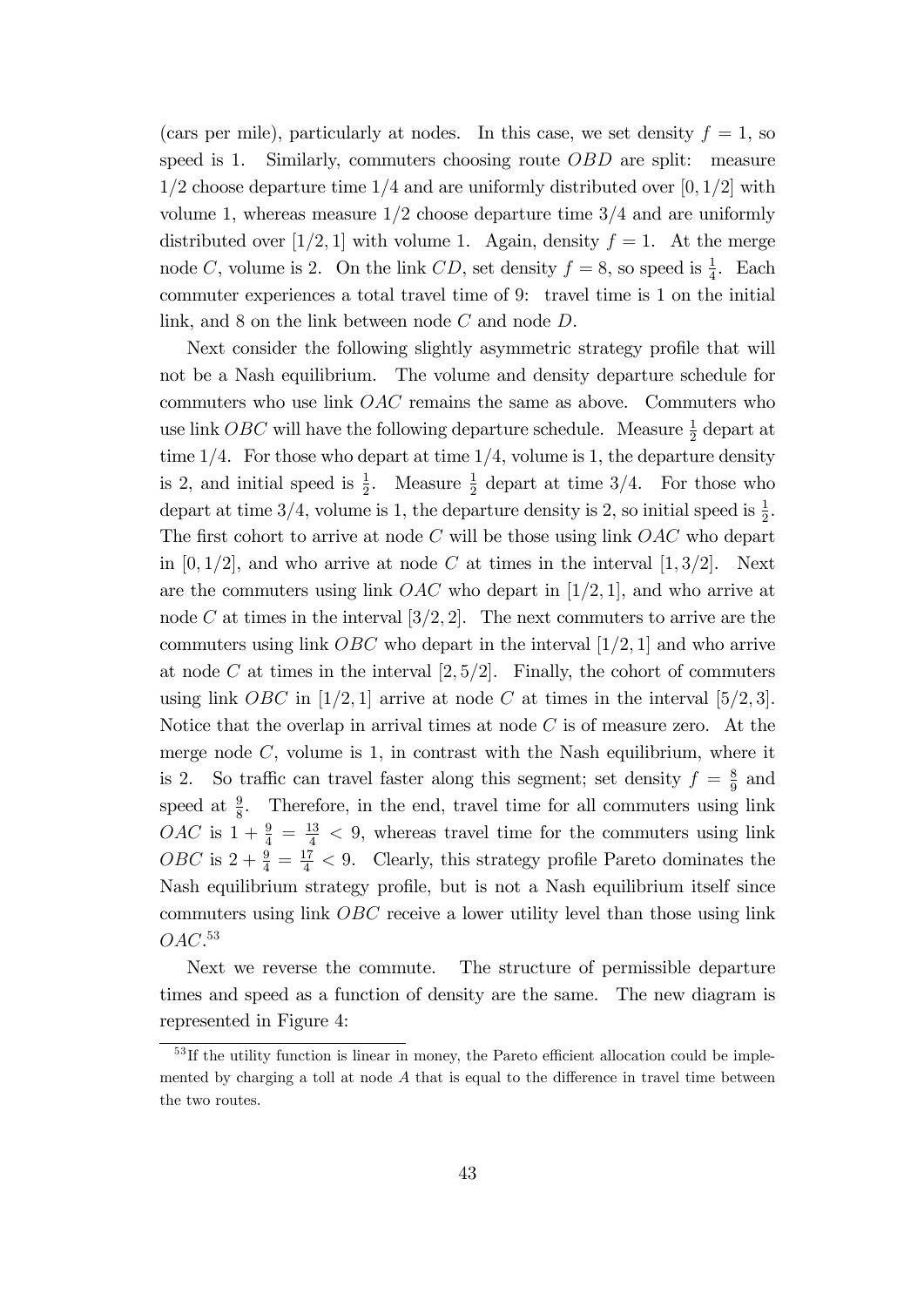

Figure 4: Example of an outbound shrubbery network

A Nash equilibrium and utilitarian optimal strategy profile has measure  $1/2$  of each type (for a total of 1) departing work at node D at each of the two departure times. The departure volume is 2, the departure density is 8, whereas initial speed is  $\frac{1}{4}$ . Travel time on link DC is 8. Volume on the second link (either  $CAO$  or  $CBO$ ) is 1 whereas density is 1, so the speed is 1. Time spent on the second link is 1, so the total travel time of each commuter is 9. The next theorem makes this example more general:

Theorem 3: With an outbound shrubbery network, suppose that for all  $r, r' \in \mathfrak{R}^{\ell} \cap \mathcal{R}^{out}, \pi_{\ell-2}(r) = \pi_{\ell-2}(r'), \pi_{\ell-1}(r) \neq \pi_{\ell-1}(r'), \pi_{\ell}(r) = \pi_{\ell}(r') \implies$  $x_{\pi_{\ell-2}(r)\pi_{\ell-1}(r)} = x_{\pi_{\ell-2}(r')\pi_{\ell-1}(r')}$  and  $x_{\pi_{\ell-1}(r)\pi_{\ell}(r)} = x_{\pi_{\ell-1}(r')\pi_{\ell}(r')}$ . Under Assumption 1, assuming<sup>54</sup>  $\frac{\partial v}{\partial f} < 0$ , for all  $m, n \in \mathcal{N}$   $(m \neq n)$ ,  $\Phi_{mn}^{-1} \left( \frac{\mu(C)}{T} \right)$ T  $\Big) \neq \emptyset,$ <sup>55</sup>  $\Phi_{mn}(0) = 0$ , and  $P = 0$ , there is a Pareto optimal<sup>56</sup> strategy profile that is also a Nash equilibrium. Thus, there exists an efficient Nash equilibrium.

The proof of Theorem 3 is in the Appendix. Thus, under these additional assumptions, efficiency can be achieved not through taxes, but by equilibrium selection. Prisoners' dilemma problems are ruled out by the structure of the game, specifically these additional assumptions. The first half of Example 4 is an inbound shrubbery network that has no efficient Nash equilibrium, so an analog of Theorem 3 for an inbound shrubbery network is impossible.

Since the simple example with two nodes and one link from the introduction is trivially an outbound shrubbery network, it cannot be true that all Nash

 $54$ Sharp-eyed readers will notice that this condition is not satisfied by Example 4. We can weaken this condition to:  $\frac{\partial v}{\partial f_+}|_{\overline{g}} < 0$ , where  $+$  denotes the right-hand derivative of the function and  $\vert_{\overline{q}}$  denotes evaluation of the derivative at the departure time profile that assigns equal volume and density to all departure times and routes for a given type of commuter.

 $55\,\mathrm{As}$  in Theorem 1, this condition is sufficient but not necessary.

<sup>&</sup>lt;sup>56</sup>Although we have not defined it formally, Pareto optimum is the usual concept in our context of a continuum of agents.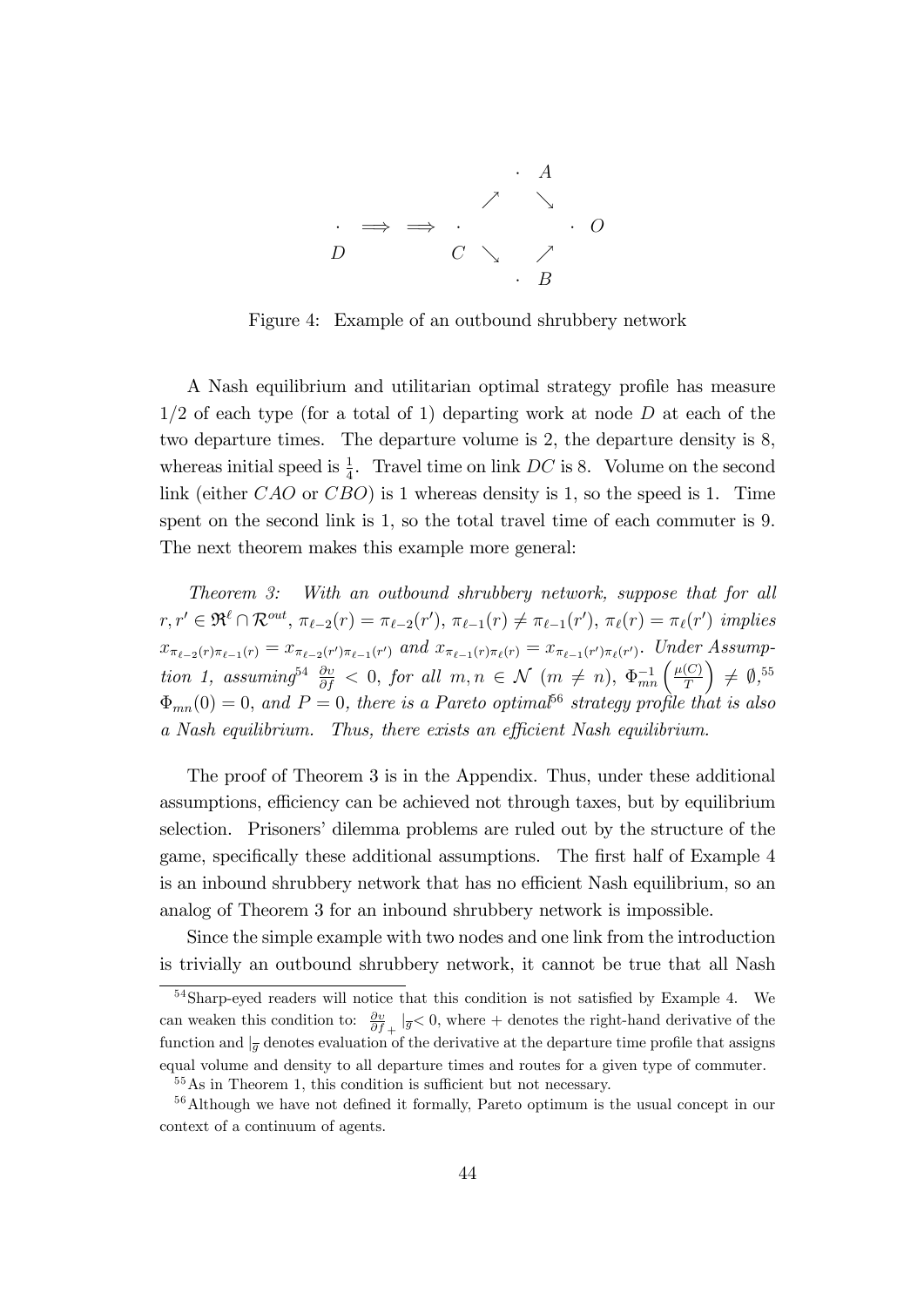equilibria are efficient. For such a simple example as well as for outbound shrubbery networks (the evening commute) more generally, congestion pricing is unnecessary if equilibrium can be selected, for example by using flow control. In contrast, congestion pricing seems necessary for other commutes.

The result can likely be extended, for example allowing limited asymmetry in the final links of routes.

Finally, the larger implications of this subsection are important for the comparison of the dynamic and static frameworks. It is hard to imagine an analog of Example 4 in a static model. As should be apparent from the examples, the normative properties of the dynamic and static models as well as the number and variety of equilibria differ. A great deal of work remains to be done on empirical and experimental approaches to the comparison of the models, for example in equilibrium selection.

### 4 Conclusions

We have asked and answered several questions about commuting using two models, one static and one dynamic. For each model, we have shown that a Nash equilibrium in pure strategies exists for the one shot game, that a Pareto optimum exists, and that Nash equilibrium is generally not Pareto optimal. Beyond that, we have shown that all Nash equilibria of the static model can look very different from any Nash equilibrium of the dynamic model. Since the static model features behavior unlike the dynamic one, we reject the former as a reduced form of the latter and stick with the dynamic model. Finally, we have examined the welfare properties of Nash equilibrium in the particular case of a shrubbery network, and found that equilibrium might not be efficient for the morning commute, but under some conditions there always is an efficient Nash equilibrium for the evening commute. Thus, congestion pricing is more important for the morning commute, whereas equilibrium selection (perhaps via flow control) is more important for the evening commute. Further effort should be devoted to discovering the welfare properties of Nash equilibrium on specific directed networks. In sum, what we have shown is that a model of congestion using microfounded behavior has very different properties from the reduced form models used in the literature.

Our commuting model can be reinterpreted as a model of internet congestion. In this context, local area networks often have a tree or shrubbery structure, so for example the results on efficiency of Nash equilibrium and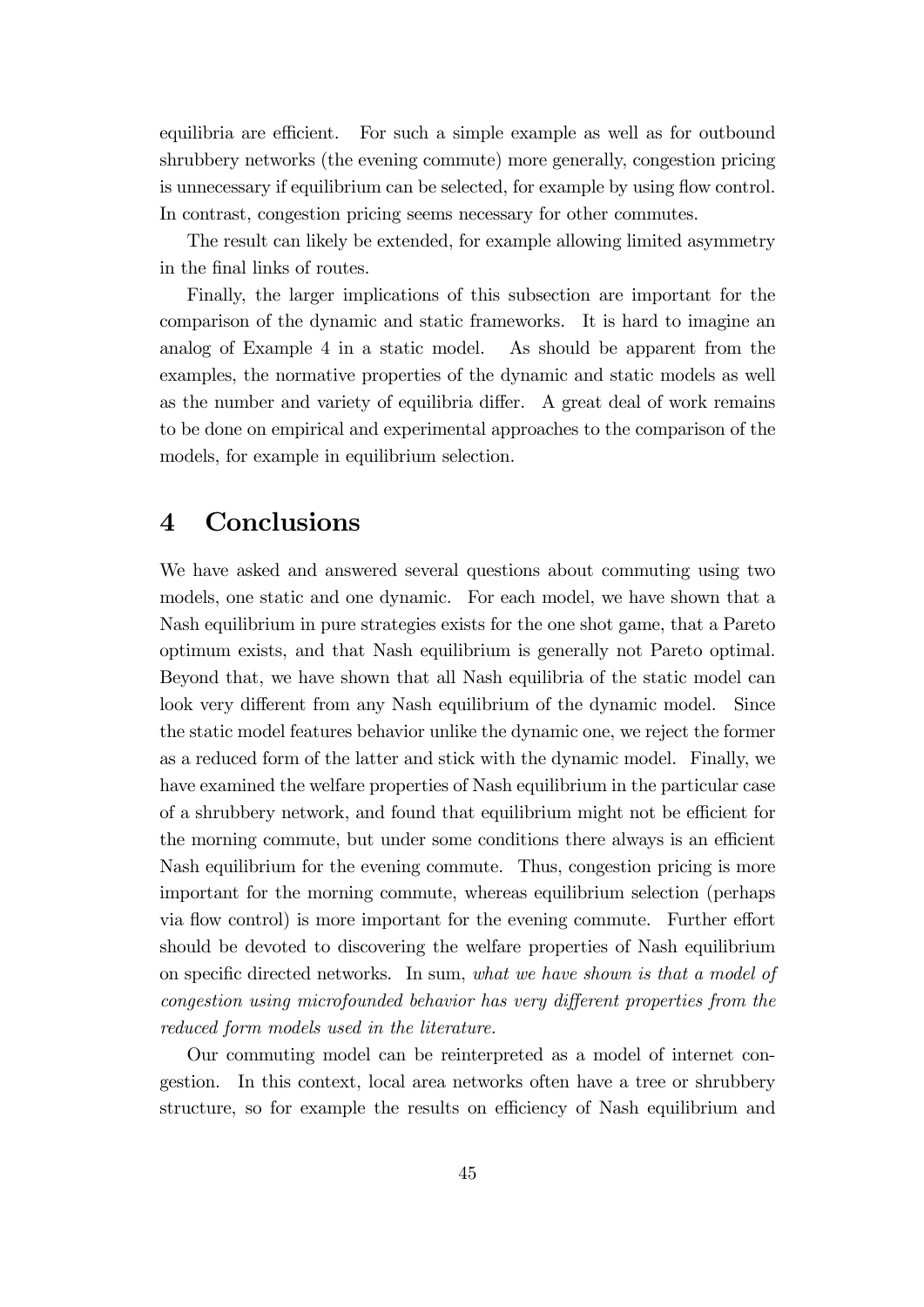the consequences for congestion tolls can be reinterpreted in this framework. Much work remains to flesh out the application to the internet. At the micro level, routes are chosen by the TCP/IP software as a proxy for the user, though the user chooses the time of day. At the macro level, whereas we have only considered small users, it is likely that the supply side involves strategic and competitive large players, such as internet service providers and content providers. Moreover, there is likely asymmetric information, for example the reason why internet speed might be slow might be unknown to some end users. Malone et al  $(2017)$  offers some interesting insights into these issues. Questions about equilibrium and optimum, like those put forth here, should be addressed.

A natural question is: Are the Nash equilibria of the model stable under Öner departure grids? The equilibria that have a uniform distribution of departures and arrival penalties survive no matter how fine the time grid is, even in the limit when commuters can choose their precise departure time. This includes the examples in the introduction, Example 3 and Example 4. It also includes the cases addressed in Theorem 3, with an outbound shrubbery network but no arrival time.

For simple examples, the Nash equilibria of our model can be solved analytically. For more complex examples, the proof of Theorem 1 indicates that a numerical solution technique involves nesting the solution of a discontinuous system of differential equations inside a fixed point solution algorithm.

In a companion paper to this research, Berliant (2020) examines the set of Nash equilibria in the inÖnitely repeated versions of both the static and dynamic commuting games, and the folk theorem is used to obtain these large sets. There we present some preliminary evidence from the shutdown of an expressway in St. Louis that commuters do not always play one shot Nash equilibrium. We also discuss the application of the anti-folk theorem to our specific game, namely conditions under which the Nash equilibria of the infinitely repeated game are the Nash equilibria of the one shot game.

Self-driving cars would represent another interesting application of the model. Given the detailed microstructure of the model, a centralized system of self-driving cars could compute and implement an efficient allocation. A more decentralized system could have some cars that are self-driving and others that are driven by humans. Nash equilibrium could be explored in this context. A useful reference for these issues, with an emphasis on ride-sharing and tolls, is Ostrovsky and Schwarz (2018).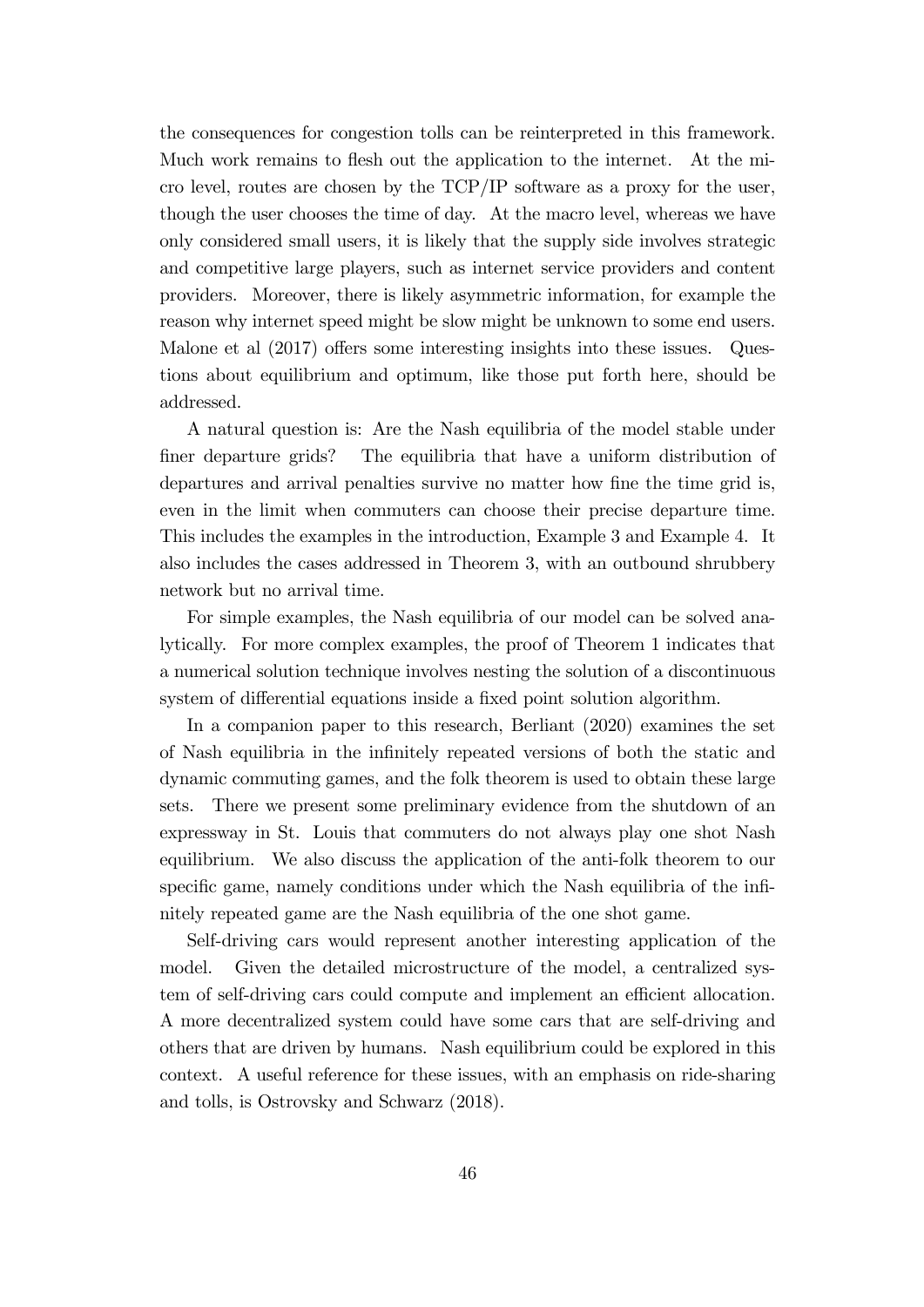In the same vein, the supply side of our model is passive. We have already mentioned how strategic behavior in the internet application on the supply side might be studied. Similarly, platform markets for ride services in the commuting application would allow strategic behavior, for example a monopoly. This would affect not only the characteristics of Nash equilibrium, but equilibrium selection as well. One might view ride matching and routing as a constrained planning problem. This can also be applied to bus times and routes, where the local government has market power.

Our model could be extended to allow elastic demand for travel to or from work. The extension of the model to allow land markets and endogenous choice of household residence and job location would also be interesting. The extension to multiple lanes of traffic and passing would be useful. In part, this can be accomplished by introducing more links between a pair of nodes, as in Example 4, but this alteration does not allow lane changes.

The dynamic model should be applied to real world commuting. Since it can accommodate an arbitrary (exogenous) route structure, it has both positive and normative content, especially regarding Pareto improvements. For example, it can be used to perform cost benefit analysis with respect to changing infrastructure and mass transit. More specifically, it could be used to examine adding lanes (increasing capacity  $x_i$ ), adding public transit to reduce road demand, and tolling links. A prerequisite would be to incorporate elastic demand for trips into the model, since all of these alterations to the model could have large effects on demand. A first step would be the calculation of comparative statics in each of the exogenous variables.

## References

- [1] Anas, A., 2007. "The Trips-to-Flows Riddle in Static Traffic Equilibrium: How to drive a BMW?" Unpublished manuscript.
- $[2]$  Arnott, R., A. de Palma and R. Lindsey, 1993. "A Structural Model of Peak-Period Congestion: A Traffic Bottleneck with Elastic Demand." American Economic Review 83, 161-179.
- [3] Beckmann, M., C.B. McGuire and C.B. Winsten, 1956. Studies in the Economics of Transportation. Yale University Press: New Haven.
- [4] Berliant, M., 2020. "Daily Commuting." Working Paper. https://mpra.ub.uni-muenchen.de/100169/1/MPRA\_paper\_100169.pdf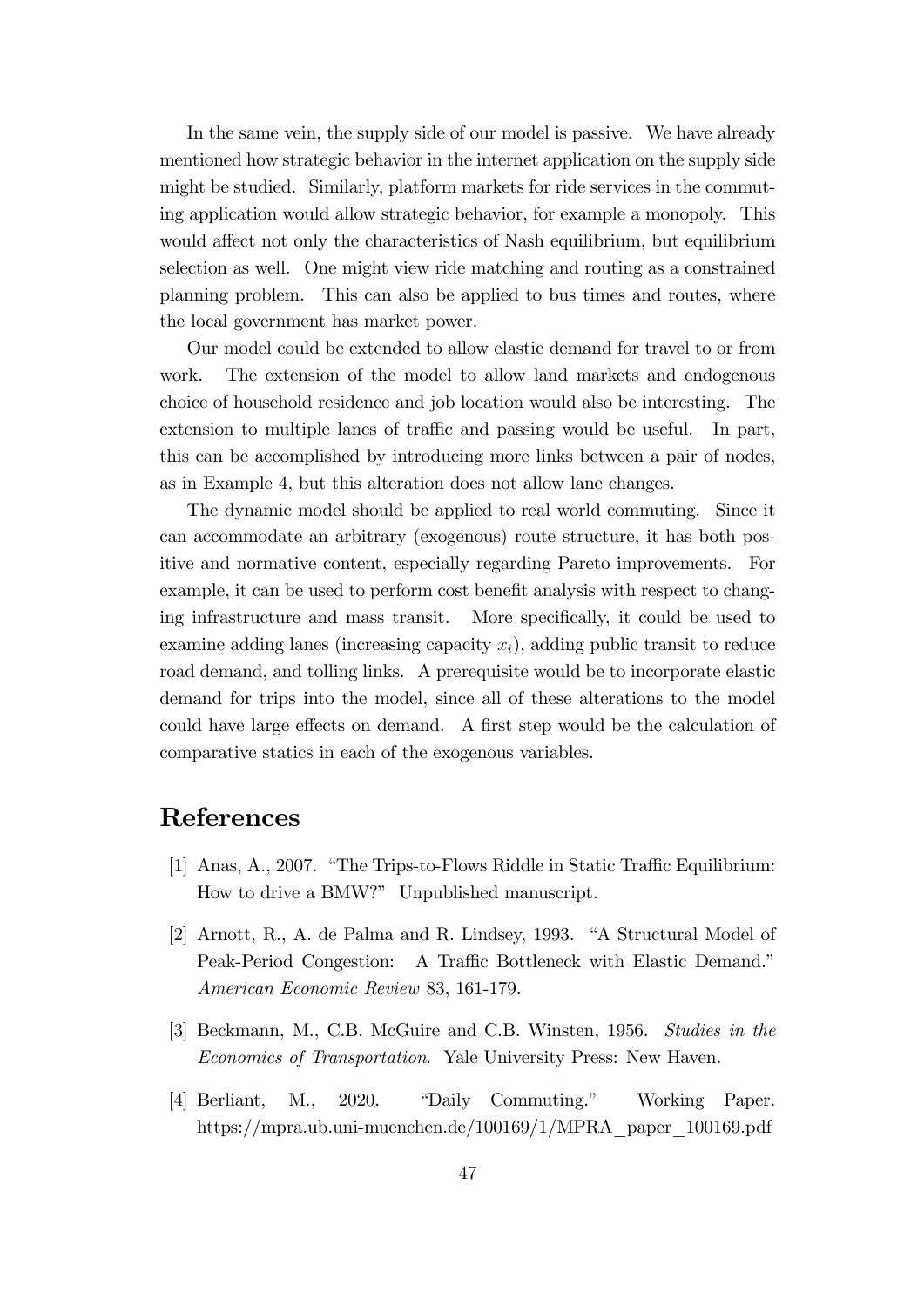- [5] Biles, D.C., M. Federson and R. López Pouso, 2014. "A Survey of Recent Results for the Generalizations of Ordinary Differential Equations.<sup>n</sup> Abstract and Applied Analysis http://dx.doi.org/10.1155/2014/260409.
- [6] Bressan, A., 1988. "Unique Solutions for a Class of Discontinuous Differential Equations." Proceedings of the American Mathematical Society 104, 772-778.
- [7] Bressan, A., 2000. Hyperbolic Systems of Conservation Laws: The One-Dimensional Cauchy Problem. Oxford University Press: Oxford.
- [8] Bressan, A. and W. Shen, 1998. "Uniqueness for Discontinuous ODE and Conservation Laws." Nonlinear Analysis 34, 637-652.
- [9] Colombo, R.M. and A. Marson, 2003. "A Hölder Continuous ODE Related To Traffic Flow." Proceedings of the Royal Society of Edinburgh 133A, 759-772.
- [10] Daganzo, C.F., 2008. Fundamentals of Transportation and Traffic Operations. Emerald Group Publishing: Bingley, UK.
- $[11]$  de Palma, A. and M. Fosgerau, 2011. "Dynamic Traffic Modeling." In A Handbook of Transport Economics, edited by A. de Palma, R. Lindsey, E. Quinet and R. Vickerman. Edward Elgar: Cheltenham, UK. Ch. 9, pp. 188-212.
- [12] Debreu, G., 1952. "A Social Equilibrium Existence Theorem." Proceedings of the National Academy of Sciences 38, 886-893.
- [13] Filippov, A.F., 1973. Differential Equations with Discontinuous Righthand Sides. Kluwer: Dordrecht, Netherlands.
- [14] Friedrich, J., O. Kolb and S. Göttlich, 2018. "A Godunov Type Scheme for a Class of Scalar Conservation Laws with Non-local Flux." Working paper.
- [15] Garavello, M. and B. Piccoli, 2006. Traffic Flow on Networks: Conservation Laws Model. American Institute of Mathematical Sciences: Springfield, MO.
- $[16]$  Han, K., T.L. Friesz and T. Yao, 2013. "Existence of Simultaneous Route and Departure Choice Dynamic User Equilibrium." Transportation Research Part B 53, 17-30.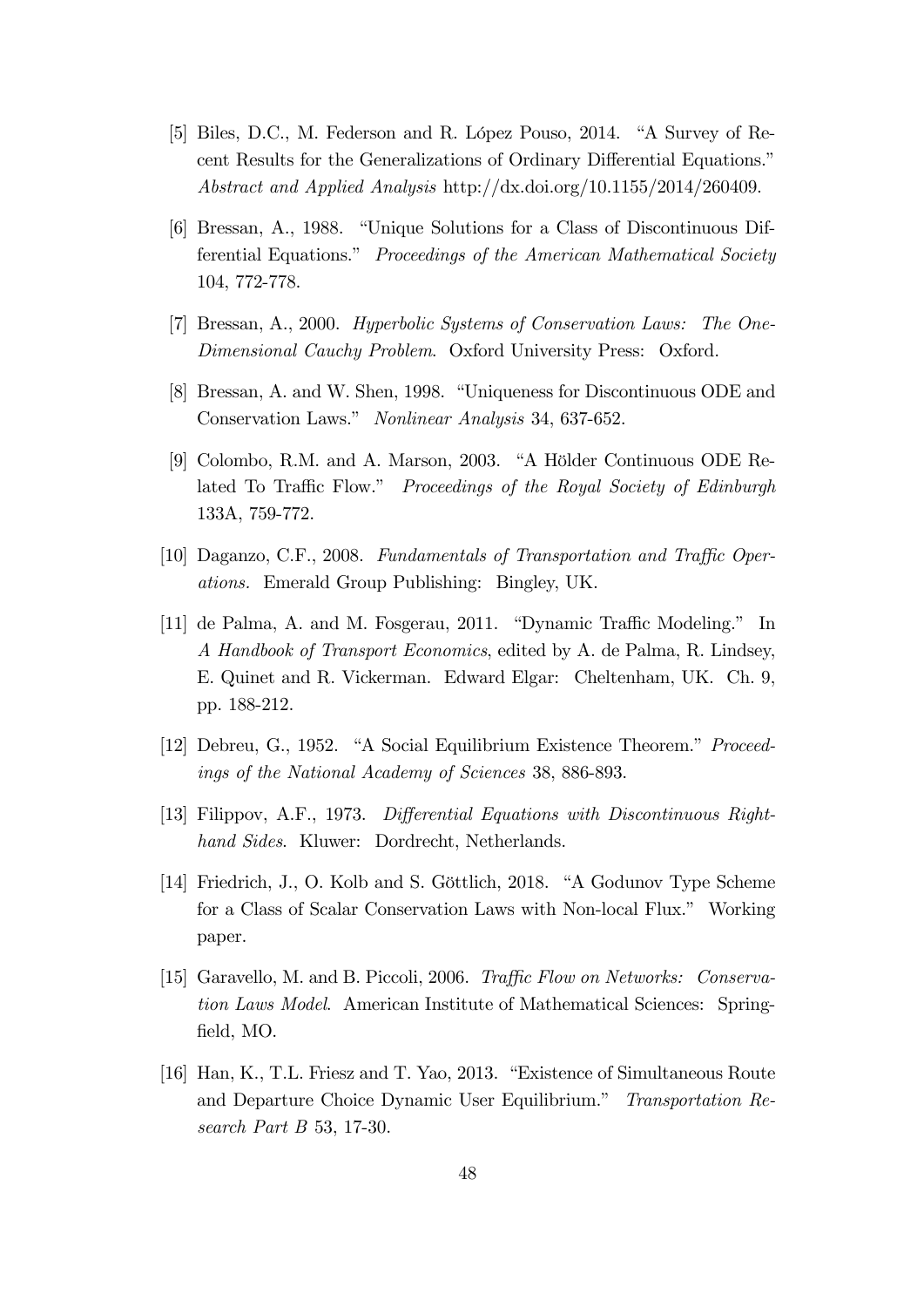- [17] Han, K., B. Piccoli and T.L. Friesz, 2015. "Continuity of the Path Delay Operator for LWR-Based Network Loading with Spillback.î Working Paper.
- [18] Heydecker, B.G. and J.D. Addison, 2005. "Analysis of Dynamic Traffic Equilibrium with Departure Time Choice." Transportation Science 39, 39-57.
- [19] Hofbauer, J. and W.H. Sandholm, 2007. "Evolution in Games with Randomly Disturbed Payoffs." Journal of Economic Theory 132, 47-69.
- [20] Hu, D., 2010. "Equilibrium and Dynamics of the Discrete Corridor Problem." Unpublished manuscript.
- [21] Ito, T., 1979. "A Filippov Solution of a System of Differential Equations with Discontinuous Right-Hand Sides." Economics Letters 4, 349-354.
- [22] Jacobsson, K., 2008. Dynamic Modeling of Internet Congestion Control. Doctoral Thesis, KTH School of Electrical Engineering: Stockholm.
- [23] Kelly, F.P., A.K. Maulloo and D.K.H. Tan, 1998. "Rate Control for Communication Networks: Shadow Prices, Proportional Fairness, and Stability." Journal of the Operational Research Society 49, 237-252.
- [24] Khan, M.A., 1989. "On Cournot-Nash Equilibrium Distributions for Games with a Nonmetrizable Action Space and Upper Semicontinuous Payoffs." Transactions of the American Mathematical Society 315, 127-146.
- [25] Konishi, H., 2004. "Uniqueness of User Equilibrium in Transportation Networks with Heterogeneous Commuters." Transportation Science 38, 315-330.
- $[26]$  Malone, J.B., A. Nevo and J.W. Williams, 2017. "The Tragedy of the Last Mile: Economic Solutions to Congestion in Broadband Networks." Unpublished manuscript.
- [27] Marson, A., 2004. "Nonconvex Conservation Laws and Ordinary Differential Equations." Journal of the London Mathematical Society 69, 428-440.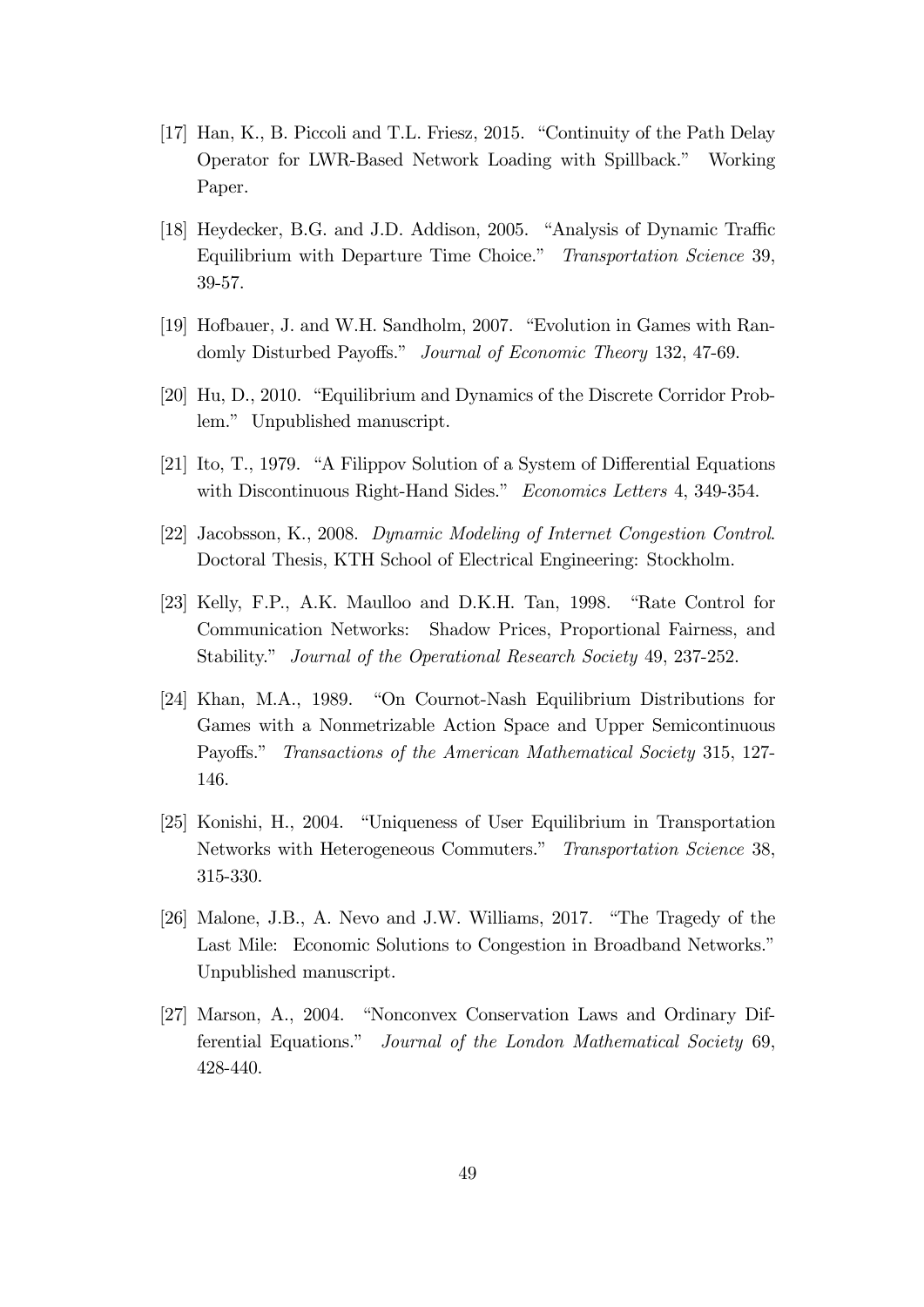- [28] Merchant, D.K. and G.L. Nemhauser, 1978. "A Model and an Algorithm for the Dynamic Traffic Assignment Problems." Transportation Science 12, 183-199.
- [29] Milchtaich, I., 2006. "Network Topology and the Efficiency of Equilibrium." Games and Economic Behavior 57, 321-346.
- [30] Ostrovsky, M. and M. Schwarz, 2018. "Carpooling and the Economics of Self-Driving Cars." NBER Working Paper 24349.
- [31] Rath, K.P., 1994. "Some Refinements of Nash Equilibria of Large Games." Games and Economic Behavior 7, 92-103.
- [32] Rath, K.P., 1998. "Perfect and Proper Equilibria of Large Games." Games and Economic Behavior 22, 331-342.
- [33] Rosenthal, R.W., 1973. "A Class of Games Possessing Pure-Strategy Nash Equilibria." International Journal of Game Theory 2, 65-67.
- [34] Ross, S.L. and J. Yinger, 2000. "Timing Equilibria in an Urban Model with Congestion." Journal of Urban Economics 47, 390-413.
- [35] Sandholm, W.H., 2001. "Potential Games with Continuous Player Sets." Journal of Economic Theory 97, 81-108.
- [36] Sandholm, W.H., 2007. "Pigouvian Pricing and Stochastic Evolutionary Implementation." Journal of Economic Theory 132, 367–382.
- [37] Schmeidler, D., 1973. "Equilibrium Points of Non-Atomic Games." Journal of Statistical Physics 7, 295-301.
- [38] Schrank, D., B. Eisele and T. Lomax, 2019. 2019 Urban Mobility Report. Texas A&M Transportation Institute: College Station.
- [39] Smart, D.R., 1974. Fixed Point Theorems. Cambridge University Press: Cambridge, UK.
- [40] Strub, I.S. and A.M. Bayen, 2006. "Mixed Initial-Boundary Value Problems for Scalar Conservation Laws: Application to the Modeling of Transportation Networks." In Hybrid Systems: Computation and Control, Lecture Notes in Computer Science Volume 3927, edited by J. Hespanha and A. Tiwari, pp. 552-567. Springer Verlag: Berlin.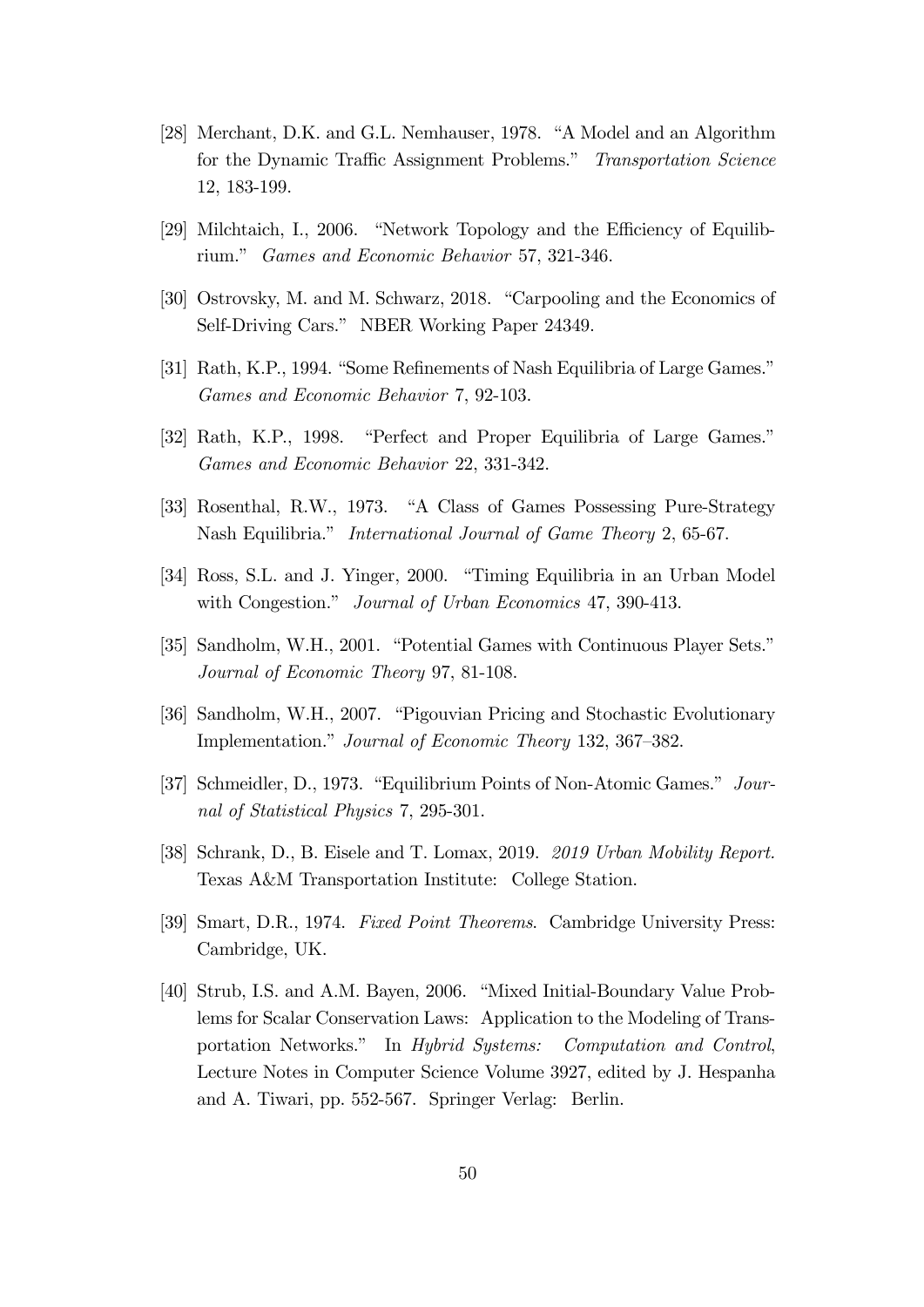- [41] Verhoef, E., 1999. "Time, Speeds, Flows and Densities in Static Models of Road Traffic Congestion and Congestion Pricing." Regional Science and Urban Economics 29, 341-369.
- [42] Vickrey, W., 1963. "Pricing in Urban and Suburban Transport." American Economic Review 53, 452-465.
- [43] Vickrey, W., 1969. "Congestion Theory and Transport Investment." American Economic Review 59, 251-261.
- [44] Zhang, X. and H.M. Zhang, 2010. "Simultaneous Departure Time/Route Choices in Queuing Networks and a Novel Paradox." Networks and Spatial Economics 10, pp. 93-112.
- [45] Zhu, D. and P. Marcotte, 2000. "On the Existence of Solutions to the Dynamic User Equilibrium Problem." Transportation Science 34, 402-414.

## 5 Appendix: Proofs

#### 5.1 Proof of Theorem 1

Preliminaries: We want to find a unique fixed point in initial conditions at the start of a link over time, that we will call  $g$ , and progress along a link that we have defined as  $\delta$ . The main issue is consistency of the commuting pattern with boundary values on links, namely the density of departures along a link from a node over time.<sup>57</sup> These initial conditions are partly exogenous, due to the Öxed choice of departure times and routes for Theorem 1 (in contrast with Theorem 2), and partly endogenous, for nodes along a commuter's route that are not the point of origin. So we employ a fixed point on this data; it will be in a subspace of functions of bounded variation.

We have already defined the space where  $\delta$  lives; see (6). Notice that for Theorem 1, flux  $\Phi_{mn}$  is one to one. Recalling that each permissible route can go through a given node at most once (see Assumption 2), next we define the space of all possible boundary conditions,  $\mathcal{G}$ :

Definitions: Let  $\phi_{mn}$  be the Lipschitz constant for  $\Phi_{mn}$  and let  $\phi \equiv$  $\max_{m,n} \phi_{mn}$ . Fix  $z, 0 < z \leq \frac{1}{\phi}$  $\frac{1}{\phi}$ . For  $g : [0, \bar{t}] \rightarrow \mathbb{R}_+$ , the total variation

<sup>&</sup>lt;sup>57</sup>For the proof of Theorem 1, we have assumed that volume is strictly increasing in density, so initial conditions can be phrased in terms of either.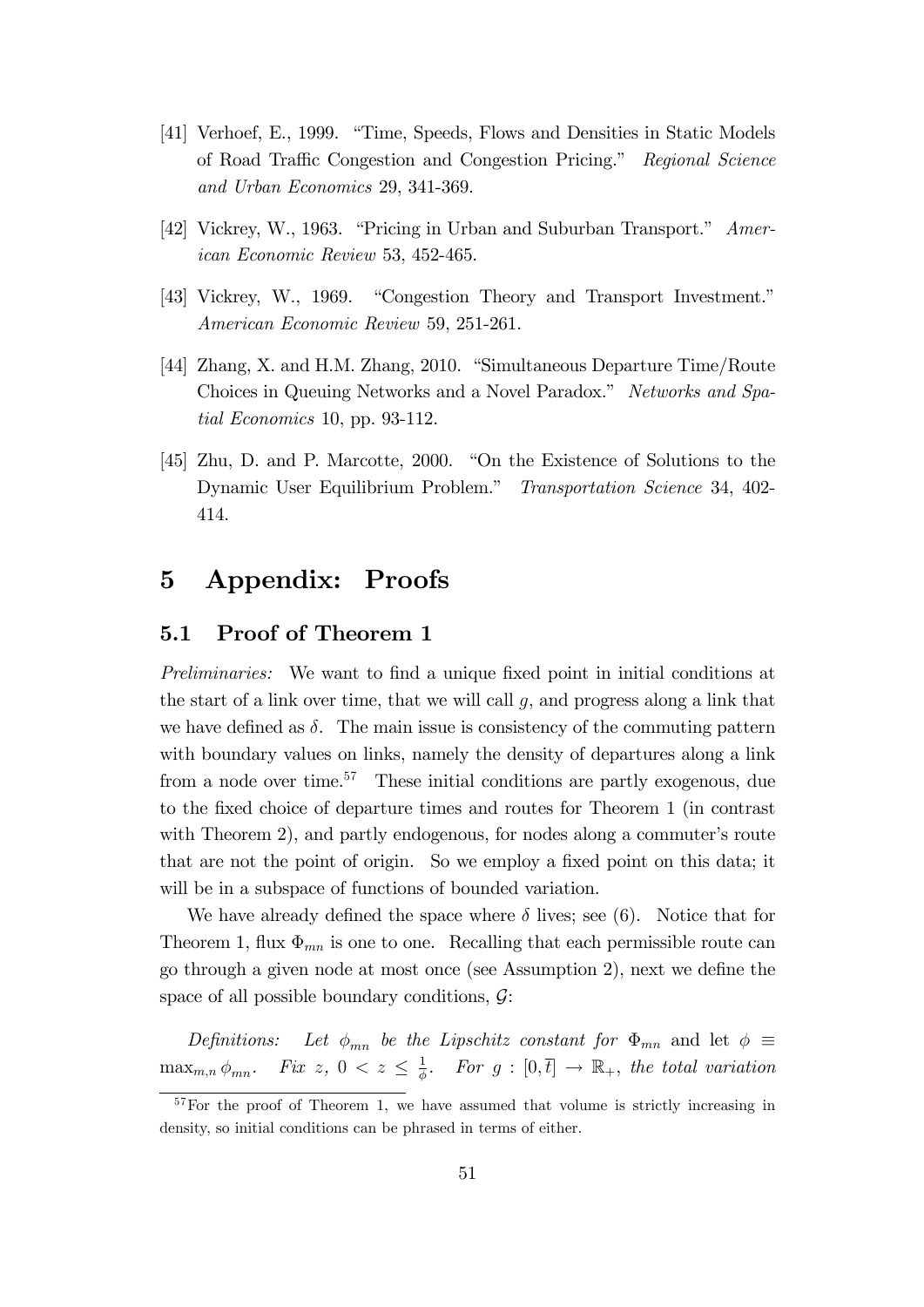norm is defined as:

$$
TV(g) \equiv \sup \left\{ \sum_{k=0}^{K} |g(t_k) - g(t_{k-1})| \, \big| K \ge 1, \, t_k \in [0, \overline{t}], \, t_0 < t_1 < \cdots < t_K \right\}
$$

Next, define the lower bound on departure density different from zero.<sup>58</sup>

$$
\underline{g} \equiv \min \left\{ \Phi_{mn}^{-1} \left( \frac{\mu(\{c \in C \mid R(c)) = r, \ |\tau^d(c) - \tau| < \overline{\tau} \})}{2\overline{\tau}} \right) \middle| m, n = 1, 2, ..., N; \right\}
$$
\n
$$
r \in \mathcal{R}, \tau \in [0, \overline{t}], \ \pi_1(R(c)) = m, \pi_2(R(c)) = n, \mu(\{c \in C \mid R(c)) = r, |\tau^d(c) - \tau| < \overline{\tau} \}) > 0
$$
\n
$$
> 0
$$

 $\mathcal{L}$ 

Number the equivalence classes of links defined by the relation  $\succeq$ , from the bottom class up, using the index  $h = 1, 2, ..., H \leq N^2 - N$ . Define  $\chi_1 \equiv$  $(T/\overline{\tau} + 1) \cdot \overline{f}$  and define inductively

$$
\chi_{h+1} \equiv 2 \cdot |\mathcal{R}| \cdot (T/\overline{\tau} + 1) \cdot \overline{f} + \frac{\overline{f} \cdot \xi^2 \cdot \phi}{z} + \chi_h \cdot \left(\phi^2 \cdot \xi^2 + \frac{N \cdot \xi \cdot \phi \cdot \overline{\Phi}}{\underline{\Phi}}\right) (11)
$$
  
where  $\overline{\Phi} \equiv \max_{m,n} \Phi_{mn}(\overline{f})$  and  $\underline{\Phi} \equiv \min_{m,n} \Phi_{mn}(\underline{g})$ 

for  $h = 1, 2, ..., H - 1$ . For link mn, define  $h(mn)$  as the equivalence class to which it is assigned. Define:

$$
\mathcal{G}_m^r \equiv \left\{ \begin{array}{c} \left\{ \Phi_{mn}^{-1} \left( \frac{\mu(\{c \in C | R(c) = r, \, \left| \tau^d(c) - \tau \right| < \overline{\tau} \})}{2\overline{\tau}} \right) \right\} & \text{if } \pi_1(r) = m, \, \pi_2(r) = n; \\ \left\{ g_m^r(\cdot) \text{ measurable on } [0, \overline{t}] \mid 0 \le g_m^r(\cdot) \le \overline{f}, \, g_m^r(\overline{t}) = 0, \, TV(g_m^r(\cdot)) \le \chi_{h(mn)}^r \right\} \\ & \text{if } \pi_i(r) = m, \, \pi_{i+1}(r) = n \text{ for some } i > 1 \end{array} \right\}
$$

Finally, define:

$$
\mathcal{G} \equiv \prod_{n=1}^N \prod_{\{r \in \mathcal{R} \mid \pi_i(r) = n \text{ for some } i\}} \mathcal{G}^r_n
$$

We shall be searching for a fixed point in  $\mathcal{G}$ . So the next step is to define the map from  $\mathcal G$  into itself.

We begin by fixing some  $g \in \mathcal{G}$ . For reasons explained in the text below equation (5), we alter it by inserting a small gap of size  $\varsigma > 0$  after every downward jump, namely where  $g_m^r(\tau^-) > g_m^r(\tau^+)$  To keep notation from

 $\frac{58}{16}$  The reason we can define  $g$  in this way is that, given that volume is strictly increasing in density, density cannot decrease from the start of a route, though it can increase.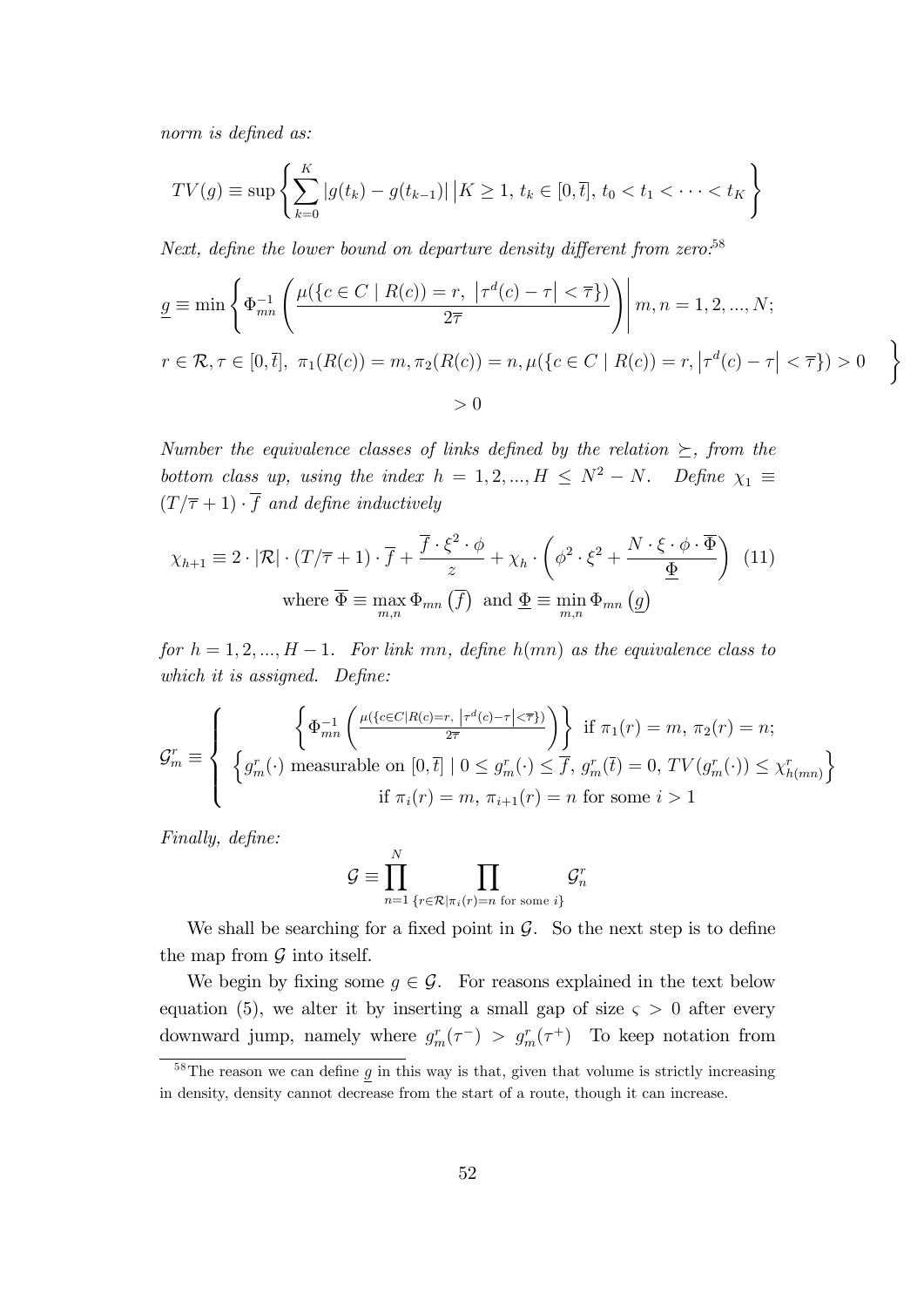getting out of hand, we will index  $g$  by  $\varsigma$  only at the end when we let  $\varsigma \to 0.59$ The 2 in (11) accounts for the insertion of these gaps.

Definitions: For each link mn,  $m \neq n$ , we define

$$
g(m, n, \cdot) \equiv \sum_{\{r \in \mathcal{R} \mid \pi_i(r) = m, \pi_{i+1}(r) = n \text{ for some } i \ge 1\}} g_n^r(\cdot)
$$

To simplify notation, define

$$
\chi_{mn} \equiv \chi_{h(mn)}
$$

Notice that  $TV(g(m, n, \cdot)) \leq \chi_{mn}$ . After some preparation, we shall define the map  $\mathcal{T} : \mathcal{G} \to \mathcal{G}$ . We will call  $\mathcal{T}(q) \equiv \hat{q}$ . Next we begin preparations for defining this map.

Given the initial condition

$$
\widehat{f}(m, n, 0, \Delta) = 0 \,\forall \,\Delta \ge 0
$$

and the left boundary condition on each link  $mn, m \neq n: \hat{f}(m, n, \tau, 0) =$  $g(m, n, \tau)$ , Strub and Bayen (2006) yields existence of a unique solution (as we have defined it) called  $f(m, n, \tau, \Delta)$  of bounded variation on  $(0, \bar{t}) \times (0, \lambda(m, n)).$ We must be a little careful here, specifically at the right boundary  $\lambda(m, n)$ . Although they only use the solution on  $(0, \bar{t}) \times (0, \lambda(m, n))$ , as they remark, it is in fact defined on  $[0, \bar{t}] \times [0, \lambda(m, n)]$ . All we need is that it is defined on  $(0, \bar{t}) \times (0, \lambda(m, n))$ . Next, to make the right boundary condition non-binding, we simply set (in their notation)  $\rho_b(t) = 0$ . Then the right boundary condition becomes vacuous.<sup>60</sup> The initial (in contrast with the boundary) condition is: at time 0, the density of traffic along the link is 0. Only the left boundary condition will apply in a significant way.

Next we define a unique  $\delta_{mn}(\hat{\tau}, \tau) \in \mathcal{D}_{mn}$  associated with  $\hat{f}$ . To accomplish this, we shall apply Biles et al (2014) Theorem 1 to the (discontinuous) ordinary differential equation: $61$ 

$$
\frac{\partial \delta_{mn}(\hat{\tau}, \tau)}{\partial \tau} = \nu\left(\hat{f}(m, n, \tau, \delta_{mn}(\hat{\tau}, \tau)), x_{mn}\right) \tag{12}
$$

<sup>59</sup>As detailed in the main text, one might prefer the use of the classical solution to the conservation law when there are no gaps inserted. In this case, less dense traffic does not separate itself from denser traffic that follows. Then we can set  $\zeta = 0$ .

 $60$ In fact, this is where we use Assumption 3 (or the stronger version in the statement of Theorem 1), implying that traffic congestion does not backup onto a link at the endpoint of that link. In particular, we ignore behavior outside the link when we solve the conservation law for traffic on a link.

 $61$ Our first attempts, before finding Biles et al (2014), tried to apply Bressan (1988, Theorem 1). It is of some interest to see why the latter result cannot be applied. For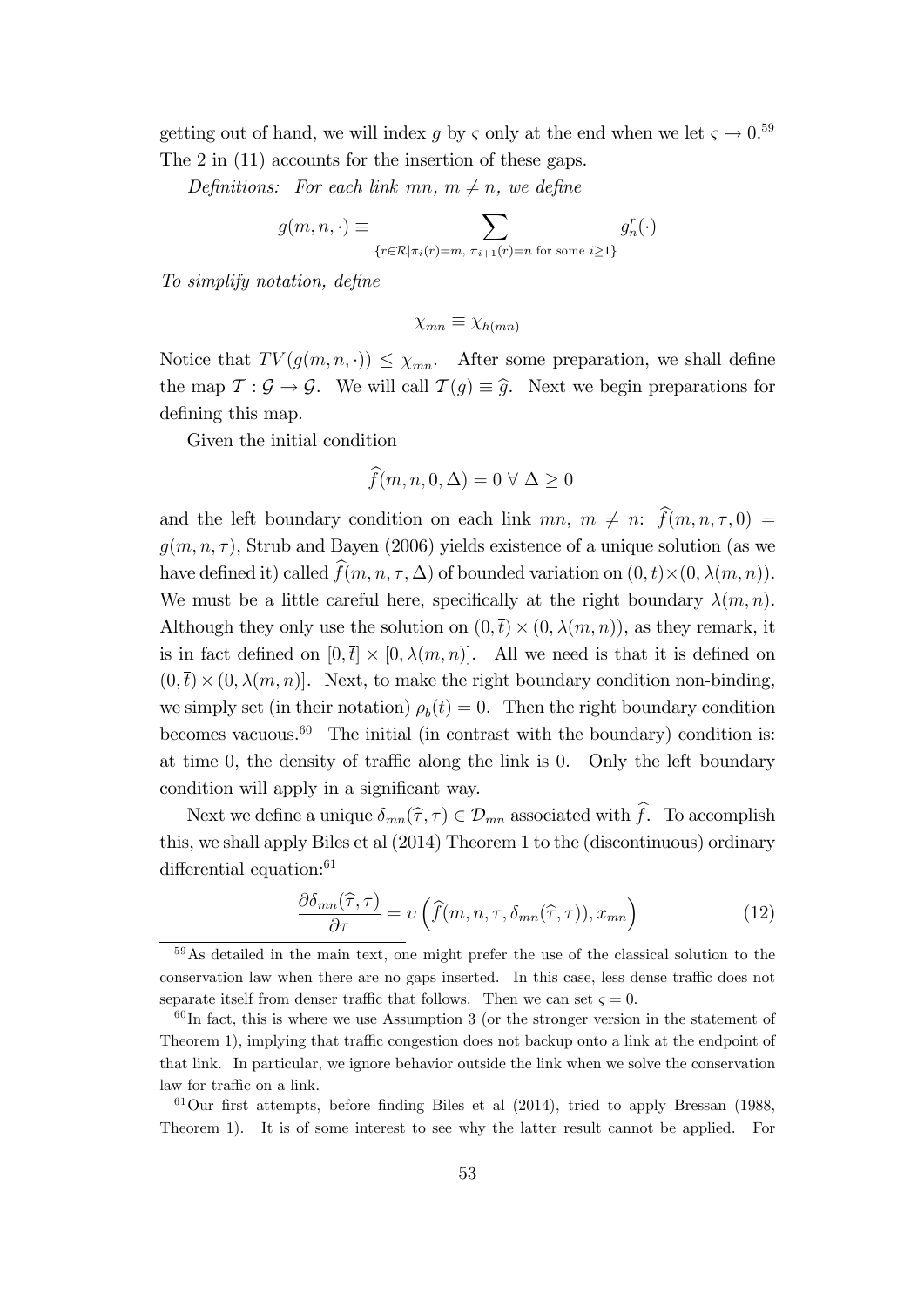This will require us to delve a little into the clever proof of existence of a solution  $\hat{f}$  used by Strub and Bayen (2006)<sup>62</sup> in order to integrate it with the structure of Biles et al  $(2014).<sup>63</sup>$  These ideas will also be useful shortly in order to prove that  $\widehat{q} \in \mathcal{G}$ .

We know from Strub and Bayen (2006), p. 560, that for each  $\Delta \in [0, \lambda(m, n)],$  $\widehat{f}(m, n, \cdot, \Delta)$  is of bounded variation. But for our purposes, it will be useful to prove the stronger assertion: For each  $\Delta \in [0, \lambda(m, n)],$ 

$$
TV(\widehat{f}(m, n, \cdot, \Delta)) \leq \chi_{mn}.
$$

That is next on the agenda.<sup>64</sup>

Strub and Bayen (2006) use an approximation, generally called the Godunov approximation, to construct the solution that we call  $\widehat{f}(m, n, \cdot, \cdot)$ . In their notation, they consider only one link and thus drop  $m$  and  $n$ . To reduce notation, we also drop these indexes temporarily. The discrete approximation they use is called  $\rho_i^s$ , where s denotes a time cell and i denotes a location cell, and where  $i$  and  $s$  are integers. Specifically, the cells are defined as follows:

$$
I_i = \left[\frac{\lambda}{\mathcal{M}} \cdot \left(i - \frac{1}{2}\right), \frac{\lambda}{\mathcal{M}} \cdot \left(i + \frac{1}{2}\right)\right]
$$

$$
J_s = \left[\frac{\lambda}{\mathcal{M}} z \cdot \left(s - \frac{1}{2}\right), \frac{\lambda}{\mathcal{M}} z \cdot \left(s + \frac{1}{2}\right)\right]
$$

where  $\lambda$  is the length of the link, M denotes the number of location cells  $(i = 1, 2, ..., M)$ , s indexes time cells  $(s = 1, 2, ..., K)$  where K is the smallest integer strictly larger than  $\frac{\partial M}{\partial z}$ , and  $z > 0$  is an arbitrary constant. The cell sizes tend to zero  $(M \to \infty)$  as the approximation converges. It is important to note that, from the uniqueness result of Strub and Bayen (2006), the limit is actually independent of choice of z.

that Theorem, the natural upper bound on speed is the limit on speed as density tends to zero. But then, given a simple discontinuity in  $\hat{f}$ , where  $\hat{f}$  is for example piecewise constant, we can leapfrog back and forth over the discontinuity using changes in both time and distance. This creates, in the terminology of Bressan (1988), unbounded variation in the cone  $\Gamma^M$ . Thus, the result cannot be applied, since bounded variation in the cone  $\Gamma^M$ is a key assumption of the Theorem.

<sup>&</sup>lt;sup>62</sup>The keys to this proof are the Godunov construction and the Courant-Friedrichs-Lewy (CFL) condition.

 $63$  Since there are notational conflicts between the two papers as well as with our notation, integration requires some notational changes.

 $64A$  method for proving this, different from the one we use, would directly employ the fact that  $\widehat{f}(m, n, \cdot, \Delta)$  is of bounded variation for each  $\Delta \in [0, \lambda(m, n)]$ , with possibly different bounds across  $\Delta$ ; then show that there is a uniform bound.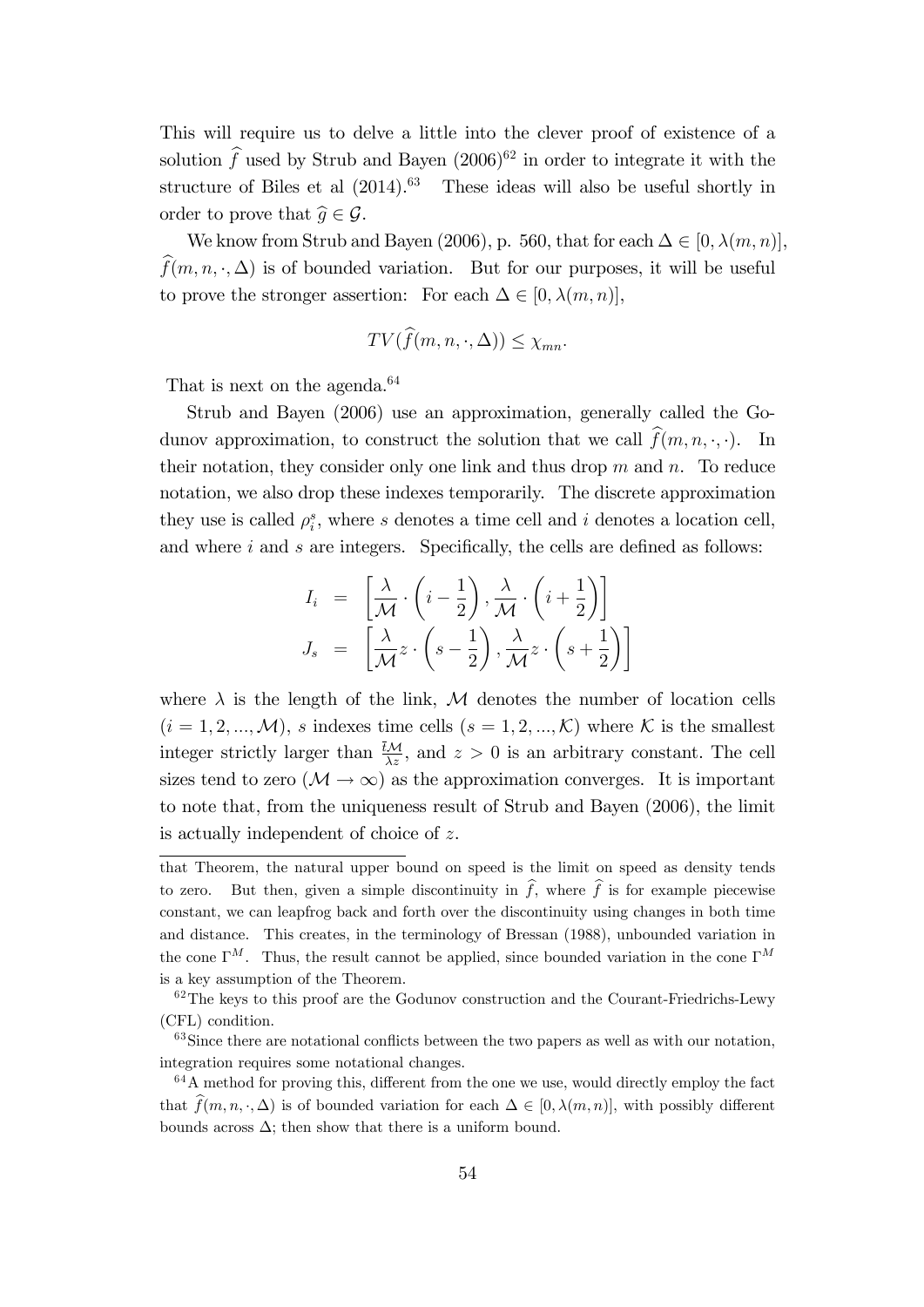The boundary condition is given by:

$$
\rho_i^0 = \frac{\mathcal{M}}{\lambda z} \cdot \int_{J_s} g(m, n, \tau) d\tau
$$

The next issue, both difficult and important, is to show that  $TV(\hat{f}(m, n, \cdot, \Delta))$  $\chi_{mn}$ . This is important because we must show that the exit density from a link (as a function of time) has a uniform bound on variation so that we have compactness and we can apply a fixed point theorem. It is a stronger requirement than simply showing that the exit density has bounded variation for each given q. The reason this issue is difficult is due to the Godunov scheme. As Friedrich et al  $(2018, p. 8)$  note, "In particular, the Godunov type scheme also does not fit into the classical assumptions of total variation diminishing (TVD) schemes, as the total variation may slightly increase (as it is the same for the analytical solution)." Although we wish we could directly apply their results on bounded variation in section 3.3 of their paper, we cannot. Our framework is simpler (as we use local flux),<sup>65</sup> but the big hazard with the mathematics literature on conservation laws that also applies here is that they address the initial value problem rather than the boundary value problem. So we must alter their clever argument substantially.

To begin, the key equation system from Strub and Bayen (2006, p. 559) is as follows:<sup>66</sup>

$$
\begin{cases}\n\rho_{i+\frac{1}{2}}^s \text{ is an element } f \text{ of } I(\rho_i^s, \rho_{i+1}^s) \text{ such that } sign(\rho_{i+1}^s - \rho_i^s) \cdot \Phi(f) \text{ is minimal} \\
\rho_i^{s+1} = \rho_i^s - z \cdot \left(\Phi(\rho_{i+\frac{1}{2}}^s) - \Phi(\rho_{i-\frac{1}{2}}^s)\right)\n\end{cases}
$$
\n(13)

Then noting that in our particular traffic context,  $\rho_{i+\frac{1}{2}}^s = \rho_i^s$  and  $\rho_{i-\frac{1}{2}}^s = \rho_{i-1}^s$ , and employing (13),

$$
\rho_{i+1}^{s+1} - \rho_{i+1}^s = \rho_{i+1}^s - z \cdot \left( \Phi(\rho_{i+1}^s) - \Phi(\rho_i^s) \right) - \rho_{i+1}^{s-1} + z \cdot \left( \Phi(\rho_{i+1}^{s-1}) - \Phi(\rho_i^{s-1}) \right)
$$
  
=  $z \cdot \left[ \Phi(\rho_i^s) - \Phi(\rho_i^{s-1}) \right] + \left[ \rho_{i+1}^s - \rho_{i+1}^{s-1} \right] + z \cdot \left[ \Phi(\rho_{i+1}^{s-1}) - \Phi(\rho_{i+1}^s) \right] \tag{14}$ 

Now consider two cases:  $\rho_{i+1}^s \geq \rho_{i+1}^{s-1}$  and  $\rho_{i+1}^s < \rho_{i+1}^{s-1}$ . In the first case, using  $(14)$ ,

$$
\begin{array}{lll} \rho_{i+1}^{s+1} - \rho_{i+1}^s & = & z \cdot \left[ \Phi(\rho_i^s) - \Phi(\rho_i^{s-1}) \right] + \left[ \rho_{i+1}^s - \rho_{i+1}^{s-1} \right] + z \cdot \left[ \Phi(\rho_{i+1}^{s-1}) - \Phi(\rho_{i+1}^s) \right] \\ & = & z \cdot \left[ \Phi(\rho_i^s) - \Phi(\rho_i^{s-1}) \right] + \left| \rho_{i+1}^s - \rho_{i+1}^{s-1} \right| - z \cdot \left| \Phi(\rho_{i+1}^s) - \Phi(\rho_{i+1}^{s-1}) \right| \end{array}
$$

 $65$ It is easy to see how our work can be generalized to non-local flux, in the spirit of Friedrich et al (2018).

<sup>&</sup>lt;sup>66</sup>The definition of *I* can be found in  $(8)$ .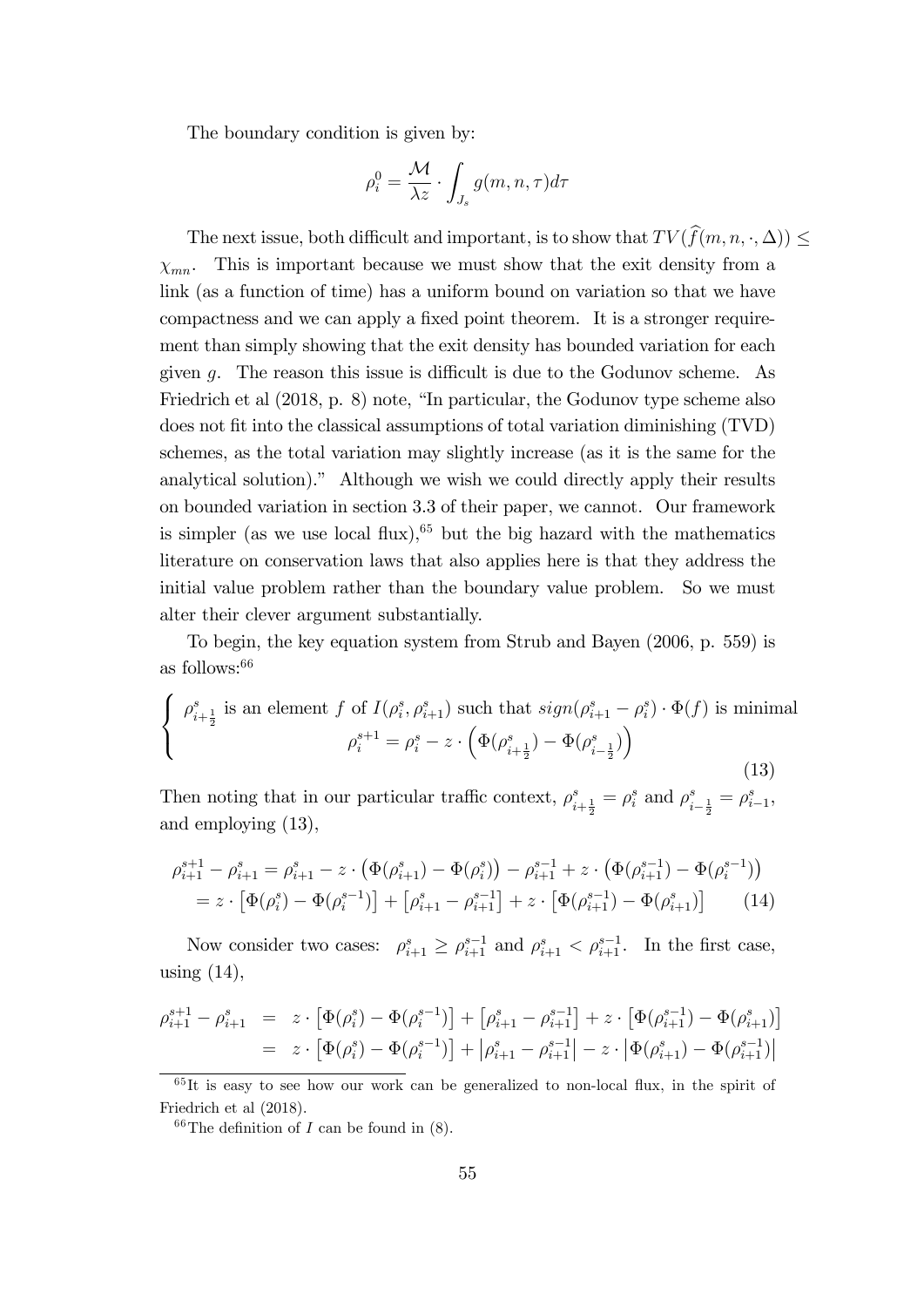Using the fact that  $z\phi \leq 1$ ,  $\left|\rho_{i+1}^s - \rho_{i+1}^{s-1}\right| - z \cdot \left|\Phi(\rho_{i+1}^s) - \Phi(\rho_{i+1}^{s-1})\right| \geq 0$ . Then taking absolute values,

$$
\left|\rho_{i+1}^{s+1} - \rho_{i+1}^s\right| \leq z \cdot \left|\Phi(\rho_i^s) - \Phi(\rho_i^{s-1})\right| + \left|\rho_{i+1}^s - \rho_{i+1}^{s-1}\right| - z \cdot \left|\Phi(\rho_{i+1}^s) - \Phi(\rho_{i+1}^{s-1})\right|
$$

Turning to the second case, multiplying both sides of  $(14)$  by  $-1$ ,

$$
\rho_{i+1}^s - \rho_{i+1}^{s+1} = z \cdot \left[ \Phi(\rho_i^{s-1}) - \Phi(\rho_i^s) \right] + \left[ \rho_{i+1}^{s-1} - \rho_{i+1}^s \right] + z \cdot \left[ \Phi(\rho_{i+1}^s) - \Phi(\rho_{i+1}^{s-1}) \right]
$$
  
=  $z \cdot \left[ \Phi(\rho_i^{s-1}) - \Phi(\rho_i^s) \right] + \left[ \rho_{i+1}^{s-1} - \rho_{i+1}^s \right] - z \cdot \left[ \Phi(\rho_{i+1}^{s-1}) - \Phi(\rho_{i+1}^s) \right]$ 

Taking absolute values, in a similar fashion we obtain:

$$
\left|\rho_{i+1}^s - \rho_{i+1}^{s+1}\right| \leq z \cdot \left|\Phi(\rho_i^{s-1}) - \Phi(\rho_i^s)\right| + \left|\rho_{i+1}^{s-1} - \rho_{i+1}^s\right| - z \cdot \left|\Phi(\rho_{i+1}^{s-1}) - \Phi(\rho_{i+1}^s)\right|
$$

Thus, the following holds in either case:

$$
\left|\rho_{i+1}^{s+1}-\rho_{i+1}^s\right|\leq z\cdot\left|\Phi(\rho_i^{s-1})-\Phi(\rho_i^s)\right|+\left|\rho_{i+1}^{s-1}-\rho_{i+1}^s\right|-z\cdot\left|\Phi(\rho_{i+1}^{s-1})-\Phi(\rho_{i+1}^s)\right|
$$

Next, summing terms:

$$
\sum_{s=1}^{\mathcal{M}-1} \sum_{i=0}^{\mathcal{K}-1} |\rho_{i+1}^{s+1} - \rho_{i+1}^s| \leq z \cdot \sum_{s=1}^{\mathcal{M}-1} \sum_{i=0}^{\mathcal{K}-1} |\Phi(\rho_i^s) - \Phi(\rho_i^{s-1})| + \sum_{s=1}^{\mathcal{M}-1} \sum_{i=0}^{\mathcal{K}-1} |\rho_{i+1}^s - \rho_{i+1}^{s-1}| - z \cdot \sum_{s=1}^{\mathcal{M}-1} \sum_{i=0}^{\mathcal{K}-1} |\Phi(\rho_{i+1}^{s-1}) - \Phi(\rho_{i+1}^s)|
$$

Moving the second set of terms on the right hand side to the left and eliminating common elements,

$$
\sum_{i=0}^{\mathcal{K}-1} \left| \rho_{i+1}^{\mathcal{M}} - \rho_{i+1}^{\mathcal{M}-1} \right| - \sum_{i=0}^{\mathcal{K}-1} \left| \rho_{i+1}^1 - \rho_{i+1}^0 \right| \leq z \cdot \left( \sum_{s=1}^{\mathcal{M}-1} \left| \Phi(\rho_0^s) - \Phi(\rho_0^{s-1}) \right| - \sum_{s=1}^{\mathcal{M}-1} \left| \Phi(\rho_K^s) - \Phi(\rho_K^{s-1}) \right| \right)
$$

Therefore,

$$
z\cdot\sum_{s=1}^{\mathcal{M}-1}\big|\Phi\big(\rho_\mathcal{K}^s\big)-\Phi\big(\rho_\mathcal{K}^{s-1}\big)\big|+\sum_{i=0}^{\mathcal{K}-1}\big|\rho_{i+1}^{\mathcal{M}}-\rho_{i+1}^{\mathcal{M}-1}\big|\leq z\cdot\sum_{s=1}^{\mathcal{M}-1}\big|\Phi\big(\rho_{0}^s\big)-\Phi\big(\rho_{0}^{s-1}\big)\big|+\sum_{i=0}^{\mathcal{K}-1}\big|\rho_{i+1}^1-\rho_{i+1}^0\big|
$$

Now if we have chosen  $\bar{t}$  large enough so that all commuters have arrived at their destinations (at the positive minimal speed) before that time, then for  $M$  sufficiently large,  $\sum$  $i=0$  $\left|\rho_{i+1}^{\mathcal{M}} - \rho_{i+1}^{\mathcal{M}-1}\right| = 0$ . In addition, the only location for which  $\left|\rho_{i+1}^1 - \rho_{i+1}^0\right| > 0$  is  $i = 0$ , and then it is bounded by  $\overline{f}$ . Hence,

$$
z\cdot\sum_{s=1}^{\mathcal{M}-1}\left|\Phi(\rho_{\mathcal{K}}^s)-\Phi(\rho_{\mathcal{K}}^{s-1})\right|\leq z\cdot\sum_{s=1}^{\mathcal{M}-1}\left|\Phi(\rho_{0}^s)-\Phi(\rho_{0}^{s-1})\right|+\overline{f}
$$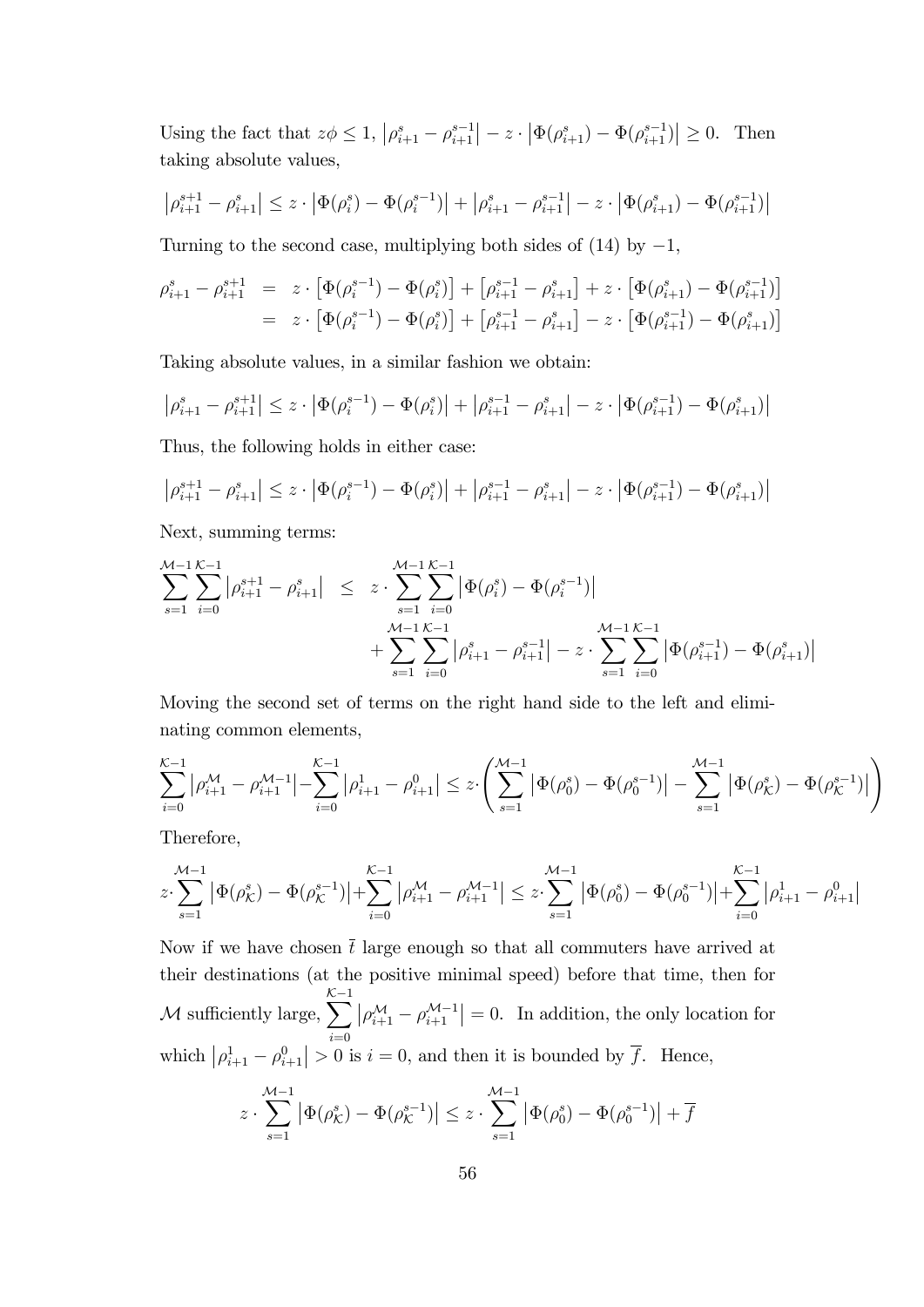and therefore,

$$
\sum_{s=1}^{\mathcal{M}-1} \left| \Phi(\rho_{\mathcal{K}}^s) - \Phi(\rho_{\mathcal{K}}^{s-1}) \right| \leq \sum_{s=1}^{\mathcal{M}-1} \left| \Phi(\rho_0^s) - \Phi(\rho_0^{s-1}) \right| + \frac{\overline{f}}{z}
$$

Applying the Lipschitz conditions,

$$
\frac{1}{\xi} \cdot \sum_{s=1}^{\mathcal{M}-1} |\rho_{\mathcal{K}}^s - \rho_{\mathcal{K}}^{s-1}| \leq \sum_{s=1}^{\mathcal{M}-1} |\Phi(\rho_{\mathcal{K}}^s) - \Phi(\rho_{\mathcal{K}}^{s-1})|
$$
  

$$
\leq \sum_{s=1}^{\mathcal{M}-1} |\Phi(\rho_0^s) - \Phi(\rho_0^{s-1})| + \frac{\overline{f}}{z}
$$
  

$$
\leq \phi \cdot \sum_{s=1}^{\mathcal{M}-1} |\rho_0^s - \rho_0^{s-1}| + \frac{\overline{f}}{z}
$$

Summarizing,

$$
\sum_{s=1}^{\mathcal{M}-1} |\rho_{\mathcal{K}}^s - \rho_{\mathcal{K}}^{s-1}| \le \phi \cdot \xi \cdot \sum_{s=1}^{\mathcal{M}-1} |\rho_0^s - \rho_0^{s-1}| + \frac{\overline{f} \cdot \xi}{z} \tag{15}
$$

In fact, this inequality holds not just for location cell  $K$ , but for any location  $\Delta \in (0, \lambda(m, n))$ , by setting the limit of the various sums to the location cell containing  $\Delta$ , called  $i(\Delta, \mathcal{M})$ , rather than to  $\mathcal{K} - 1$ . Recall that the entry density for this link is:

$$
TV(\widehat{f}(m, n, \cdot, 0)) \le \chi_{mn}
$$

and thus  $\sum_{ }^{ \mathcal{M} -1}$  $s=1$  $|\rho_0^s - \rho_0^{s-1}| \leq \chi_{mn}$ . Strub and Bayen (2008) show that a subsequence of  $\rho$ , which is implicitly indexed by  $\mathcal{M}$ , converges strongly (and thus almost surely) in  $L^1((0, \lambda(m, n)) \times (0, \overline{t}))$  to the unique solution that is of bounded variation. Since this is not pointwise convergence (and  $\{\lambda(m, n)\}\times$  $\left[0,\overline{t}\right]$  is of measure  $0$  in  $\left[0,\lambda(m,n)\right]\times\left[0,\overline{t}\right]),$  it is possible that  $\sum_{ }^{ }$  $s=1$  $\big|\rho^s_{\mathcal{K}}-\rho^{s-1}_{\mathcal{K}}$  $\sim$  does not converge to  $TV\left(\widehat{f}(m,n,\cdot,\lambda(m,n))\right)$ . To obtain the exit density from this link, take a sequence  $\{\Delta_k\}_{n=1}^{\infty}$  with  $\Delta_k < \lambda(m, n)$  and  $\lim_{n\to\infty} \Delta_k =$  $\lambda(m,n)$ , and for each k construct the sequence  $\left\{\rho^s_{i(\Delta_k,\mathcal{M})}\right\}$  $\bigcap_{\infty}$  $\sum_{s=1}$ . Then using (15),  $\sum^{M-1}$  $s=1$  $\Big|\rho^s_{i(\Delta_k, \mathcal{M})} - \rho^{s-1}_{i(\Delta_k)}\Big|$  $i(\Delta_k,\mathcal{M})$  $\Big\vert$  is (uniformly) bounded. Applying Helly's theorem, for each fixed k construct the function  $f(m, n, \cdot, \Delta_k)$  as a pointwise limit of a subsequence of  $\Big\{ \rho^s_{i(\Delta_k,\mathcal{M})}$  $\int_{-\infty}^{\infty}$ as  $\mathcal{M} \to \infty$ . Then apply Helly's theorem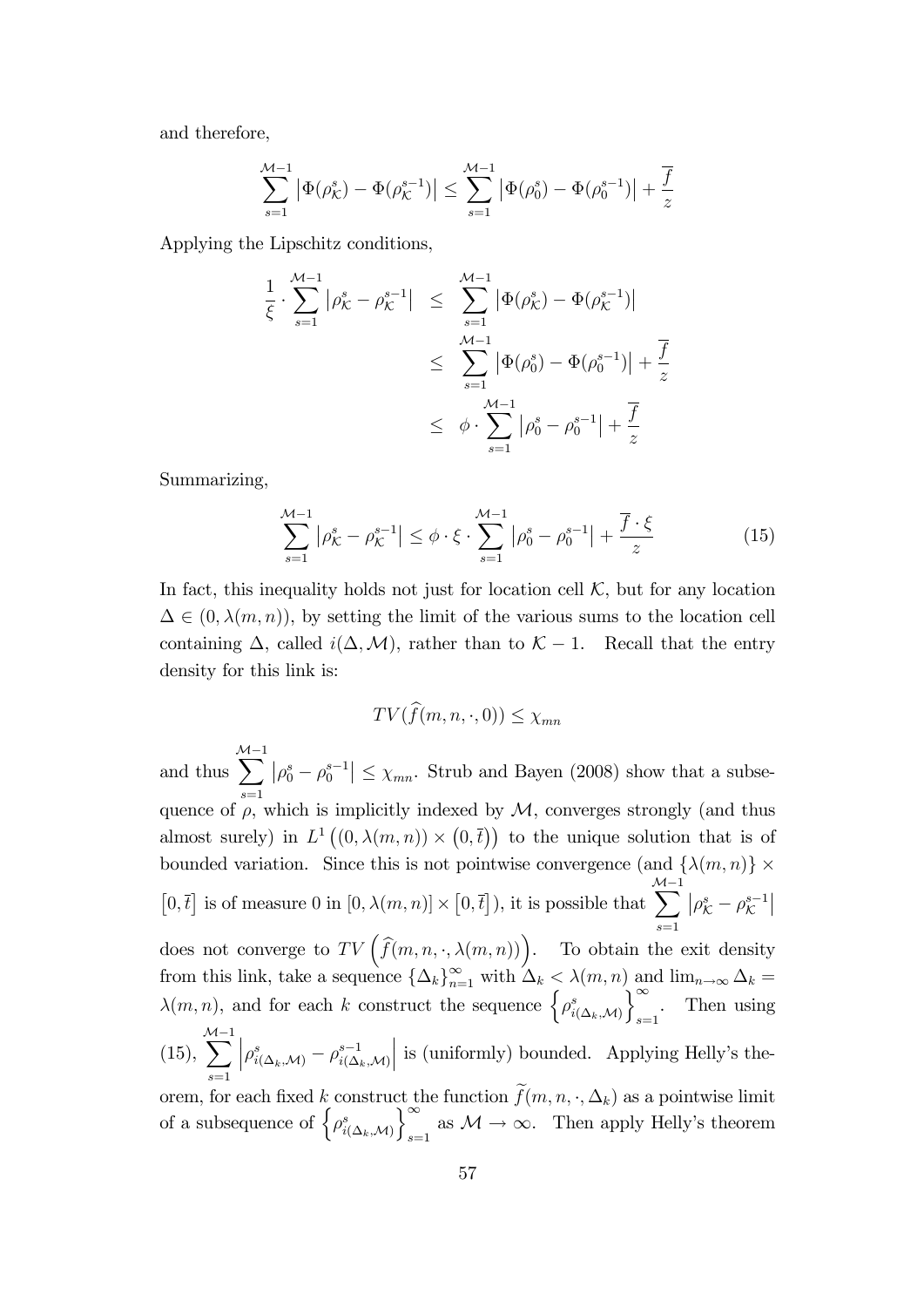again to obtain the pointwise limit of a subsequence of  $\tilde{f}(m, n, \cdot, \Delta_k)$  as  $k \to \infty$ , and call this density  $\widehat{f}(m, n, \cdot, \lambda(m, n))$ . This exit density (as a function of time) will form the basis for entry density on succeeding links. Notice that

$$
TV(\widehat{f}(m, n, \cdot, \lambda(m, n))) \leq \phi \cdot \xi \cdot \chi_{mn} + \frac{\overline{f} \cdot \xi}{z}.
$$
 (16)

By remark 2.1 of Bressan  $(2000)$ , we can take it to be right continuous in t.

Next, we examine whether this exit density is unique, at least among functions of bounded variation that satisfy  $TV(f(m,n,\cdot,\Delta)) \leq \phi \cdot \xi \cdot \chi_{mn} + \frac{f \cdot \xi}{z}$ . Suppose that there are two different exit limits of bounded variation; call them  $\tilde{f}(m, n, \cdot, \lambda(m, n))$  and  $\hat{f}(m, n, \cdot, \lambda(m, n))$ . Now we already know from Strub and Bayen (2006) that  $\widetilde{f}(m, n, \cdot, \cdot) = \widehat{f}(m, n, \cdot, \cdot)$  a.s.  $(t, \Delta)$ . The next argument parallels Strub and Bayen (2006, pp. 558-559) where they argue that their solution is unique; we abuse notation slightly, as in Strub and Bayen (2006, p. 558), and write  $\psi$  as a function of location only, independent of time.<sup>67</sup> We know for  $C^1 \varphi : (0, \bar{t}) \to \mathbb{R}_+$  with compact support and  $C^1$  $\psi : (0, \lambda(m, n)) \to \mathbb{R}_+$  with compact support,

$$
\int_0^{\lambda(m,n)} \int_0^{\bar{t}} \left| \tilde{f}(m,n,t,\Delta) - \hat{f}(m,n,t,\Delta) \right| \psi(\Delta) \varphi'(t) +
$$
\n
$$
\text{sign}\left(\tilde{f}(m,n,t,\Delta) - \hat{f}(m,n,t,\Delta)\right) \cdot \left(\Phi\left(\tilde{f}(m,n,t,\Delta)\right) - \Phi\left(\hat{f}(m,n,t,\Delta)\right)\right) \cdot \psi'(\Delta) \varphi(t) d\Delta dt
$$
\n
$$
\geq 0
$$
\n(17)

For  $\varphi$  approximating the indicator function of  $[0, \bar{t}]$ , we have:

$$
\limsup_{t \to 0} \int_0^{\lambda(m,n)} \left| \tilde{f}(m,n,t,\Delta) - \hat{f}(m,n,t,\Delta) \right| \psi(\Delta) d\Delta
$$
  
\n
$$
- \liminf_{t \to \bar{t}} \int_0^{\lambda(m,n)} \left| \tilde{f}(m,n,t,\Delta) - \hat{f}(m,n,t,\Delta) \right| \psi(\Delta) d\Delta
$$
  
\n
$$
\geq - \int_0^{\lambda(m,n)} \int_0^{\bar{t}} sign \left( \tilde{f}(m,n,t,\Delta) - \hat{f}(m,n,t,\Delta) \right) \cdot \left( \Phi \left( \tilde{f}(m,n,t,\Delta) \right) - \Phi \left( \hat{f}(m,n,t,\Delta) \right) \right) \cdot \psi'(\Delta) d\Delta dt
$$

 $^{67}$ Implicitly, this uses the idea that the indicator function on [0,  $\bar{t}$ ] can be approximated by  $C^1$  functions with compact support on  $(0, \bar{t})$ .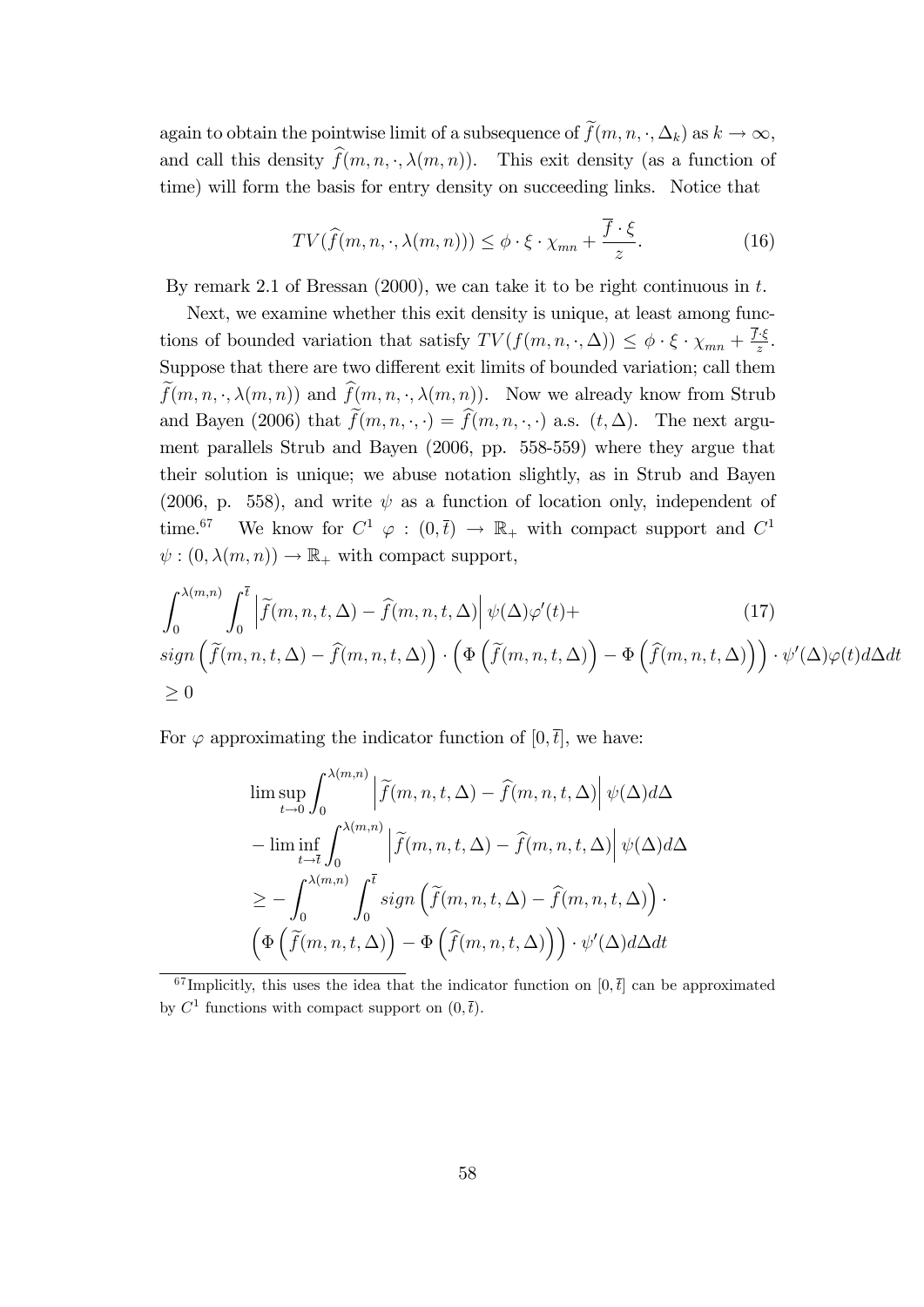Taking  $\psi$  to approximate the indicator function of  $[0, \lambda(m, n)],$ 

$$
\geq \lim_{\Delta \to \lambda(m,n)} \sup_{\mathbf{0}} \int_0^{\overline{t}} sign\left(\tilde{f}(m,n,t,\Delta) - \hat{f}(m,n,t,\Delta)\right) \cdot
$$

$$
\left(\Phi\left(\tilde{f}(m,n,t,\Delta)\right) - \Phi\left(\hat{f}(m,n,t,\Delta)\right)\right) dt
$$

$$
-\lim_{\Delta \to 0} \inf_{\mathbf{0}} \int_0^{\overline{t}} sign\left(\tilde{f}(m,n,t,\Delta) - \hat{f}(m,n,t,\Delta)\right) \cdot
$$

$$
\left(\Phi\left(\tilde{f}(m,n,t,\Delta)\right) - \Phi\left(\hat{f}(m,n,t,\Delta)\right)\right) dt
$$

In sum, we have:

$$
\limsup_{t \to 0} \int_0^{\lambda(m,n)} \left| \tilde{f}(m,n,t,\Delta) - \tilde{f}(m,n,t,\Delta) \right| d\Delta
$$

$$
- \liminf_{t \to \bar{t}} \int_0^{\lambda(m,n)} \left| \tilde{f}(m,n,t,\Delta) - \tilde{f}(m,n,t,\Delta) \right| d\Delta
$$

$$
\geq \limsup_{\Delta \to \lambda(m,n)} \int_0^{\bar{t}} sign \left( \tilde{f}(m,n,t,\Delta) - \tilde{f}(m,n,t,\Delta) \right)
$$

$$
\left( \Phi \left( \tilde{f}(m,n,t,\Delta) \right) - \Phi \left( \tilde{f}(m,n,t,\Delta) \right) \right) dt
$$

$$
- \liminf_{\Delta \to 0} \int_0^{\bar{t}} sign \left( \tilde{f}(m,n,t,\Delta) - \tilde{f}(m,n,t,\Delta) \right) \cdot \left( \Phi \left( \tilde{f}(m,n,t,\Delta) \right) - \Phi \left( \tilde{f}(m,n,t,\Delta) \right) \right) dt
$$

 $\ddot{\phantom{0}}$ 

From the conditions on links at times 0 and  $\bar{t}$ , the left hand side (the first two terms) are zero, we obtain:

$$
\liminf_{\Delta \to 0} \int_0^{\overline{t}} sign\left(\tilde{f}(m, n, t, \Delta) - \hat{f}(m, n, t, \Delta)\right) \cdot
$$

$$
\left(\Phi\left(\tilde{f}(m, n, t, \Delta)\right) - \Phi\left(\hat{f}(m, n, t, \Delta)\right)\right) dt
$$

$$
\geq \limsup_{\Delta \to \lambda(m, n)} \int_0^{\overline{t}} sign\left(\tilde{f}(m, n, t, \Delta) - \hat{f}(m, n, t, \Delta)\right) \cdot
$$

$$
\left(\Phi\left(\tilde{f}(m, n, t, \Delta)\right) - \Phi\left(\hat{f}(m, n, t, \Delta)\right)\right) dt
$$

As in Strub and Bayen (2006, p. 558), the left hand side is 0. The right hand side is non-negative (recall that flux  $\Phi$  is increasing in density). Hence,

$$
\lim_{\Delta \to \lambda(m,n)} \int_0^{\overline{t}} \operatorname{sign}\left(\widetilde{f}(m,n,t,\Delta) - \widehat{f}(m,n,t,\Delta)\right) \cdot \left(\Phi\left(\widetilde{f}(m,n,t,\Delta)\right) - \Phi\left(\widehat{f}(m,n,t,\Delta)\right)\right) dt
$$
  
= 0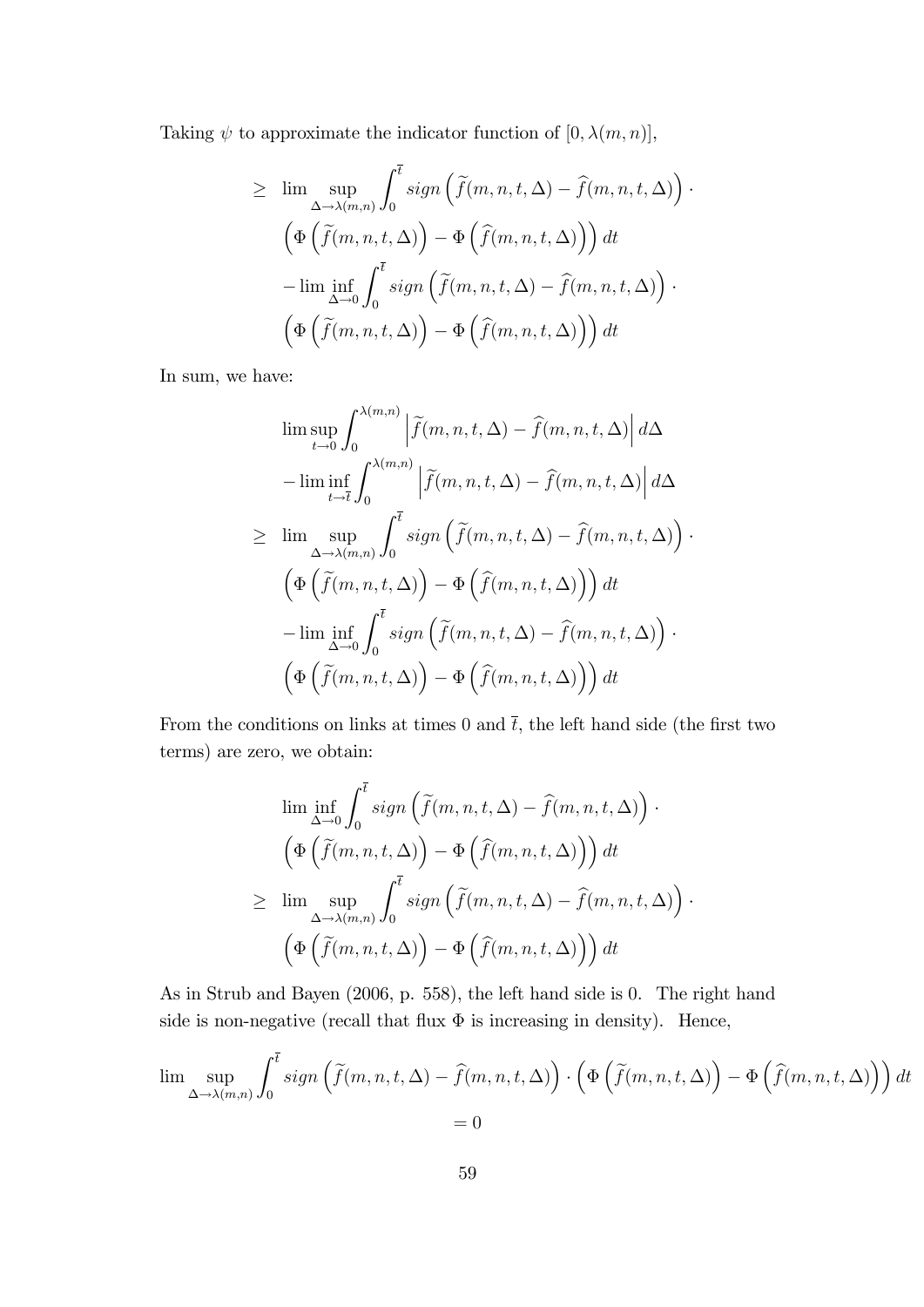Now since  $\Phi$  is strictly increasing in f, we know that

$$
\lim_{\Delta \to \lambda(m,n)} \left\| \widetilde{f}(m,n,\cdot,\Delta) - \widehat{f}(m,n,\cdot,\Delta) \right\|_{L^1} = 0,
$$

implying that  $\widetilde{f}(m, n, \cdot, \lambda(m, n)) = \widehat{f}(m, n, \cdot, \lambda(m, n))$  a.s. (t). Both  $\widetilde{f}(m, n, \cdot, \lambda(m, n))$ and  $\widehat{f}(m, n, \cdot, \lambda(m, n))$  are of bounded variation, so by Lemma 2.1 and Remark 2.1 of Bressan (2000), by taking right continuous versions, they are in fact equal.

Although we used the argument just above to obtain a well-defined exit density, if we replace  $\lambda(m, n)$  with an arbitrary distance  $\overline{\Delta}$ ,  $0 < \overline{\Delta} < \lambda(m, n)$ , the same argument applies and we have that for any sequence  $\left\{\overline{\Delta}_k\right\}_{k=1}^{\infty}$  with  $\lim_{k\to\infty}\overline{\Delta}_k = \overline{\Delta}, \lim_{k\to\infty}\widehat{f}(m, n, \cdot, \overline{\Delta}_k) = \widehat{f}(m, n, \cdot, \overline{\Delta})$  a.s. (t), where

$$
TV(\widehat{f}(m, n, \cdot, \overline{\Delta})) \leq \phi \cdot \xi \cdot \chi_{mn} + \frac{\overline{f} \cdot \xi}{z}.
$$

Taking the right continuous version, it follows that  $\lim_{k\to\infty} \widehat{f}(m, n, \cdot, \overline{\Delta}_k) =$  $\widehat{f}(m, n, \cdot, \overline{\Delta})$  pointwise.

The next step in our analysis is to examine existence and uniqueness of Carathéodory solutions to  $(12)$ , given that we have a unique solution to the conservation law. Theorem 1 of Biles et al  $(2014)$  employs as one sufficient condition that the number of discontinuities in  $\widehat{f}(m, n, \tau, \cdot)$  is countable for each  $\tau$ . To prove this, we first show that for each  $\tau$ ,  $TV(\widehat{f}(m, n, \tau, \cdot)) < \infty$ . We shall repeat some of the arguments above with the space domain in place of the time domain.

From (13),

$$
\rho_i^{s+1} - \rho_{i-1}^{s+1} = \rho_i^s - \rho_{i-1}^s - z \cdot \left(\Phi(\rho_i^s) - \Phi(\rho_{i-1}^s)\right) + z \cdot \left(\Phi(\rho_{i-1}^s) - \Phi(\rho_{i-2}^s)\right)
$$

Again, we consider two cases:  $\rho_i^s \geq \rho_{i-1}^s$  and  $\rho_i^s < \rho_{i-1}^s$ . In the first case,

$$
\rho_i^{s+1} - \rho_{i-1}^{s+1} = \left| \rho_i^s - \rho_{i-1}^s \right| - z \cdot \left| \Phi(\rho_i^s) - \Phi(\rho_{i-1}^s) \right| + z \cdot \left( \Phi(\rho_{i-1}^s) - \Phi(\rho_{i-2}^s) \right)
$$

Taking absolute values and using the fact that  $0 < z \leq \frac{1}{\phi}$  $\frac{1}{\phi}$ , implying  $\rho_i^s - \rho_{i-1}^s$  $\left| - \right|$  $z \cdot |\Phi(\rho_i^s) - \Phi(\rho_{i-1}^s)| \geq 0,$ 

$$
\left|\rho_i^{s+1}-\rho_{i-1}^{s+1}\right|\leq \left|\rho_i^s-\rho_{i-1}^s\right|-z\cdot \left|\Phi(\rho_i^s)-\Phi(\rho_{i-1}^s)\right|+z\cdot \left|\Phi(\rho_{i-1}^s)-\Phi(\rho_{i-2}^s)\right|
$$

In the second case,  $\rho_i^s < \rho_{i-1}^s$ , and

$$
\rho_i^{s+1} - \rho_{i-1}^{s+1} = \rho_i^s - \rho_{i-1}^s - z \cdot \left(\Phi(\rho_i^s) - \Phi(\rho_{i-1}^s)\right) + z \cdot \left(\Phi(\rho_{i-1}^s) - \Phi(\rho_{i-2}^s)\right)
$$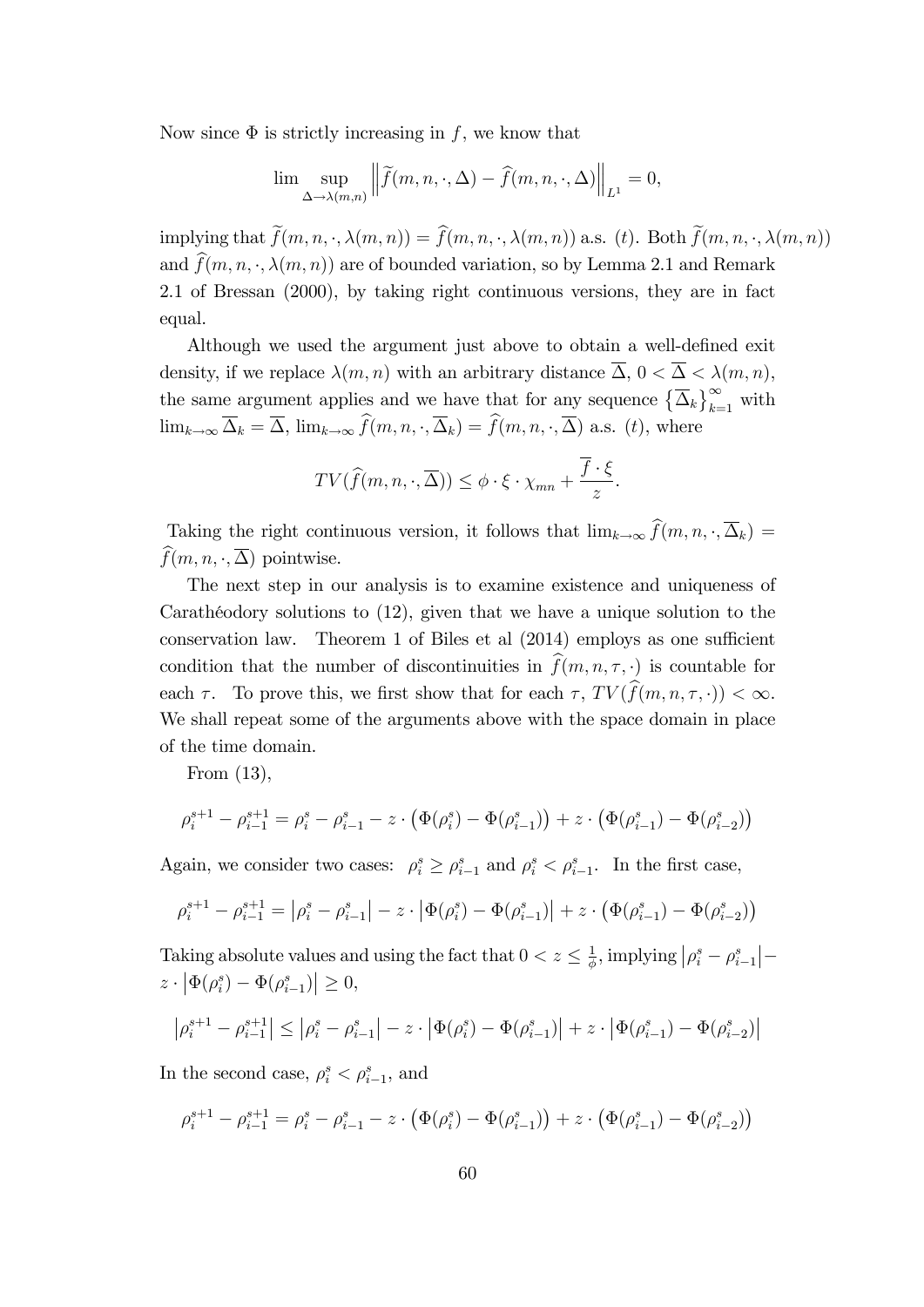Multiplying both sides by  $-1$ ,

$$
\rho_{i-1}^{s+1} - \rho_i^{s+1} = \rho_{i-1}^s - \rho_i^s - z \cdot \left( \Phi(\rho_{i-1}^s) - \Phi(\rho_i^s) \right) + z \cdot \left( \Phi(\rho_{i-2}^s) - \Phi(\rho_{i-1}^s) \right)
$$

Taking absolute values,

$$
\left|\rho_i^{s+1} - \rho_{i-1}^{s+1}\right| \le \left|\rho_i^s - \rho_{i-1}^s\right| - z \cdot \left|\Phi(\rho_i^s) - \Phi(\rho_{i-1}^s)\right| + z \cdot \left|\Phi(\rho_{i-1}^s) - \Phi(\rho_{i-2}^s)\right|
$$

In either case,

$$
\left|\rho_i^{s+1}-\rho_{i-1}^{s+1}\right|\leq \left|\rho_i^s-\rho_{i-1}^s\right|-z\cdot \left|\Phi(\rho_i^s)-\Phi(\rho_{i-1}^s)\right|+z\cdot \left|\Phi(\rho_{i-1}^s)-\Phi(\rho_{i-2}^s)\right|
$$

Next, fix  $\mathcal{M}'$  integer,  $1 \leq \mathcal{M}' \leq \mathcal{M}$ . Summing terms:

$$
\sum_{s=0}^{\mathcal{M}'-1} \sum_{i=1}^{\mathcal{K}-1} |\rho_i^{s+1} - \rho_{i-1}^{s+1}| \leq \sum_{s=0}^{\mathcal{M}'-1} \sum_{i=1}^{\mathcal{K}-1} |\rho_i^s - \rho_{i-1}^s| - z \cdot \sum_{s=0}^{\mathcal{M}'-1} \sum_{i=1}^{\mathcal{K}-1} |\Phi(\rho_i^s) - \Phi(\rho_{i-1}^s)|
$$
  
 
$$
+ z \cdot \sum_{s=0}^{\mathcal{M}'-1} \sum_{i=1}^{\mathcal{K}-1} |\Phi(\rho_{i-1}^s) - \Phi(\rho_{i-2}^s)|
$$

Moving the first set of terms on the right hand side to the left and eliminating common elements,

$$
\sum_{i=1}^{\mathcal{K}-1} \left| \rho_i^{\mathcal{M}'} - \rho_{i-1}^{\mathcal{M}'} \right| - \sum_{i=1}^{\mathcal{K}-1} \left| \rho_i^0 - \rho_{i-1}^0 \right| \le -z \cdot \sum_{s=0}^{\mathcal{M}'-1} \left| \Phi(\rho_{\mathcal{K}-1}^s) - \Phi(\rho_{\mathcal{K}-2}^s) \right| \le 0
$$

Now  $\int_{0}^{\infty} \rho_i^0 - \rho_{i-1}^0$  $= 0$  except for  $i = 1$ , and then it is bounded by  $\overline{f}$ . Hence  $TV(\widehat{f}(m, n, \tau, \cdot)) < \infty$ , and by Bressan (2000, Lemma 2.1),  $\widehat{f}(m, n, \tau, \cdot)$  has only countably many discontinuities.

With this fact in hand, Biles et al (2014) Theorem 1 and the discussion following for the scalar case implies there exists a Caratheodory solution to (12), and the set of all such solutions form a funnel. We take the minimum (speed) of these, since we do not allow passing. Using the result in that paper, it is unique.

Next, we apply the arguments elaborated above to define, and discover properties of, the map  $\mathcal{T} : \mathcal{G} \to \mathcal{G}$ . Let  $\widehat{f}(m, n, \cdot, \cdot)$  be the unique solution to the conservation law on link  $mn$  with initial condition 0 and boundary condition  $g(m, n, \cdot)$ .

Let  $\delta_{mn}(\hat{\tau}, \tau)$  be the corresponding (unique) solution to the differential equation  $(12)$ . Define:

$$
\widehat{\tau}_{mn}(\tau) = \delta_{mn}^{-1}(\cdot, \tau)(\lambda(m, n)) \tag{18}
$$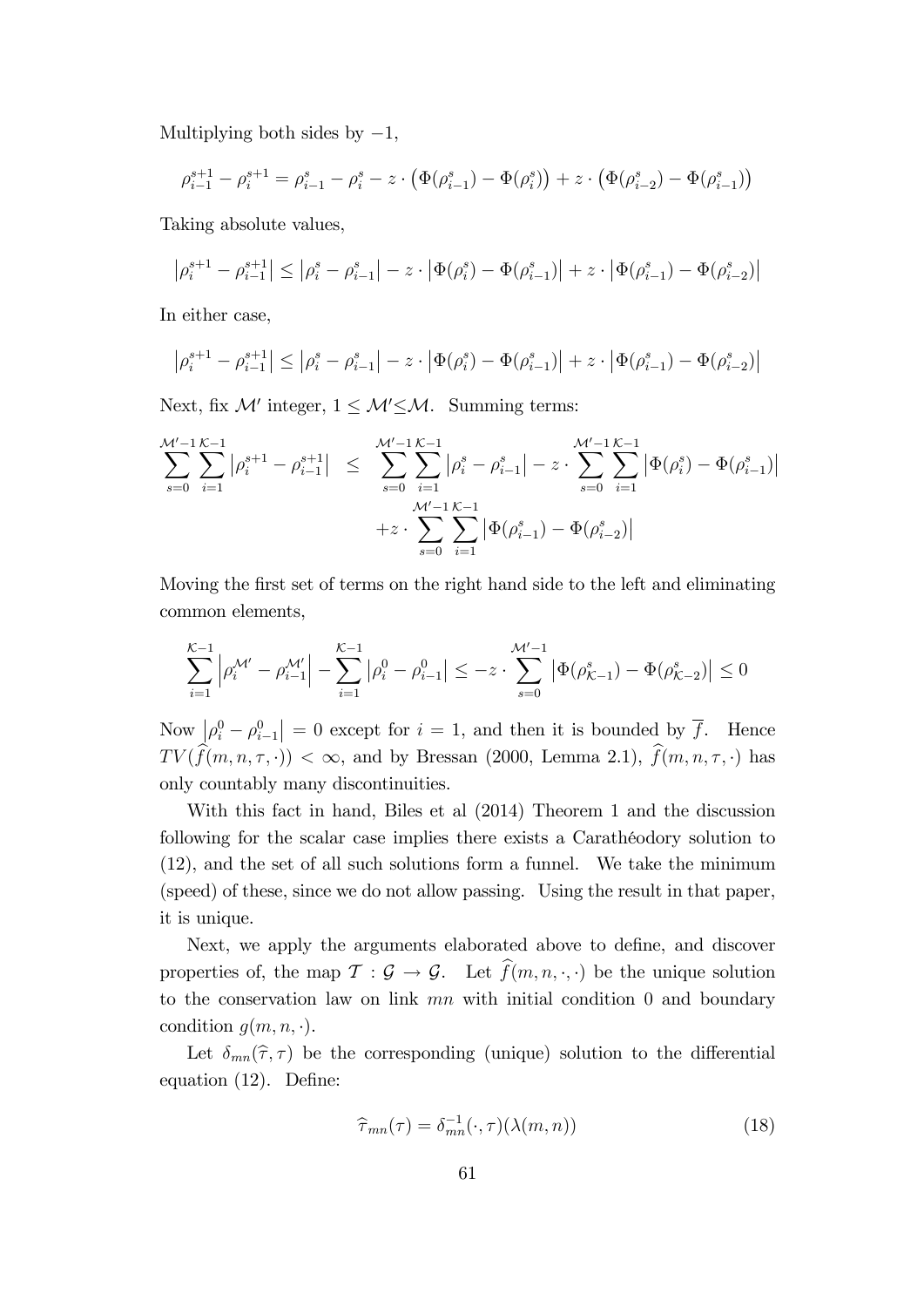Notice that since speed  $v > 0$ ,  $\delta_{mn}(\hat{\tau}, \tau)$  is strictly decreasing in  $\hat{\tau}$ , so  $\hat{\tau}_{mn}(\tau)$ is well-defined.

With this preparation, we can define the image  $\mathcal{T}(g) = \hat{g}$ , that will depend on both g, through the solution on a link  $\hat{f}$  as defined above, and  $\delta$ , through its inverse image  $\widehat{\tau}.$ 

$$
\widehat{g}_n^r(\tau) \equiv \begin{cases}\n\Phi_{mn}^{-1}\left(\frac{\Phi_{mn}(g_m^r(\widehat{\tau}_{mn}(\tau)))}{\sum_{\{r' \in \mathcal{R} \mid \text{for some } i \pi_i(r') = m, \pi_{i+1}(r') = n\} } \Phi_{mn}(g_m^{r'}(\widehat{\tau}_{mn}(\tau)))} \cdot \Phi_{mn}\left(\widehat{f}(m, n, \tau, \lambda(m, n))\right)\right) \\
\text{if } \exists i \geq 3 \text{ with } \pi_{i-1}(r) = m, \pi_i(r) = n; \\
\Phi_{mn}^{-1}\left(\frac{\mu(\{c \in C | R(c) = r, \ |\tau^d(c) - \tau| < \overline{\tau}\})}{2\overline{\tau}}\right) & \text{if } \pi_1(r) = m, \pi_2(r) = n\n\end{cases} \tag{19}
$$

The argument that  $\widehat{g} \in \mathcal{G}$  is as follows.

First, for the case  $\pi_1(r) = m$ ,  $\pi_2(r) = n$ , by definition

$$
TV(\widehat{g}_n^r(\tau)) = TV\left(\Phi_{mn}^{-1}\left(\frac{\mu(\lbrace c \in C \mid \pi_1(R(c)) = n, \ \vert \tau^d(c) - \tau \vert < \overline{\tau} \rbrace)}{2\overline{\tau}}\right)\right) \leq (T/\overline{\tau} + 1) \cdot \overline{f}
$$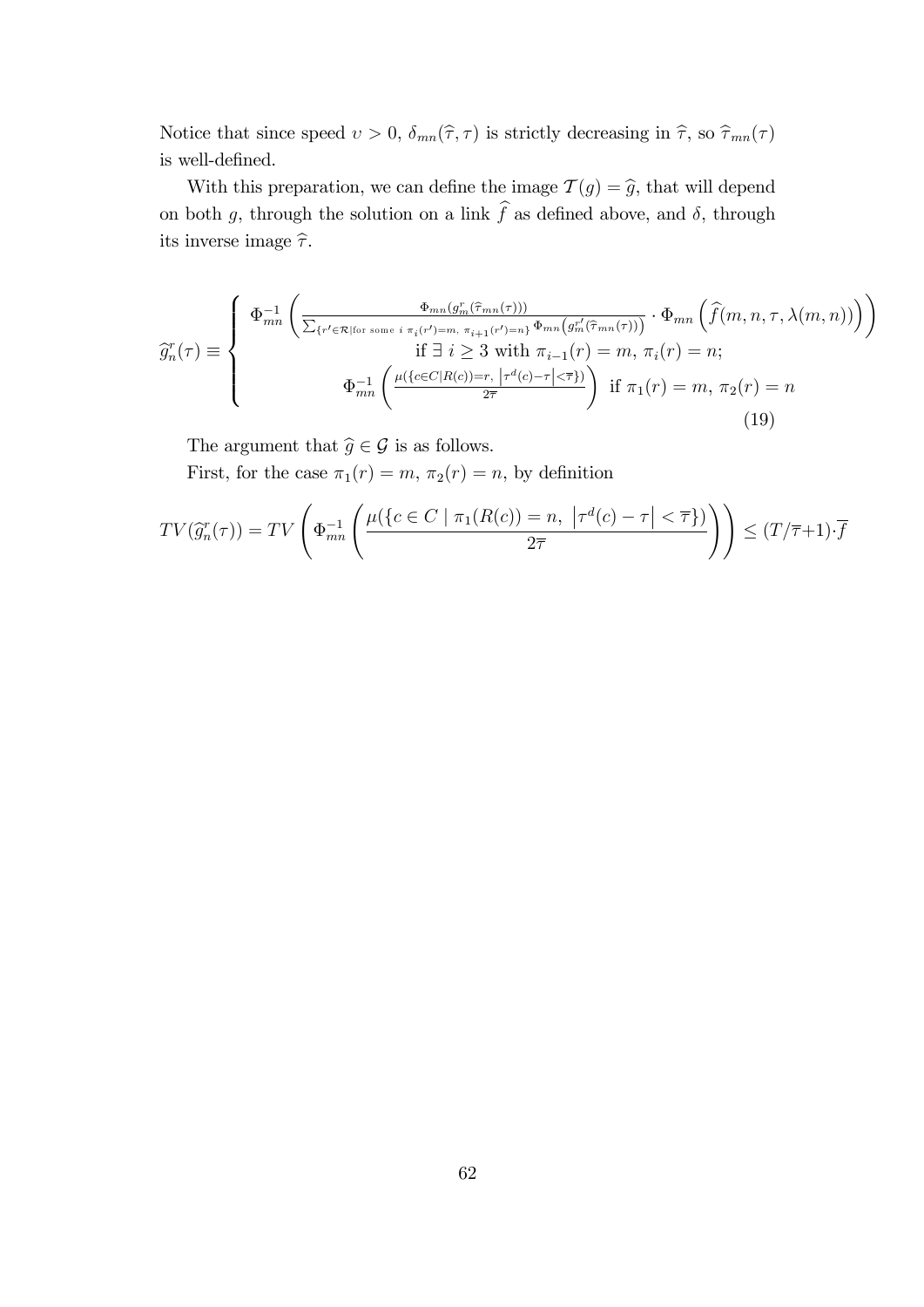In all other cases,

$$
TV(\widetilde{g}_n^r(\cdot)) = TV \left( \Phi_{mn}^{-1} \left( \frac{\Phi_{mn} (g_m^r(\widehat{\tau}_{mn}(\tau)))}{\sum_{\{r' \in \mathcal{R} \mid \text{for some } i \pi(r') = m, \pi_{i+1}(r') = n\}} \Phi_{mn} (g_m^r(\widehat{\tau}_{mn}(\tau)))} \right. \\ \left. \Phi_{mn} \left( \widehat{f}(m, n, \tau, \lambda(m, n)) \right) \right) \right) \\ \left. \Phi_{mn} \left( \widehat{f}(m, n, \tau, \lambda(m, n)) \right) \right) \\ \left. \Phi_{mn} \left( \widehat{f}(m, n, \tau, \lambda(m, n)) \right) \\ \Phi_{mn} \left( \widehat{f}(m, n, t_k, \lambda(m, n)) \right) \\ \Phi_{mn} \left( \widehat{f}(m, n, t_k, \lambda(m, n)) \right) \right) \\ \left. \Phi_{mn} \left( \widehat{f}(m, n, t_k, \lambda(m, n)) \right) \right) \\ \left. \Phi_{mn} \left( \widehat{f}(m, n, t_k, \lambda(m, n)) \right) \right) \\ \left. \Phi_{mn} \left( \widehat{f}(m, n, t_k, \lambda(m, n)) \right) \right) \\ \left. \Phi_{mn} \left( \widehat{f}(m, n, t_k, \lambda(m, n)) \right) \right) \\ \left. \Phi_{mn} \left( \widehat{f}(m, n, t_k, \lambda(m, n)) \right) \right) \\ \left. \Phi_{mn} \left( \widehat{f}(m, n, t_k, \lambda(m, n)) \right) \right) \\ \left. \Phi_{mn} \left( \widehat{f}(m, n, t_k, \lambda(m, n)) \right) \right) \\ \left. \Phi_{mn} \left( \widehat{f}(m, n, t_k, \lambda(m, n)) \right) \right) \\ \left. \Phi_{mn} \left( \widehat{f}(m, n, t_k, \lambda(m, n)) \right) \right) \\ \left. \Phi_{mn} \left( \widehat{f}(m, n, t_k, \lambda(m, n)) \right) \right) \\ \left. \Phi_{mn} \left( \widehat{f}(m, n, t_k, \lambda(m, n)) \right) \right) \\ \left. \Phi_{mn} \left( \widehat{f}(m, n, t_k, \lambda(m, n)) \right) \right) \\ \left. \Phi_{mn} \left( \widehat{
$$

To simplify this expression further, we focus on the second term. For nota-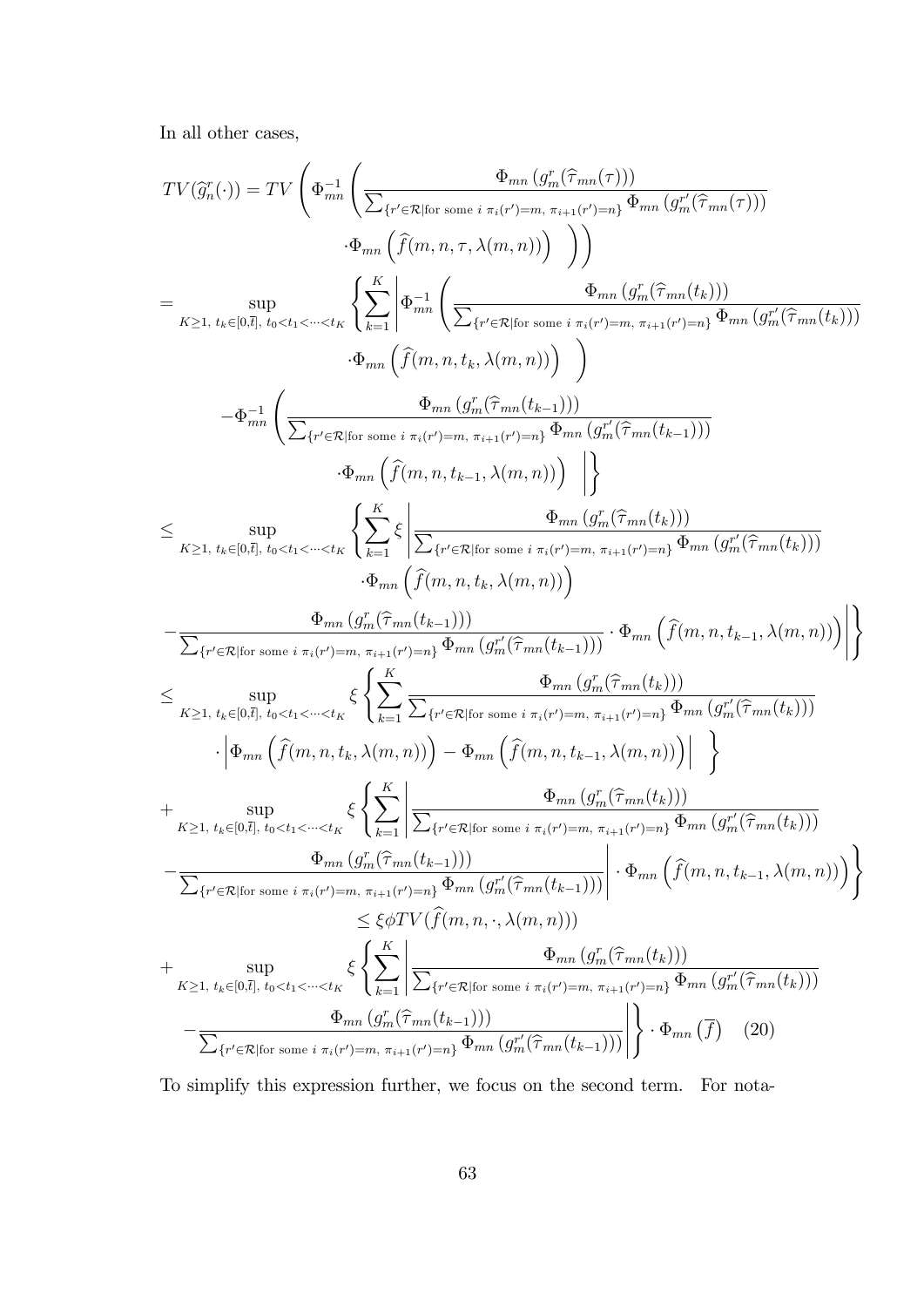tional brevity, define:  $\,$ 

$$
\Xi = \frac{1}{\left[\sum_{\{r'\in\mathcal{R}\mid\exists\ i\ s.t.\ \pi_{i}(r')=m,\ \pi_{i+1}(r')=n\}}\frac{1}{\Phi_{mn}\left(g'_{m}(\hat{\tau}_{mn}(t_{k}))\right)}\right]}.
$$
\n
$$
\frac{1}{\left[\sum_{\{r'\in\mathcal{R}\mid\text{for some }i\ \pi_{i}(r')=m,\ \pi_{i+1}(r')=n\}}\Phi_{mn}\left(g''_{m}(\hat{\tau}_{mn}(t_{k}))\right)\right]}.
$$
\n
$$
\frac{1}{\left[\sum_{\{r'\in\mathcal{R}\mid\text{for some }i\ \pi_{i}(r')=m,\ \pi_{i+1}(r')=n\}}\Phi_{mn}\left(g''_{m}(\hat{\tau}_{mn}(t_{k}))\right)\right]}.
$$
\n
$$
-\frac{1}{\sum_{\{r'\in\mathcal{R}\mid\text{for some }i\ \pi_{i}(r')=m,\ \pi_{i+1}(r')=n\}}\Phi_{mn}\left(g''_{m}(\hat{\tau}_{mn}(t_{k-1}))\right)}.
$$
\n
$$
-\frac{1}{\left[\sum_{\{r'\in\mathcal{R}\mid\text{for some }i\ \pi_{i}(r')=m,\ \pi_{i+1}(r')=n\}}\Phi_{mn}\left(g''_{m}(\hat{\tau}_{mn}(t_{k-1}))\right)\right]}.
$$
\n
$$
-\Phi_{mn}\left(g''_{m}(\hat{\tau}_{mn}(t_{k-1}))\right) \cdot \left[\sum_{\{r'\in\mathcal{R}\mid\text{for some }i\ \pi_{i}(r')=m,\ \pi_{i+1}(r')=n\}}\Phi_{mn}\left(g''_{m}(\hat{\tau}_{mn}(t_{k-1}))\right)\right] \cdot \Phi_{mn}\left(g''_{m}(\hat{\tau}_{mn}(t_{k}))\right)\right]
$$
\n
$$
+\Phi_{mn}\left(g''_{m}(\hat{\tau}_{mn}(t_{k-1}))\right) \cdot \left[\sum_{\{r'\in\mathcal{R}\mid\text{for some }i\ \pi_{i}(r')=m,\ \pi_{i+1}(r')=n\}}\Phi_{mn}\left(g''_{m}(\hat{\tau}_{mn}(t_{k-1}))\right)\right]
$$
\n
$$
+\Phi_{mn}\left(g''_{m}(\hat{\tau}_{mn}(t_{k-1}))\right) \cdot \left[\sum_{\{r'\in\mathcal{R
$$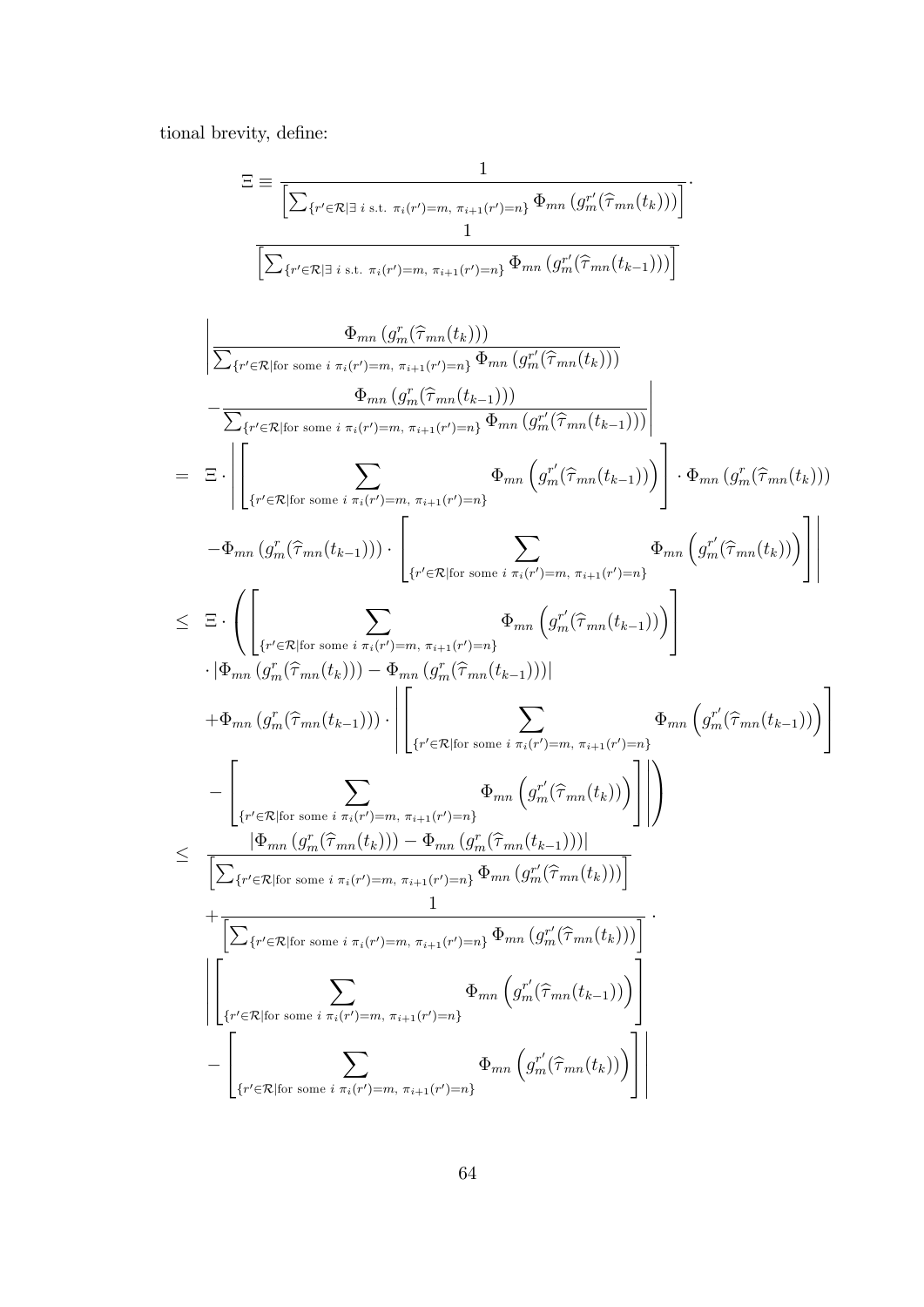$$
\leq \frac{1}{\left[\sum_{\{r' \in \mathcal{R} \mid \text{for some } i \pi_i(r') = m, \pi_{i+1}(r') = n\}} \Phi_{mn} \left(g_m^{r'}(\hat{\tau}_{mn}(t_k))\right)\right]} \cdot \left(\left[\Phi_{mn} \left(g_m^{r}(\hat{\tau}_{mn}(t_k))\right) - \Phi_{mn} \left(g_m^{r}(\hat{\tau}_{mn}(t_{k-1}))\right)\right] + \left[\sum_{\{r' \in \mathcal{R} \mid \text{for some } i \pi_i(r') = m, \pi_{i+1}(r') = n\}} \Phi_{mn} \left(g_m^{r'}(\hat{\tau}_{mn}(t_{k-1}))\right)\right] - \left[\sum_{\{r' \in \mathcal{R} \mid \text{for some } i \pi_i(r') = m, \pi_{i+1}(r') = n\}} \Phi_{mn} \left(g_m^{r'}(\hat{\tau}_{mn}(t_k))\right)\right]\right)
$$

Similarly,

$$
\frac{\Phi_{mn}(g_m^r(\hat{\tau}_{mn}(t_k)))}{\sum_{\{r' \in \mathcal{R} | \text{for some } i \pi_i(r') = m, \pi_{i+1}(r') = n\}} \Phi_{mn}(g_m^{r'}(\hat{\tau}_{mn}(t_k)))}
$$

$$
-\frac{\Phi_{mn}(g_m^r(\hat{\tau}_{mn}(t_{k-1})))}{\sum_{\{r' \in \mathcal{R} | \text{for some } i \pi_i(r') = m, \pi_{i+1}(r') = n\}} \Phi_{mn}(g_m^{r'}(\hat{\tau}_{mn}(t_{k-1})))}
$$

$$
\leq \frac{1}{\left[\sum_{\{r' \in \mathcal{R} \mid \text{for some } i \pi_i(r') = m, \pi_{i+1}(r') = n\}} \Phi_{mn}(g_m^{r'}(\hat{\tau}_{mn}(t_{k-1})))\right]} \cdot \left(\frac{|\Phi_{mn}(g_m^r(\hat{\tau}_{mn}(t_k))) - \Phi_{mn}(g_m^r(\hat{\tau}_{mn}(t_{k-1})))|}{\sum_{\{r' \in \mathcal{R} \mid \text{for some } i \pi_i(r') = m, \pi_{i+1}(r') = n\}} \Phi_{mn}(g_m^{r'}(\hat{\tau}_{mn}(t_{k-1})))\right)} - \left[\sum_{\{r' \in \mathcal{R} \mid \text{for some } i \pi_i(r') = m, \pi_{i+1}(r') = n\}} \Phi_{mn}(g_m^{r'}(\hat{\tau}_{mn}(t_k)))\right]\right)
$$

Hence,

$$
\frac{\Phi_{mn}(g_m^r(\hat{\tau}_{mn}(t_k)))}{\sum_{\{r' \in \mathcal{R} | \text{for some } i \pi_i(r') = m, \pi_{i+1}(r') = n\}} \Phi_{mn}(g_m^{r'}(\hat{\tau}_{mn}(t_k)))}
$$

$$
-\frac{\Phi_{mn}(g_m^r(\hat{\tau}_{mn}(t_{k-1})))}{\sum_{\{r' \in \mathcal{R} | \text{for some } i \pi_i(r') = m, \pi_{i+1}(r') = n\}} \Phi_{mn}(g_m^{r'}(\hat{\tau}_{mn}(t_{k-1})))}
$$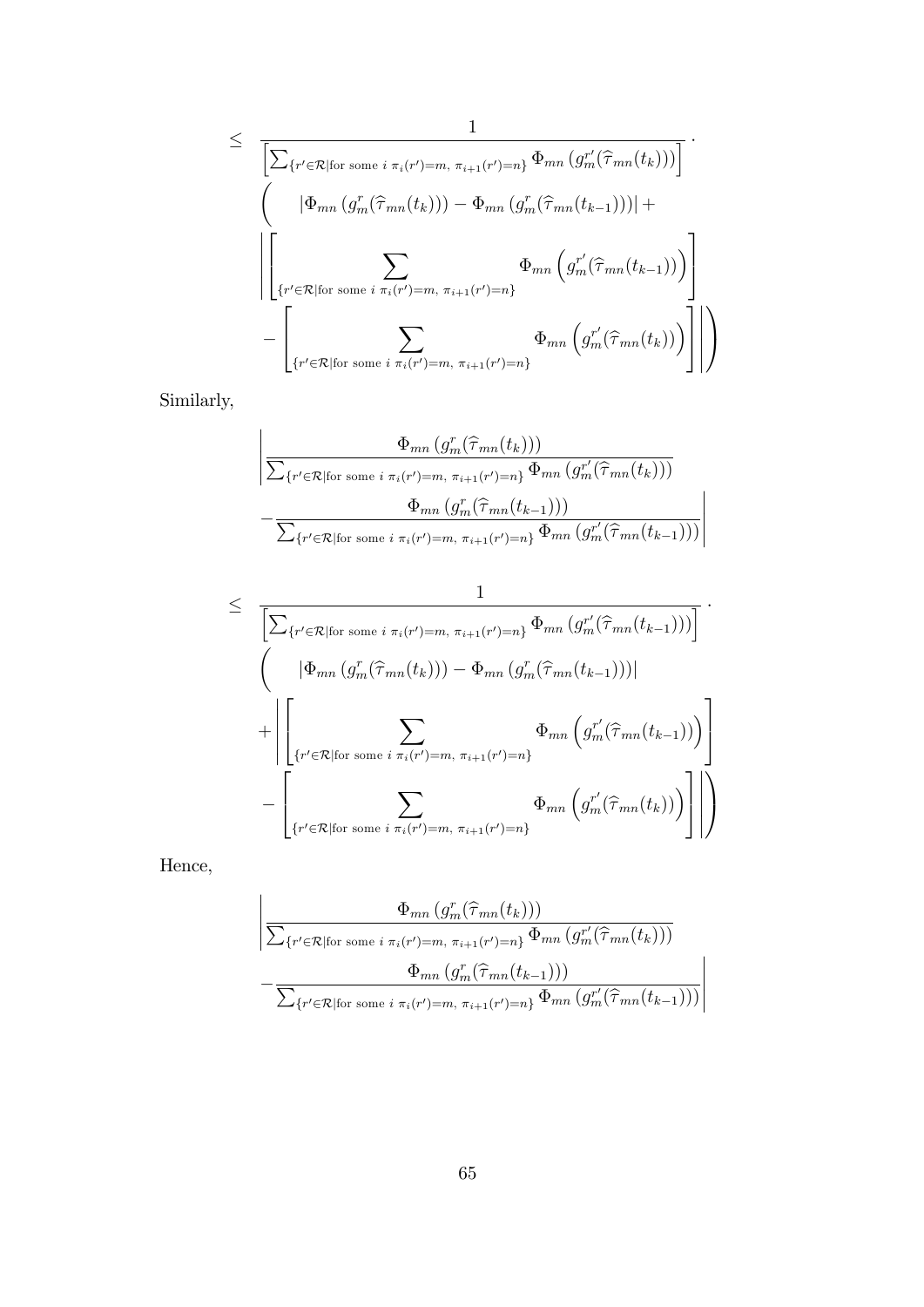$$
\leq \left( \max \left\{ \left[ \sum_{\{r' \in \mathcal{R} \mid \text{for some } i \pi_i(r') = m, \pi_{i+1}(r') = n\}} \Phi_{mn} \left( g_m^{r'}(\hat{\tau}_{mn}(t_k)) \right) \right], \right. \\
\left. \left. \left[ \sum_{\{r' \in \mathcal{R} \mid \text{for some } i \pi_i(r') = m, \pi_{i+1}(r') = n\}} \Phi_{mn} \left( g_m^{r'}(\hat{\tau}_{mn}(t_{k-1})) \right) \right] \right\} \right)^{-1} \\
\cdot \left( \left| \Phi_{mn} \left( g_m^{r}(\hat{\tau}_{mn}(t_{k-1})) \right) - \Phi_{mn} \left( g_m^{r}(\hat{\tau}_{mn}(t_k)) \right) \right| \\
+ \left| \left[ \sum_{\{r' \in \mathcal{R} \mid \text{for some } i \pi_i(r') = m, \pi_{i+1}(r') = n\}} \Phi_{mn} \left( g_m^{r'}(\hat{\tau}_{mn}(t_k)) \right) \right] \right| \\
- \left[ \sum_{\{r' \in \mathcal{R} \mid \text{for some } i \pi_i(r') = m, \pi_{i+1}(r') = n\}} \Phi_{mn} \left( g_m^{r'}(\hat{\tau}_{mn}(t_{k-1})) \right) \right] \right) \tag{21}
$$

The key point from the last inequality is that as long as

$$
\sum_{\{r' \in \mathcal{R} \mid \text{for some } i \pi_i(r') = m, \pi_{i+1}(r') = n\}} \Phi_{mn}\left(g_m^{r'}(\hat{\tau}_{mn}(t_k))\right) > 0
$$

or

$$
\sum_{\{r' \in \mathcal{R} \mid \text{for some } i \pi_i(r') = m, \pi_{i+1}(r') = n\}} \Phi_{mn} \left( g_m^{r'}(\hat{\tau}_{mn}(t_{k-1})) \right) > 0,
$$

then

$$
\max \left\{ \left[ \sum_{\{r' \in \mathcal{R} \mid \text{for some } i \pi_i(r') = m, \pi_{i+1}(r') = n\}} \Phi_{mn} \left( g_m^{r'}(\hat{\tau}_{mn}(t_k)) \right) \right], \atop \left\{ r' \in \mathcal{R} \mid \text{for some } i \pi_i(r') = m, \pi_{i+1}(r') = n \right\}} \Phi_{mn} \left( g_m^{r'}(\hat{\tau}_{mn}(t_{k-1})) \right) \right\} \geq \Phi_{mn} \left( g \right)
$$

If both are 0, then we can ignore this term in the calculations of  $TV(\widehat{g}_n^r(\widehat{\tau}_{mn}(\cdot)))$ and  $TV\left(\sum_{\{r' \in \mathcal{R} \mid \text{for some } i \pi_i(r')=m, \pi_{i+1}(r')=n\}} \Phi_{mn}\left(g^{r'}_m(\widehat{\tau}_{mn}(\cdot))\right)\right)$ , since the difference is 0, so this term in the calculation of  $TV$  is 0.

Therefore, from (20),

$$
TV(\widehat{g}_n^r(\cdot)) \leq \xi \phi TV(f(m, n, \cdot, \lambda(m, n)))
$$
  
+ $\xi \Phi(\overline{f})$   

$$
\sum_{K \geq 1, t_k \in [0, \overline{t}], t_0 < t_1 < \dots < t_K} \left\{ \sum_{k=1}^K \left| \frac{\Phi_{mn}(g_m^r(\widehat{\tau}_{mn}(t_k)))}{\sum_{\{r' \in \mathcal{R} | \text{for some } i \pi_i(r') = m, \pi_{i+1}(r') = n\}} \Phi_{mn}(g_m^{r'}(\widehat{\tau}_{mn}(t_k)))} \right| \right\}
$$
  
- $\frac{\Phi_{mn}(g_m^r(\widehat{\tau}_{mn}(t_{k-1})))}{\sum_{\{r' \in \mathcal{R} | \text{for some } i \pi_i(r') = m, \pi_{i+1}(r') = n\}} \Phi_{mn}(g_m^{r'}(\widehat{\tau}_{mn}(t_{k-1})))} \left| \right\}$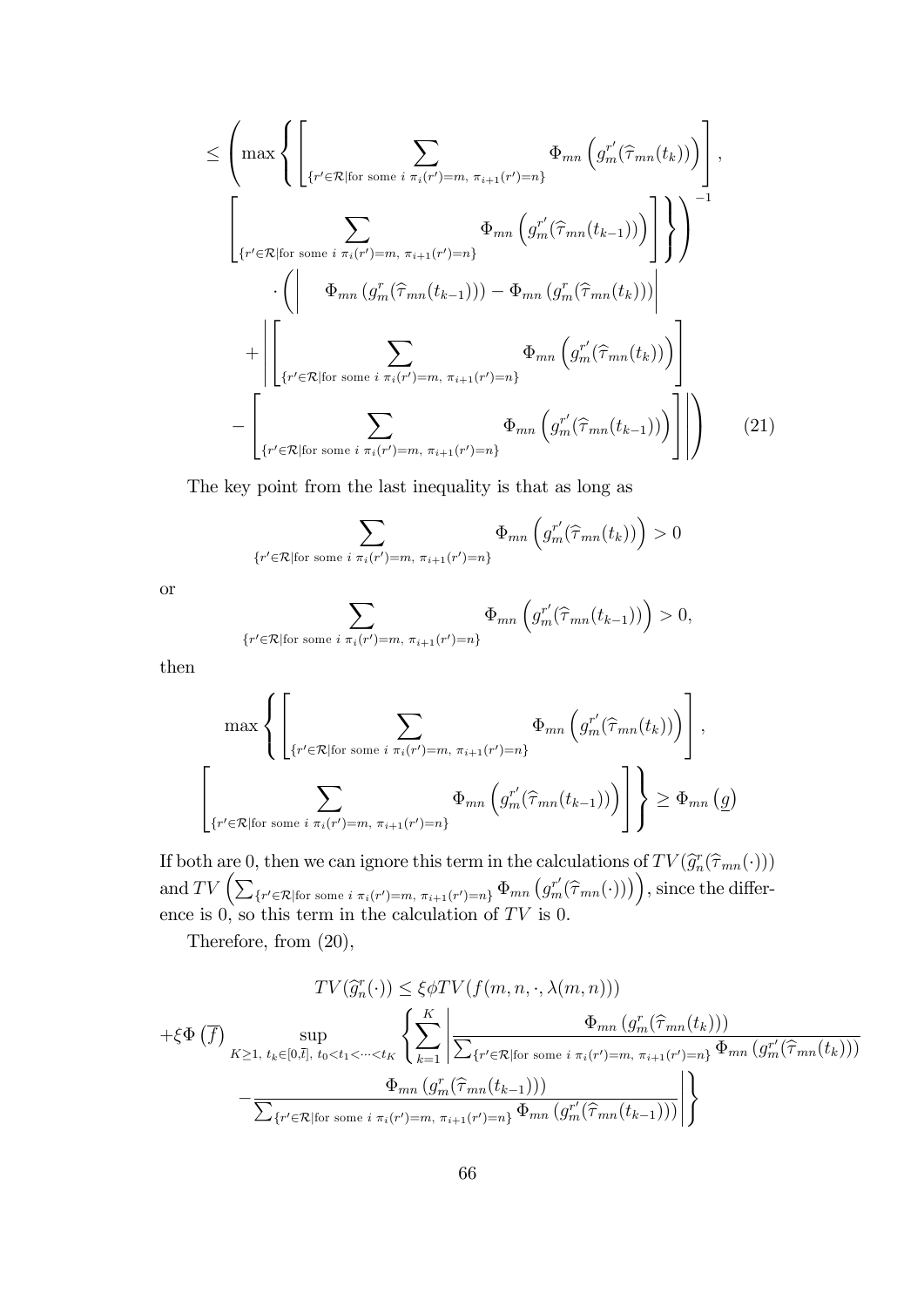From (16) and (21),

$$
\leq \phi^2 \cdot \xi^2 \cdot \chi_{mn} + \frac{\overline{f} \cdot \xi^2 \cdot \phi}{z}
$$
  
+ $\xi \Phi \left(\overline{f}\right) \sup \left\{ \left( \max \left\{ \left[ \sum_{\{r' \in \mathcal{R} \mid \text{for some } i \pi_i(r') = m, \pi_{i+1}(r') = n\}} \Phi_{mn} \left( g_m^{r'}(\widehat{\tau}_{mn}(t_k)) \right) \right] \right\}, \right\}$   

$$
\left[ \sum_{\{r' \in \mathcal{R} \mid \text{for some } i \pi_i(r') = m, \pi_{i+1}(r') = n\}} \Phi_{mn} \left( g_m^{r'}(\widehat{\tau}_{mn}(t_{k-1})) \right) \right] \right\} \right)^{-1}.
$$
  

$$
\left\{ \sum_{k=1}^K |\Phi_{mn} \left( g_m^r(\widehat{\tau}_{mn}(t_{k-1})) \right) - \Phi_{mn} \left( g_m^r(\widehat{\tau}_{mn}(t_k)) \right) |
$$
  
+
$$
\sum_{k=1}^K \left| \left[ \sum_{\{r' \in \mathcal{R} \mid \text{for some } i \pi_i(r') = m, \pi_{i+1}(r') = n\}} \Phi_{mn} \left( g_m^{r'}(\widehat{\tau}_{mn}(t_k)) \right) \right] - \left[ \sum_{\{r' \in \mathcal{R} \mid \text{for some } i \pi_i(r') = m, \pi_{i+1}(r') = n\}} \Phi_{mn} \left( g_m^{r'}(\widehat{\tau}_{mn}(t_{k-1})) \right) \right] \right| \right\}
$$
  

$$
| K \geq 1, t_k \in [0, \overline{t}], t_0 < t_1 < \dots < t_K
$$
  

$$
< \phi^2 \cdot \xi^2 \cdot \chi + \frac{\overline{f} \cdot \xi^2 \cdot \phi}{z}
$$

$$
\leq \phi^2 \cdot \xi^2 \cdot \chi_{mn} + \frac{f' \cdot \zeta' \cdot \varphi}{z}
$$
\n
$$
+ \frac{\xi \cdot \phi \cdot \Phi(\overline{f})}{\Phi(\underline{g})} \left[ TV(g_m^r(\widehat{\tau}_{mn}(\cdot))) + TV \left( \sum_{\{r' \in \mathcal{R} \mid \text{for some } i \pi_i(r') = m, \pi_{i+1}(r') = n\}} g_m^{r'}(\widehat{\tau}_{mn}(\cdot)) \right) \right]
$$
\n
$$
\leq \phi^2 \cdot \xi^2 \cdot \chi_{mn} + \frac{\overline{f} \cdot \xi^2 \cdot \phi}{z}
$$
\n
$$
+ \frac{\xi \cdot \phi \cdot \Phi(\overline{f})}{\Phi(\underline{g})} \left[ TV(g_m^r(\cdot)) + TV \left( \sum_{\{r' \in \mathcal{R} \mid \text{for some } i \pi_i(r') = m, \pi_{i+1}(r') = n\}} g_m^{r'}(\cdot) \right) \right]
$$

To bound this expression, note that if  $\pi_1(r) = m$ ,  $TV(g_m^r(\cdot)) \le (T/\overline{\tau} + 1)$ .  $f = \chi_1$ . More generally, if there is some i with  $\pi_i(r) = m$ ,  $\pi_{i+1}(r) = n$ ,  $TV(g_m^r(\cdot)) \leq \chi_{mn}$  and  $TV\left(\sum_{\{r' \in \mathcal{R} \mid \text{for some } i \pi_i(r') = m, \pi_{i+1}(r') = n\}} g_m^{r'}(\cdot)\right) \leq (N -$ 1)  $x_{mn}$ . Hence by (11), for any  $r \in \mathcal{R}$  with  $\pi_{i+2}(r) = n'$ ,  $TV(\hat{g}_n^r(\cdot)) \leq \chi_{h(nn')}$ and  $\widehat{g} \in \mathcal{G}$ .

The set  $\mathcal G$  is obviously convex as a product of convex sets. Imposing the  $L^1$  norm topology on each component  $\mathcal{G}_n^r$ , Helly's theorem implies that  $\mathcal{G}_n^r$  is compact and hence  $\mathcal G$  is compact as a product of compact sets. What remains is to show that  $\mathcal T$  is continuous. Here we use intensively its definition (19).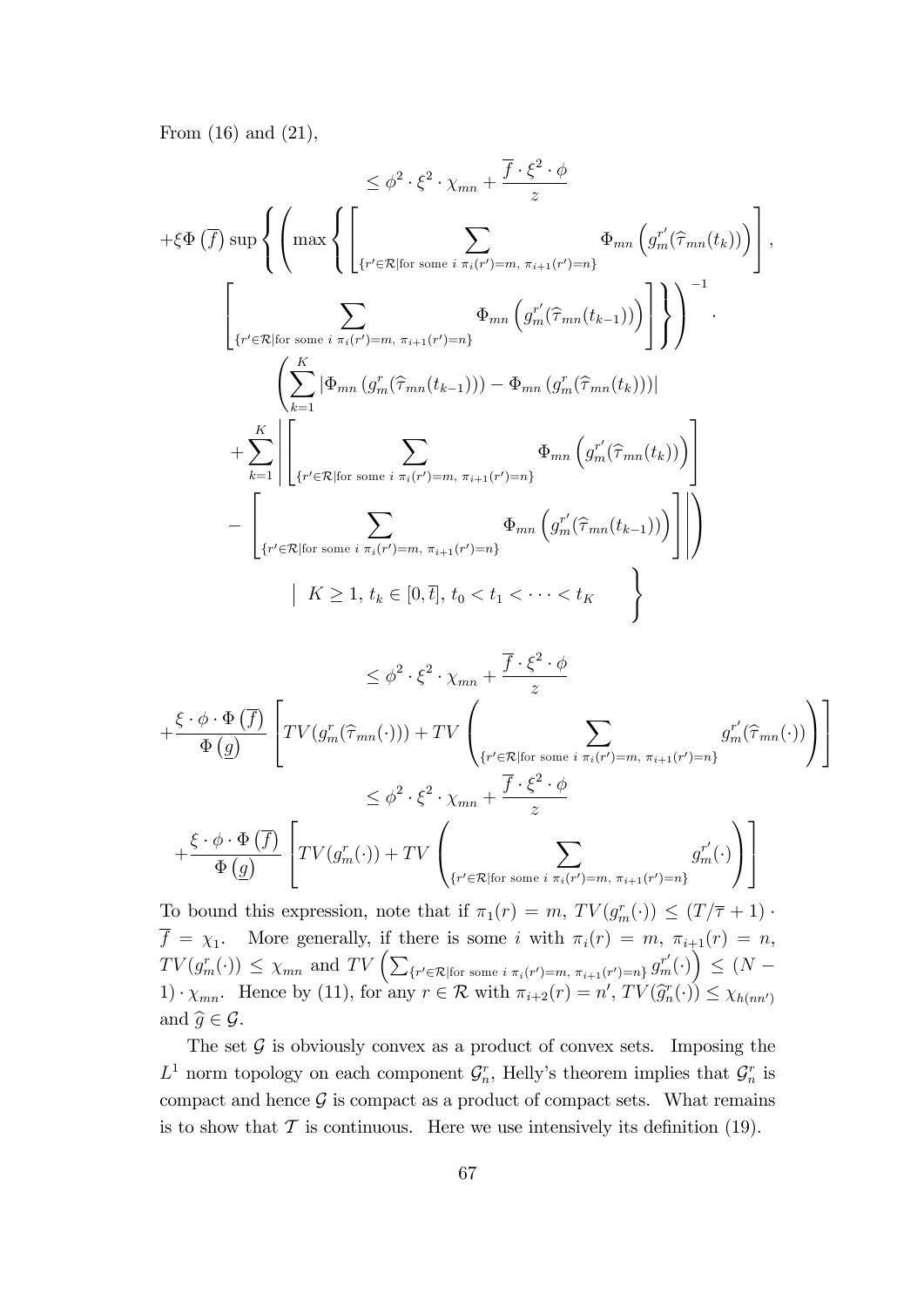Let  ${g(\cdot)_q}_{q=1}^{\infty} \subseteq G$  where  $\lim_{q\to\infty} g(\cdot)_q = g(\cdot)$ , and thus  $\lim_{q\to\infty} g_n^r(\cdot)_q =$  $g_n^r(\cdot)$  for all  $r \in \mathcal{R}$  and n such that  $\pi_i(r) = n$  for some i. We must show that  $\lim_{q\to\infty} \mathcal{T}(g(\cdot)_q) = \mathcal{T}(g(\cdot)).$  To prove this, we must examine each node in each admissible route independently. So let us focus on node  $n$  (subscript) in route  $r$  (superscript) for the calculations.

Let  $\widehat{f}(m, n, \cdot, \cdot)_q$  be the (unique) solution to the boundary value problem with boundary conditions given by

$$
g(m, n, \cdot)_q \equiv \sum_{\{r \in \mathcal{R} \mid \pi_i(r) = m, \pi_{i+1}(r) = n \text{ for some } i \ge 1\}} g_n^r(\cdot)_q
$$

Let  $\widehat{\tau}_{mn}(\tau)_q$  be the corresponding solution to (18). Next we show that in  $L^1$ ,  $\widehat{f}(m, n, \cdot, \cdot) = \lim_{q \to \infty} \widehat{f}(m, n, \cdot, \cdot)_{q}$  exists and is a solution at boundary conditions  $q(.)$ . The proof traces back through Strub and Bayen's (2006) proof that a solution exists, detailed above, and uses an interchange of limits as follows. The boundary condition at each link mn for the Godunov approximation is given by:

$$
\rho_{0,q}^s = \frac{\mathcal{M}}{\lambda(m,n) \cdot z} \int_{J_s} g(m,n,\cdot)_q dt
$$

$$
\rho_0^s = \frac{\mathcal{M}}{\lambda(m,n) \cdot z} \int_{J_s} g(m,n,\cdot) dt
$$

Evidently,  $\rho_{0,q}^s \to \rho_0^s$  by the dominated convergence theorem. All of the pieces of the proof in Strub and Bayen (2006) rely on  $\rho_{0,q}^s$  as well as equalities or weak inequalities. So if they hold for every element of the sequence, they also hold for the limit. Thus,  $\widehat{f}(m, n, \cdot, \cdot) = \lim_{q \to \infty} \widehat{f}(m, n, \cdot, \cdot)$  exists and is the (unique) solution at initial conditions  $g(\cdot)$ .<sup>68</sup>

Next, we check continuity of the sequence of solutions to the differential

 $68$ An alternative proof uses the definition of a solution as given in section 2.2. The sequence satisfies the definition, and what is to be shown is that the limit satisfies it. Since there is convergence in norm, the tricky part is dealing with the exceptional sets of measure zero.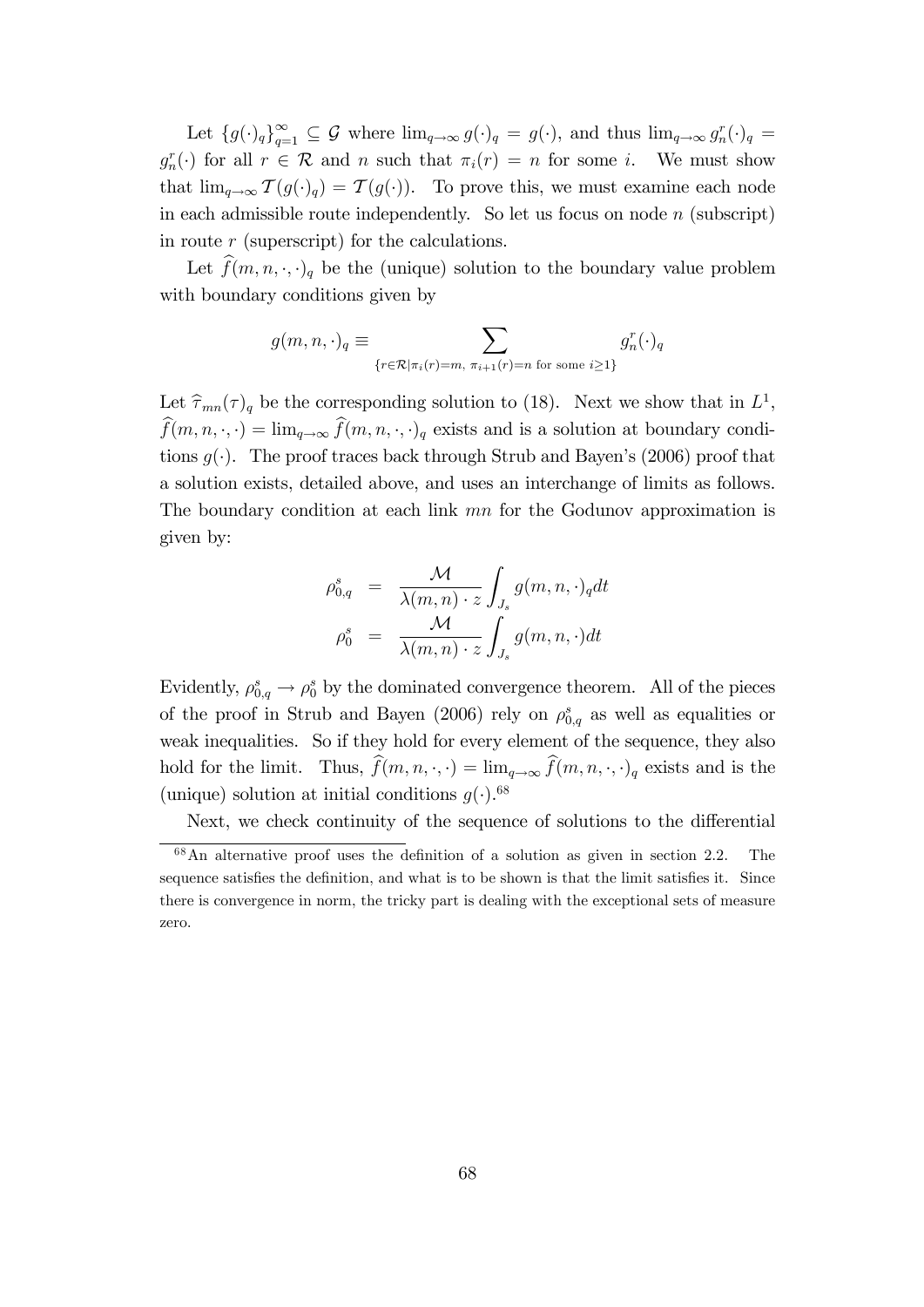equation implied by the sequence of solutions to the conservation law.

$$
\int_{0}^{\overline{t}}\left| \Phi_{mn}^{-1}\left(\frac{\Phi_{mn}\left(g_{m}^{r}(\widehat{\tau}_{mn}(\tau))\right)}{\sum_{\{r'\in\mathcal{R}|\text{for some }i\pi_{i}(r')=m,\pi_{i+1}(r')=n\}}\Phi_{mn}\left(g_{m}^{r'}(\widehat{\tau}_{mn}(\tau))\right)}\right)\right|
$$
  
\n
$$
-\Phi_{mn}^{-1}\left(\frac{\Phi_{mn}\left(g_{m}^{r}(\widehat{\tau}_{mn}(\tau))\right)}{\sum_{\{r'\in\mathcal{R}|\text{for some }i\pi_{i}(r')=m,\pi_{i+1}(r')=n\}}\Phi_{mn}\left(g_{m}^{r}(\widehat{\tau}_{mn}(\tau))\right)}\right)
$$
  
\n
$$
-\Phi_{mn}\left(\widehat{f}(m,n,\tau,\lambda(m,n))\right)\right)\left| d\tau
$$
  
\n
$$
\leq \xi \int_{0}^{\overline{t}}\left|\frac{\Phi_{mn}\left(g_{m}^{r}(\widehat{\tau}_{mn}(\tau))\right)}{\sum_{\{r'\in\mathcal{R}|\text{for some }i\pi_{i}(r')=m,\pi_{i+1}(r')=n\}}\Phi_{mn}\left(g_{m}^{r}(\widehat{\tau}_{mn}(\tau))\right)}\right| \Phi_{mn}\left(\widehat{f}(m,n,\tau,\lambda(m,n))\right)\right|
$$
  
\n
$$
-\frac{\Phi_{mn}\left(g_{m}^{r}(\widehat{\tau}_{mn}(\tau))\right)}{\sum_{\{r'\in\mathcal{R}|\text{for some }i\pi_{i}(r')=m,\pi_{i+1}(r')=n\}}\Phi_{mn}\left(g_{m}^{r'}(\widehat{\tau}_{mn}(\tau))\right)}\cdot \Phi_{mn}\left(\widehat{f}(m,n,\tau,\lambda(m,n))\right)\right| d\tau
$$
  
\n
$$
\leq \xi \int_{0}^{\overline{t}}\left|\frac{\Phi_{mn}\left(g_{m}^{r}(\widehat{\tau}_{mn}(\tau))\right)}{\sum_{\{r'\in\mathcal{R}|\text{for some }i\pi_{i}(r')=m,\pi_{i+1}(r')=n\}}\Phi_{mn}\left(g_{m}^{r'}(\widehat{\tau}_{mn}(\tau))\right)}\cdot \Phi_{mn}\left(\widehat{f}(m,n,\tau,\lambda(m,n))\right)\right| d\tau
$$
  
\n<

$$
\leq \xi \int_{0}^{\overline{t}} \left| \frac{\Phi_{mn} \left( g_{m}^{r}(\widehat{\tau}_{mn}(\tau)) \right)}{\sum_{\{r' \in \mathcal{R} \mid \text{for some } i \pi_{i}(r') = m, \pi_{i+1}(r') = n\}} \Phi_{mn} \left( g_{m}^{r'}(\widehat{\tau}_{mn}(\tau)) \right)} \right|
$$

$$
- \frac{\Phi_{mn} \left( g_{m}^{r}(\widehat{\tau}_{mn}(\tau)_{q}) \right)}{\sum_{\{r' \in \mathcal{R} \mid \text{for some } i \pi_{i}(r') = m, \pi_{i+1}(r') = n\}} \Phi_{mn} \left( g_{m}^{r'}(\widehat{\tau}_{mn}(\tau)_{q}) \right)} \right| \cdot \Phi_{mn} \left( \overline{f} \right)
$$

$$
+ \left| \Phi_{mn} \left( \widehat{f}(m, n, \tau, \lambda(m, n)) \right) - \Phi_{mn} \left( \widehat{f}(m, n, \tau, \lambda(m, n)) \right) \right| d\tau
$$

$$
= \Phi_{mn} \left( \overline{f} \right) \cdot \xi \int_{0}^{\overline{t}} \left| \frac{\Phi_{mn} \left( g_{m}^{r}(\widehat{\tau}_{mn}(\tau)) \right)}{\sum_{\{r' \in \mathcal{R} \mid \text{for some } i \pi_{i}(r') = m, \pi_{i+1}(r') = n\}} \Phi_{mn} \left( g_{m}^{r'}(\widehat{\tau}_{mn}(\tau)) \right)} \right| d\tau
$$

$$
- \frac{\Phi_{mn} \left( g_{m}^{r}(\widehat{\tau}_{mn}(\tau)_{q}) \right)}{\sum_{\{r' \in \mathcal{R} \mid \text{for some } i \pi_{i}(r') = m, \pi_{i+1}(r') = n\}} \Phi_{mn} \left( g_{m}^{r'}(\widehat{\tau}_{mn}(\tau)_{q}) \right)} d\tau
$$

$$
+ \xi \int_{0}^{\overline{t}} \left| \Phi_{mn} \left( \widehat{f}(m, n, \tau, \lambda(m, n)) \right) - \Phi_{mn} \left( \widehat{f}(m, n, \tau, \lambda(m, n)) \right) \right| d\tau
$$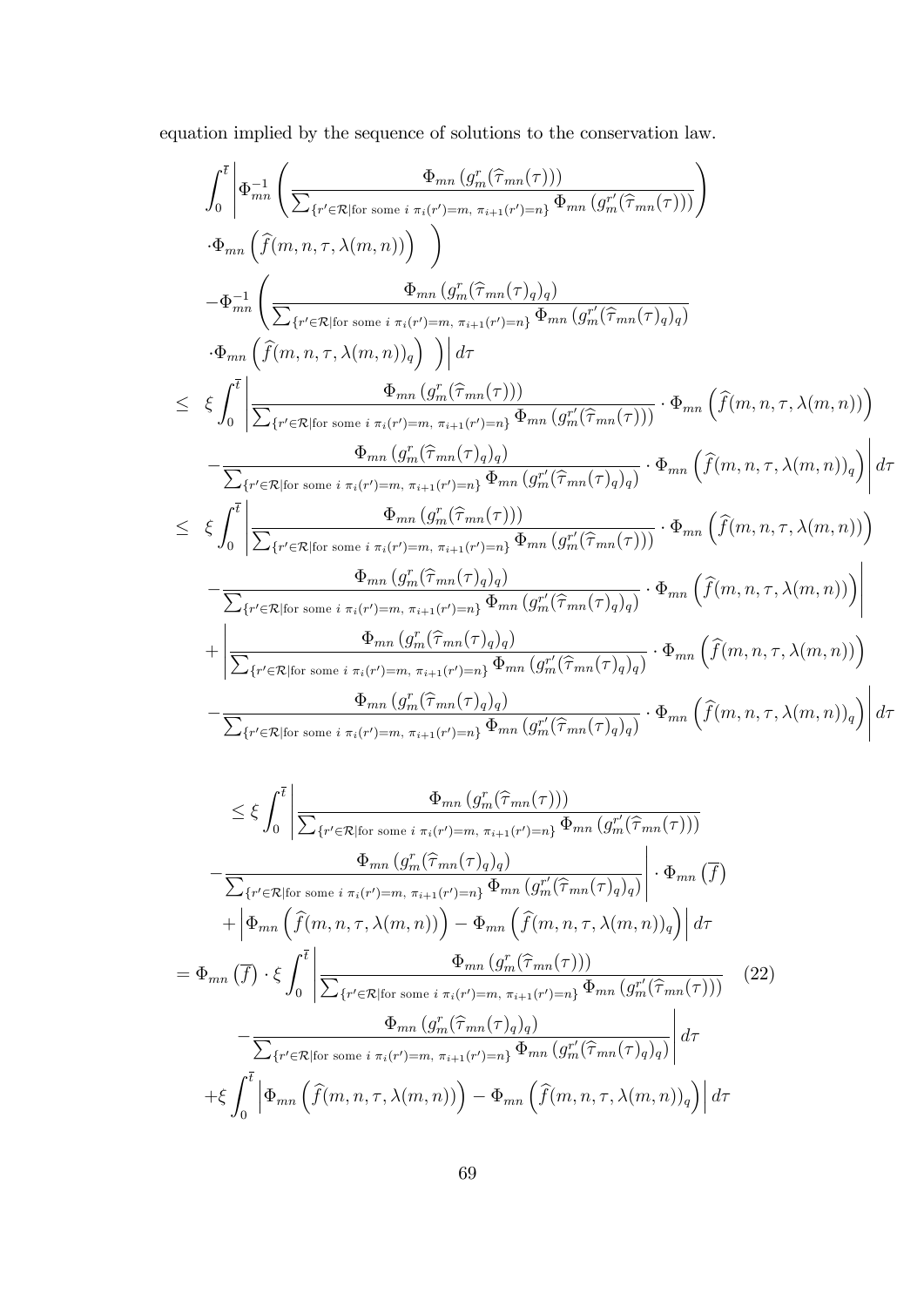We consider each of the two terms in  $(22)$  separately. For the first term, note that  $\dot{\delta}$  is bounded above by  $v(0, x_{mn}) < \infty$ , so  $d\hat{\tau}_{mn}(\tau)_q/d\tau$  and  $d\hat{\tau}_{mn}(\tau)/d\tau$ are both bounded away from 0 by  $1/v(0, x_{mn})$ . Hence, sets of measure 0 in time  $\tau$  are mapped to sets of measure 0 in the images of  $\hat{\tau}_{mn}(\cdot)_{q}$  and  $\hat{\tau}_{mn}$ . Using Ascoli's theorem and passing to a subsequence if necessary,  $\hat{\tau}_{mn}$ . Using Ascoli's theorem and passing to a subsequence if necessary,<br>  $\hat{\tau}_{mn}(\cdot)_q \to \hat{\tau}_{mn}(\cdot)$  uniformly. For if not, then  $\lim_{q\to\infty} \hat{\tau}_{mn}(\cdot)_q \neq \hat{\tau}_{mn}(\cdot)$ , For if not, then  $\lim_{q\to\infty} \hat{\tau}_{mn}(\cdot)_q \neq \hat{\tau}_{mn}(\cdot),$ and there are two solutions to the differential equation  $(12)$ , a contradiction. Since  $\lim_{q\to\infty} g_m^r(\cdot)_q = g_m^r(\cdot)$  in  $L^1$  norm, the convergence is a.s. Hence  $g_m^r(\hat{\tau}_{mn}(\cdot)_q)_q \to g_m^r(\hat{\tau}_{mn}(\cdot))$  a.s. By Lebesgue's dominated convergence theorem, the first term converges to 0.

For the second term in (22), recall that  $\hat{f}(m, n, \cdot, \lambda(m, n))$  is defined uniquely. Now suppose that  $\lim_{q\to\infty} \widehat{f}(m, n, \cdot, \lambda(m, n))_q \neq \widehat{f}(m, n, \cdot, \lambda(m, n)).$  Then by Helly's theorem, we can find a subsequence of  $\{f(m, n, \cdot, \lambda(m, n))_q\}_{q=1}^{\infty}$  converging to, say,  $\tilde{f}(m, n, \cdot, \lambda(m, n)) \neq \hat{f}(m, n, \cdot, \lambda(m, n))$ , where convergence is pointwise and  $\widetilde{f}(m, n, \cdot, \lambda(m, n))$  is of bounded variation. By a uniqueness argument given above, it must be that  $\hat{f}(m, n, \cdot, \lambda(m, n))$  is not the exit density for a solution. From (17),

$$
\int_0^{\lambda(m,n)} \int_0^{\overline{t}} \left| \tilde{f}(m,n,t,\Delta) - \hat{f}(m,n,t,\Delta) \right| \psi(\Delta) \varphi'(t)
$$
  
+sign  $(\tilde{f}(m,n,t,\Delta) - \hat{f}(m,n,t,\Delta)) \cdot (\Phi(\tilde{f}(m,n,t,\Delta)) - \Phi(\hat{f}(m,n,t,\Delta))) \cdot \psi'(\Delta) \varphi(t) d\Delta dt$   
 $\ge 0$ 

For  $\varphi$  approximating the indicator function of  $[0,\bar{t}]$ , we have:

$$
\limsup_{t \to 0} \int_0^{\lambda(m,n)} \left| \tilde{f}(m,n,t,\Delta) - \hat{f}(m,n,t,\Delta) \right| \psi(\Delta) d\Delta
$$
  
\n
$$
- \liminf_{t \to \bar{t}} \int_0^{\lambda(m,n)} \left| \tilde{f}(m,n,t,\Delta) - \hat{f}(m,n,t,\Delta) \right| \psi(\Delta) d\Delta
$$
  
\n
$$
\geq - \int_0^{\lambda(m,n)} \int_0^{\bar{t}} sign \left( \tilde{f}(m,n,t,\Delta) - \hat{f}(m,n,t,\Delta) \right) \cdot \left( \Phi \left( \tilde{f}(m,n,t,\Delta) \right) - \Phi \left( \hat{f}(m,n,t,\Delta) \right) \right) \cdot \psi'(\Delta) d\Delta dt
$$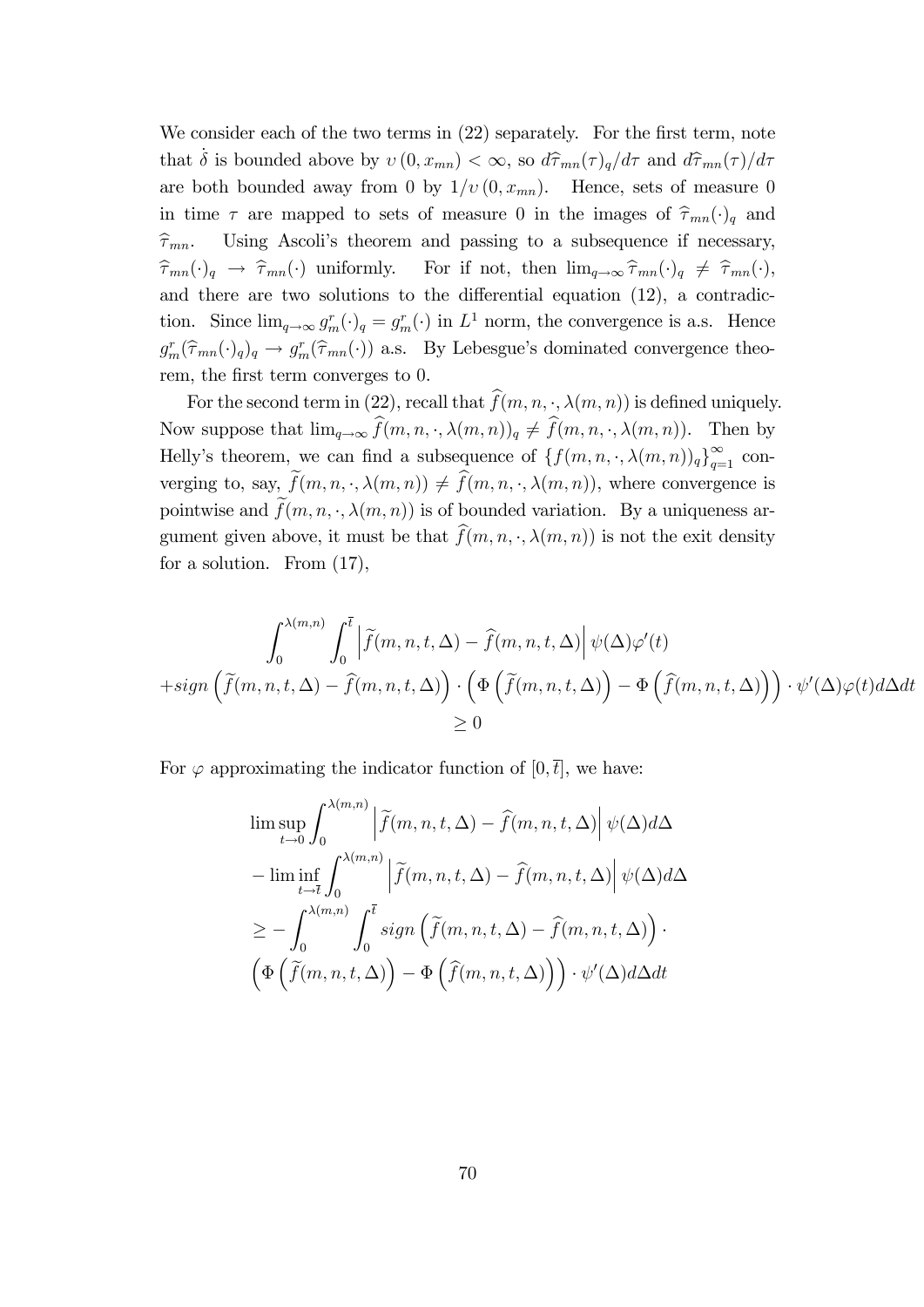Taking  $\psi$  to approximate the indicator function of  $[0, \lambda(m, n)],$ 

$$
\geq \lim_{\Delta \to \lambda(m,n)} \sup_{\mathbf{0}} \int_0^{\overline{t}} sign\left(\tilde{f}(m,n,t,\Delta) - \hat{f}(m,n,t,\Delta)\right) \cdot
$$

$$
\left(\Phi\left(\tilde{f}(m,n,t,\Delta)\right) - \Phi\left(\hat{f}(m,n,t,\Delta)\right)\right) dt
$$

$$
-\lim_{\Delta \to 0} \inf_{\mathbf{0}} \int_0^{\overline{t}} sign\left(\tilde{f}(m,n,t,\Delta) - \hat{f}(m,n,t,\Delta)\right) \cdot
$$

$$
\left(\Phi\left(\tilde{f}(m,n,t,\Delta)\right) - \Phi\left(\hat{f}(m,n,t,\Delta)\right)\right) dt
$$

In sum, we have:

$$
\limsup_{t \to 0} \int_0^{\lambda(m,n)} \left| \tilde{f}(m,n,t,\Delta) - \hat{f}(m,n,t,\Delta) \right| \psi(\Delta) d\Delta -
$$
  
\n
$$
\liminf_{t \to \bar{t}} \int_0^{\lambda(m,n)} \left| \tilde{f}(m,n,t,\Delta) - \hat{f}(m,n,t,\Delta) \right| \psi(\Delta) d\Delta
$$
  
\n
$$
\geq \limsup_{\Delta \to \lambda(m,n)} \int_0^{\bar{t}} sign \left( \tilde{f}(m,n,t,\Delta) - \hat{f}(m,n,t,\Delta) \right) \cdot
$$
  
\n
$$
\left( \Phi \left( \tilde{f}(m,n,t,\Delta) \right) - \Phi \left( \hat{f}(m,n,t,\Delta) \right) \right) dt
$$
  
\n
$$
- \liminf_{\Delta \to 0} \int_0^{\bar{t}} sign \left( \tilde{f}(m,n,t,\Delta) - \hat{f}(m,n,t,\Delta) \right) \cdot
$$
  
\n
$$
\left( \Phi \left( f(m,n,t,\Delta) \right) - \Phi \left( \hat{f}(m,n,t,\Delta) \right) \right) dt
$$

Since the left hand side (the first two terms) are zero, we obtain:

$$
\liminf_{\Delta \to 0} \int_0^{\overline{t}} sign\left(\tilde{f}(m, n, t, \Delta) - \hat{f}(m, n, t, \Delta)\right) \cdot
$$

$$
\left(\Phi\left(\tilde{f}(m, n, t, \Delta)\right) - \Phi\left(\hat{f}(m, n, t, \Delta)\right)\right) dt
$$

$$
\geq \limsup_{\Delta \to \lambda(m, n)} \int_0^{\overline{t}} sign\left(\tilde{f}(m, n, t, \Delta) - \hat{f}(m, n, t, \Delta)\right) \cdot
$$

$$
\left(\Phi\left(\tilde{f}(m, n, t, \Delta)\right) - \Phi\left(\hat{f}(m, n, t, \Delta)\right)\right) dt
$$

As in Strub and Bayen (2006, p. 558), the left hand side is 0. The right hand side is non-negative (recall that flux  $\Phi$  is strictly increasing in density). Hence,

$$
\lim_{\Delta \to \lambda(m,n)} \int_0^{\overline{t}} \operatorname{sign}\left(\tilde{f}(m,n,t,\Delta) - \hat{f}(m,n,t,\Delta)\right) \cdot \left(\Phi\left(\tilde{f}(m,n,t,\Delta)\right) - \Phi\left(\hat{f}(m,n,t,\Delta)\right)\right) dt
$$
  
= 0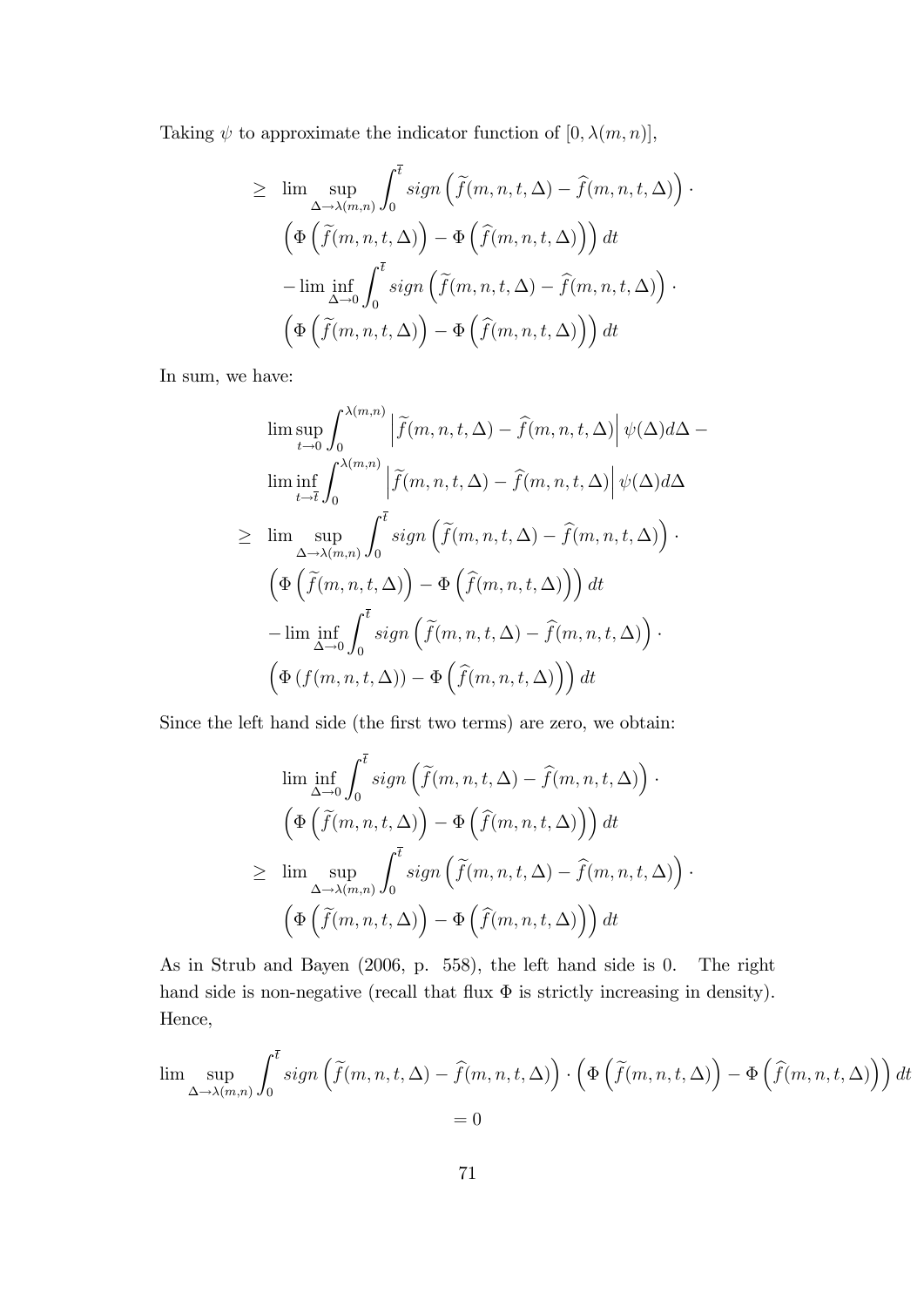Now since  $\Phi$  is strictly increasing in f, then we know that

$$
\lim \sup_{\Delta \to \lambda(m,n)} \left\| \widetilde{f}(m,n,\cdot,\Delta) - \widehat{f}(m,n,\cdot,\Delta) \right\|_{L^1} = 0,
$$

implying that  $\tilde{f}(m, n, \cdot, \lambda(m, n)) = \hat{f}(m, n, \cdot, \lambda(m, n))$  a.s. (t). Both  $\tilde{f}(m, n, \cdot, \lambda(m, n))$ and  $f(m, n, \cdot, \lambda(m, n))$  are of bounded variation, so by Lemma 2.1 and Remark 2.1 of Bressan (2000), by taking right continuous versions, they are in fact equal, a contradiction. Therefore, the second term in (22) converges to zero, so the whole expression converges to zero, and we have continuity of  $\mathcal{T}$ .

Next we let  $\varsigma \to 0$ . Existence of a limit solution (in terms of exit densities) follows from Helly's theorem. Uniqueness follows from the fact that for each  $\varsigma > 0$  the Godunov approximation converges in  $L^1$  to a limit: The approximations differ only by  $L^1$  distance at most  $\varsigma \cdot \chi_{mn}$  on link mn. So if there are two solutions with different Godunov approximation subsequences converging in  $L^1$  to different limits with positive  $L^1$  distance between them, then choosing  $\varsigma$  small enough, we obtain a contradiction.

Next, apply Schauder's theorem to the space  $\mathcal G$  with the  $L^1$  norm and the mapping  $\mathcal T$ . This yields existence of at least one fixed point. To show that it is unique, Önd the earliest time at which the two solutions diverge. Observe that for given boundary conditions, behavior within a link is well-defined. So if two solutions exist and the earliest divergence between them occurs within a link, we have a contradiction. Thus, the divergence must occur at a node. Finding the earliest time at which such a divergence occurs, the boundary conditions must be ill-defined, a contradiction.

#### 5.2 Proof of Theorem 2

*Proof:* A mixed strategy is a measurable map  $y : C \to [0,1]^{|\mathcal{R}| \times (T/\overline{\tau}-1)}$ . We use the notation  $y^i$  to denote a vector component of y, so we impose the obvious condition  $\sum_{i=1}^{|\mathcal{R}| \times (T/\overline{\tau}-1)} y^{i}(c) = 1$  almost surely in c.

First, we can define a *strategy distribution* as  $\int_C y \equiv \prod_{i=1}^{|\mathcal{R}| \times (T/\overline{\tau}-1)}$  $i=1$  $\int_C y^i(c)d\mu.$ Second, we notice that the proof of Theorem 1 does not use the exact dynamic commuting route structure, but rather the strategy distribution induced by a dynamic route structure. In other words, the proof of Theorem 1 implies that for any given strategy distribution, there exists a unique traffic pattern. Information about which commuter plays each strategy is irrelevant.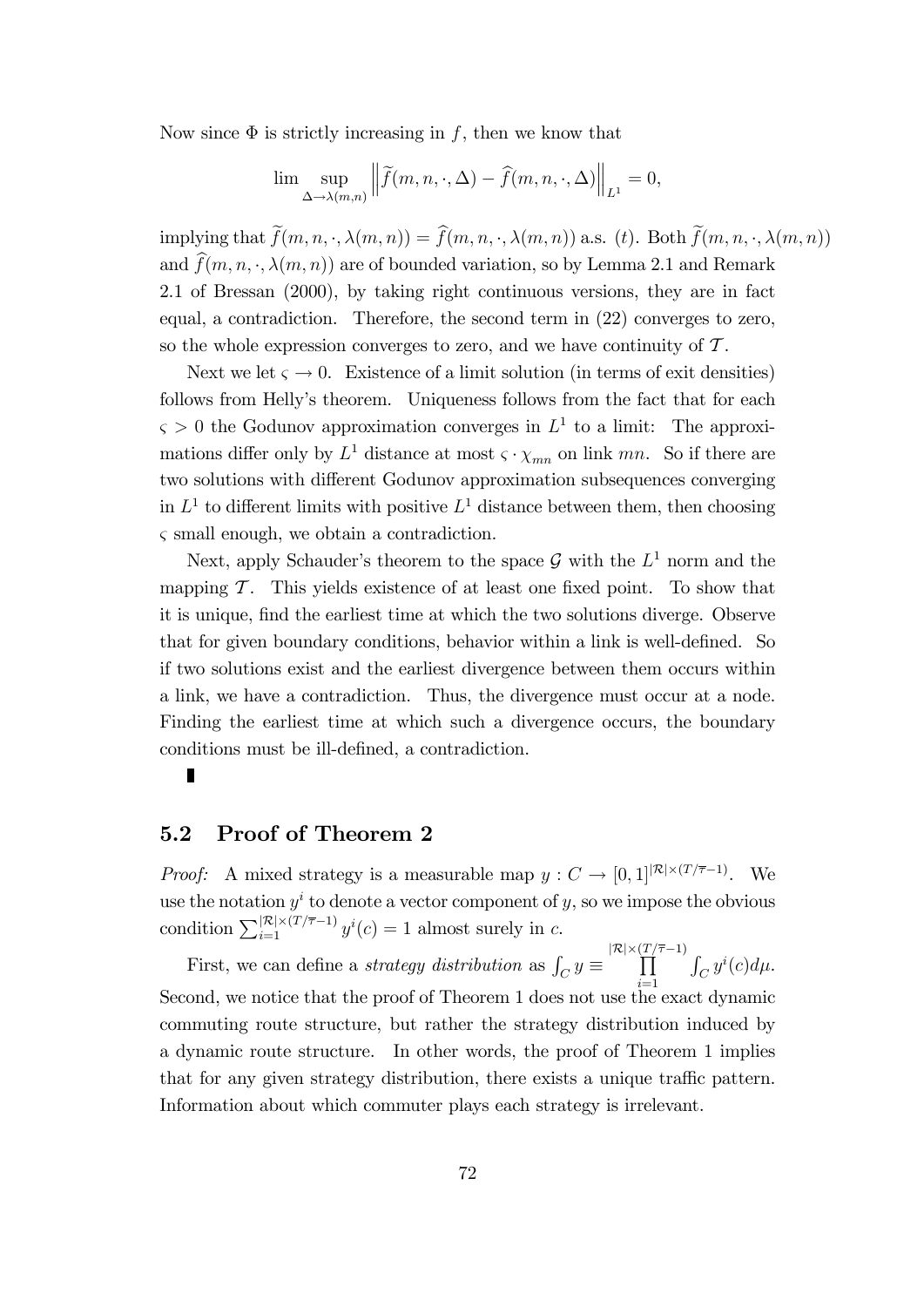Third, we define the utility of a commuter for a mixed strategy and any strategy distribution. Fix  $c \in C$ . The utility function  $u(c; \tau^d, l, R)$  was given in (10). For pure strategy i corresponding to  $l(c)$ ,  $R(c)$ ,  $\tau^{d}(c)$ , this is written as  $\widehat{u}^i(c, \int_C y) = u(c; \tau^d, l, R)$ . We have argued that in the end the traffic pattern depends only on the strategy distribution. For technical reasons, it is useful here to define  $u^i(c, \int_C y) \equiv -\infty$  if  $\pi_1(R(c)) \neq O(c)$  or  $\pi_{l(c)}(R(c)) \neq D(c)$ ; utility was undefined for this circumstance. Then for commuter  $c \in C$ , we can write the utility from the use of pure strategy  $i$  (a route and time of departure) given an aggregate strategy profile  $\int_C y$ , as  $\widehat{u}^i(c, \cdot)$ departure) given an aggregate strategy profile  $\int_C y$ , as  $\hat{u}^i(c, \int_C y)$  and  $\hat{u}(c, y) =$ <br>  $|\mathcal{R}| \times (T/\overline{\tau}-1)$ <br>  $\prod \hat{u}^i(c, \int_C y)$ , where the dynamic route structure  $(\tau^d, l, R)$  generates  $\prod_{i=1}^{\infty}$   $\hat{u}^i(c, \int_C y)$ , where the dynamic route structure  $(\tau^d, l, R)$  generates the strategy distribution  $\int_C y$ . For this to be well-defined, we are using the

fact that the utility will depend only on the strategy distribution generated by the dynamic commuting route structure, and the fact that the dynamic route structure can now be chosen arbitrarily subject to the strategy distribution since we no longer stick to the requirement that the origin and destination nodes are pre-specified. Finally, we can define the utility of commuter  $c$  from using mixed strategy  $y(c)$  by  $y(c) \cdot \hat{u}(c, y)$ .

It is clear from this set of definitions that our model satisfies two of the assumptions of Schmeidler (1973), namely the measurability assumption (b) and the fact that utility depends only on the strategy distribution, not on individual strategies. Assumption (a), regarding the continuity of  $\hat{u}$  in its second argument, remains to be verified.

We take a sequence of mixed strategies  $\{y_q\}_{q=1}^{\infty}$  such that  $\lim_{q\to\infty} y_q = y$  in the  $L^1$  weak topology, and prove that for each  $c \in C$ ,  $\lim_{q \to \infty} \widehat{u}(c, y_q) = \widehat{u}(c, y)$ . Our hypothesis implies  $\lim_{q\to\infty} \int_C y_q = \int_C y$ . Let  $g \in \mathcal{G}$  be the fixed point associated with the strategy profile  $y$ <sup>69</sup> and let  $g_q \in \mathcal{G}$  be the fixed point associated with the strategy profile  $y_q$ . Thus, we have an associated sequence  ${g(\cdot)_q}_{q=1}^{\infty} \subseteq G$  where for each  $q, g(\cdot)_q = \mathcal{T}(g(\cdot)_q)$ . Since G is compact, there is a converging subsequence. Now pass to any converging subsequence, call it  $\{g(\cdot)_{q_p}\}_{p=1}^{\infty} \subseteq \mathcal{G}$ , where  $\lim_{p\to\infty} g(\cdot)_{q_p} = \widehat{g}(\cdot)$ . By continuity of  $\mathcal{T}$ ,  $\widehat{g}(\cdot) = \mathcal{T}(\widehat{g}(\cdot)).$  Hence,  $\widehat{g} = g$ , and  $\lim_{q\to\infty} g_q = g$ . We use an analogous argument below for both density and progress along a link.

 $69$ Although y represents a mixed strategy, as we have noted, all that matters is the the distribution over routes and departure times, so arrival times can be found uniquely for each mixed strategy profile using Theorem 1.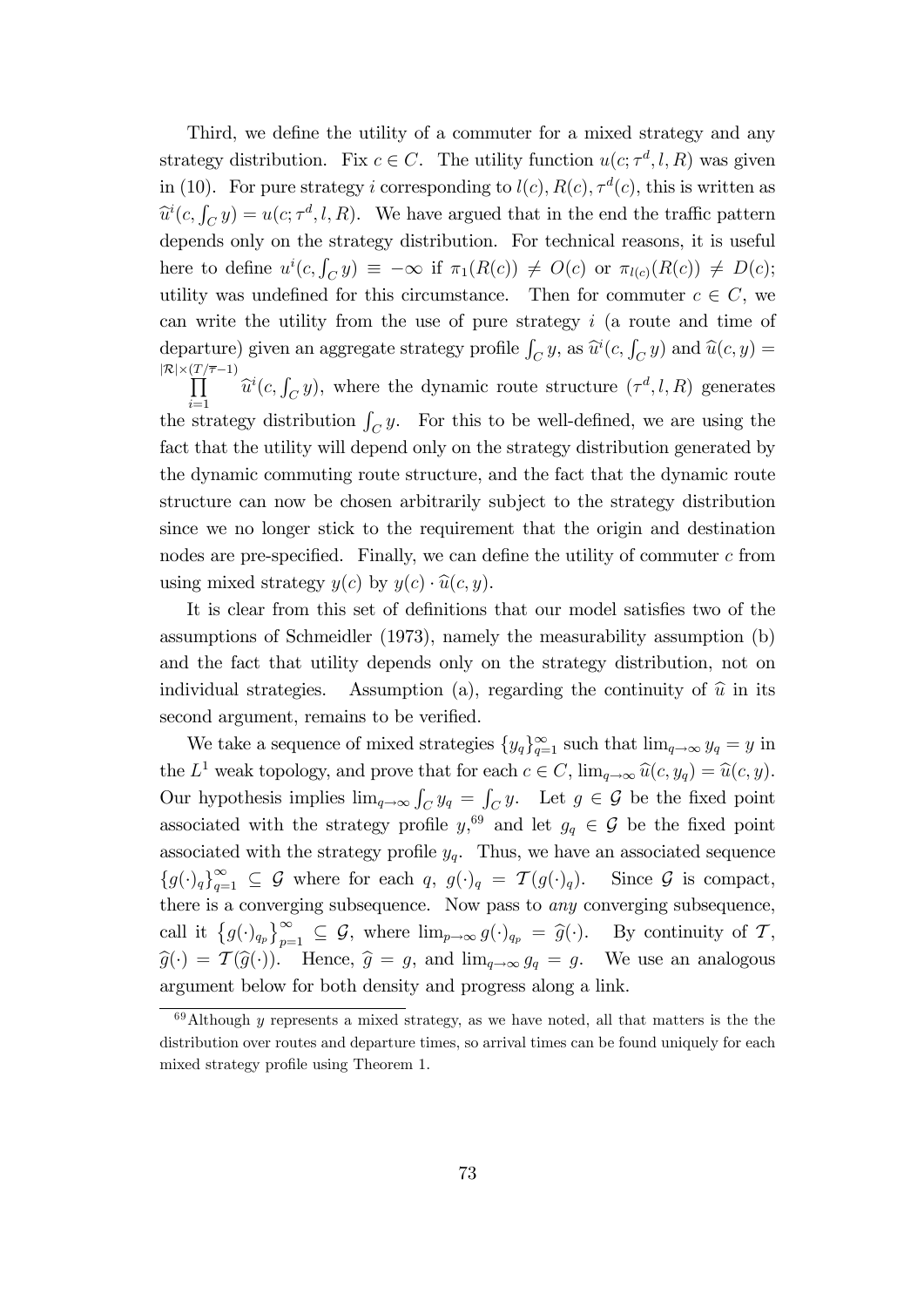DeÖne

$$
\mathcal{F}_{mn} \equiv \left\{ \widehat{f}(m, n, \cdot, \cdot) \text{ measurable on } [0, \overline{t}] \times [0, \lambda(m, n)] \right\}
$$

$$
| 0 \le \widehat{f}(m, n, \cdot, \cdot) \le \overline{f} \text{ a.s., } \widehat{f}(m, n, 0, \Delta) = 0 \,\forall \Delta \ge 0 \right\}
$$

Then we can define:

$$
\mathcal{F}\equiv\prod_{m,n=1,\ m\neq n}^N\mathcal{F}_{mn}
$$

.

We denote a typical element of  $\mathcal{F}$  by  $\widehat{f} = (\widehat{f}(m, n, \cdot, \cdot))_{m=0}^{N}$  $m,n=1, m \neq n$ 

Now for each q there exists a unique solution  $\hat{f}_q \in \mathcal{F}$  associated with boundary conditions  $g_q$ . There is also a unique density  $\widehat{f} \in \mathcal{F}$  associated with g. Impose the weak<sup>\*</sup> topology on the densities as a subset of  $L^{\infty}$ . Applying the Banach-Alaoglu theorem, there is a converging subsequence. Now pass to any converging subsequence, call it  $\left\{\widehat{f}(\cdot)_{q_p}\right\}_{p=1}^{\infty}$  $p=1} \subseteq \mathcal{F}$ , where  $\lim_{p\to\infty} f(\cdot)_{q_p} = f(\cdot)$ , and where convergence is pointwise a.s. in  $(\tau, \Delta)$ . As in the proof of Theorem 1, it must be that  $\hat{f} = \tilde{f}$  a.s.(t) for each fixed  $\Delta$  and a.s.( $\Delta$ ) for each fixed t.

Now for each q there exists a unique solution  $\delta_q \in \mathcal{D}$  associated with flow  $\widehat{f}_q$ . There is also a unique solution  $\delta \in \mathcal{D}$  associated with  $\hat{f}$ . Impose the uniform topology on the solutions as a subset of  $C_0$ . Applying Ascoli's theorem, there is a converging subsequence. Now pass to any converging subsequence, call it  $\{\delta(\cdot)_{q_p}\}_{p=1}^{\infty} \subseteq \mathcal{D}$ , where  $\lim_{p\to\infty} \delta(\cdot)_{q_p} = \widehat{\delta}(\cdot)$ .

Next define  $\hat{e}(m, n, \hat{\tau}, \tau)_{q_p} \equiv f(m, n, \tau, \delta_{mn}(\hat{\tau}, \tau)_{q_p})_{q_p}$ . The function  $\hat{e}$  follows a cohort that begins at  $\hat{\tau}$  along link mn. Since density can only rise along a link,

$$
TV\left(\widehat{f}(m, n, \cdot, \delta_{mn}(\widehat{\tau}, \cdot)_{q_p})_{q_p}\right) \leq \overline{f}
$$

So applying Helly's theorem and passing to a further subsequence if necessary,

$$
\lim_{q \to \infty} \hat{e}(m, n, \hat{\tau}, \tau)_{q_p} = \hat{e}(m, n, \hat{\tau}, \tau)
$$
\n(23)

where convergence is pointwise in  $\tau$  and  $TV(\hat{e}(m, n, \cdot, \hat{\tau})) \leq f$ .

So for each  $p$ ,

$$
\frac{\partial \delta_{mn}(\widehat{\tau},\tau)_{q_p}}{\partial \tau} = \nu\left(f(m,n,\tau,\delta(\widehat{\tau},\tau)_{q_p})_{q_p},x_{mn}\right) = \nu\left(\widehat{e}(m,n,\widehat{\tau},\tau)_{q_p},x_{mn}\right)
$$

so

$$
\lim_{p \to \infty} \frac{\partial \delta_{mn}(\hat{\tau}, \tau)_{q_p}}{\partial \tau} = \nu \left( \hat{e}(m, n, \hat{\tau}, \tau), x_{mn} \right) \tag{24}
$$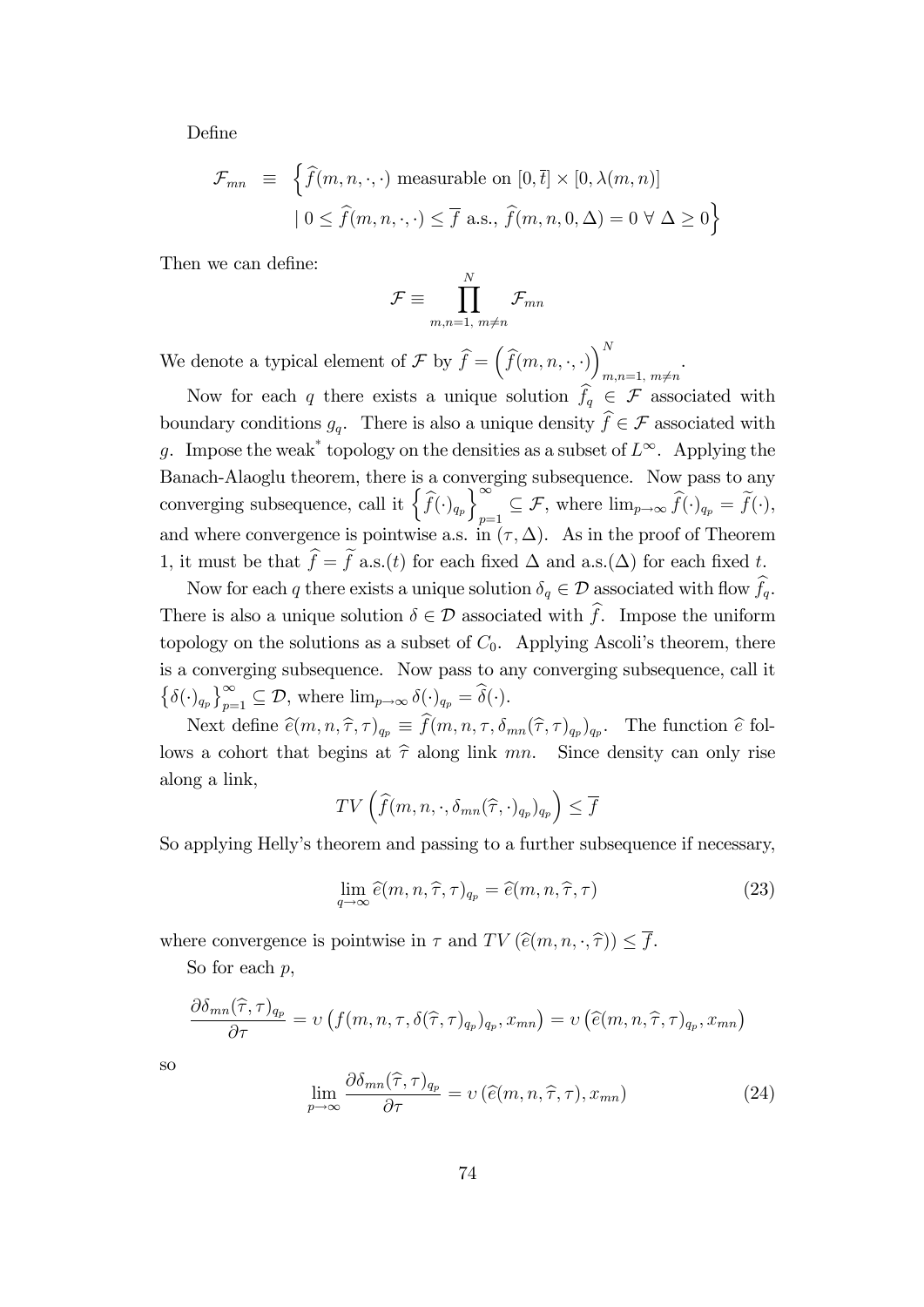Next suppose that  $\lim_{p\to\infty} \frac{\partial \delta(\hat{\tau},\tau)_{qp}}{\partial \tau} \neq \frac{\partial \hat{\delta}(\hat{\tau},\tau)}{\partial \tau}$  on a set of positive measure in  $\tau$ . Hence, by the fundamental theorem of calculus and Lebesgue's dominated convergence theorem, there exists  $\tau'$  such that

$$
\widehat{\delta}_{mn}(\widehat{\tau},\tau') = \int_0^{\tau'} \frac{\partial \widehat{\delta}_{mn}(\widehat{\tau},\tau)}{\partial \tau} d\tau = \int_0^{\tau'} \lim_{p \to \infty} \frac{\partial \delta_{mn}(\widehat{\tau},\tau)_{q_p}}{\partial \tau} d\tau \n= \lim_{p \to \infty} \int_0^{\tau'} \frac{\partial \delta_{mn}(\widehat{\tau},\tau)_{q_p}}{\partial \tau} d\tau \neq \int_0^{\tau'} \frac{\partial \widehat{\delta}_{mn}(\widehat{\tau},\tau)}{\partial \tau} d\tau = \widehat{\delta}_{mn}(\widehat{\tau},\tau')
$$

This is obviously a contradiction. So  $\lim_{p\to\infty} \frac{\partial \delta_{mn}(\hat{\tau},\tau)_{q_p}}{\partial \tau} = \frac{\partial \hat{\delta}_{mn}(\hat{\tau},\tau)}{\partial \tau}$  a.s. In fact, from  $(24)$ , continuity of v, and  $(23)$  we know convergence is pointwise in  $\tau$ . Hence,

$$
\frac{\partial \widehat{\delta}_{mn}(\widehat{\tau},\tau)}{\partial \tau} = \upsilon \left( \widehat{e}(m,n,\widehat{\tau},\tau), x_{mn} \right)
$$

From (6) we know that  $\delta_{mn}(\hat{\tau}, \hat{\tau}) = \hat{\delta}_{mn}(\hat{\tau}, \hat{\tau}) = 0$ , so by uniqueness of the solution to (5),  $\widehat{\delta}_{mn}(\cdot) = \delta_{mn}(\cdot)$ .

Fix a route r of length  $\ell$  and a departure time  $\hat{\tau}$ . Define

$$
\tau_{mn}^*(\widehat{\tau}) \equiv \min \left\{ 0 \le \tau \le \overline{t} \mid \delta_{mn}(\widehat{\tau}, \tau) = \lambda(m, n) \right\}
$$

$$
= \delta_{mn}^{-1}(\lambda(m, n))(\widehat{\tau})
$$

The function  $\tau_{mn}^*(\hat{\tau})$  can be viewed as a relatively simple implicit function. Since  $\frac{\partial \delta_{mn}(\hat{\tau},\tau)}{\partial \tau} \geq v(\overline{f},x_{mn}) > 0$  and  $\frac{\partial \delta_{mn}(\hat{\tau},\tau)}{\partial \hat{\tau}} \leq -v(0,x_{mn}) < 0$ ,  $\tau_{mn}^*(\hat{\tau})$  is welldefined, strictly increasing, and continuous.<sup>70</sup> Now let  $\tau^d$  and  $\tau^{d'}$  be origin departure time choices for route r, and let  $\tau$  and  $\tau'$  be associated perturbations, where  $\hat{\tau} = \tau^d + \tau$  and  $\hat{\tau}' = \tau^{d'} + \tau'$ . Thus, arrival time at the final destination can be written as:  $\hat{\tau}_{\ell} (\tau^d + \tau') = \tau_{\pi(\ell-1), \pi(\ell)}^*$  $\left(\tau_{\pi(\ell-2),\pi(\ell-1)}^*\left(\cdots\tau_{\pi(1),\pi(2)}^*\left(\tau^d+\tau'\right)\cdots\right)\right).$ Define

$$
\begin{aligned} \Upsilon_r & \equiv \left\{ \quad \widehat{\tau}_{\ell} : [0, T] \to [0, \overline{t}] \text{ measurable} \mid \left| \widehat{\tau}_{\ell} \left( \tau^d + \tau \right) - \widehat{\tau}_{\ell} \left( \tau^{d\prime} + \tau' \right) \right| \\ &\le \left( \max_{m, n} \left\{ \frac{\upsilon(0, x_{mn})}{\upsilon(\overline{f}, x_{mn})} \right\} \right)^{\ell - 1} \cdot \left| \tau^d + \tau - \tau^{d\prime} - \tau' \right| \right\} \end{aligned}
$$

By Ascoli's theorem,  $\Upsilon_r$  is a compact subset of  $C_0$ .

For each q there is a unique  $\delta(\cdot)_q$  and thus a unique  $\hat{\tau}_{\ell}(\cdot)_q$ . There is also a unique  $\hat{\tau}_{\ell}(\cdot) \in \Upsilon_r$  associated with  $\delta(\cdot)$ . So there is a converging

<sup>&</sup>lt;sup>70</sup>This can either be proved directly or a non- $C<sup>1</sup>$  version of the implicit function theorem can be used.